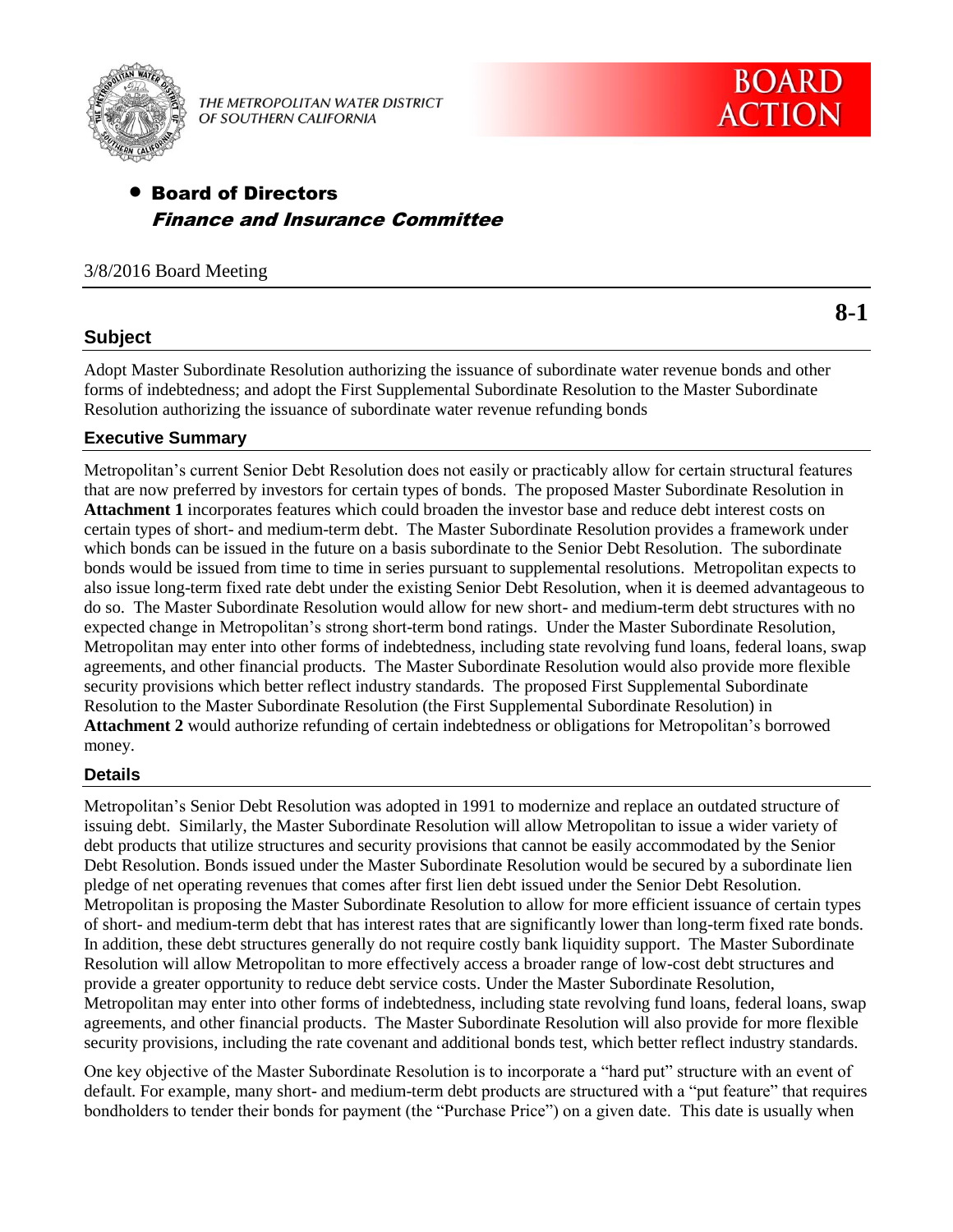the bonds are re-priced and remarketed. If the Purchase Price cannot be paid, there is an event of default, which reflects a "hard put" structure. Many investors are now requiring a hard put structure for these debt products. Metropolitan's Senior Debt Resolution does not easily allow for a hard put structure so alternative structures must be used when issuing certain types of short- and medium-term debt, such as Metropolitan's index tender bonds. These bonds are structured with "soft puts" that extend the repayment period upon the failure to pay the Purchase Price, and the failure to pay the Purchase Price is not an event of default. Recently, when Metropolitan remarketed its index tender bonds, some investors would not purchase the bonds because the soft put does not result in an event of default. Metropolitan was, therefore, not accessing all potential investors for this product. While difficult to quantify, Metropolitan likely missed opportunities to pay lower interest costs by not having the preferred hard put structure. The Master Subordinate Resolution incorporates a hard put structure with an event of default and should allow Metropolitan to access a larger and more diverse investor base that could result in lower bond costs.

Metropolitan would utilize the Master Subordinate Resolution to implement new security provisions, as discussed above and in **Attachment 3**, as the terms and conditions of the Senior Debt Resolution cannot be amended to incorporate these new features. As a result, bonds issued and indebtedness incurred under the Master Subordinate Resolution will have a security pledge, or lien, that is subordinate to indebtedness incurred under the Senior Debt Resolution. Debt service on the subordinate lien bonds will be funded after debt service is paid on the senior lien debt issued under the Senior Debt Resolution. Investor concerns regarding the subordinate lien pledge are expected to be offset by the new, preferred, structural provision allowed under the Master Subordinate Resolution.

Metropolitan will request ratings from the bond rating agencies for short- and medium-term bonds issued under the Master Subordinate Resolution. The rating agencies will evaluate the new security provisions in addition to their standard evaluation of Metropolitan's finances, debt profile and operating issues, such as water supply conditions. The rating categories for short- and medium-term debt are broader-based and have less delineation than ratings for long-term debt. The ratings for short- and medium-term bonds issued under the Master Subordinate Resolution are expected to be the same as if the bonds were issued under the Senior Debt Resolution.

In contrast, long-term fixed rate bonds issued under the Master Subordinate Resolution would likely receive a lower long-term bond rating than bonds issued under the Senior Debt Resolution. The rating decrease, however, should be no more than one rating notch. Therefore, long-term fixed rate debt and other long-dated obligations, issued under the Master Subordinate Resolution, may have higher interest costs due to lower bond ratings. Other long-dated obligations include bank liquidity agreements, such as standby bond purchase and revolving credit agreements, whose fees reflect an issuer's long-term bond rating. Metropolitan will continue to issue long-term fixed rate debt, and other long-dated obligations, under the existing Senior Debt Resolution, when it is deemed advantageous to do so.

The Master Subordinate Resolution has been reviewed by Metropolitan's financial advisor and several investment banking firms. These experienced financial professionals believe that the proposed legal provisions will broaden market access for certain types of short- and medium-term debt, and that there should be no change in the shortterm bond ratings for these bonds. The Master Subordinate Resolution will be used where the new structure would enhance the marketability and broaden the investor base for Metropolitan's debt. Examples of debt structures that may be issued under the Master Subordinate Resolution include Metropolitan's index tender bonds (eight series with \$536.5 million outstanding), which may be refunded under the First Supplemental Subordinate Resolution, as well as new structures such as extendable commercial paper and short- and medium-term notes. These debt structures have the advantage of not requiring bank liquidity agreements.

In order to authorize the issuance of subordinate water revenue bonds under the Master Subordinate Resolution, an ordinance must be adopted by the Board that determines that the interests of Metropolitan require the use of revenue bonds. Separate board approval would also be required through supplemental bond resolutions. The Board's approval of the Master Subordinate Resolution allows for the option to present future subordinate water revenue bond issues to the Board.

Staff is also requesting board adoption of the First Supplemental Subordinate Resolution. The First Supplemental Subordinate Resolution outlines the terms and conditions for the issuance of refunding bonds under the Master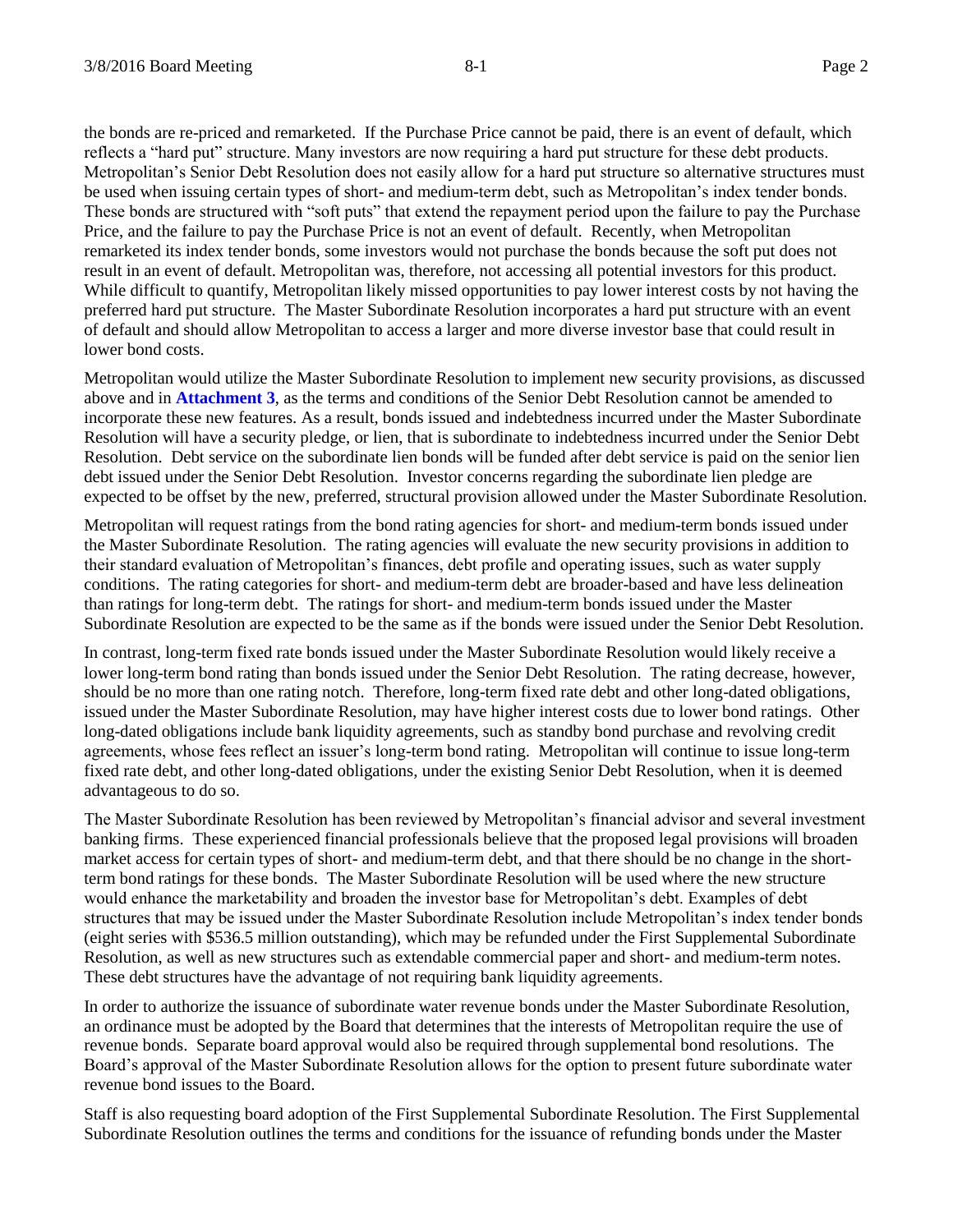Subordinate Resolution. This is similar to the Fourth Supplemental Resolution to the Senior Debt Resolution, which established the terms and conditions for refunding bonds issued under the Senior Debt Resolution. Additional board authority would not be required to issue subordinate water revenue refunding bonds under the Master Subordinate Resolution. Such refunding bonds may be issued to take advantage of lower interest rates or to restructure existing debt, such as by refunding Metropolitan's outstanding index tender bonds under the Master Subordinate Resolution.

# **Policy**

Metropolitan Water District Act Section 61: Ordinances, Resolutions and Orders

Metropolitan Water District Act Sections 235-239.4, Chapter 1.6 of Part 5: Revenue Bonds

Metropolitan Board Resolution 8329 (Senior Debt Resolution) as amended and supplemented

# **California Environmental Quality Act (CEQA)**

# **CEQA determination for Option #1:**

The proposed action is not defined as a project under CEQA because it involves continuing administrative activities, such as general policy and procedure making (Section 15378(b)(2) of the State CEQA Guidelines). In addition, the proposed action is not subject to CEQA because it involves other government fiscal activities, which do not involve any commitment to any specific project which may result in a potentially significant physical impact on the environment (Section 15378(b)(4) of the State CEQA Guidelines).

The CEQA determination is: Determine that the proposed action is not defined as a project and is not subject to CEQA pursuant to Sections 15378(b)(2) and 15378(b)(4) of the State CEQA Guidelines.

# **CEQA determination for Option #2:**

None required

# **Board Options**

### **Option #1**

Adopt the CEQA determination that the proposed action is not defined as a project and is not subject to CEQA, and

- a. Adopt the Master Subordinate Resolution authorizing the issuance of subordinate water revenue bonds to finance any legal purpose of the District and providing the terms and conditions for the issuance of said bonds, as contained in **Attachment 1**; and
- b. Adopt the First Supplemental Subordinate Resolution to the Master Subordinate Resolution authorizing the issuance of subordinate water revenue refunding bonds, providing the terms and conditions of such bonds and authorizing the approval of other related documents, as contained in **Attachment 2**.

**Fiscal Impact:** Cannot be determined. It is expected that new security provisions will increase investor interest for certain types of debt structures, but specific debt service savings will depend on market conditions at the time of bond issuance.

**Business Analysis:** The Master Subordinate Resolution will allow Metropolitan to more effectively issue a broader range of short- and medium-term debt, at expected lower interest cost.

# **Option #2**

Do not adopt the CEQA determination, the Master Subordinate Resolution or the First Supplemental Subordinate Resolution.

**Fiscal Impact:** Cannot be determined

**Business Analysis:** Certain types of debt cannot be effectively issued under the existing Senior Debt Resolution. Therefore Metropolitan will have reduced flexibility to issue a broader range of debt structures.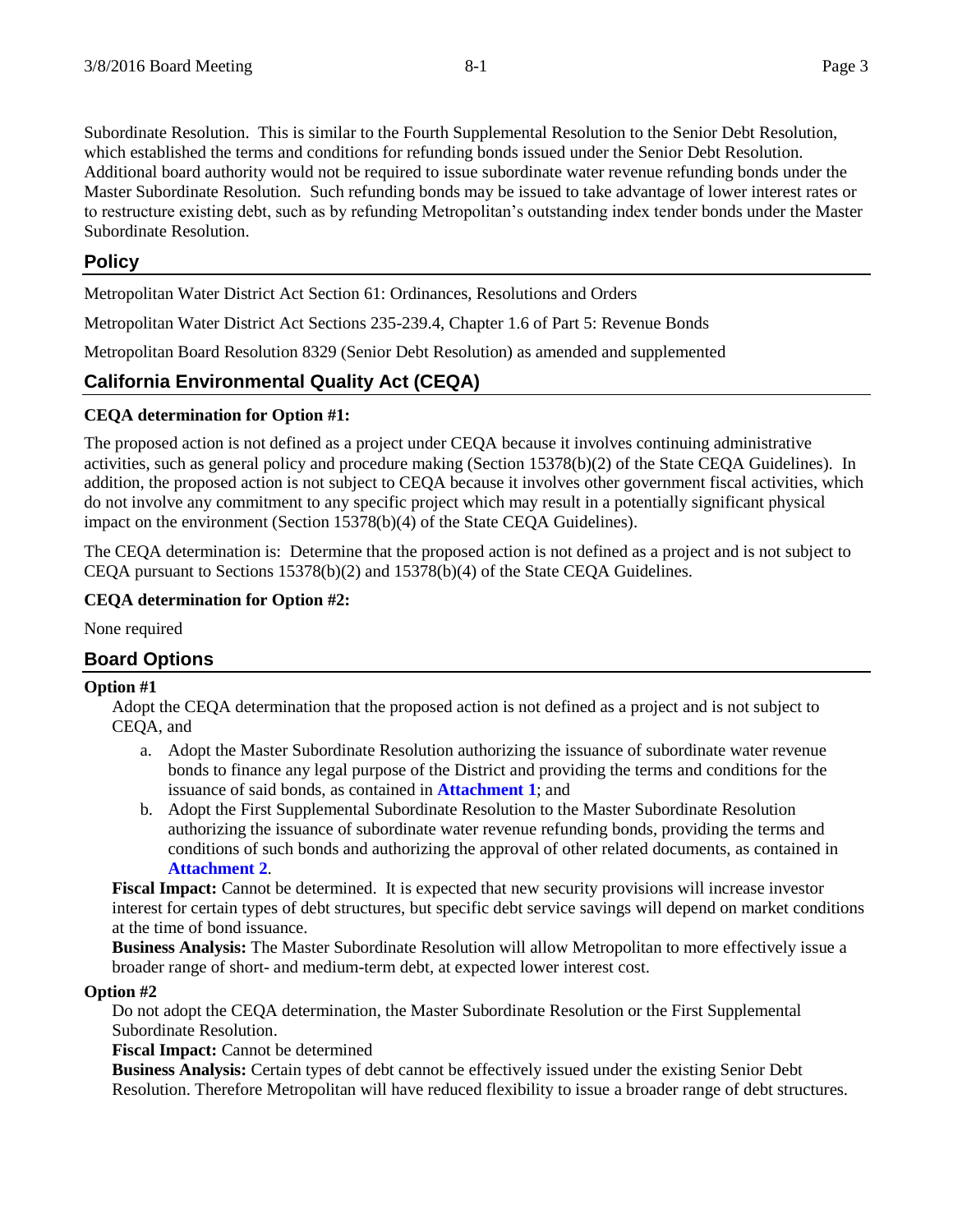**Staff Recommendation**

Option #1

2/25/2016 *Gary Breaux Assistant General Manager/Chief Financial Officer Date* 2/25/2016 Jeffrey**/Kightli** *General Manager Date*

- **Attachment 1 – Resolution Authorizing the Issuance of Subordinate Water Revenue Bonds to Finance Any Legal Purpose of the District and Providing the Terms and Conditions for the Issuance of Said Bonds (Master Subordinate Resolution)**
- **Attachment 2 – Resolution Authorizing the Issuance of Subordinate Water Revenue Refunding Bonds, Providing the Terms and Conditions of Such Bonds and Authorizing the Approval of Other Related Documents (First Supplemental Subordinate Resolution)**
- **Attachment 3 Resolution Comparison**

Ref# cfo12641584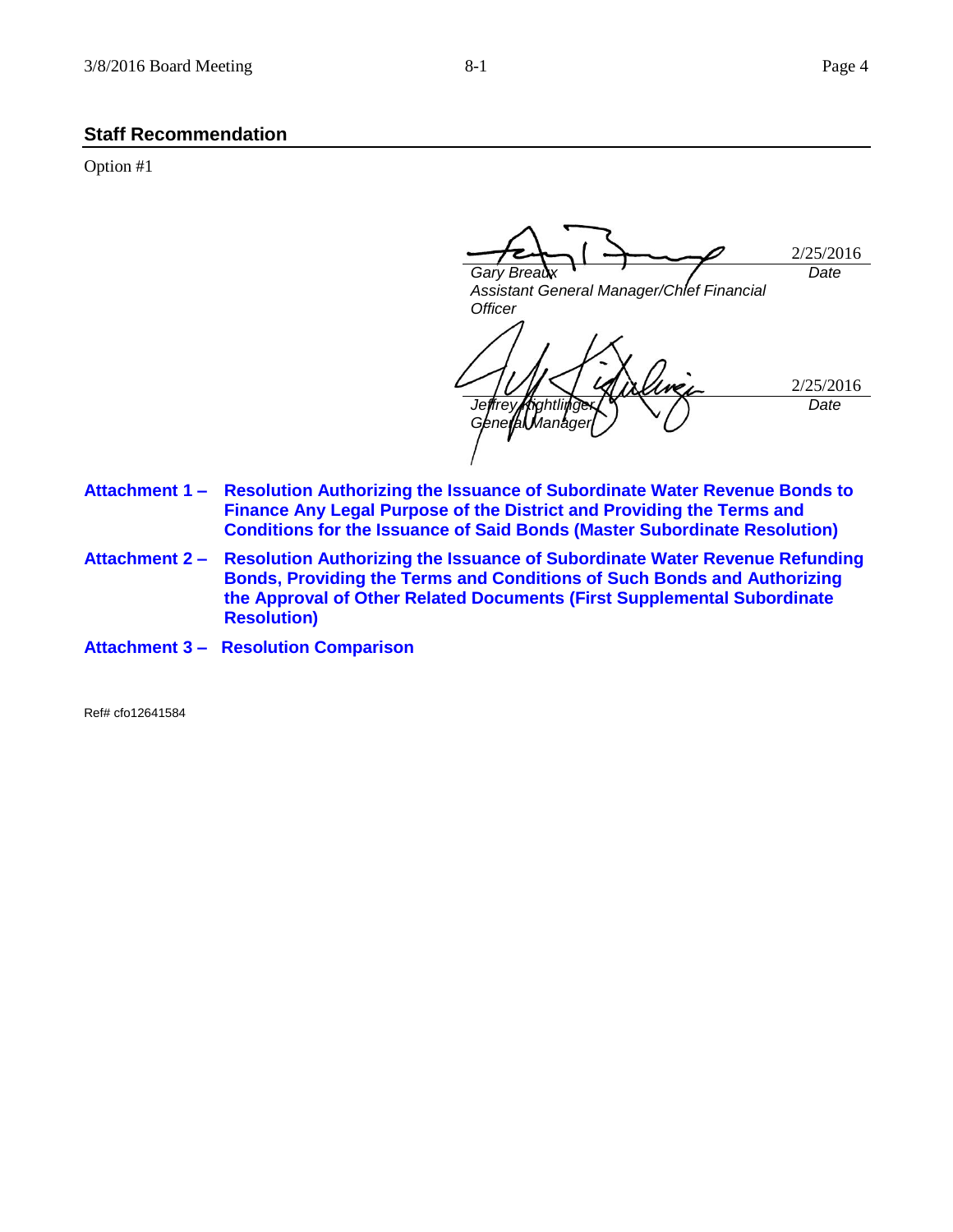# **THE METROPOLITAN WATER DISTRICT OF SOUTHERN CALIFORNIA**

# **RESOLUTION \_\_\_\_,**

**\_\_\_\_\_\_\_\_\_\_\_\_\_\_\_\_\_\_\_\_\_\_\_\_\_\_\_\_\_\_\_\_\_\_\_\_\_\_\_\_\_\_** 

# **RESOLUTION OF THE BOARD OF DIRECTORS OF THE METROPOLITAN WATER DISTRICT OF SOUTHERN CALIFORNIA AUTHORIZING THE ISSUANCE OF SUBORDINATE WATER REVENUE BONDS OF SAID DISTRICT TO FINANCE ANY LEGAL PURPOSE OF THE DISTRICT AND PROVIDING THE TERMS AND CONDITIONS FOR THE ISSUANCE OF SAID BONDS**

**MASTER SUBORDINATE RESOLUTION** 

**\_\_\_\_\_\_\_\_\_\_\_\_\_\_\_\_\_\_\_\_\_\_\_\_\_\_\_\_\_\_\_\_\_\_\_\_\_\_\_\_\_\_**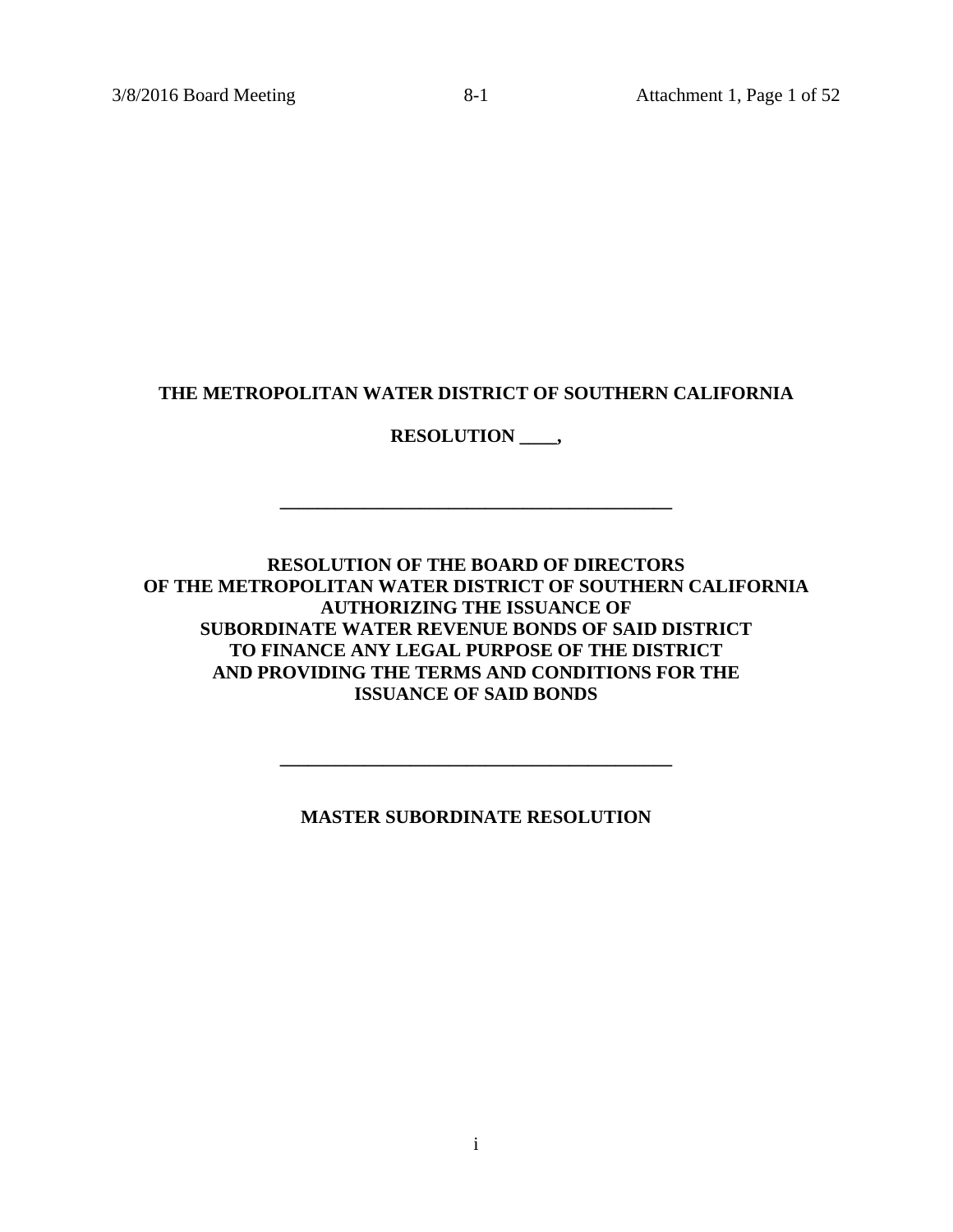# **TABLE OF CONTENTS**

# **MASTER SUBORDINATE RESOLUTION**

# **ARTICLE I DEFINITIONS; CONTENT OF CERTIFICATES AND OPINIONS 5** SECTION 1.01. Definitions. ............................................................................................... 5 SECTION 1.02. Content of Certificates and Opinions. .................................................... 17 **ARTICLE II THE BONDS**  SECTION 2.01. Authorization of Bonds. ......................................................................... 18 SECTION 2.02. Terms of the Bonds: Sale of the Bonds. ................................................. 18 SECTION 2.03. Form of Bonds. ...................................................................................... 19 SECTION 2.04. Execution of Bonds. ............................................................................... 19 SECTION 2.05. Transfer of Bonds. .................................................................................. 19 SECTION 2.06. Exchange of Bonds. ............................................................................... 20 SECTION 2.07. Bond Register. ........................................................................................ 20 SECTION 2.08. Temporary Bonds. .................................................................................. 20 SECTION 2.09. Bonds Mutilated, Lost, Destroyed or Stolen. ......................................... 20 **ARTICLE III ISSUANCE OF BONDS**

# **ARTICLE IV REDEMPTION OF BONDS**

\_\_\_\_\_\_\_\_\_\_\_\_\_\_\_\_\_\_\_\_\_\_\_\_\_\_

# **ARTICLE V REVENUES**

| SECTION 5.08. Establishment Funding and Application of Subordinate |  |
|--------------------------------------------------------------------|--|
|                                                                    |  |
|                                                                    |  |
|                                                                    |  |

<sup>\*</sup> This Table of Contents is not part of this Resolution as adopted but is provided for convenience of reference only.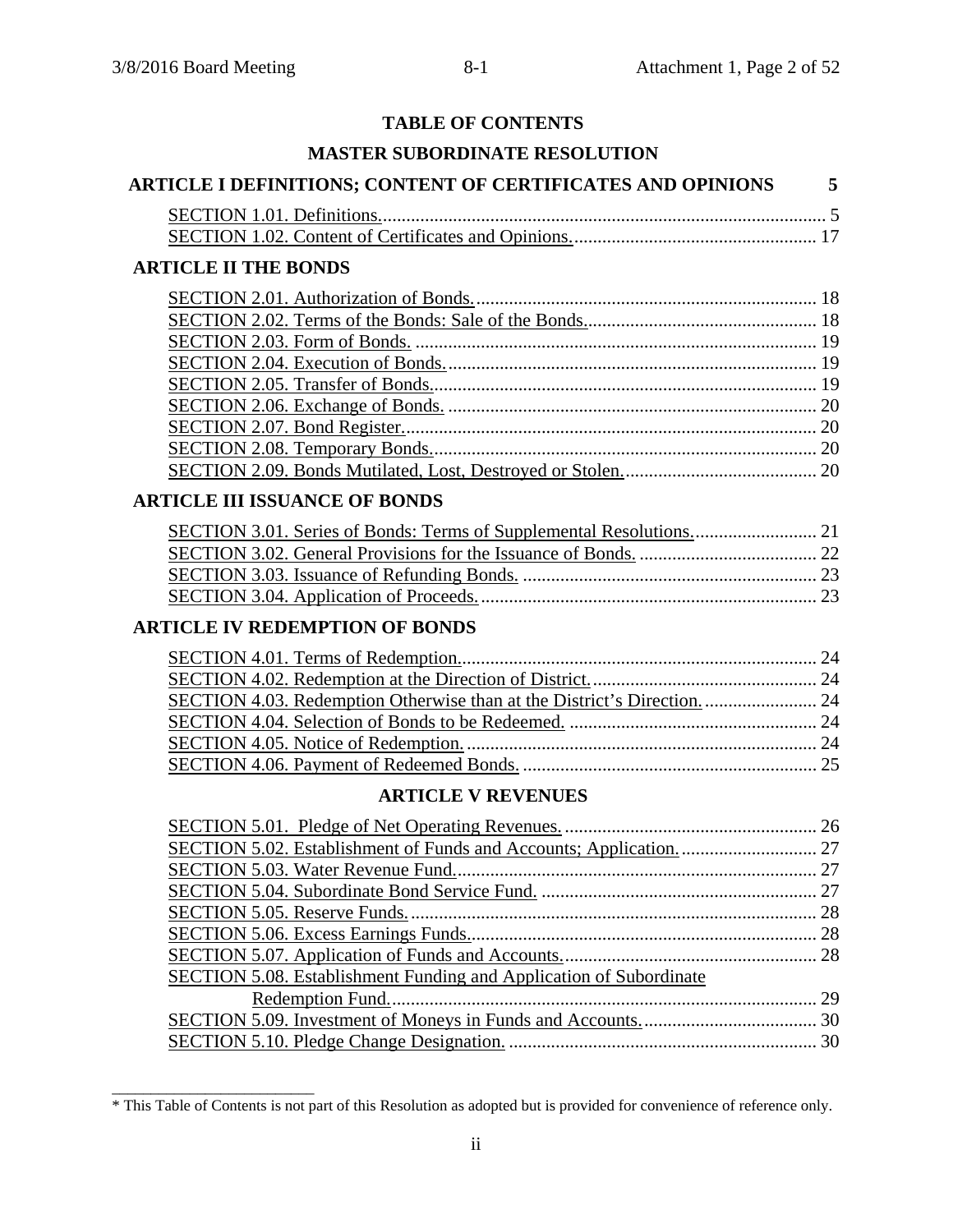# **TABLE OF CONTENTS (continued)**

# **Page**

### **ARTICLE VI COVENANTS OF THE DISTRICT**

# **ARTICLE VII THE FISCAL AGENT**

# **ARTICLE VIII MODIFICATION OR AMENDMENT OF THIS RESOLUTION**

# **3**

# **9**

# **ARTICLE IX DEFEASANCE**

# **ARTICLE X DEFAULTS AND REMEDIES**

| SECTION 10.06. Unconditional Rights To Receive Principal, Accreted Value, |  |
|---------------------------------------------------------------------------|--|
|                                                                           |  |

# **ARTICLE XI MISCELLANEOUS**

| SECTION 11.01. Liability of District Limited to Net Operating Revenues.  48 |
|-----------------------------------------------------------------------------|
|-----------------------------------------------------------------------------|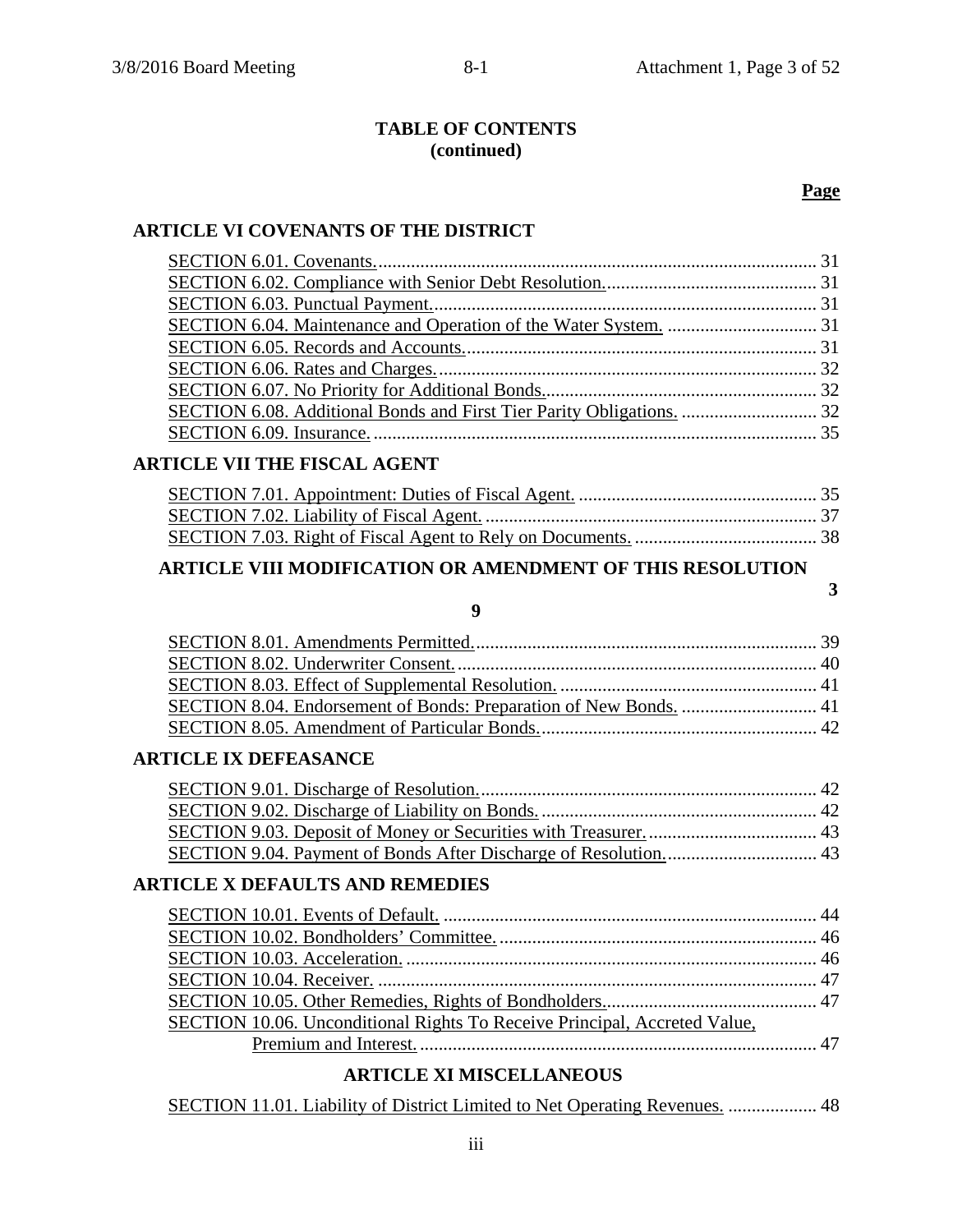# **TABLE OF CONTENTS (continued)**

# **Page**

| SECTION 11.02. Successor Is Deemed Included in All References to                        |    |
|-----------------------------------------------------------------------------------------|----|
|                                                                                         | 48 |
| <b>SECTION 11.03. Limitation of Rights to District Fiscal Agents and Bondholders 48</b> |    |
| SECTION 11.04. Waiver of Notice.                                                        |    |
|                                                                                         |    |
|                                                                                         |    |
|                                                                                         |    |
|                                                                                         |    |
|                                                                                         |    |
|                                                                                         |    |
|                                                                                         |    |
|                                                                                         |    |
| SECTION 11.13. Future Contracts                                                         |    |
| SECTION 11.14. Article and Section Heading and References: Interpretation 51            |    |
|                                                                                         |    |
|                                                                                         |    |
|                                                                                         |    |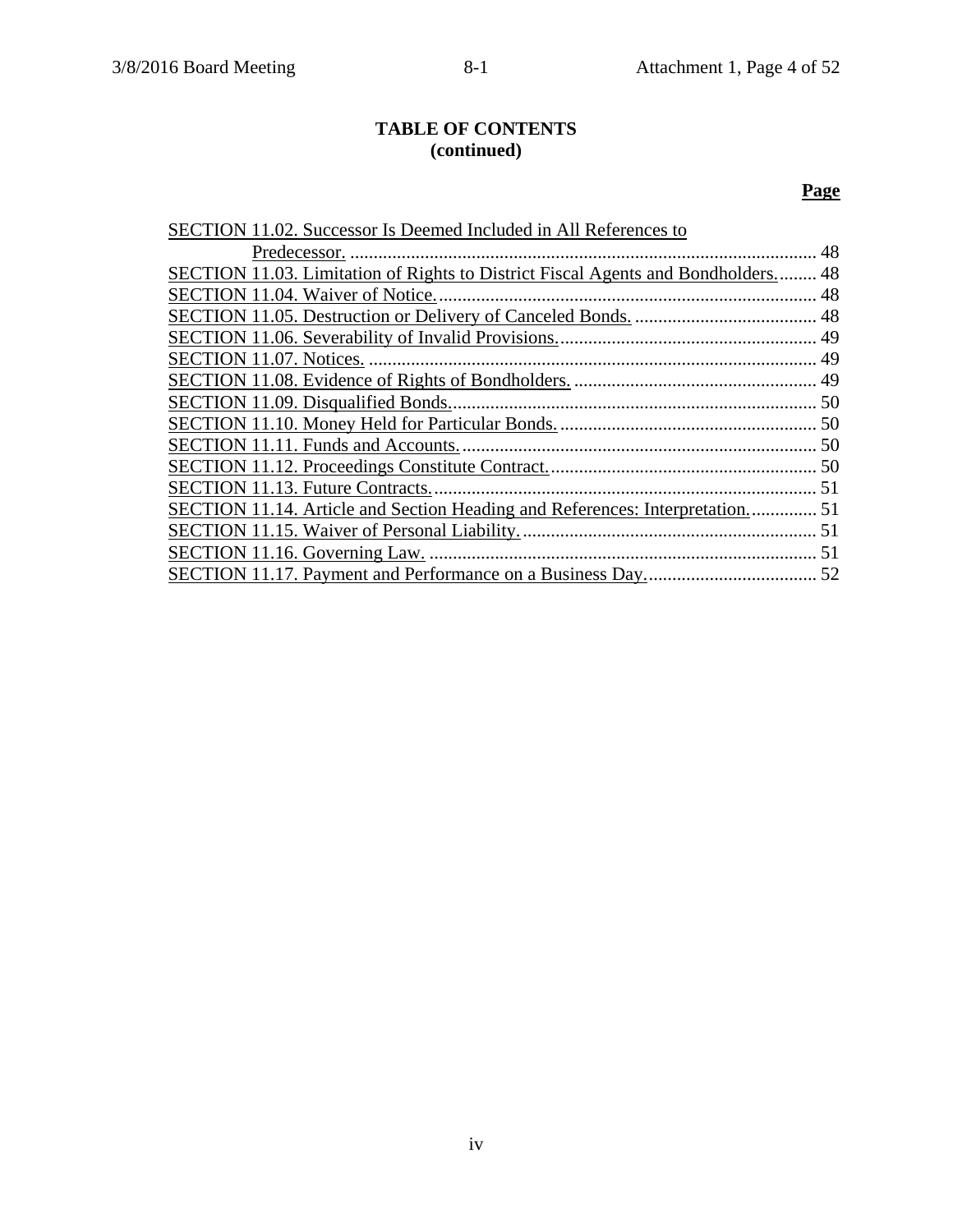### **THE METROPOLITAN WATER DISTRICT OF SOUTHERN CALIFORNIA**

### **RESOLUTION \_\_\_\_**

**\_\_\_\_\_\_\_\_\_\_\_\_\_\_\_\_\_\_\_\_\_\_\_\_\_\_\_\_\_\_\_\_\_\_\_** 

# **RESOLUTION OF THE BOARD OF DIRECTORS OF THE METROPOLITAN WATER DISTRICT OF SOUTHERN CALIFORNIA AUTHORIZING THE ISSUANCE OF SUBORDINATE WATER REVENUE BONDS OF SAID DISTRICT TO FINANCE ANY LEGAL PURPOSE OF THE DISTRICT AND PROVIDING THE TERMS AND CONDITIONS FOR THE ISSUANCE OF SAID BONDS**

### **MASTER SUBORDINATE RESOLUTION**

**\_\_\_\_\_\_\_\_\_\_\_\_\_\_\_\_\_\_\_\_\_\_\_\_\_\_\_\_\_\_\_\_\_\_\_** 

WHEREAS, pursuant to the Act (as defined herein), the Board of Directors of The Metropolitan Water District of Southern California is authorized to provide for the issuance of revenue bonds for any purpose permitted under the Act; and

WHEREAS, the public interest and necessity require the Board to authorize the issuance of revenue bonds as hereinafter set forth.

NOW, THEREFORE, the Board of Directors of The Metropolitan Water District of Southern California, DOES HEREBY RESOLVE, DETERMINE AND ORDER, as follows:

#### **ARTICLE I**

#### **DEFINITIONS; CONTENT OF CERTIFICATES AND OPINIONS**

SECTION 1.01. Definitions. Unless the context otherwise requires, the terms defined in this Section shall, for all purposes of this Resolution and of any Supplemental Resolution and of any certificate, opinion or other document herein mentioned, have the meanings herein specified, to be equally applicable to both the singular and plural forms of any of the terms herein defined. Unless otherwise defined in this Resolution, all terms used herein shall have the meanings assigned to such terms in the Act.

"Accreted Value" means, with respect to any Capital Appreciation Bond or Capital Appreciation Parity Obligation, the principal amount thereof plus the interest accrued thereon from its delivery date, compounded at the interest rate thereof on each date specified therein. With respect to any Capital Appreciation Bonds, the Accreted Value at any date to which reference is made shall be the amount set forth in the Accreted Value Table as of such date, if such date is a compounding date, and if not, shall be determined by straight-line interpolation with reference to such Accreted Value Table.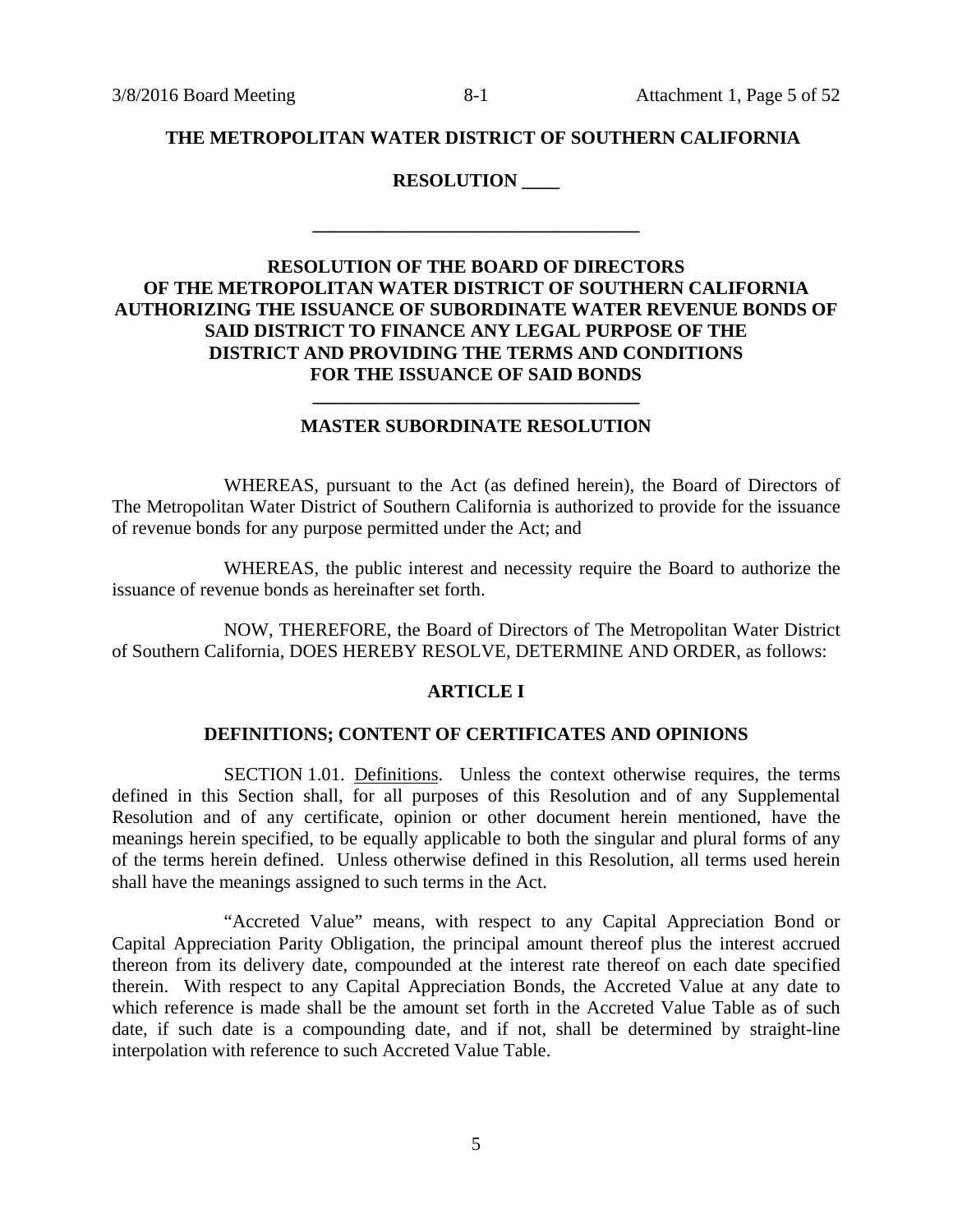"Accreted Value Table" means the table denominated as such, and to which reference is made, in a Supplemental Resolution for any Capital Appreciation Bonds issued pursuant to such Supplemental Resolution.

"Act" means the Metropolitan Water District Act, California Statutes 1969, Chapter 209, as amended and as supplemented by Article 11 of Chapter 3 (Section 53580 *et seq.*), and Chapter 6, of Part 1, Division 2, Title 5 (Section 54300 *et seq.*) of the Government Code of the State of California, as further amended from time to time.

"Additional Revenues" means all interest, profits and other income received from the investment of any moneys of the District and any other revenues (other than Operating Revenues) of the District, in each case to the extent available to pay principal and Accreted Value of and interest on the Bonds during such period.

"Annual Debt Service" means, with respect to any Covered Obligations and for any Fiscal Year, the aggregate amount of Debt Service on such Covered Obligations becoming due and payable during such Fiscal Year (or assumed to be due and payable under the definition of "Debt Service").

"Assumed CP Period" means, with respect to any Commercial Paper Program, a period following the later of the effective date of the Commercial Paper Program or the Calculation Date equal to 30 years, or such different period that the District specifies on or before the applicable Calculation Date in a Certificate of the District, which is not less than five years and not greater than 40 years.

"Assumed EPP Period" means, with respect to any Excluded Principal Payment, a period following the date of the applicable Excluded Principal Payment equal to the lesser of (a) 30 years and (b) the period between the date of such Excluded Principal Payment and 40 years from the Calculation Date, or such different period following the applicable Excluded Principal Payment that the District specifies on or before the applicable Calculation Date in a Certificate of the District, which is not less than five years and which ends no later than 40 years from the Calculation Date.

"Assumed RCA Period" means, with respect to any Revolving Credit Agreement, a period following the later of the effective date of the Revolving Credit Agreement or the Calculation Date equal to 30 years, or such different period that the District specifies on or before the applicable Calculation Date in a Certificate of the District, which is not less than five years and not greater than 40 years.

"Assumed Debt Service" means, for purposes of any Calculation Date, with respect to any Excluded Principal Payment, for any Fiscal Year on or after the date of such Excluded Principal Payment, the sum of the amount of principal and interest which would be payable in each such Fiscal Year if that Excluded Principal Payment were amortized for and during the Assumed EPP Period on a substantially level debt service basis, calculated based on a fixed interest rate equal to an average of the MMD maturity nearest to (but not greater than) the Assumed EPP Period for the five Business Days immediately preceding the Calculation Date, as reasonably determined and calculated by the District, and, if MMD is not then in effect, a fixed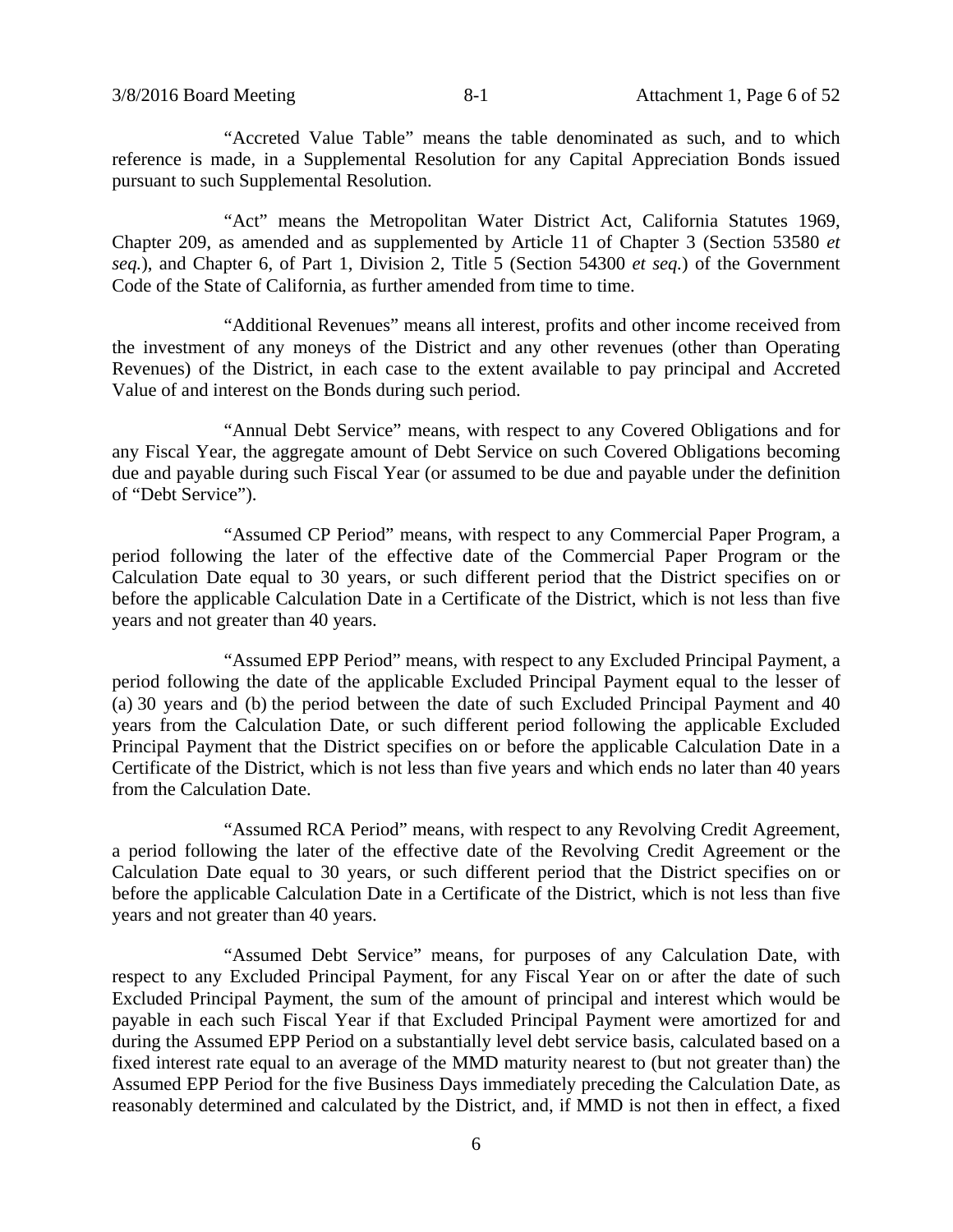interest rate equal to the product of 0.70 multiplied by the average yield of the Ten-Year Treasury Yield for the five Business Days immediately preceding the Calculation Date, as reasonably determined and calculated by the District.

"Authorized Investments" means any investments in which the District may legally invest sums subject to its control pursuant to Sections 53601 and 53635 of the California Government Code, as further restricted by the Administrative Code of the District (in each case, as amended from time to time), as certified to each Fiscal Agent, and shall include any Designated Investments.

"Authorized Representative" means each of the General Manager and the Chief Financial Officer and any other officer or employee of the District authorized by the General Manager or the Chief Financial Officer to act as an Authorized Representative.

"Average Annual Debt Service" means with respect to any Covered Obligations and as of any date of calculation, the quotient obtained by dividing (1) the sum of the Annual Debt Service on such Covered Obligations for all Fiscal Years during the period commencing with the Fiscal Year in which such calculation is made and terminating in the later of (A) the last Fiscal Year in which any Debt Service on such Covered Obligations is due (or assumed to be due under the definition of Debt Service) and (B) the latest of the last Fiscal Year of any Assumed EPP Period, Assumed CP Period and Assumed RCA Period, by (2) the number of such Fiscal Years.

"Bank Obligation" means any Bonds of any Series or any First Tier Parity Obligation (a) the Owner of all of which is one or more commercial banks or affiliates of commercial banks for their own account and with respect to which the District delivers a Certificate of the District at the time of initial delivery of Bonds of such Series or incurrence of such First Tier Parity Obligation or at the time of a remarketing of Bonds of such Series following a tender of all Bonds of such Series, (b) that are supported by a Credit Facility, (c) that, in the case of Bonds, are purchased by one or more commercial banks or affiliates of commercial banks pursuant to the terms of a Credit Facility, or (d) that, in the case of First Tier Parity Obligations, are incurred under the terms of a Credit Facility.

"Board" or "Board of Directors" means the Board of Directors of the District.

"Bond" or "Bonds" means The Metropolitan Water District of Southern California Subordinate Water Revenue Bonds authorized by, and at any time Outstanding pursuant to, this Resolution. If provided in the Supplemental Resolution authorizing any Commercial Paper Program shall provide, the term "Bonds" shall include any Commercial Paper Notes issued pursuant to a Commercial Paper Program.

"Bond Counsel" means Nixon Peabody LLP or any other firm of attorneys specializing in the field of municipal finance law, selected by the District.

"Bond Obligation" means, as of any date of calculation, (1) with respect to any Outstanding Current Interest Bond, the principal amount of such Bond, and (2) with respect to any Outstanding Capital Appreciation Bond, the Accreted Value thereof as of the date on which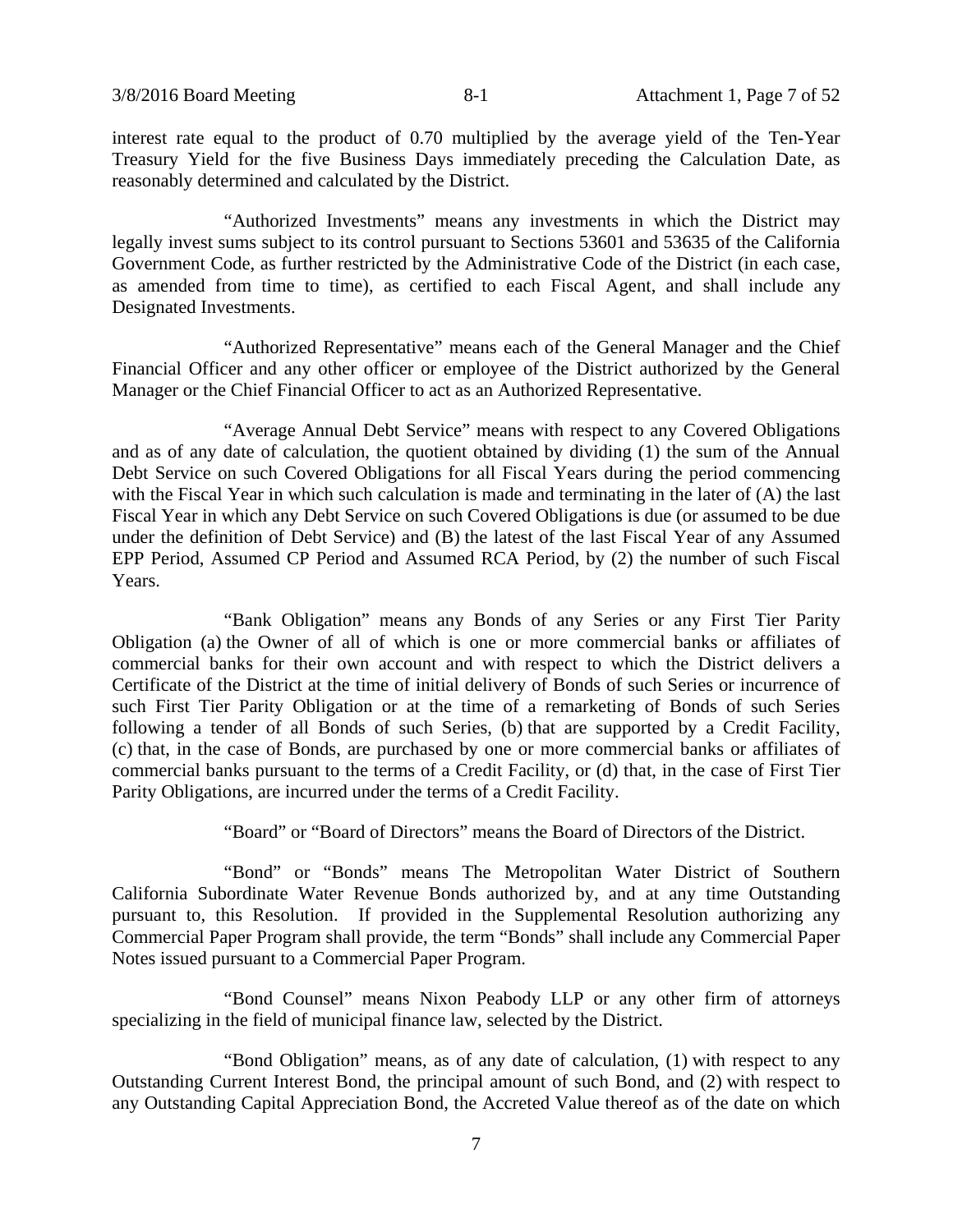interest on such Capital Appreciation Bond is compounded next preceding such date of calculation (unless such date of calculation is a date on which such interest is compounded, in which case, as of such date).

"Bond Register" means the Bond Register as defined in Section 2.07 of this Resolution.

"Business Day" means any day other than (1) a Saturday, Sunday, or a day on which banking institutions in the State or the State of New York are authorized or obligated by law or executive order to be closed, (2) for purposes of payments and other actions relating to credit or liquidity enhanced Bonds, a day upon which commercial banks in the city in which is located the office of the credit or liquidity enhancer at which demands for payment under the credit document with respect to the credit or liquidity enhancement are to be presented are authorized or obligated by law or executive order to be closed, and, if specified in a Supplemental Resolution, (3) a day upon which the principal office of the District is authorized to be closed.

"Calculation Date" means any date on which the District delivers any Certificate of the District to satisfy the requirements of Section 6.08.

"Capital Appreciation Bonds" means any Bonds the interest on which is compounded and not scheduled to be paid until maturity, prior redemption or conversion thereof.

"Capital Appreciation Parity Obligations" means any First Tier Parity Obligations the interest with respect to which is compounded and not scheduled to be paid until maturity, prior redemption or conversion thereof.

"Certificate," "Statement," "Request," "Requisition" and "Order" of the District means, respectively, a written certificate, statement, request, requisition or order signed by an Authorized Representative.

"Chief Financial Officer" means the Chief Financial Officer of the District.

"Commercial Paper Debt Service" means, for purposes of any Calculation Date, with respect to any Commercial Paper Program, for any Fiscal Year on or after the effective date of such Commercial Paper Program, the sum of the amount of principal and interest which would be payable in each such Fiscal Year if the principal amount of Commercial Paper Notes Outstanding as of the Calculation Date were amortized for and during the Assumed CP Period on a substantially level debt service basis, calculated based on a fixed interest rate equal to an average of the MMD maturity nearest to (but not greater than) the Assumed CP Period for the five Business Days immediately preceding the Calculation Date, as reasonably determined and calculated by the District, and, if MMD is not then in effect, a fixed interest rate equal to the product of 0.70 multiplied by the average yield of the Ten-Year Treasury Yield for the five Business Days immediately preceding the Calculation Date, as reasonably determined and calculated by the District.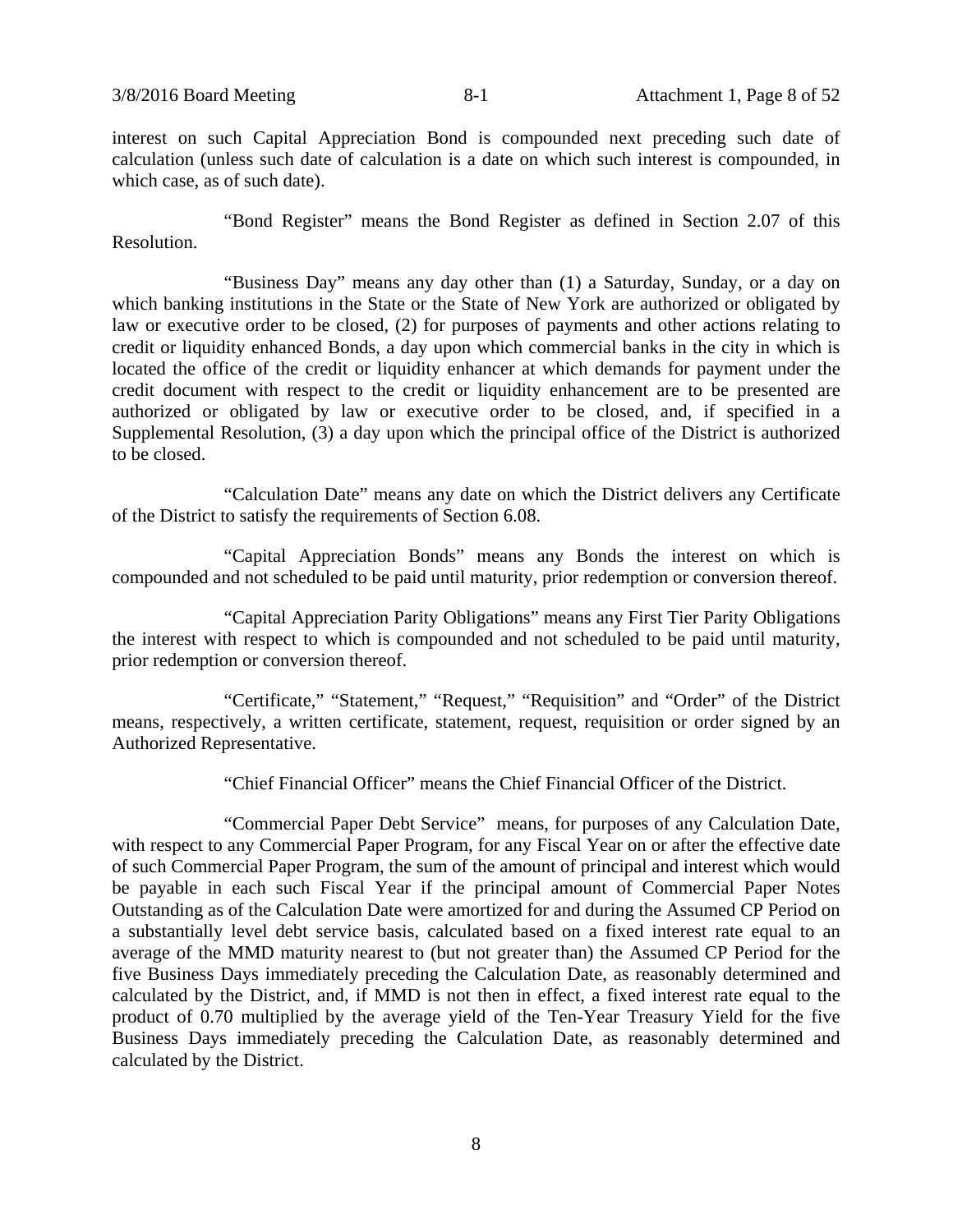"Commercial Paper Notes" means short-term, commercial paper notes with a fixed maturity, including (without limitation) commercial paper notes that provide for an extension of the maturity under the terms thereof.

"Commercial Paper Program" means a program established by the District pursuant to Section 6.08(b) that provides for the issuance from time to time of Commercial Paper Notes.

"Commercial Paper Support" means, with respect to any Commercial Paper Program, any letter of credit, credit agreement, liquidity facility, line of credit or comparable instrument that insures, guarantees or supports in any way the payment of Commercial Paper Notes issuable under such Commercial Paper Program.

"Controller" means the Controller of the District, who may also be a Fiscal Agent for a Series of Bonds if so designated in the Supplemental Resolution authorizing the issuance of such Series.

"Covered Obligations" means Senior Debt, Bonds and First Tier Parity Obligations.

"Credit Facility" means a letter of credit, line of credit, liquidity facility or other credit facility issued by a financial institution or other form of credit enhancement, including, but not limited to, municipal bond insurance and guarantees, delivered to the Treasurer or the Fiscal Agent for a Series or portion of a Series of Bonds, which provides for payment, in accordance with the terms of such Credit Facility, of principal or Accreted Value of, or premium or interest on such Series or portion of a Series of Bonds or the purchase price of such Series of Bonds or portion thereof, or any combination of the foregoing. A Credit Facility may be comprised of one or more credit facilities issued by one or more financial institutions.

"Current Interest Bonds" means the Bonds of any Series, other than Capital Appreciation Bonds, which pay interest at least annually to the Owners thereof excluding the first payment of interest thereon.

"Debt Service" means, as of any Calculation Date and with respect to any Fiscal Year, the sum of (1) the interest scheduled to be due on any Covered Obligations during such Fiscal Year, (2) the principal or Mandatory Sinking Account Payments required to be paid with respect to such Covered Obligations during such Fiscal Year, and (3) any other regularly scheduled payments of Covered Obligations during such Fiscal Year to the extent not included in clauses (1) and (2) of this definition, all of which are to be computed on the assumption that no portion of such Covered Obligations shall cease to be Outstanding during such Fiscal Year except by reason of the application of such scheduled payments; provided, however, that for purposes of such calculation:

(a) Excluded Principal Payments shall be excluded from such calculation and Assumed Debt Service shall be included in such calculation;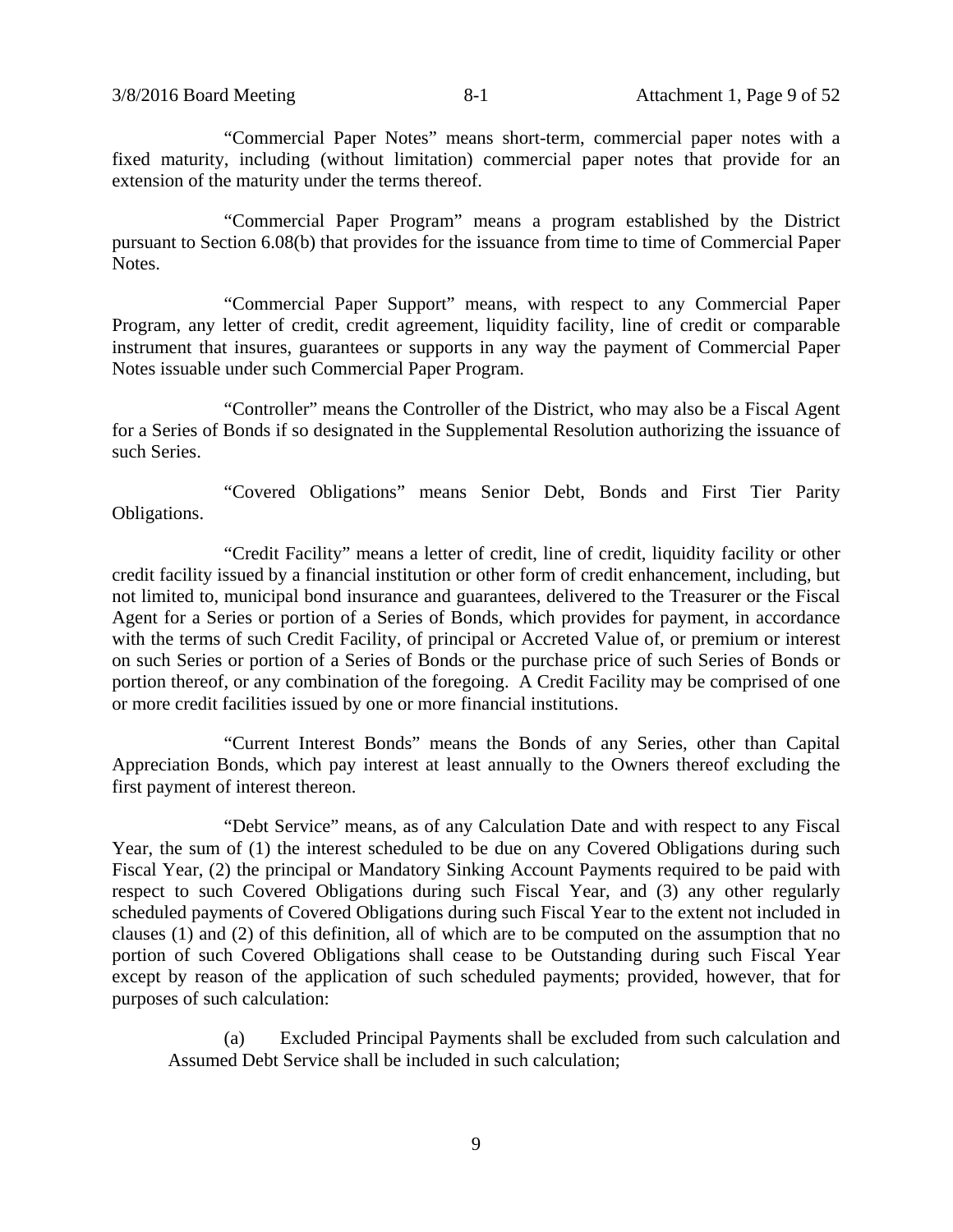(b) if the District establishes a Commercial Paper Program pursuant to Section 6.08(b), for so long such Commercial Paper Program remains in effect, all payments of principal and interest of any Covered Obligations issued or incurred in connection with such Commercial Paper Program (including the principal and interest of any Commercial Paper Notes and any principal and interest payments in connection with any Commercial Paper Support) shall be excluded from the calculation of Debt Service, and Commercial Paper Debt Service shall be included into the calculation of Debt Service;

(c) if the District enters into a Revolving Credit Agreement pursuant to Section 6.08(c), for so long as such Revolving Credit Agreement remains in effect, all payments of principal and interest under any Covered Obligations issued or incurred in connection with such Revolving Credit Agreement shall be excluded from the calculation of Debt Service, and Revolving Credit Agreement Debt Service shall be included into the calculation of Debt Service;

(d) if any Covered Obligations are Variable Rate Indebtedness, the interest rate on such Covered Obligations shall be assumed to be equal to the average of the Municipal Swap Index of Securities Industry and Financial Markets Association for the twelve-week period immediately preceding the Calculation Date;

(e) principal and interest payments on Covered Obligations shall be excluded to the extent that the District expects to make such payments from amounts on deposit (and investment earnings thereon) as of the Calculation Date with the Treasurer, any Fiscal Agent or any other fiduciary, as set forth in a Certificate of the District;

(f) if the Covered Obligations are Paired Obligations, the interest rate on such Covered Obligations shall be the collective fixed interest rate to be paid by the District with respect to such Paired Obligations;

(g) in determining the principal amount due on Covered Obligations in each Fiscal Year, payment (unless a different subsection of this definition applies for purposes of determining principal maturities or amortization) shall be assumed to be made in accordance with any amortization schedule established for such debt, including any Mandatory Sinking Account Payments or any scheduled redemption or payment of Covered Obligations on the basis of Accreted Value;

(h) with respect to each interest rate swap agreement constituting a Covered Obligation then in effect, if any, there shall be added into the calculation of Debt Service an amount equal to the greater of:

- $(i)$  0 and
- (ii) (a) if the swap rate applicable to the District under such interest rate swap agreement is fixed, an amount equal to (1) (x) such fixed swap rate less (y) an average of the variable swap rate applicable to the counterparty to such interest rate swap agreement for the 12-week period immediately preceding the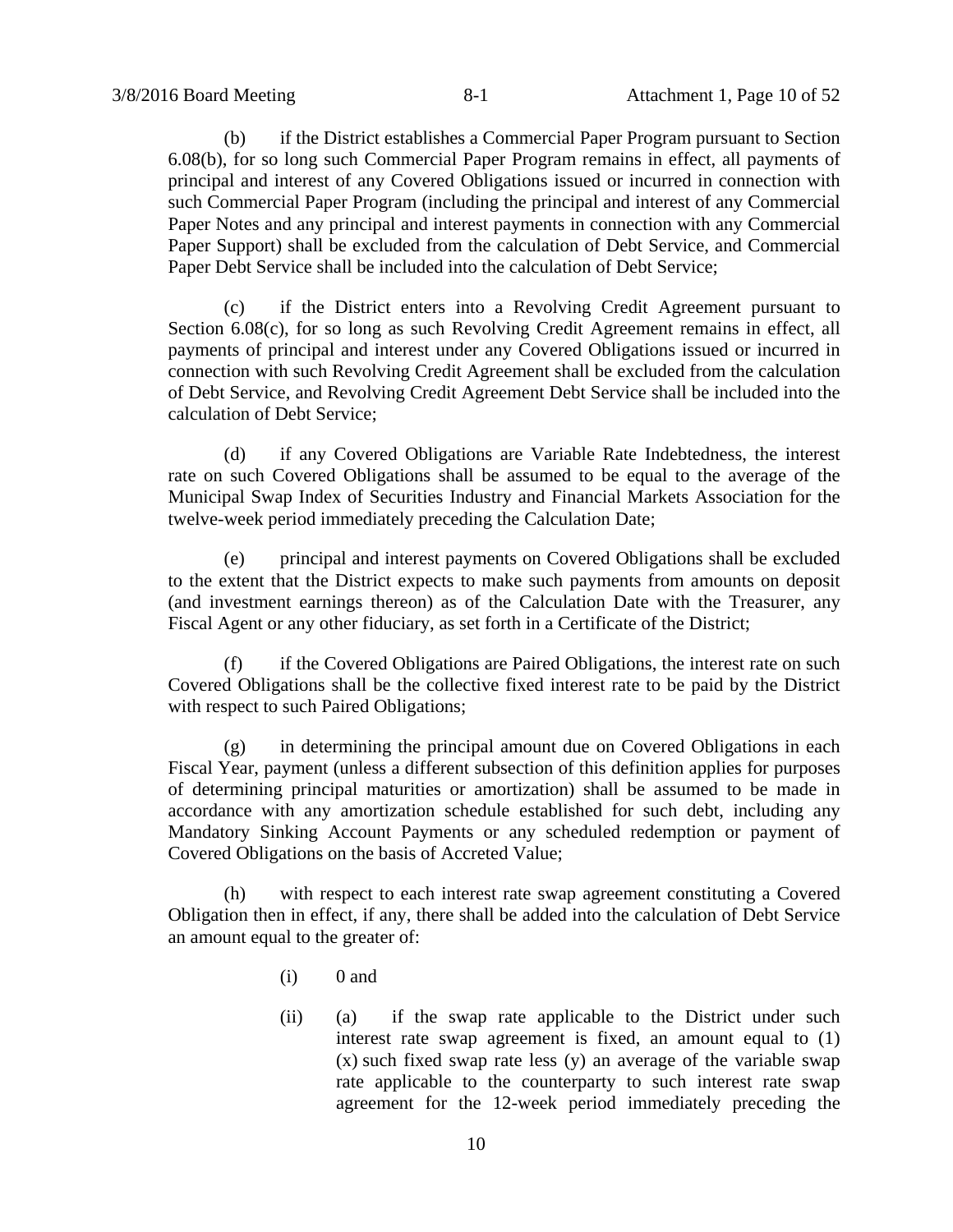Calculation Date, times (2) the notional amount of such interest rate swap agreement, or

(b) if the swap rate applicable to the District under such interest rate swap agreement is variable, an amount equal to  $(1)(x)$  1.20 times the average of the variable swap rate for the 12week period immediately preceding the Calculation Date less (y) the fixed swap rate applicable to the counterparty to such interest rate swap agreement, times (2) the notional amount of such interest rate swap agreement;

(i) if the District creates a Covered Obligation (including, without limitation, a revolving credit agreement entered into for the purpose of supporting the payment of any principal, interest or Purchase Obligation of any Covered Obligation) (each, a "Supporting Debt") for the purpose of purchasing or supporting the purchase of a Covered Obligation (as evidenced by a Certificate of the District on or before the applicable Calculation Date) (each, a "Supported Debt"), then the District shall calculate both the Supporting Debt and Supported Debt under this definition of Debt Service, and shall only include into the calculation of Debt Service the amount that would otherwise be included into the definition of Debt Service for either the Supporting Debt and Supported Debt and shall only include the one that causes the amount of Average Annual Debt Service to be the highest; and

(j) If the District issues Covered Obligations and payments of principal and interest and Purchase Obligations of such Covered Obligations are secured as Covered Obligations of any kind, then any Purchase Obligations secured as Covered Obligations shall be disregarded and not included in any calculation under this definition of Debt Service.

Notwithstanding any other subsection of this definition of Debt Service, except as set forth in subsection (h) above, no amounts payable (including any settlement amounts or termination payments) under any interest rate swap agreement constituting a Covered Obligation shall be included in the calculation of Debt Service. Except as otherwise provided in this definition of Debt Service, to the extent that any calculation under this definition requires an index, interest rate or other amount to make such calculation, and such index, interest rate or other amount is not published, is not available or is not capable of being included in such calculation, then the District shall use such other index, interest rate, or other amount in its reasonable discretion in order to complete such calculation and that calculation shall be binding on District, the Owners of all Bonds, First Tier Parity Obligations, Second Tier Subordinate Obligations, the Fiscal Agent and all other affected parties, absent manifest error.

"Designated Investments" means, with respect to the Bonds of a Series, any investments designated as Designated Investments in the Supplemental Resolution authorizing the issuance of the Bonds of that Series.

"District" means The Metropolitan Water District of Southern California.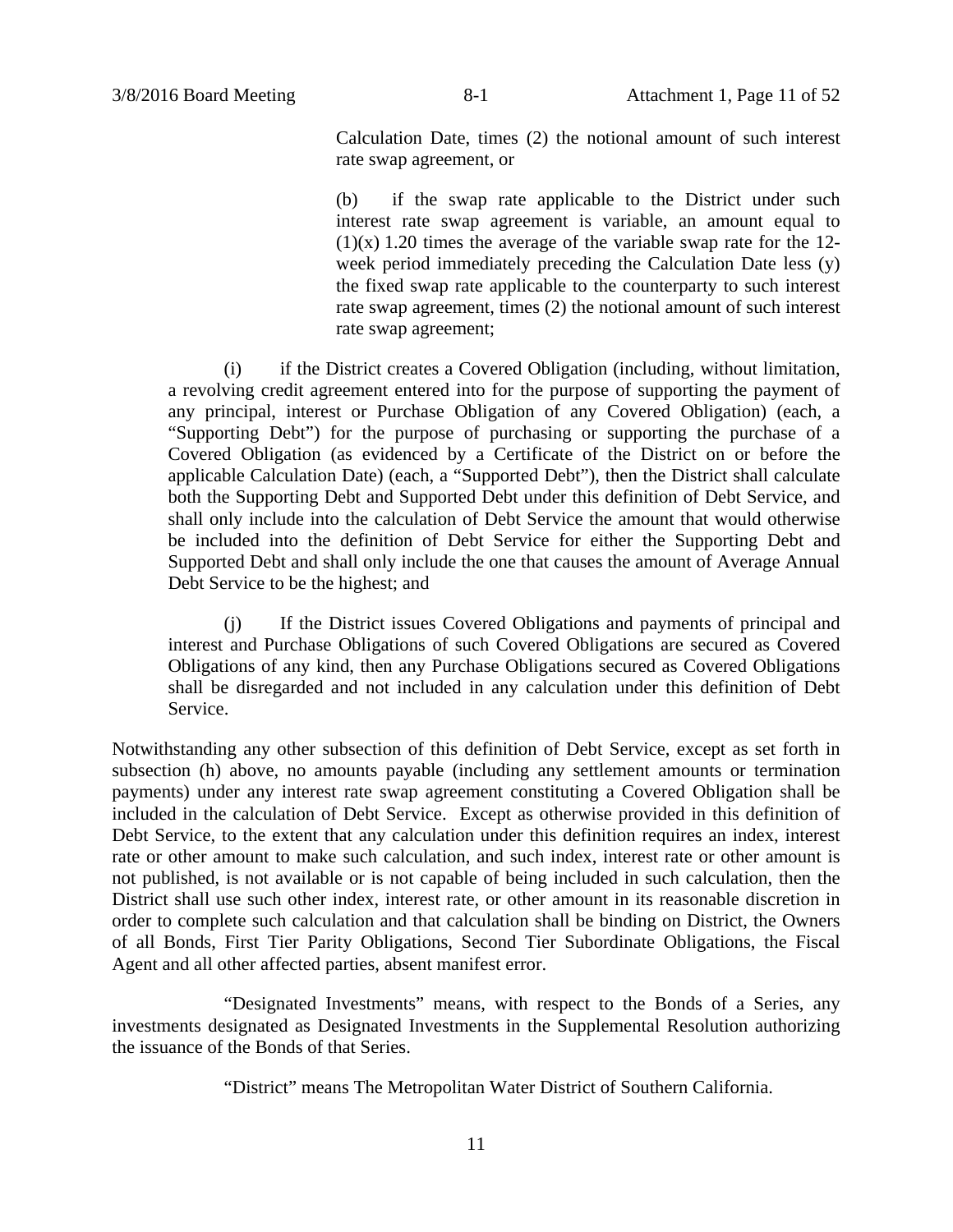"Excluded Principal Payment" means each payment of principal or purchase price of Covered Obligations which the District designates (in the Supplemental Resolution or other document or certificate delivered on or before the Calculation Date) to be an Excluded Principal Payment. There shall be no requirement for the District to designate any Excluded Principal Payment at the time of issuance of the related Covered Obligation. No such determination shall affect the security for any Bonds or First Tier Parity Obligations or the obligation of the District to pay any such payments from Net Operating Revenues or from the applicable reserve fund or account, if any.

"Federal Securities" means direct obligations of, or obligations the timely payment of which are unconditionally guaranteed by, the United States of America or the Treasury Department of the United States of America or securities or receipts evidencing direct ownership interests in the foregoing obligations or specific portions (such as principal or interest) of the foregoing obligations which are held in safekeeping by a custodian on behalf of the owners of such receipts.

"First Tier Parity Obligations" means (1) any indebtedness or other obligation of the District for borrowed money, (2) any obligations of the District for deferred purchase price, (3) any lease obligation of the District, or (4) any other obligation of the District, in each case, which the District has secured with a lien and charge upon, or being payable from, the Net Operating Revenues on a parity with the Bonds.

"Fiscal Agent" means with respect to any Series of Bonds, the fiscal agent appointed pursuant to the Supplemental Resolution authorizing the issuance of such Series (which may be the Treasurer or the Controller).

"Fiscal Year" means the period beginning on July 1st of each year and ending on the next succeeding June 30th, or any other twelve-month period hereafter selected by the District as the official fiscal year of the District.

"GAAP" means generally accepted accounting principles, as in effect in the United States with respect to governmental entities similar to the District.

"General Manager" means the General Manager of the District or other chief officer of the District with substantially the same duties and responsibilities.

"Initial Amount" means the principal amount of a Capital Appreciation Bond on the date of issuance and delivery to the original purchaser thereof.

"Interest Payment Date" means, with respect to any Bonds, any date on which interest on such Bonds becomes due and payable.

"Mandatory Sinking Account Payment" (a) with respect to Bonds of any Series and maturity, means the amount required by this Resolution or any Supplemental Resolution to be deposited by the Treasurer in the Subordinate Bond Service Fund for the payment of Term Bonds of such Series and maturity and (b) with respect to any Senior Debt, has the meaning given such term in the Senior Resolution.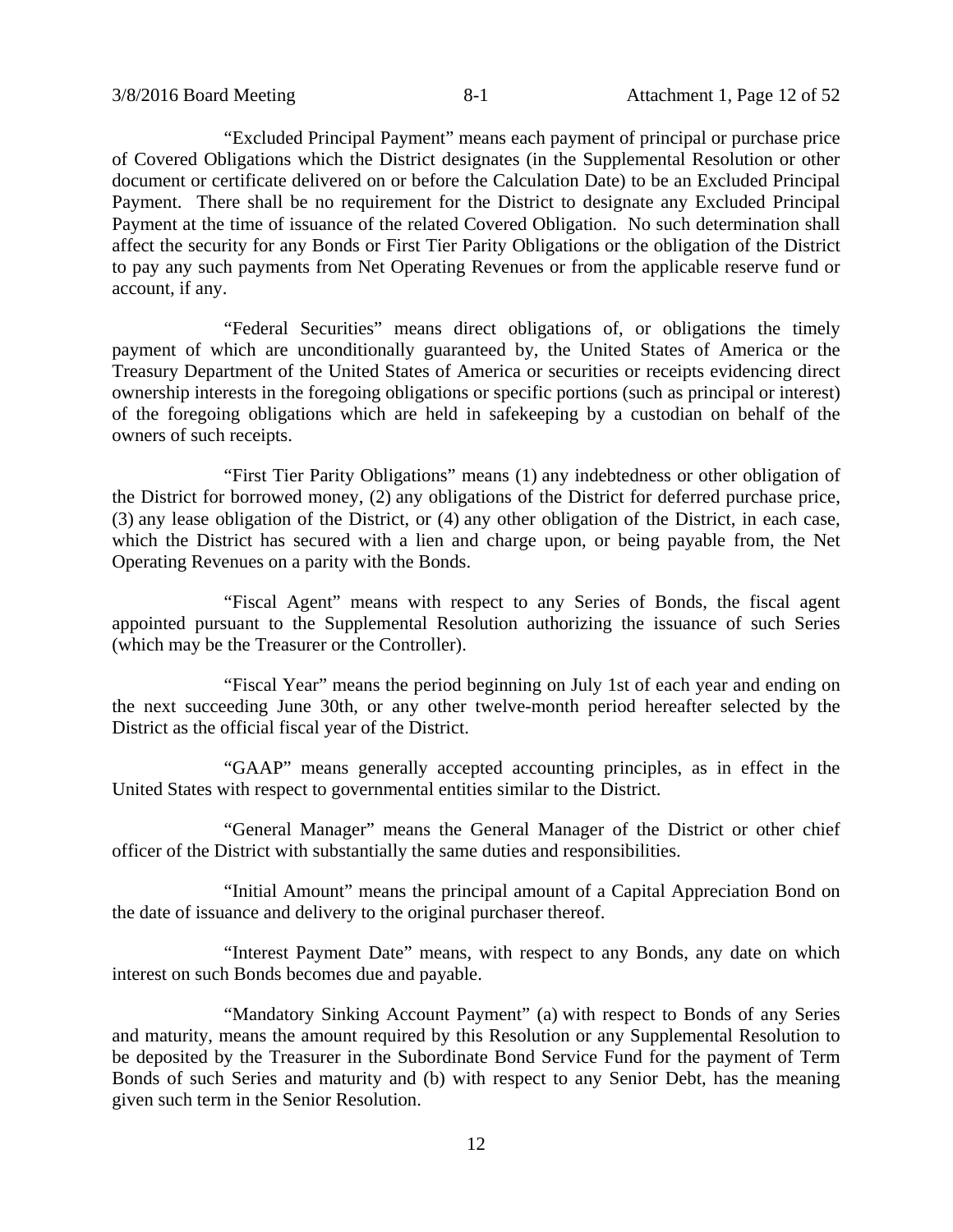"MMD" means the Municipal Market Data AAA Curve published by Thomson Reuters or any successor thereto, or, if Thomson Reuters or any such successor has discontinued its Municipal Market Data AAA Curve, an index or benchmark published by Thomson Reuters or any successor thereto that is comparable to the Municipal Market Data AAA Curve selected by the District in its discretion.

"Moody's" means Moody's Investors Service, a corporation duly organized and existing under and by virtue of the laws of the State of Delaware, and its successors and assigns, except that if such corporation shall be dissolved or liquidated or shall no longer perform the functions of a securities rating agency, then the term "Moody's" shall be deemed to refer to any other nationally recognized securities rating agency selected by the District (other than Standard & Poor's).

"Municipal Obligations" means municipal obligations meeting the following conditions:

(a) the municipal obligations are not to be redeemable prior to maturity, or the trustee with respect to such obligations has been given irrevocable instructions concerning their calling and redemption;

(b) the municipal obligations are secured by Federal Securities, which Federal Securities, except for provisions relating to surplus moneys not required for the payment of the municipal obligations and the substitution of such Federal Securities for other Federal Securities satisfying all criteria for Federal Securities, may be applied only to interest, principal and premium payments of such municipal obligations;

(c) the principal of and interest on the Federal Securities (plus any cash in the escrow fund) are sufficient, without reinvestment, to meet the liabilities of the municipal obligations; and

(d) the Federal Securities serving as security for the municipal obligations are held by an escrow agent or trustee.

"Net Operating Revenues" (a) initially, shall mean Operating Revenues less Operating Expenses paid from Operating Revenues and (b) from and after any Pledge Change Designation, shall mean Operating Revenues less (i) Operating Expenses paid from Operating Revenues and (ii) SWC Capital Payments paid from Operating Revenues.

"NOR Period" means either (a) the latest Fiscal Year or (b) any 12-consecutivemonth period within the last completed 24-month period ended not more than two months before the applicable Calculation Date, selected by the District and as set forth in a Certificate of the District; provided that such period shall be the same period for all calculations made on any Calculation Date.

"Operating Expenses" means the operating expenses of the District, as determined by GAAP, provided that (a) "Operating Expenses" shall not include any expenses attributable to amortization, depreciation, and debt service, (b) "Operating Expenses" shall not include any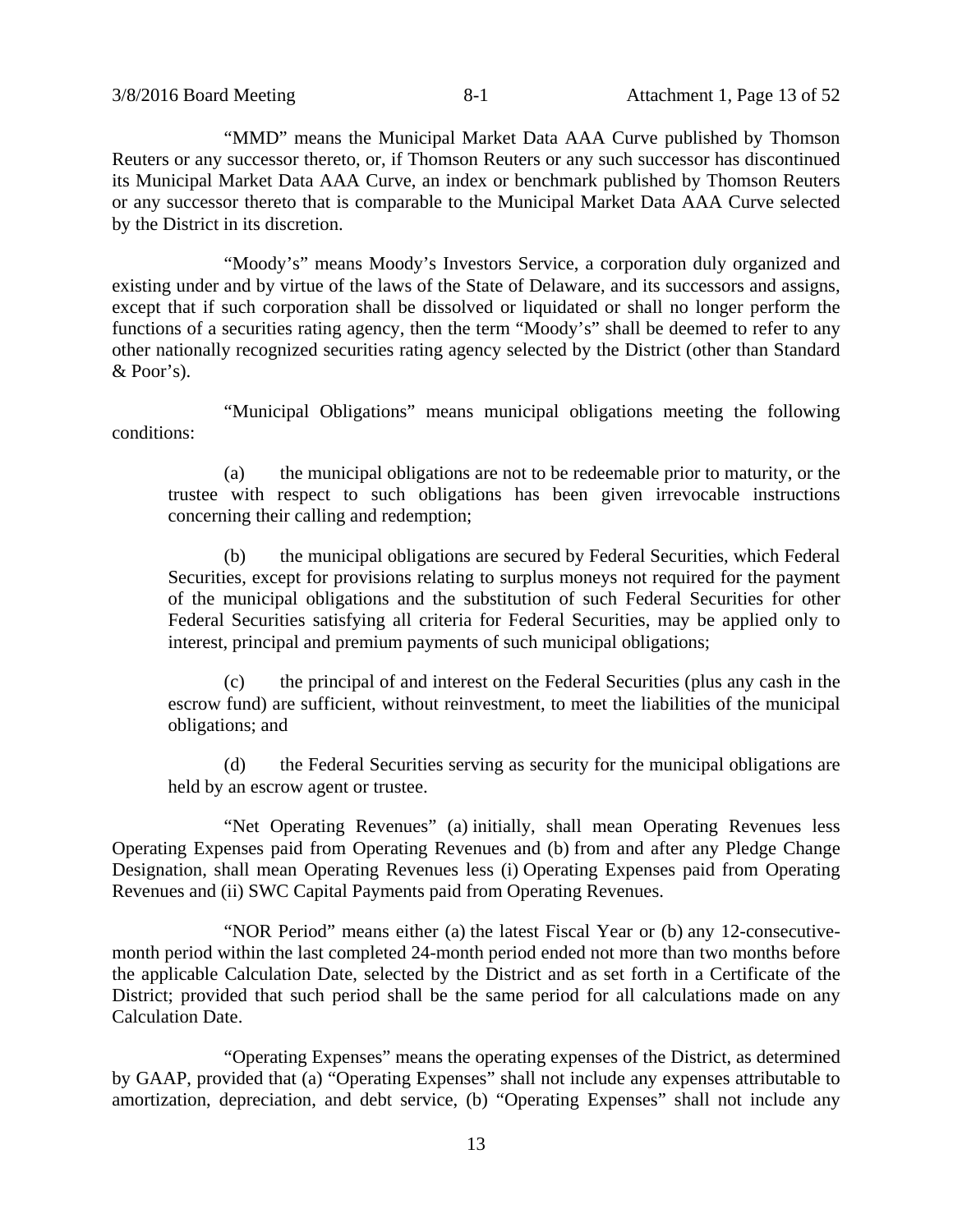amounts recognized as operating expenses of the District according to GAAP that are attributable to pension benefits that constitute non-cash items and post-employment benefits other than pensions that constitute non-cash items and (c) the cost of any acquisition of water shall be recognized as an operating expense of the District at a time that the District determines, but shall not be recognized at any time later than the time the District sells such water.

 "Operating Revenues" means all revenues of the District from charges for the sale and availability of water as determined in accordance with GAAP.

"Opinion of Bond Counsel" means a written opinion of Bond Counsel.

"Outstanding" means (1) when used as of any particular time with reference to Bonds (subject to the provisions of Section 11.09), all Bonds theretofore, or thereupon being, authenticated and delivered by the Fiscal Agent for that Series under this Resolution except (A) Bonds theretofore canceled by the Fiscal Agent for that Series or surrendered to the Fiscal Agent for that Series for cancellation; (B) Bonds with respect to which all liability of the District shall have been discharged in accordance with Section 9.02, including Bonds (or portions of Bonds) referred to in Section 11.10; (C) Bonds for the transfer or exchange of or in lieu of or in substitution for which other Bonds shall have been authenticated and delivered by the Fiscal Agent for that Series pursuant to this Resolution; and (D) Bonds no longer deemed to be outstanding hereunder as provided in the Supplemental Resolution pursuant to which such Bonds were issued; (2) when used as of any particular time with reference to Senior Debt, all Senior Debt deemed outstanding within the meaning of the respective Senior Debt Resolutions; (3) when used as of any particular time with reference to First Tier Parity Obligations, all First Tier Parity Obligations deemed outstanding or not satisfied within the meaning of the documents authorizing such First Tier Parity Obligations; and (4) when used as of any particular time with reference to Second Tier Subordinate Obligations, all Second Tier Subordinate Obligations deemed outstanding or not satisfied within the meaning of the documents authorizing such Second Tier Subordinate Obligations.

"Owner" or "Bondholder" or "Bondowner," whenever used herein with respect to a Bond, means the Person in whose name such Bond is registered. When the term "Owner" is used in reference to any First Tier Parity Obligations or Second Tier Subordinate Obligations, it means the Person or Persons who are entitled to payments that are secured by such First Tier Parity Obligation or Second Tier Subordinate Obligations.

"Paired Obligations" means any one or more Series (or portion thereof) of Bonds or First Tier Parity Obligations, designated as Paired Obligations in the Supplemental Resolution or other document authorizing the issuance or incurrence thereof, which are simultaneously issued or incurred (i) the principal of which is of equal amount maturing and to be retired on the same dates and in the same amounts, and (ii) the interest rates on which, taken together, result in an irrevocably fixed interest rate obligation of the District for the term of such Bonds or First Tier Parity Obligations."

"Person" means an individual, corporation, firm, association, partnership, trust, or other legal entity or group of entities, including a governmental entity or any agency or political subdivision thereof.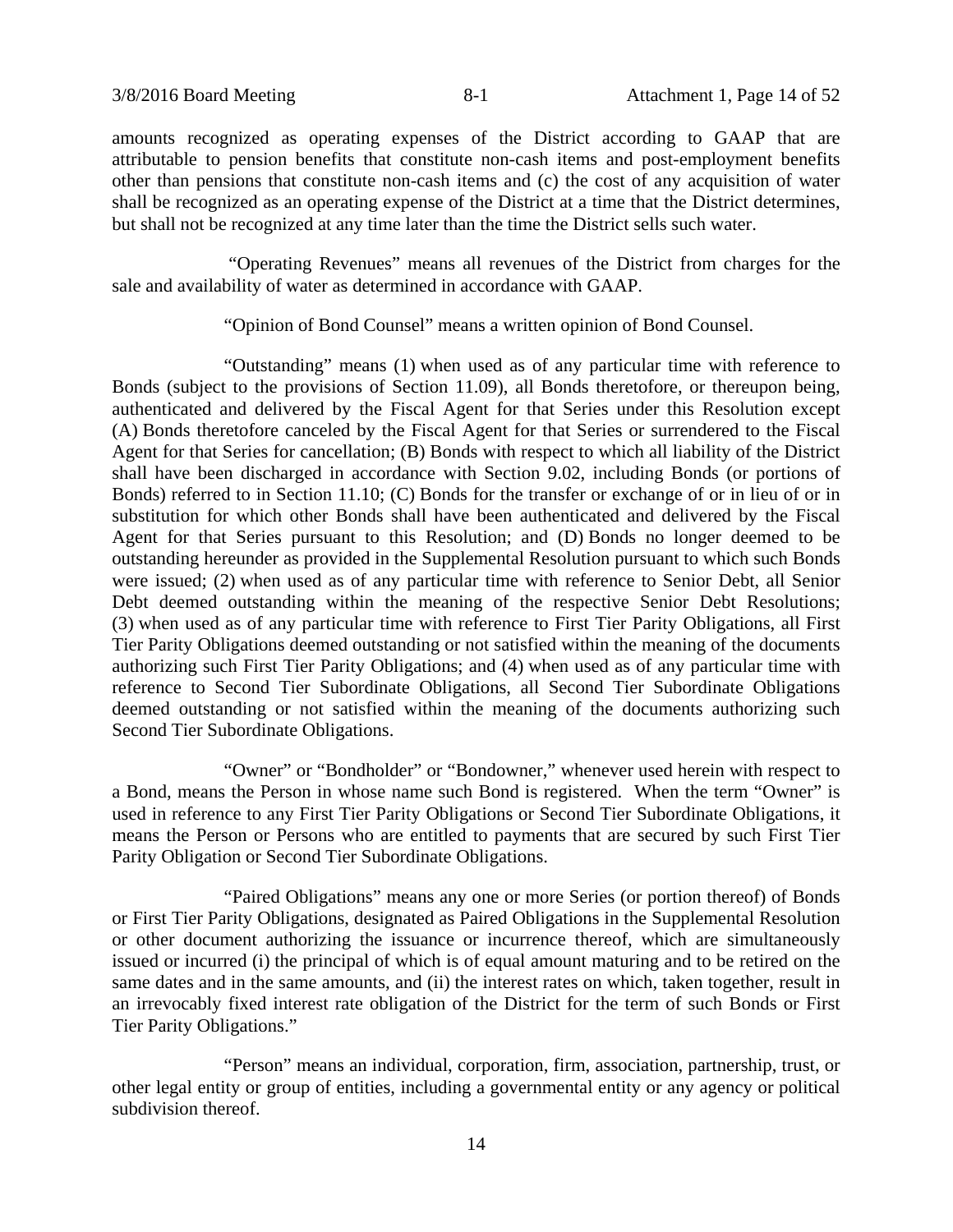"Pledge Change Designation" means the delivery of a Certificate of the District meeting the requirements of Section 5.10.

"Principal Payment Date" means any date on which any amount of Bond Obligation becomes due and payable or any Mandatory Sinking Account Payments are required to be paid.

"Purchase Obligation" means the obligation of the District under any Supplemental Resolution or any other instrument to purchase any Covered Obligations.

"Rating Agencies" means either or both of Moody's and Standard & Poor's, and such other securities rating agencies providing a rating with respect to a Series of Bonds.

"Rating Category" means (1) with respect to any long-term rating category, all ratings designated by a particular letter or combination of letters, without regard to any numerical modifier, plus or minus sign or other modifier and (2) with respect to any short-term or commercial paper rating category, all ratings designated by a particular letter or combination of letters and taking into account any numerical modifier, but not any plus or minus sign or other modifier.

"Redemption Price" means, with respect to any Bond (or portion thereof), the principal amount or Accreted Value of such Bond (or portion) plus the applicable premium, if any, payable upon redemption thereof pursuant to the provisions of such Bond and this Resolution and any Supplemental Resolution.

"Refunding Bonds" means all Bonds whether issued in one or more Series, authorized pursuant to Section 3.03 of this Resolution, to the extent the proceeds thereof are used to pay or to provide for the payment of Senior Debt, Bonds, First Tier Parity Obligations, Second Tier Subordinate Obligations or any other obligations or indebtedness of the District.

"Resolution" or "this Resolution" means this Resolution adopted by the Board on  $\Box$ , as amended, modified or supplemented from time to time by any Supplemental Resolution.

"Revolving Credit Agreement" means any revolving credit agreement, line of credit agreement or similar agreement executed pursuant to Section 6.08(c).

"Revolving Credit Agreement Debt Service" means, for purposes of any Calculation Date, with respect to any Revolving Credit Agreement, for any Fiscal Year on or after the effective date of such Revolving Credit Agreement, the sum of the amount of principal and interest which would be payable in each such Fiscal Year if the principal amount Outstanding under the Revolving Credit Agreement as of the Calculation Date were amortized for and during the Assumed RCA Period on a substantially level debt service basis, calculated based on a fixed interest rate equal to an average of the MMD maturity nearest to (but not greater than) the Assumed RCA Period for the five Business Days immediately preceding the Calculation Date, as reasonably determined and calculated by the District, and, if MMD is not then in effect, a fixed interest rate equal to the product of 0.70 multiplied by the average yield of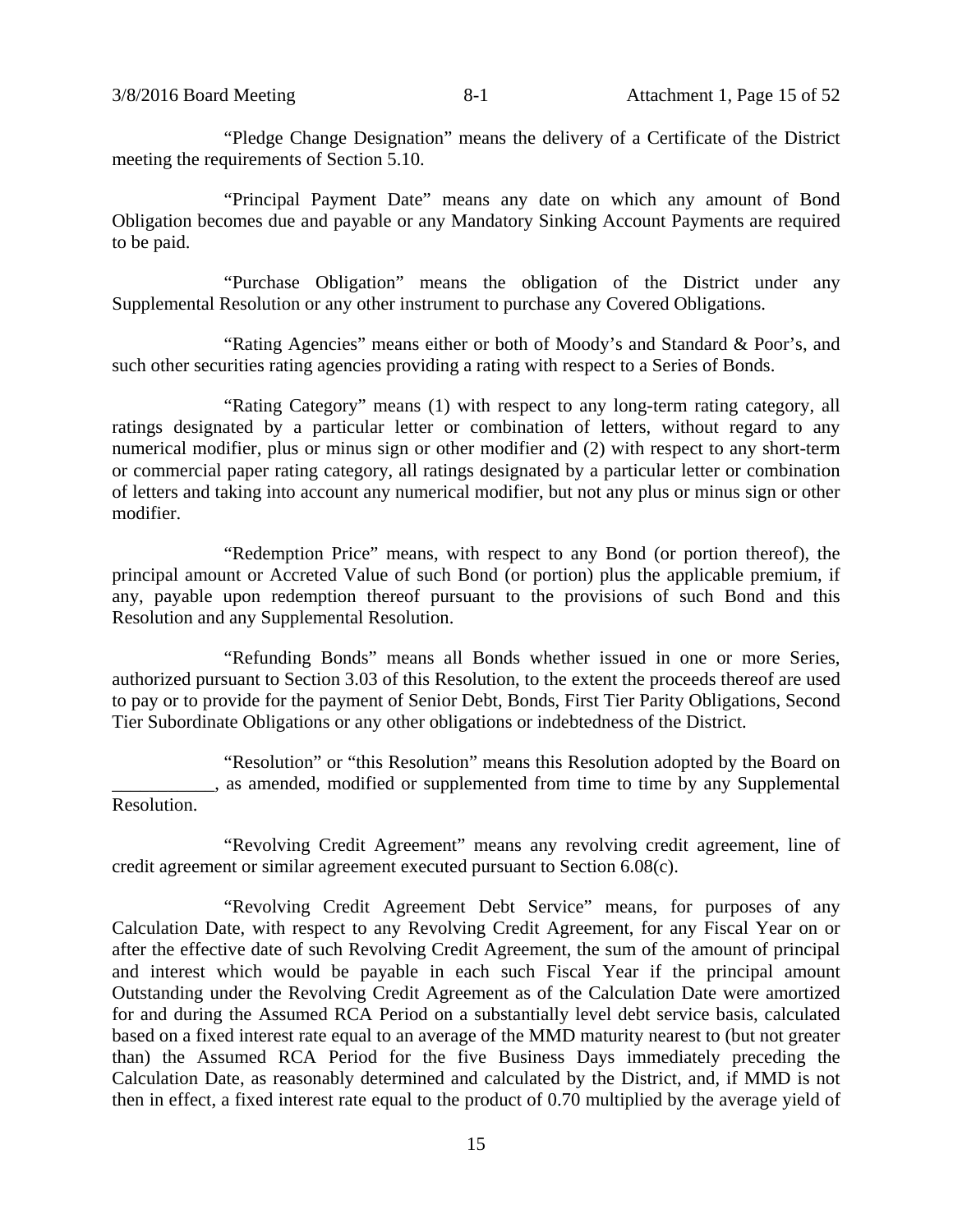the Ten-Year Treasury Yield for the five Business Days immediately preceding the Calculation Date, as reasonably determined and calculated by the District.

"Second Tier Subordinate Obligations" means (1) any indebtedness or other obligation of the District for borrowed money, (2) any obligations of the District for deferred purchase price, (3) any lease obligation of the District, or (4) any other obligation of the District, in each case, which the District has secured with a lien and charge upon, or being payable from, the Net Operating Revenues on a basis junior subordinate to the Bonds and the First Tier Parity Obligations.

"Securities Depository" means the following: The Depository Trust Company; or, in accordance with then current guidelines of the Securities and Exchange Commission, to such other addresses and such other securities depositories as the District may designate in a Request of the District delivered to any Fiscal Agent.

"Senior Debt" means Bonds and Parity Obligations (as such terms are defined in the Senior Debt Resolution).

"Senior Debt Resolution" means Resolution 8329, adopted by the Board on July 9, 1991, as amended from time to time.

"Serial Bonds" means the Bonds, maturing in specified years, for which no Mandatory Sinking Account Payments are provided.

"Series," whenever used herein with respect to Bonds, means all of the Bonds designated as being of the same series, authenticated and delivered in a simultaneous transaction, regardless of variations in maturity, interest rate, redemption and other provisions, and any Bonds thereafter authenticated and delivered upon transfer or exchange or in lieu of or in substitution for (but not to refund) such Bonds as herein provided.

"Standard & Poor's" means Standard & Poor's Corporation, a corporation duly organized and existing under and by virtue of the laws of the State of New York, and its successors and assigns, except that if such corporation shall be dissolved or liquidated or shall no longer perform the functions of a securities rating agency, then the term "Standard & Poor's" shall be deemed to refer to any other nationally recognized securities rating agency selected by the District (other than Moody's).

"State" means the State of California.

"State Water Contract" means that certain contract entitled "A Contract between the State of California Department of Water Resources and The Metropolitan Water District of Southern California for a Supply of Water," dated November 4, 1960, as amended from time to time.

"Subordinate Bond Service Fund" means the Water Revenue Subordinate Bonds, Bond Service Fund established pursuant to Section 5.02.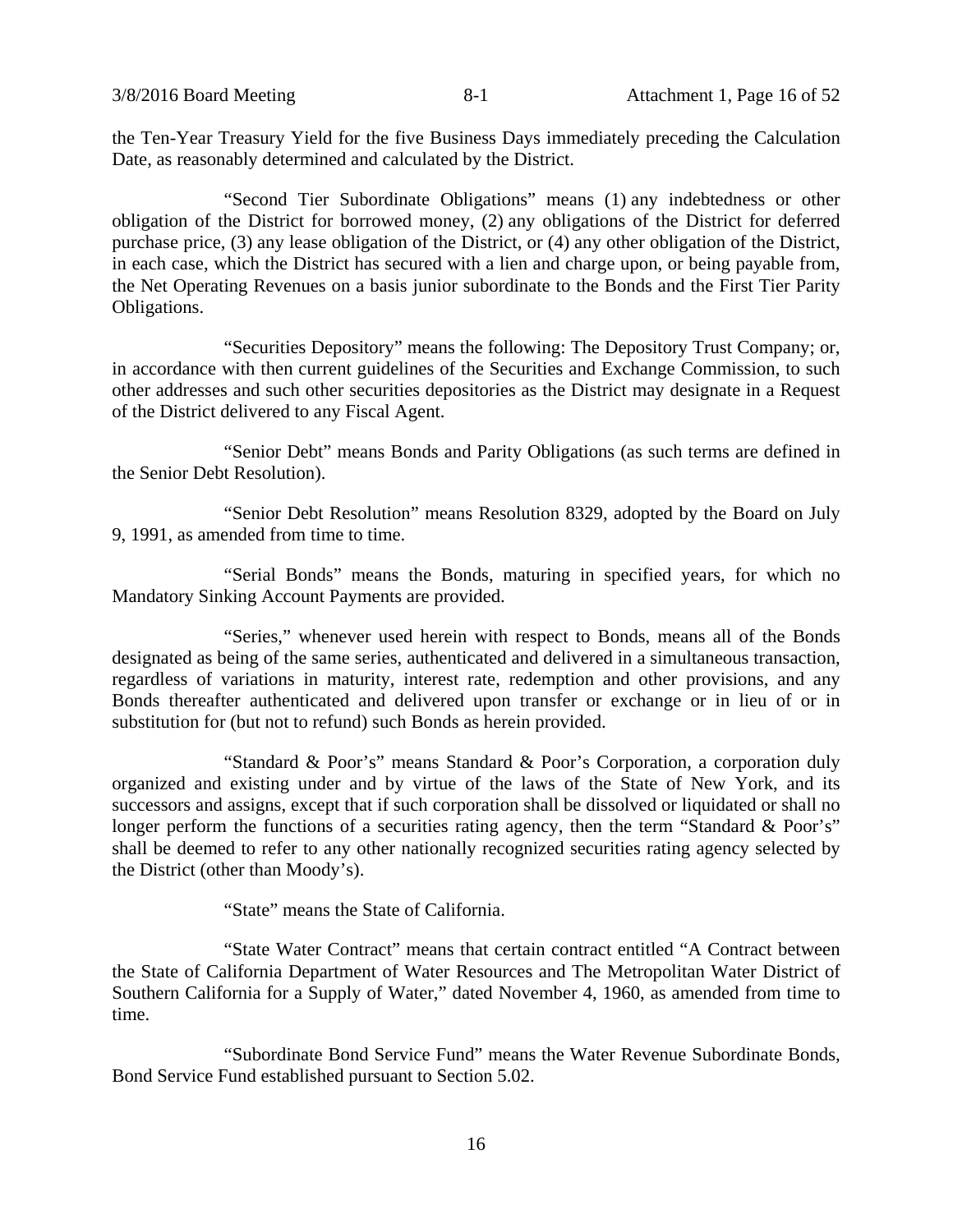"Subordinate Redemption Fund" means the Water Revenue Subordinate Bonds, Redemption Fund established pursuant to Section 5.08.

"Supplemental Resolution" means any resolution or ordinance hereafter duly adopted by the Board, supplementing, modifying or amending this Resolution in accordance with Section 8.01 hereof.

"SWC Capital Payments" means any payments by the District under the State Water Contract that do not constitute Operating Expenses.

"Ten-Year Treasury Yield" means the yield to maturity implied by the Treasury Constant Maturity Series yields reported, for the latest day for which such yields have been so reported as of the Business Day next preceding the Calculation Date, in Federal Reserve Statistical Release H.15 (519) (or any comparable successor publication) for actively traded United States Treasury securities having a constant maturity equal to ten years.

"Term Bonds" means Bonds payable at or before their specified maturity date or dates from Mandatory Sinking Account Payments established for that purpose and calculated to retire such Bonds on or before their specified maturity date or dates.

"Treasurer" means the Treasurer of the District, who may also be a Fiscal Agent for a Series of Bonds if so designated in the Supplemental Resolution authorizing the issuance of such Series.

"Unrestricted Reserves" means any financial reserves of the District that are available to the District for its general purposes and that are not restricted to a particular purpose by a designation of the Board, the Senior Debt Resolution, this Resolution, or by applicable law.

"Variable Rate Indebtedness" means any indebtedness or obligation, other than Paired Obligations, the interest rate on, or amount of, which is not fixed at the time of incurrence of such indebtedness or obligation, and has not at some subsequent date been fixed, at a single numerical rate until the scheduled maturity of the indebtedness or obligation."

"Water Revenue Fund" means the fund of that name required to be established, continued and maintained pursuant to Section 5.02.

"Water System" means the properties, works and facilities of the District necessary for the supply, availability, development, storage, transportation, treatment or sale of water.

SECTION 1.02. Content of Certificates and Opinions. Every certificate or opinion provided for in this Resolution with respect to compliance with any provision hereof shall include (1) a statement that the Person making or giving such certificate or opinion has read such provision and the definitions herein relating thereto; (2) a brief statement as to the nature and scope of the examination or investigation upon which the certificate or opinion is based; (3) a statement (a) that, in the opinion of such Person, he or she has made or caused to be made such examination or investigation as is necessary to enable him or her to express an informed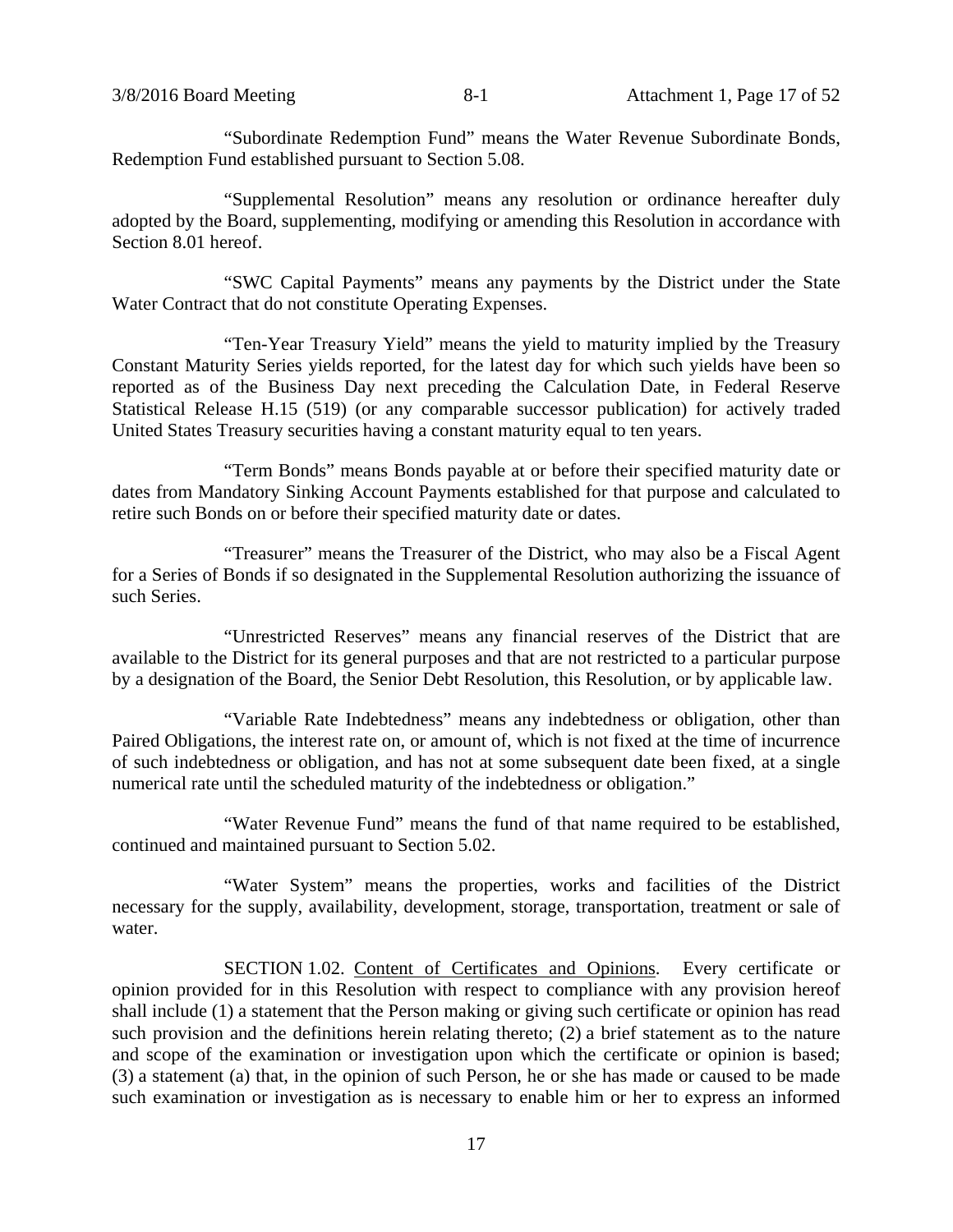opinion with respect to the subject matter or (b) that he or she had made or caused to be made his or her examination or investigation with respect to the subject matter in accordance with specified professional standards; and (4) a statement as to whether, in the opinion of such Person, such provision has been complied with.

Any such certificate or opinion made or given by an officer or employee of the District may be based, insofar as it relates to legal or accounting matters, upon a certificate or opinion of or representation by counsel, an accountant or an independent consultant, unless such officer or employee knows, or in the exercise of reasonable care should have known, that the certificate, opinion or representation with respect to the matters upon which such certificate or statement may be based, as aforesaid, is erroneous. Any such certificate or opinion made or given by counsel, an accountant or an independent consultant may be based, insofar as it relates to factual matters (with respect to which information is in the possession of the District) upon a certificate or opinion of or representation by an officer or employee of the District, unless such counsel, accountant or independent consultant knows, or in the exercise of reasonable care should have known, that the certificate or opinion or representation with respect to the matters upon which such Person's certificate or opinion or representation may be based, as aforesaid, is erroneous. The same officer or employee of the District, or the same counsel or accountant or independent consultant, as the case may be, need not certify to all of the matters required to be certified under any provision of this Resolution, but different officers, employees, counsel, accountants or independent consultants may certify to different matters, respectively.

### **ARTICLE II**

#### **THE BONDS**

SECTION 2.01. Authorization of Bonds. Bonds may be issued hereunder, in book-entry form or otherwise, from time to time as the issuance thereof is approved by the Board. The maximum principal amount of Bonds which may be issued hereunder is not limited; subject, however, to the limitations contained in the Act and to the right of the Board, which is hereby reserved, to limit the aggregate principal amount of Bonds which may be issued or Outstanding hereunder. The Bonds are designated generally as "The Metropolitan Water District of Southern California Subordinate Water Revenue Bonds," and each Series thereof shall bear such additional designation as may be necessary or appropriate to distinguish such Series from every other Series of Bonds. The Bonds may be issued in such Series as from time to time shall be established and authorized by the Board, each such Series issued pursuant to a Supplemental Resolution authorizing one or more Series and each such Series subject to the covenants, provisions and conditions therein and herein contained.

SECTION 2.02. Terms of the Bonds: Sale of the Bonds. The Bonds of each Series shall bear interest, if any, at such rate or rates or determined in such manner and payable at such intervals as may be determined by the Board at the time of issuance thereof pursuant to the Supplemental Resolution creating such Series, not to exceed the maximum rate of interest permitted by law, and shall mature and become payable on such date or dates and in such year or years as the Board may determine by the Supplemental Resolution creating such Series. Principal and Accreted Value of and interest on such Bonds shall be payable in such manner as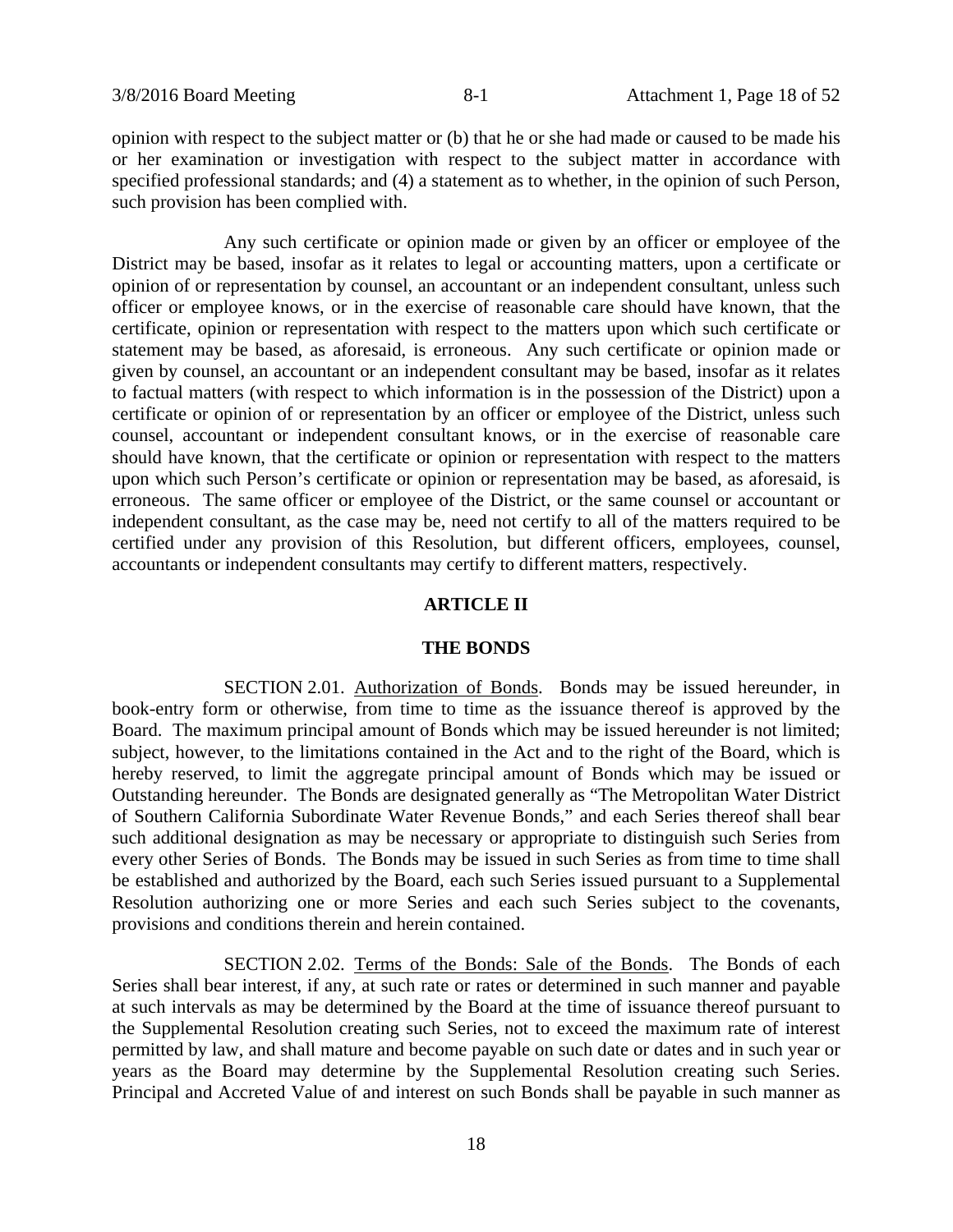may be specified in the Supplemental Resolution creating such Series. The Bonds of each Series may be subject to mandatory or optional tender and purchase and/or redemption upon such terms and conditions and upon such notice and with such effect as provided in the Supplemental Resolution creating such Series. The Bonds of each Series may be sold at either negotiated or competitive sale, as the Board shall determine.

The Bonds of any Series may be issued in such denominations as provided by the Supplemental Resolution creating such Series, in fully registered or bearer form, with or without coupons or in fully registered book entry form.

SECTION 2.03. Form of Bonds. The Bonds of any Series shall be in such form or forms as may be specified in the Supplemental Resolution creating such Series.

SECTION 2.04. Execution of Bonds. Unless otherwise provided in the Supplemental Resolution providing for the issuance thereof, the Bonds of each Series shall be executed on behalf of the District by the Chairman of the Board of Directors or by such other officer as said Board shall, by Resolution adopted by a majority vote of its members, authorize and designate for the purpose. Unless otherwise provided in the Supplemental Resolution providing for the issuance thereof, the Bonds shall also be signed by the Controller or Assistant Controller and countersigned by the Secretary of said Board. Unless otherwise provided in the Supplemental Resolution providing for the issuance thereof, all such signatures and countersignatures may be printed, lithographed, engraved or electronic. In case any of such officers, whose signatures or countersignatures appear on the Bonds, shall cease to be such officer before the delivery of such Bonds to the purchaser, such signatures or countersignatures shall nevertheless be valid and sufficient for all purposes, the same as if they had remained in office until the delivery of such Bonds.

Except as provided in the Supplemental Resolution providing for the issuance thereof, only such of the Bonds as shall bear thereon a certificate of authentication substantially in the form recited in the Supplemental Resolution creating such Series, manually executed by the Fiscal Agent for such Series, shall be valid or obligatory for any purpose or entitled to the benefits of this Resolution, and such certificate of authentication when manually executed by such Fiscal Agent shall be conclusive evidence that the Bonds so authenticated have been duly executed, authenticated and delivered hereunder and are entitled to the benefits of this Resolution.

Notwithstanding the foregoing, the Bonds may be executed, countersigned, authenticated and printed in such other manner as may be authorized or permitted by the Act.

SECTION 2.05. Transfer of Bonds. Any Bond may, in accordance with its terms, be transferred, upon the register required to be kept pursuant to the provisions of Section 2.07, by the Person in whose name it is registered, in Person or by his duly authorized attorney, upon surrender of such Bond for cancellation, accompanied by delivery of a written instrument of transfer, duly executed in a form approved by the Fiscal Agent for such Bond.

Whenever any Bond or Bonds of a Series shall be surrendered for transfer, the District shall execute and the Fiscal Agent for that Series shall authenticate and deliver a new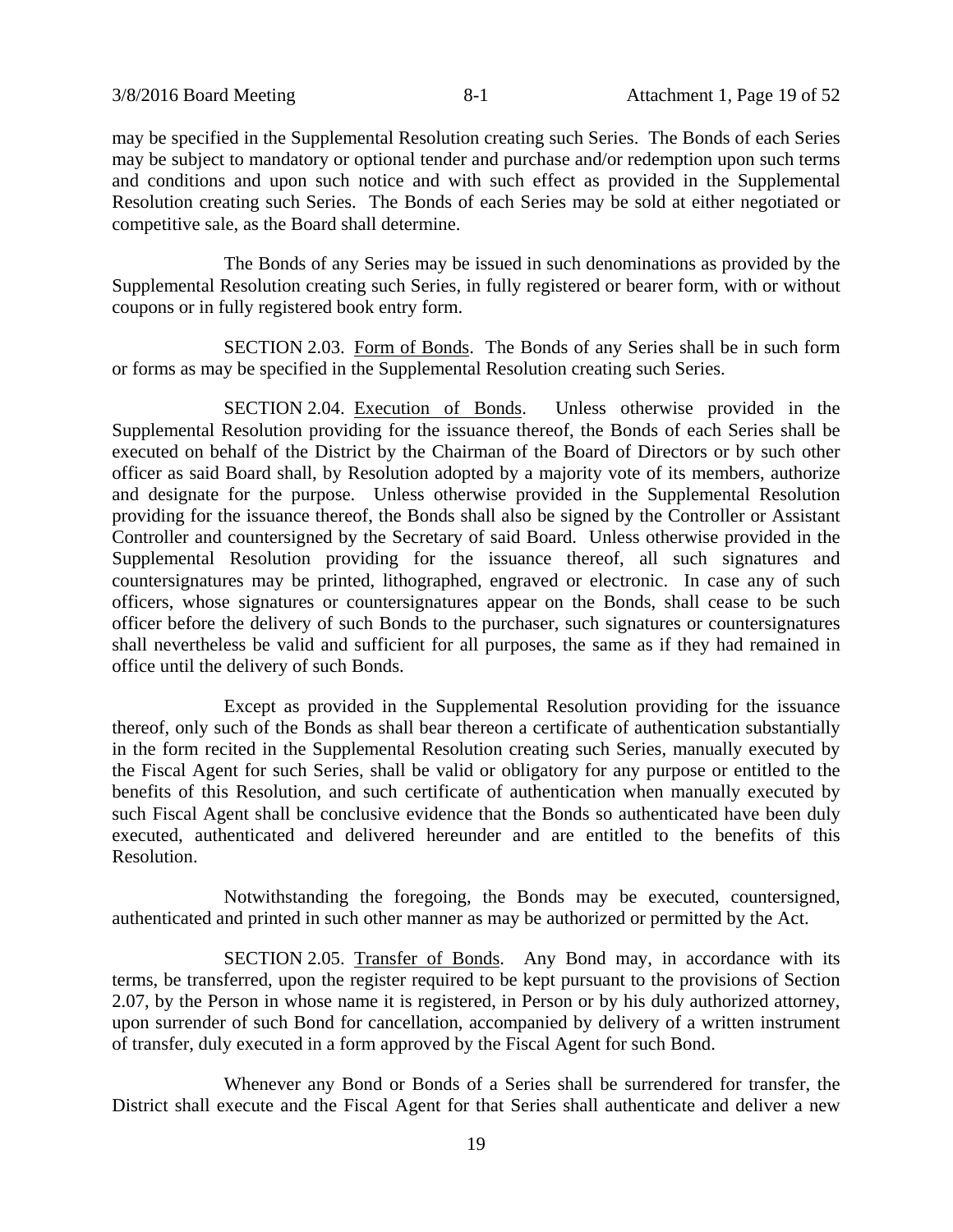Bond or Bonds, of the same Series, tenor and maturity and for a like aggregate principal amount; provided that, unless otherwise provided in any Supplemental Resolution, a Fiscal Agent is not required to register a transfer of any Bonds within 15 days before the date of selection of Bonds for redemption, or of any Bond or portion of a Bond so selected for redemption. A Fiscal Agent may require the Bondholder requesting such transfer to pay any tax or other governmental charge required to be paid with respect to such transfer.

SECTION 2.06. Exchange of Bonds. Bonds of any Series may be exchanged at the designated office of the Fiscal Agent for that Series for a like aggregate principal amount of Bonds of other authorized denominations of the same Series, tenor and maturity; provided that, unless otherwise provided in any Supplemental Resolution, a Fiscal Agent is not required to exchange Bonds within 15 days before the date of selection of Bonds for redemption, or exchange any Bond or portion of a Bond so selected for redemption. The Fiscal Agent shall require the Bondholder requesting such exchange to pay any tax or other governmental charge required to be paid with respect to such exchange.

SECTION 2.07. Bond Register. The Fiscal Agent for each Series of Bonds will keep or cause to be kept at its designated office sufficient books for the registration and transfer of the Bonds of that Series, which shall at all times be open to inspection during normal business hours by the District; and, upon presentation for such purpose, the Fiscal Agent shall, under such reasonable regulations as it may prescribe, register or transfer or cause to be registered or transferred, on such books, Bonds as hereinbefore provided.

SECTION 2.08. Temporary Bonds. The Bonds may be issued in temporary form exchangeable for definitive Bonds when ready for delivery. Any temporary Bond may be printed, lithographed or typewritten, shall be of such denomination as may be determined by the District, shall be in registered form and may contain such reference to any of the provisions of this Resolution as may be appropriate. A temporary Bond may be in the form of a single Bond payable in installments, each on the date, in the amount and at the rate of interest established for the Bonds maturing on such date. Every temporary Bond shall be executed by the District and authenticated by the Fiscal Agent upon the same conditions and in substantially the same manner as the definitive Bonds. If the District issues temporary Bonds it will execute and deliver definitive Bonds as promptly thereafter as practicable, and thereupon the temporary Bonds may be surrendered, for cancellation, in exchange therefor at the designated office of the Fiscal Agent for such Series and that Fiscal Agent shall authenticate and deliver in exchange for such temporary Bonds an equal aggregate principal amount of definitive Bonds of authorized denominations of the same Series, tenor and maturity or maturities. Until so exchanged, the temporary Bonds shall be entitled to the same benefits under this Resolution as definitive Bonds authenticated and delivered hereunder.

SECTION 2.09. Bonds Mutilated, Lost, Destroyed or Stolen. If any Bond shall become mutilated, the District at the expense of the Owner of said Bond, shall execute, and the Fiscal Agent for such Bond shall thereupon authenticate and deliver, a new Bond of like tenor and amount in exchange and substitution for the Bond so mutilated, but only upon surrender to the Fiscal Agent of the Bond so mutilated. Every mutilated Bond so surrendered to the Fiscal Agent for that Bond shall be canceled by it and destroyed. If any Bond shall be lost, destroyed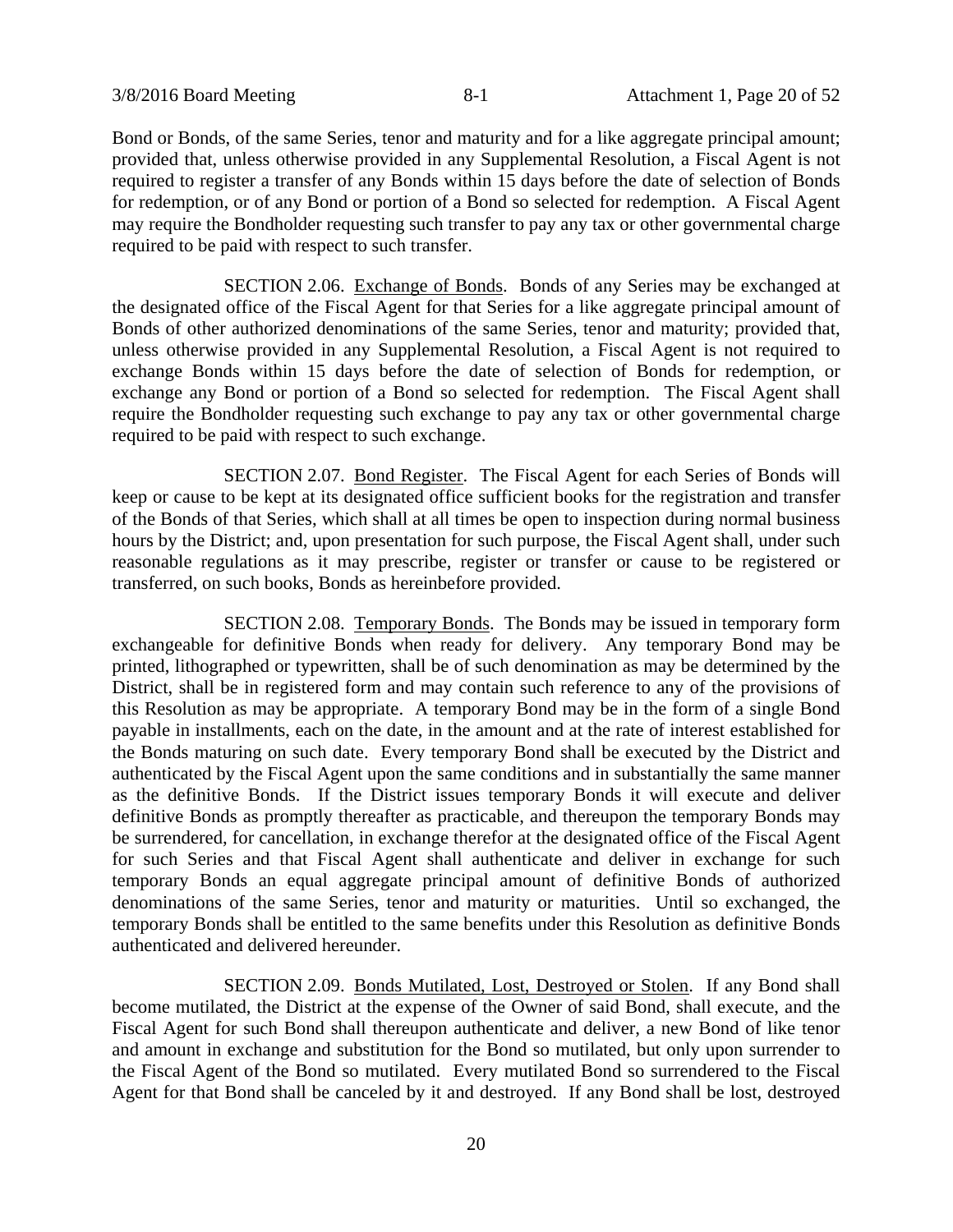or stolen, evidence of such loss, destruction or theft may be submitted to the District and the Fiscal Agent for that Bond and, if such evidence be satisfactory to both that Fiscal Agent and the District and indemnity satisfactory to them shall be given, the District at the expense of the Owner, shall execute, and that Fiscal Agent shall thereupon authenticate and deliver, a new Bond of like tenor and amount in lieu of and in substitution for the Bond so lost, destroyed or stolen (or if any such Bond shall have matured or shall have been called for redemption, instead of issuing a substitute Bond, the Fiscal Agent for that Series may pay the same without surrender thereof upon receipt of the aforementioned indemnity). The District may require payment of a sum not exceeding the actual cost of preparing each new Bond issued under this Section and of the expenses which may be incurred by the District and the Fiscal Agent in connection with such replacement. Any Bond issued under the provisions of this Section in lieu of any Bond alleged to be lost, destroyed or stolen shall constitute an original additional contractual obligation on the part of the District whether or not the Bond so alleged to be lost, destroyed or stolen be at any time enforceable by anyone, and shall be entitled to the benefits of this Resolution with all other Bonds secured by this Resolution. Neither the District nor any Fiscal Agent shall be required to treat both the original Bond and any substitute Bond as being Outstanding for the purpose of determining the principal amount of Bonds which may be issued hereunder or for the purpose of determining any percentage of Bonds Outstanding hereunder, but both the original and substitute Bond shall be treated as one and the same.

# **ARTICLE III**

### **ISSUANCE OF BONDS**

SECTION 3.01. Series of Bonds: Terms of Supplemental Resolutions. The Board may from time to time by Supplemental Resolution establish one or more Series of Bonds, and the District may issue, and a Fiscal Agent may authenticate and deliver to the purchaser thereof, Bonds of any Series so established, in such principal amount as shall be determined by the Board, but only upon compliance by the District with the provisions of this Resolution and any additional requirements set forth in said Supplemental Resolution.

A Supplemental Resolution authorizing one or more Series of Bonds shall specify, among other things: (i) the authorized principal amount and distinguishing designation of such Series; (ii) the general purpose or purposes for which such Series of Bonds is being issued, and the deposit, disbursement and application of the proceeds of the sale of the Bonds of such Series; (iii) the date or dates, and the maturity date or dates of the Bonds of such Series, and the principal amount maturing on each maturity date and any Mandatory Sinking Account Payments for the Bonds of such Series; (iv) the interest rate or rates on the Bonds of such Series (which may be a rate of zero) and the interest payment date or dates therefor, and whether such interest rate or rates shall be fixed, variable or a combination of both and, if necessary, the manner of determining such rate or rates; (v) the denominations of, and the manner of dating, numbering, and, if necessary, authenticating, the Bonds of such Series; (vi) the Fiscal Agent and any paying agent or paying agents for the Bonds of such Series and the duties and obligations thereof, (vii) the place or places of payment of the principal, Accreted Value, redemption price, if any, or purchase price, if any, or the interest on, the Bonds of such Series, (viii) the tender agent or tender agents for the Bonds of such Series, if any, and the duties and obligations thereof;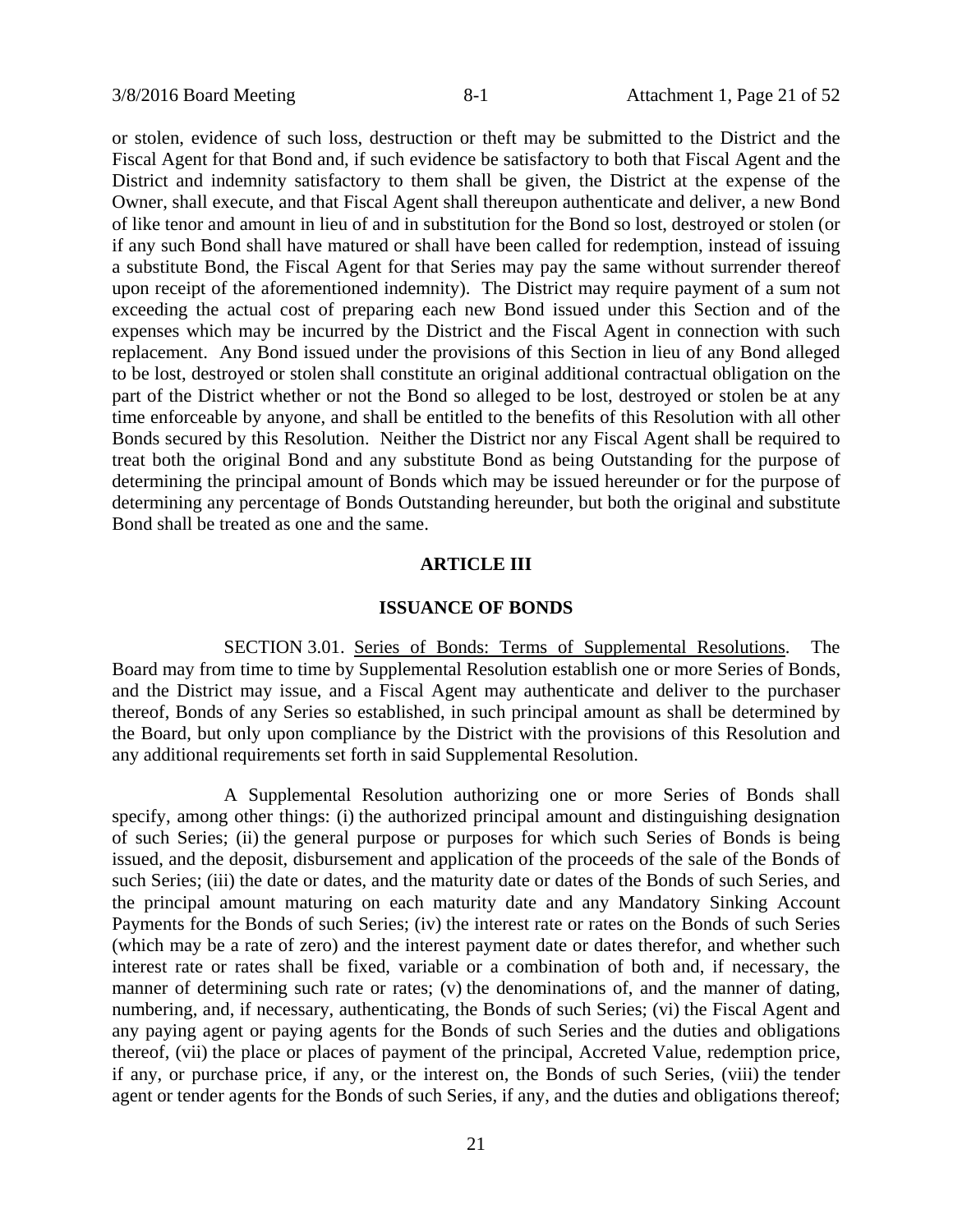(ix) the remarketing agent or remarketing agents for the Bonds of such Series, if any, and the duties and obligations thereof, (x) the form or forms of the Bonds of such Series and any coupons attached thereto, which may include but shall not be limited to, registered form, bearer form with or without coupons, and book-entry form, and the methods, if necessary, for the registration, transfer and exchange of the Bonds of such Series; (xi) the terms and conditions, if any, for the redemption of the Bonds of such Series prior to maturity, including the redemption date or dates, the redemption price or prices and other applicable redemption terms, (xii) the terms and conditions, if any, for the purchase of the Bonds of such Series upon any optional or mandatory tender for purchase prior to maturity, including the tender date or dates, the purchase date or dates, the purchase price or prices and other applicable terms; (xiii) if so determined by the Board, the authorization of and any terms and conditions with respect to any Credit Facility for the Bonds of such Series and the pledges or provision of moneys, assets or security other than Net Operating Revenues to or for the payment of the Bonds of such Series or any portion thereof; (xiv) the creation and maintenance of one or more special funds or accounts, if any, to provide for the payment or purchase of the Bonds of such Series and, if so determined by the Board, any other special funds or accounts, including, without limitation, a reserve fund or account, for the Bonds of such Series and the application of moneys therein; (xv) instructions for the application of the proceeds of the Bonds of such Series; (xvi) any Designated Investments for the Bonds of that Series; (xvii) if so determined by the Board, the authorization of and any terms and conditions with respect to any interest rate swap by the District with respect to the Bonds of such Series and the pledges or provision of moneys, assets or security for any payments by the District with respect to any such interest rate swap; (xviii) the creation and maintenance of one or more special funds or accounts, if any, to provide for the payments, if any, to be made by the District with respect to any interest rate swap with respect to the Bonds of such Series; (xix) if so determined by the Board, the authorization of and any terms and conditions with respect to any municipal bond insurance policy insuring the payment of the Bonds; and (xx) any other provisions which the Board deems necessary or desirable in connection with the Bonds of such Series not inconsistent with the terms of this Resolution. In lieu of expressly stating any of the foregoing, it shall be sufficient if such Supplemental Resolution shall provide the method or procedure for determination of any of the foregoing.

SECTION 3.02. General Provisions for the Issuance of Bonds. The Bonds of each Series shall be executed by the District for issuance under this Resolution and delivered to the Fiscal Agent for that Series and thereupon authenticated by the Fiscal Agent and delivered to the District on its order, but only upon receipt by that Fiscal Agent of the following:

(a) A copy of this Resolution, including the Supplemental Resolution creating such Series, certified by the Secretary of the Board;

(b) An opinion of Bond Counsel to the effect that (i) the Bonds of such Series are valid and binding limited obligations of the District enforceable against the District in accordance with their terms, and (ii) that the Resolution, including the Supplemental Resolution creating such Series, is a valid and binding obligation of the District enforceable in accordance with its terms; provided that such opinions may be qualified to the extent that the enforceability of the Bonds and the Resolution, including the Supplemental Resolution creating such Series,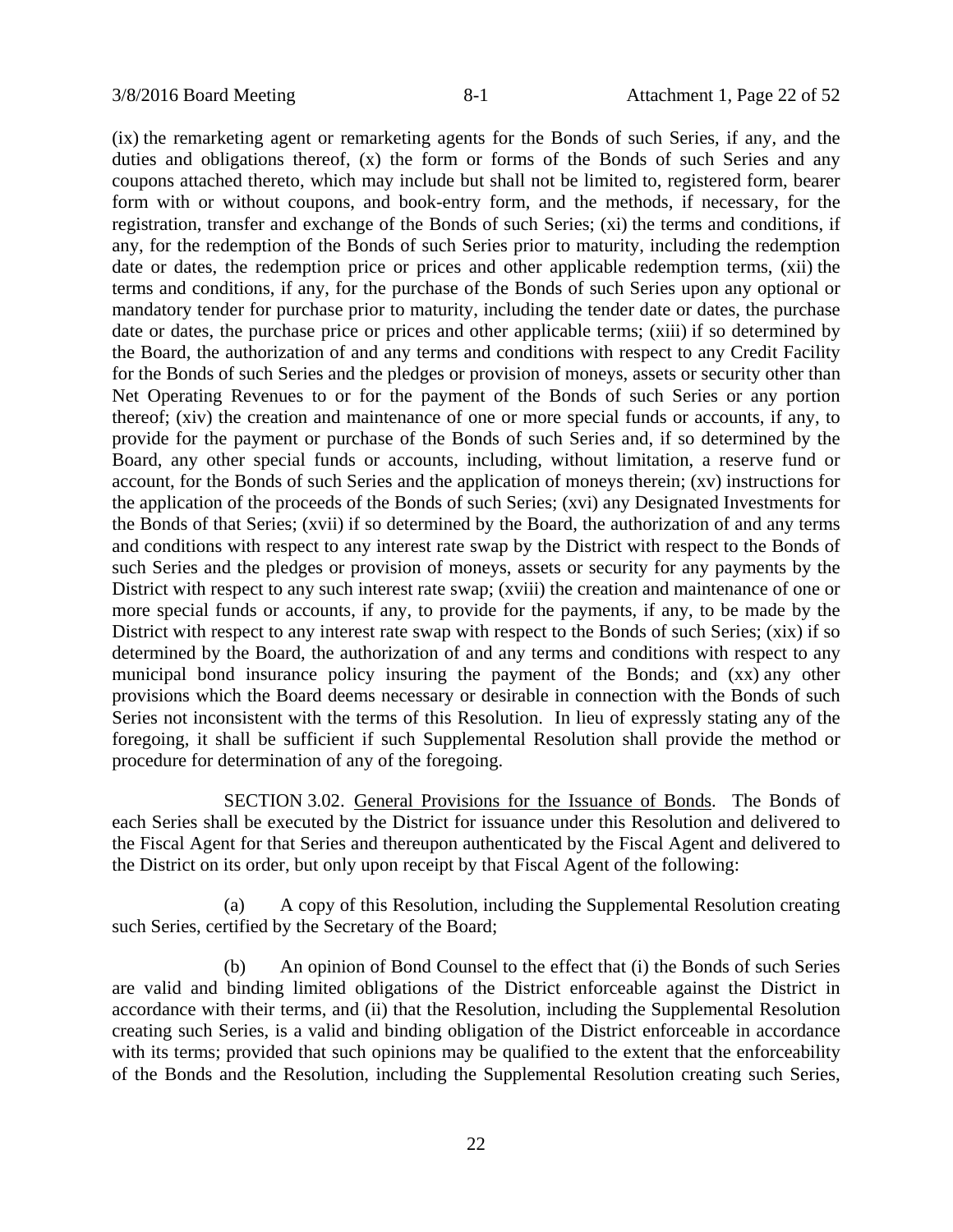may be limited by bankruptcy, insolvency, reorganization or similar laws affecting the enforcement of creditors' rights generally and by general equitable principles; and

(c) An order of the District as to the delivery of such Series of Bonds.

### SECTION 3.03. Issuance of Refunding Bonds.

(A) Refunding Bonds may be authorized and issued by the District in an aggregate, principal amount sufficient (together with any additional funds available or to become available) to provide funds for the payment of any or all of the following:

(1) All or any portion of the principal or Redemption Price of the Outstanding Bonds, First Tier Parity Obligations, Second Tier Subordinate Obligations, Senior Debt or any obligation or indebtedness of the District to be refunded (including the purchase price of any Bonds, First Tier Parity Obligations, Second Tier Subordinate Obligations, Senior Debt or obligation or indebtedness to be refunded);

(2) All expenses incident to the calling, retiring or paying of such Outstanding Bonds, First Tier Parity Obligations, Second Tier Subordinate Obligations, Senior Debt, or obligation or indebtedness and the cost of issuance of such Refunding Bonds;

(3) Interest on all Outstanding Bonds, First Tier Parity Obligations, Second Tier Subordinate Obligations, Senior Debt, or obligation or indebtedness to be refunded to the date such Bonds, First Tier Parity Obligations, Second Tier Subordinate Obligations or Senior Debt will be called for redemption or paid at maturity; and

(4) Interest on the Refunding Bonds from the date thereof to the date of payment or redemption of the Bonds, First Tier Parity Obligations, Second Tier Subordinate Obligations, Senior Debt or obligation or indebtedness to be refunded.

(B) A Series of Refunding Bonds may be executed by the District for issuance under this Resolution and delivered to the Fiscal Agent for that Series and thereupon authenticated by the Fiscal Agent and delivered to the District or its order, but only upon receipt by that Fiscal Agent of the documents required by Section 3.02 and, if applicable, satisfaction of the requirements contained in Section 6.08.

SECTION 3.04. Application of Proceeds. Proceeds of each Series of Bonds shall be applied as specified in the Supplemental Resolution pursuant to which such Series of Bonds is created. All Bonds, First Tier Parity Obligations, Second Tier Subordinate Obligations or Senior Debt paid, purchased, redeemed or retired by use of funds received from the sale of Refunding Bonds, and all Bonds surrendered to a Fiscal Agent against the issuance of Refunding Bonds, shall be forthwith canceled and shall not be reissued.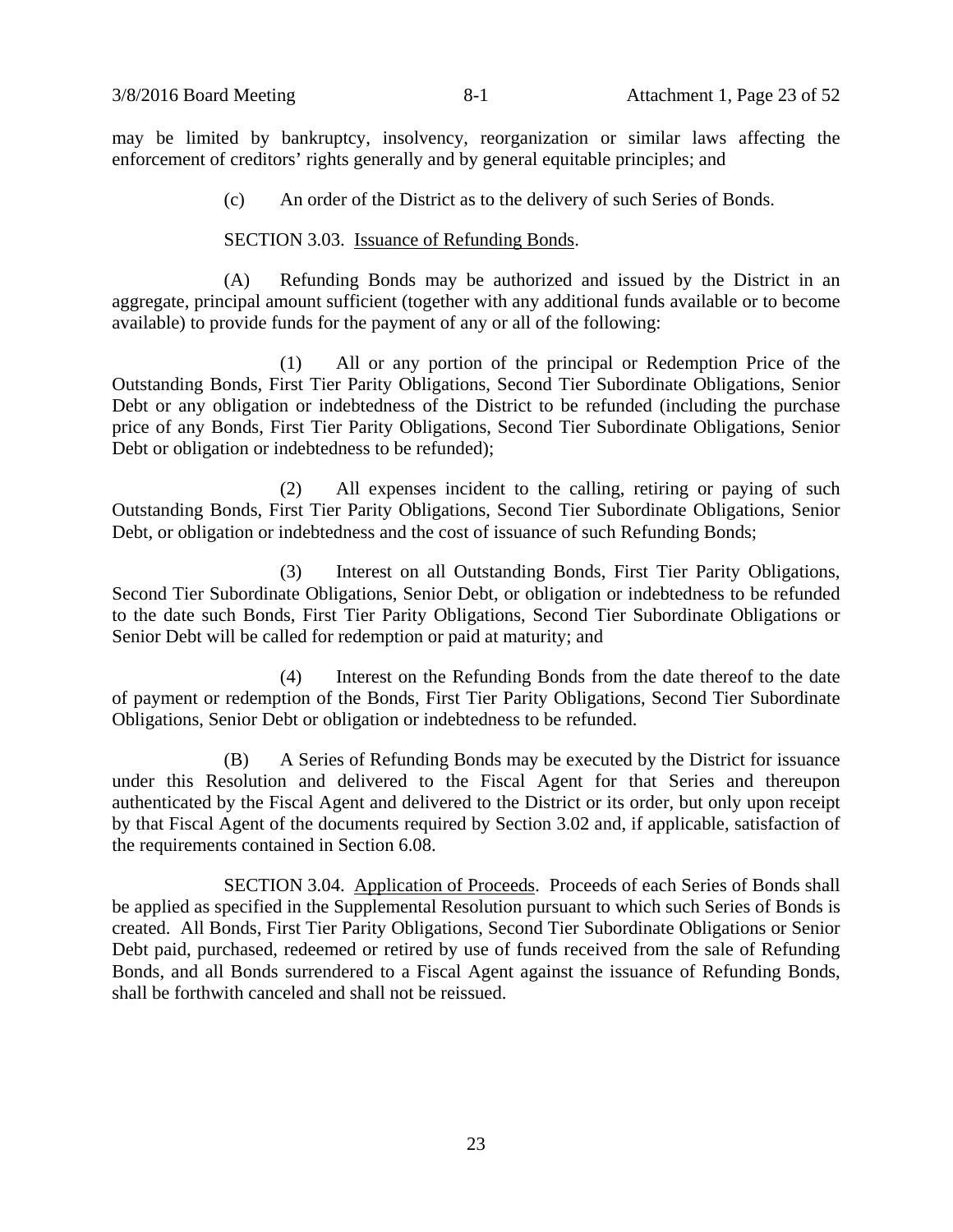### **ARTICLE IV**

### **REDEMPTION OF BONDS**

SECTION 4.01. Terms of Redemption. Each Series of Bonds may be made subject to redemption before its respective stated maturities, as a whole or in part, at such time or times, upon such terms and conditions and upon such notice and with such effect as may be provided in the Supplemental Resolution creating such Series of Bonds.

SECTION 4.02. Redemption at the Direction of District. In the case of any redemption of Bonds at direction of the District, the District will select Series, maturities and principal amounts thereof to be redeemed and the District shall give written notice to the Fiscal Agent for each Series of Bonds to be redeemed specifying the redemption date and the maturities and Bond Obligation amounts of such Series to be redeemed, and directing the Fiscal Agent to give notice of redemption to the Owners of Bonds selected for redemption.

SECTION 4.03. Redemption Otherwise than at the District's Direction. Whenever by the terms of the Supplemental Resolution pursuant to which any Series of Bonds is issued the Fiscal Agent is required or authorized to redeem Bonds otherwise than at the direction of the District, the Fiscal Agent shall, subject to receipt of any notice from the District pursuant to Section 4.04, select the Bonds to be redeemed as provided in the applicable Supplemental Resolution and shall give the notice of redemption.

SECTION 4.04. Selection of Bonds to be Redeemed. Except as otherwise provided in a Supplemental Resolution creating a Series of Bonds, if less than all Bonds of that Series are to be redeemed, the maturities of Bonds to be redeemed may be selected by the District. If the District does not give notice of its selection, such Fiscal Agent shall, unless otherwise provided in the Supplemental Resolution creating such Series of Bonds, select the Bonds to be redeemed in inverse order of maturity. Except as otherwise provided in a Supplemental Resolution creating a Series of Bonds, if less than all of the Bonds of like maturity of that Series are to be redeemed, the particular Bonds or portions of Bonds to be redeemed shall be selected at random by the Fiscal Agent for such Series in such manner as the Fiscal Agent in its discretion may deem fair and appropriate.

### SECTION 4.05. Notice of Redemption.

(A) Unless otherwise specified in a Supplemental Resolution establishing the terms and provisions of a Series of Bonds, each notice of redemption shall be given by the Fiscal Agent to each Owner and the Securities Depository not less than 20 nor more than 60 days before the redemption date. Notice of redemption shall be given by first-class mail, electronic means, or such other method as may be required with respect to a Series of Bonds in the Supplemental Resolution creating such Series of Bonds. Each notice of redemption shall state the date of such notice, the date of issue of the Series of Bonds to which such notice relates, the redemption date, the Redemption Price, the place or places of redemption (including the name and appropriate address or addresses of the Fiscal Agent), the CUSIP number (if any) of the maturity or maturities, and, in the case of Bonds to be redeemed in part only, the portions of the principal amount thereof to be redeemed. Each such notice shall also state that on the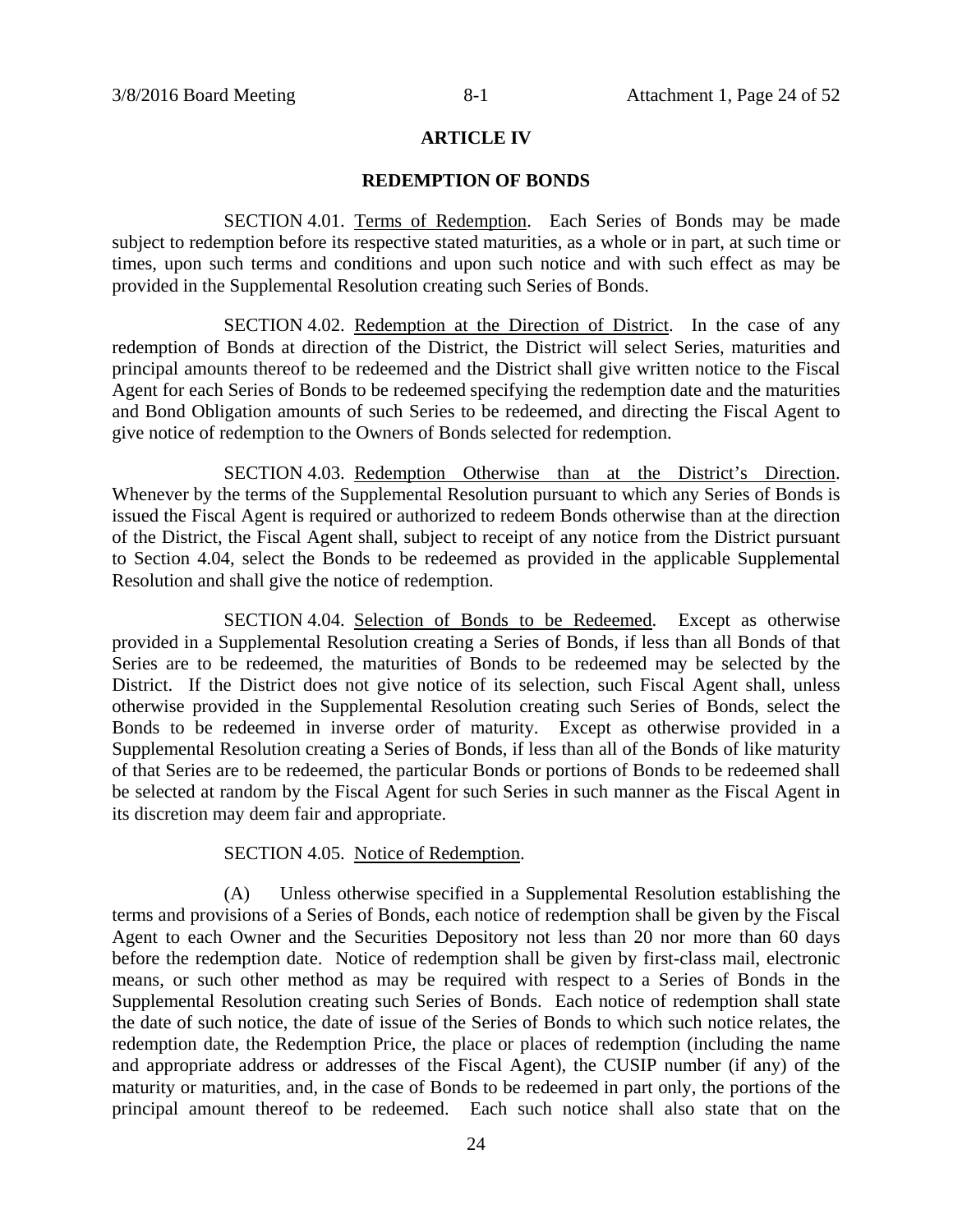redemption date, if the conditions to the redemption are satisfied, there will become due and payable on each of the Bonds the Redemption Price thereof (or of the specified portion of the principal amount thereof in the case of a Bond to be redeemed in part only) together with interest accrued thereon to the date fixed for redemption, that from and after such redemption date interest thereon shall cease to accrue, and that such Bonds shall be surrendered on the redemption date at the address or addresses of the Fiscal Agent specified in the redemption notice. Neither the District nor Fiscal Agent shall have any responsibility for any defect in the CUSIP number that appears on any Bond or in any redemption notice with respect thereto, and any such redemption notice may contain a statement to the effect that CUSIP numbers have been assigned by an independent service for convenience of reference and that neither the District nor Fiscal Agent shall be liable for any inaccuracy in such CUSIP numbers.

(B) The sufficiency or validity of the proceedings for redemption shall not be affected by the Fiscal Agent's failure to give notice to any Owner or the Securities Depository; or by the failure of any Owner or any Securities Depository to receive notice; or by any defect in any such notice.

(C) Unless, upon the giving of a notice of redemption such Bonds shall be deemed to have been paid within the meaning of Article IX, such notice shall state that such redemption shall be conditional upon the receipt by the Fiscal Agent, escrow agent or other fiduciary on or prior to the date fixed for such redemption of amounts sufficient to pay the Redemption Price of and interest on such Bonds to be redeemed and that if such amounts shall not have been so received the notice shall be of no force and effect and the District shall not be required to redeem such Bonds. The District may also instruct the Fiscal Agent to provide conditional notice of optional redemption, which may be conditioned on the occurrence of any other event if such notice states that if such event does not occur the notice shall be of no force and effect and the District shall not be required to redeem such Bonds. In the event that such notice of optional redemption contains such a condition and such amounts are not so received or such event does not occur, the optional redemption shall not be made. Such failure to optionally redeem such Bonds shall not constitute an Event of Default.

(D) Any notice of optional redemption given pursuant to this Section 4.05 may be rescinded by written notice or electronic means given to the Fiscal Agent by the District no later than two Business Days prior to the date specified for redemption (or such other period specified in the Supplemental Resolution authorizing such Bonds). The Fiscal Agent shall give notice of such rescission as soon thereafter as practicable in the same manner, and to the same Persons, as notice of such redemption was given pursuant to this Section 4.05.

SECTION 4.06. Payment of Redeemed Bonds. Notice having been given in the manner provided in Section 4.05 and moneys for the payment of the Redemption Price of, together with interest accrued to the redemption date on, the Bonds (or portions thereof) so called for redemption being held by the Fiscal Agent, an escrow agent or other fiduciary for such purpose, the Bonds or portions thereof so called for redemption shall become due and payable on the redemption date so designated at the Redemption Price, plus, for Current Interest Bonds, interest accrued and unpaid to the redemption date, and, upon presentation and surrender thereof at the office specified in such notice, such Bonds, or portions thereof, shall be paid at the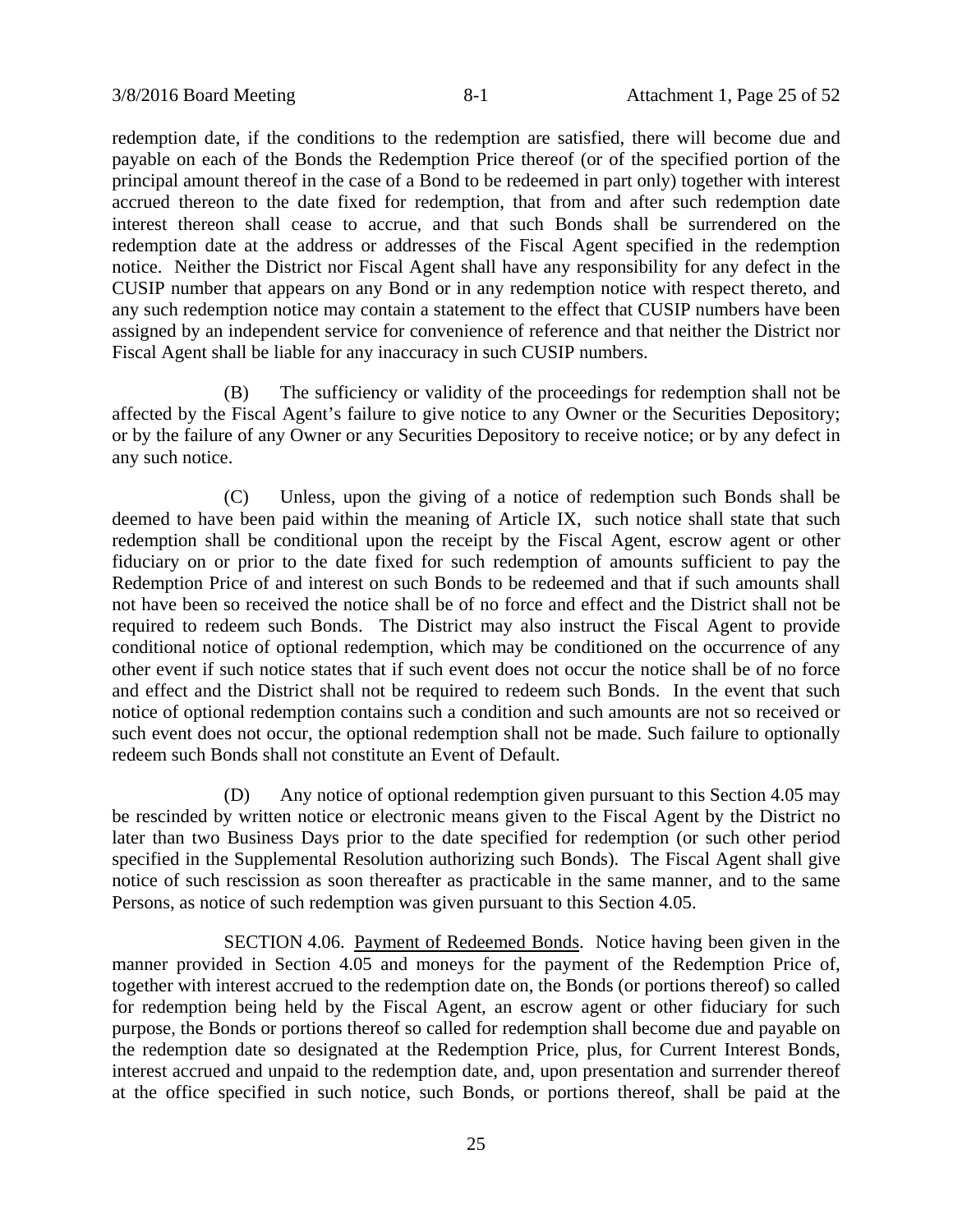Redemption Price, plus interest accrued and unpaid to the redemption date. If there shall be drawn for redemption a portion of a Bond, the District shall execute and the Fiscal Agent for that Bond shall authenticate and deliver, upon the surrender of such Bond, without charge to the Owner thereof, for the unredeemed balance of the principal amount of the Bond so surrendered, a Bond of like Series and maturity in any authorized denomination. If, on the redemption date, moneys for the redemption of all the Bonds or portions thereof of any like Series and maturity to be redeemed, together with interest to the redemption date, shall be available therefor on said date and if notice of redemption shall have been given as aforesaid, then, from and after the redemption date interest on the Bonds or portion thereof of such Series and maturity so called for redemption shall cease to accrue and become payable.

### **ARTICLE V**

### **REVENUES**

SECTION 5.01. (A) Pledge of Net Operating Revenues. The Bonds of each Series are special limited obligations of the District and are secured by a pledge of and shall be a charge upon and shall be payable, as to the principal and Accreted Value thereof, interest thereon, and any premiums upon redemption thereof, solely from and secured by a lien upon (i) Net Operating Revenues, subordinate to the lien thereon of the Senior Debt pursuant to the Senior Debt Resolutions and on parity with the First Tier Parity Obligations, and (ii) the other funds, assets and security, if any, described hereunder and under the Supplemental Resolution creating that Series. The District hereby pledges and places a charge upon all Net Operating Revenues, subordinate only to the lien thereon of the Senior Debt pursuant to the Senior Debt Resolutions, to secure the payment of the principal and Accreted Value of, premium, if any, and interest on the Bonds and First Tier Parity Obligations in accordance with their respective terms without priority or distinction of one over the other, subject only to the provisions of this Resolution permitting the application thereof for the purposes and on the terms and conditions set forth herein, and the Net Operating Revenues, subordinate only to the lien thereon of the Senior Debt pursuant to the Senior Debt Resolutions, constitute a trust for the security and payment of the interest and any premium on and principal and Accreted Value of the Bonds and First Tier Parity Obligations. The District hereby pledges and places a charge upon all Net Operating Revenues, subordinate only to the lien thereon of the Senior Debt pursuant to the Senior Debt Resolutions, and the lien thereon of the Bonds and the payment of the First Tier Parity Obligations, to secure the payment of Second Tier Subordinate Obligations in accordance with their respective terms without priority or distinction of one over the other, subject only to the provisions of this Resolution permitting the application thereof for the purposes and on the terms and conditions set forth herein, and the Net Operating Revenues, subordinate only to the lien thereon of the Senior Debt pursuant to the Senior Debt Resolutions and the lien thereon of the Bonds and First Tier Parity Obligations, constitute a trust for the security and payment of the Second Tier Subordinate Obligations. There are hereby pledged to secure the payment of the principal and Accreted Value of and premium, if any, and interest on the Bonds in accordance with their terms all amounts (including proceeds of the Bonds) held by the Treasurer in the Subordinate Bond Service Fund, subject only to the provisions of this Resolution permitting the application thereof for the purposes and on the terms and conditions set forth herein. The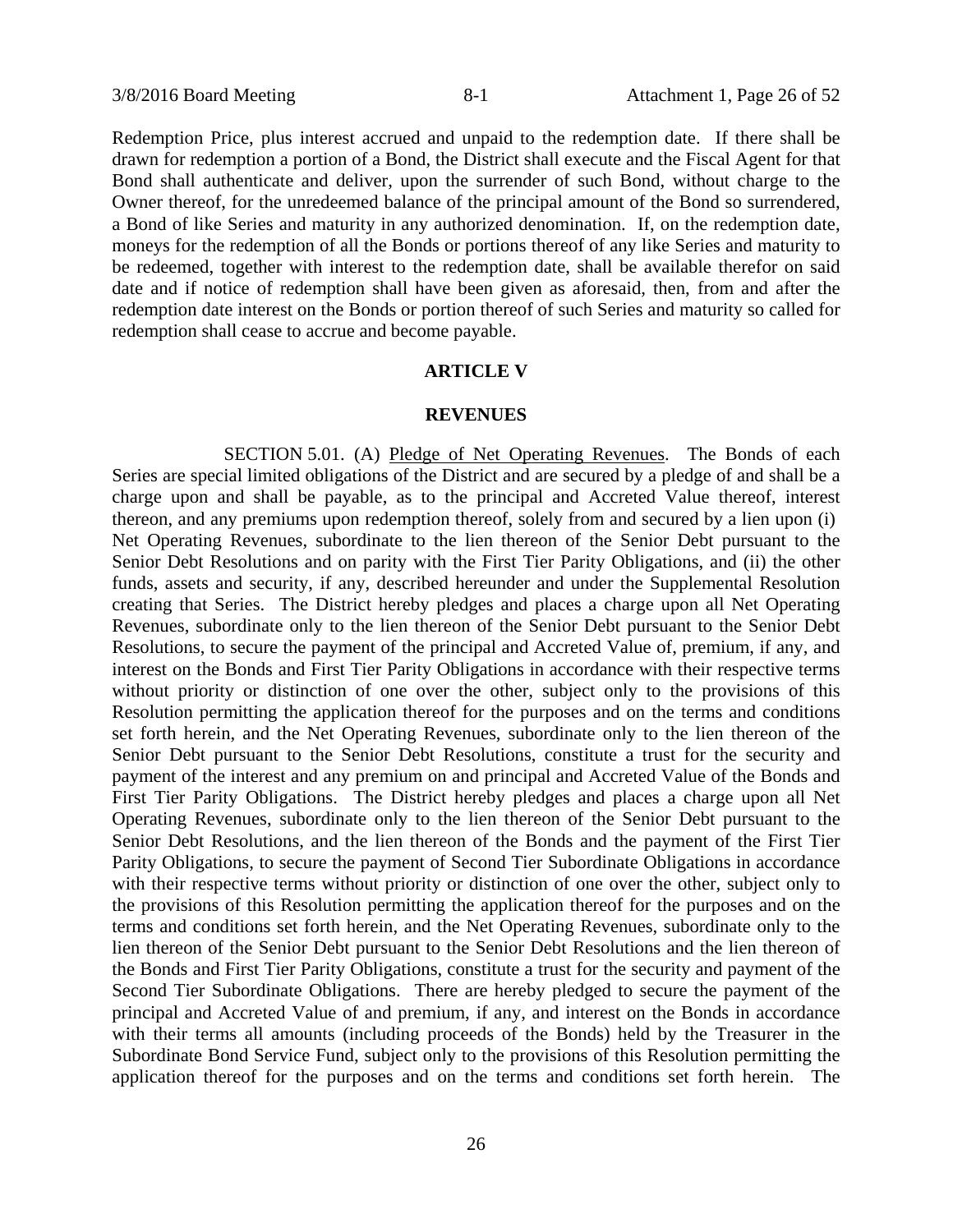pledges of Net Operating Revenues herein made shall be irrevocable until no Bonds, First Tier Parity Obligations or Second Tier Subordinate Obligations are Outstanding.

(B) Equality of Security. In consideration of the acceptance of the Bonds by the Owners thereof from time to time, this Resolution shall be deemed to be and shall constitute a contract between the District and the Owners from time to time of the Bonds, and the covenants and agreements herein set forth to be performed by or on behalf of the District shall be for the equal and proportionate benefit, security and protection of all Owners of the Bonds, without preference, priority or distinction as to security or otherwise of any Bond over any other Bond by reason of the Series, time of issue, sale or negotiation thereof or for any cause whatsoever, except as expressly provided therein or herein. Notwithstanding the foregoing, nothing herein shall prevent additional security being provided to particular Bonds under any Supplemental Resolution.

SECTION 5.02. Establishment of Funds and Accounts; Application.

(A) The District shall establish, continue and maintain, as appropriate, in accordance with the terms of the Senior Debt Resolutions and of this Resolution, the following funds and accounts:

1. Water Revenue Fund (the "Water Revenue Fund");

2. Water Revenue Subordinate Bonds, Bond Service Fund (the "Subordinate Bond Service Fund"), including an Interest Account (the "Interest Account") and the Principal Account (the "Principal Account") therein; and

3. To the extent required by any Supplemental Resolution, any Reserve Fund (a "Reserve Fund").

(B) All funds and accounts established or continued hereunder or by any Supplemental Resolution shall be held by the Treasurer or, if applicable, a Fiscal Agent and shall be accounted for separate and apart from all other funds and moneys of the Treasurer or such Fiscal Agent until all Bonds have been paid in full or discharged in accordance with Article IX of this Resolution and any Supplemental Resolution.

SECTION 5.03. Water Revenue Fund. The District shall allocate all Operating Revenues to the Water Revenue Fund.

### SECTION 5.04. Subordinate Bond Service Fund.

So long as any Bonds are Outstanding, the District shall transfer into the following funds and accounts in the following amounts and in the following order of priority, the requirements of each such fund or account at the time of deposit to be satisfied before any deposit is made to any fund or account subsequent in priority; provided that (i) the District may set aside or transfer, on a parity with such deposits, amounts with respect to First Tier Parity Obligations (which shall be proportionate in the event such amounts are insufficient to provide for all deposits required as of any date to be made with respect to the Bonds and such First Tier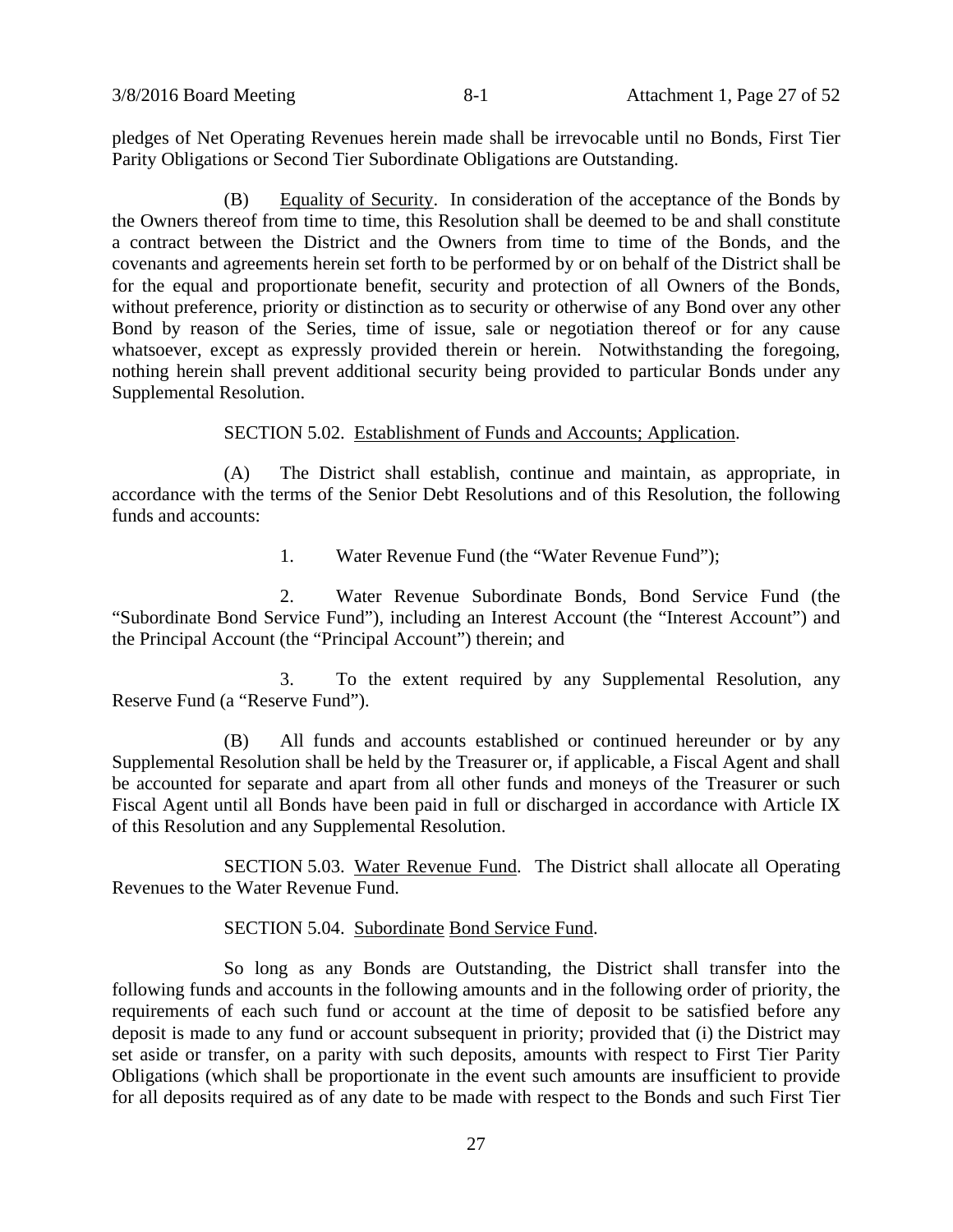Parity Obligations); (ii) in the event any of the deposits or transfers requires more than one such deposit or payment and there are insufficient moneys to make all such deposits and payments, then such deposits and payments shall be made *pro rata* (based on the total amount of such deposits and payments then due) to the extent of available moneys:

(1) *First Priority – Interest Account*. No later than the Business Day before each Interest Payment Date, the District shall transfer to the Interest Account an amount equal to the aggregate amount of interest becoming due and payable on the Outstanding Bonds on such Interest Payment Date (excluding any interest for which there are moneys deposited in the Interest Account from the proceeds of any Series of Bonds or other source and reserved as capitalized interest to pay such interest on the Interest Payment Date). No deposit need be made into the Interest Account with respect to any Bonds if the amount contained therein is at least equal to the interest to become due and payable on the Interest Payment Date. On each Interest Payment Date or as soon as practicable thereafter, any excess amounts in the Interest Account not needed to pay interest on Bonds on such Interest Payment Date shall be transferred to the Water Revenue Fund.

(2) *Second Priority – Principal Account*. No later than the Business Day before each Principal Payment Date, the District shall transfer to the Principal Account an amount equal to (a) the aggregate amount of Bond Obligation becoming due and payable on such Principal Payment Date plus (b) the aggregate of the Mandatory Sinking Account Payments to be paid on such Principal Payment Date.

No deposit need be made into the Principal Account on any date so long as there shall be in such fund moneys sufficient to pay the Bond Obligations and Mandatory Sinking Account Payments required to be made on such Principal Payment Date. On each Principal Payment Date or as soon as practicable thereafter, any excess amounts in the Principal Account not needed to pay Bond Obligation or Mandatory Sinking Account Payments on such Principal Payment Date shall be transferred to the Water Revenue Fund.

SECTION 5.05. Reserve Funds. Upon the occurrence of any deficiency in any Reserve Fund, the District shall transfer to such Reserve Fund the amount required by the terms of the Supplemental Resolution creating such Bonds on the dates required by such Supplemental Resolution.

SECTION 5.06. Excess Earnings Funds. The District shall deposit in any excess earnings or rebate fund or account established in the Excess Earnings Fund pursuant to a Supplemental Resolution for a Series of Bonds such amounts at such times as shall be required pursuant to the Supplemental Resolution or other document creating such account.

# SECTION 5.07. Application of Funds and Accounts.

(A) All amounts in the Subordinate Bond Service Fund shall be used and withdrawn by the District solely for the purposes of paying (i) interest on the Bonds as it shall become due and payable (including accrued interest on any Bonds purchased or redeemed prior to maturity) and making payments to providers of any Credit Facility for any Bonds with respect to reimbursement to such providers of interest payments on any Bonds made by such providers;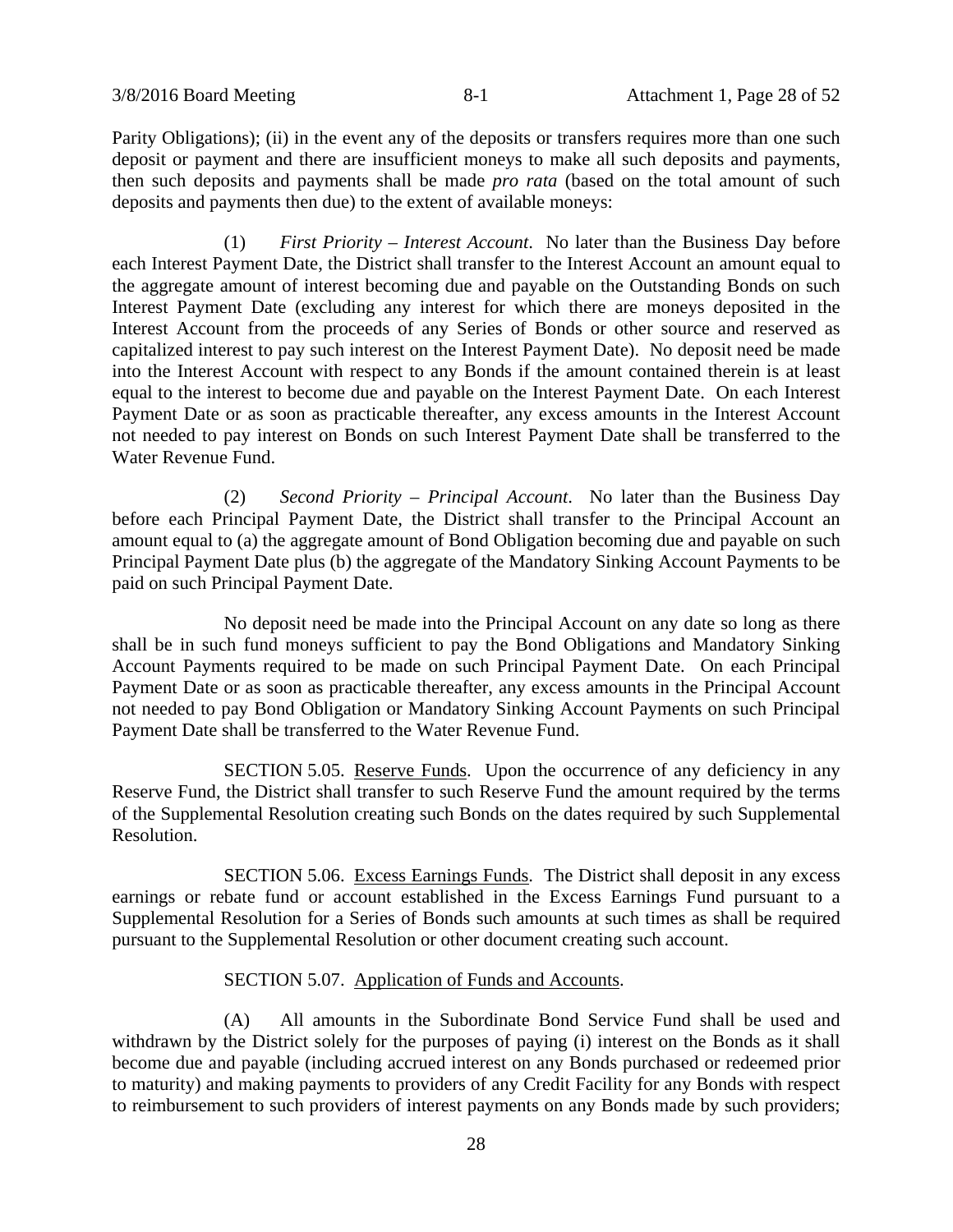(ii) the Bond Obligation and any Mandatory Sinking Account Payment when due and payable at maturity or upon redemption and making payments to providers of any Credit Facility for any Bonds with respect to reimbursement to such providers of payments of principal of Bonds made by such providers; and (iii) to the extent amounts have been set aside in the Subordinate Bond Service Fund with respect to First Tier Parity Obligations, amounts due in respect to First Tier Parity Obligations.

(B) Notwithstanding paragraph (A) of this Section 5.07, moneys in the Subordinate Bond Service Fund may be applied to the purchase of Bonds maturing or subject to Mandatory Sinking Account Payment (1) within the next six months in the case of Bonds subject to semi-annual maturity dates or (2) within the next twelve months in the case of Bonds subject to annual maturity dates but only to the extent of amounts deposited in the Subordinate Bond Service Fund in respect of such Bonds), at public or private sale, as and when and at such prices (including brokerage and other charges) as is directed by the District, except that the purchase price (excluding accrued interest, in the case of Current Interest Bonds) shall not exceed the principal amount or Accreted Value thereof. All Bonds purchased pursuant to this subsection shall be delivered to the Fiscal Agent for such Bonds and canceled and destroyed by that Fiscal Agent and a certificate of destruction shall be delivered to the Treasurer by the Fiscal Agent for such Series.

(C) Reserve Funds. Amounts on deposit in any reserve fund or account for a Series of Bonds shall be used and withdrawn as provided in the Supplemental Resolution authorizing the issuance of such Series.

(D) Excess Earnings Funds. Amounts on deposit in any excess earnings or rebate fund or account established for a Series of Bonds shall be used and withdrawn as provided in the Supplemental Resolution authorizing the issuance of such Series.

SECTION 5.08. Establishment Funding and Application of Subordinate Redemption Fund. The District shall establish and the Treasurer shall maintain and hold in trust a special fund designated as the "Water Revenue Subordinate Bonds, Redemption Fund." All moneys deposited with the Treasurer for the purpose of optionally redeeming Bonds shall, unless otherwise directed by the Board, be deposited in the Subordinate Redemption Fund. All amounts deposited in the Subordinate Redemption Fund shall be used and withdrawn by the Treasurer solely for the purpose of redeeming Bonds of any Series, in the manner, at the times and upon the terms and conditions specified in the Supplemental Resolution pursuant to which the Series of Bonds was created; provided that, at any time prior to the Fiscal Agent for such Series giving notice of redemption, the Treasurer may apply such amounts to the purchase of Bonds at public or private sale, as and when and at such prices (including brokerage and other charges, but excluding, in the case of Current Interest Bonds, accrued interest, which is payable from the Subordinate Bond Service Fund) as is directed by the District except that the purchase price (exclusive of such accrued interest) may not exceed the Redemption Price or Accreted Value then applicable to such Bonds. All Term Bonds purchased or redeemed from amounts in the Subordinate Redemption Fund shall be allocated to (and thereby reduce the amount of) Mandatory Sinking Account Payments then applicable to such Series and maturity of Term Bonds as may be specified in a Request of the District.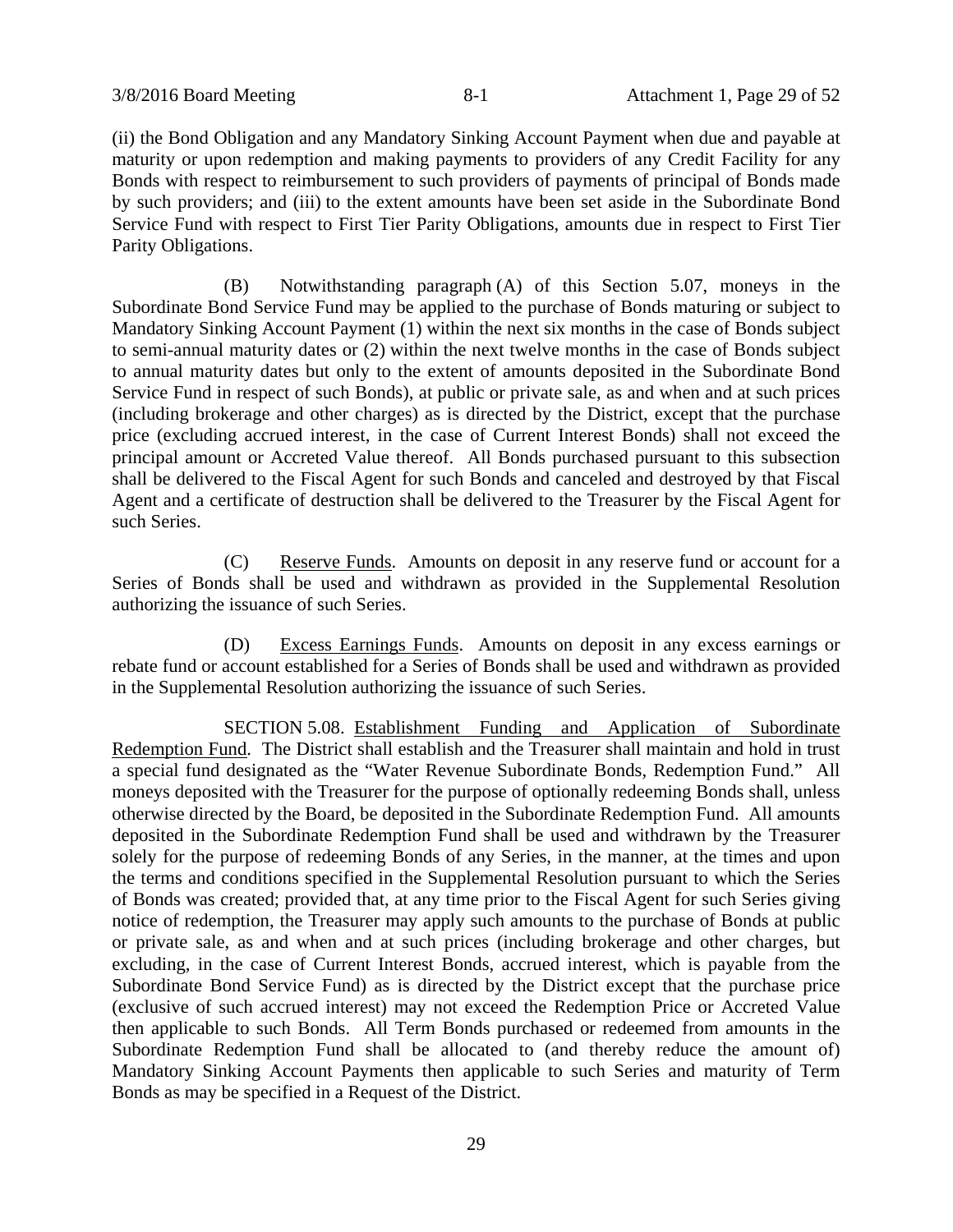SECTION 5.09. Investment of Moneys in Funds and Accounts. All moneys in any of the funds and accounts held by the Treasurer or any Fiscal Agent and established pursuant to this Resolution shall be invested solely in Authorized Investments maturing or available on demand not later than the date on which it is estimated that such moneys will be required by the Treasurer or such Fiscal Agent.

Unless otherwise provided in a Supplemental Resolution with respect to any fund or account created pursuant to that Supplemental Resolution, all interest, profits and other income received from the investment of moneys in any fund or account shall be credited to such fund or account when received. Notwithstanding anything to the contrary contained in this paragraph, an amount of interest received with respect to any Authorized Investment equal to the amount of accrued interest, if any, paid as part of the purchase price of such Authorized Investment shall be credited to the fund or account from which such accrued interest was paid.

Unless otherwise provided in a Supplemental Resolution with respect to a fund or account created pursuant to that Supplemental Resolution, the Treasurer and any Fiscal Agent may commingle any of the accounts established pursuant to this Resolution into a separate fund or funds for investment purposes only, provided that all funds or accounts held by the Treasurer or any Fiscal Agent hereunder shall be accounted for separately as required by this Resolution. The Treasurer or any Fiscal Agent may sell at the best price obtainable, or present for redemption, any Authorized Investment so purchased whenever it shall be necessary to provide moneys to meet any required payment, transfer, withdrawal or disbursement from the fund or account to which such Authorized Investment is credited.

The Treasurer and each Fiscal Agent shall keep proper books of record and accounts containing complete and correct entries of all transactions made by each, respectively, relating to the receipt, investment, disbursement, allocation and application of the moneys related to the Bonds, including moneys derived from, pledged to, or to be used to make payments on the Bonds. Such records shall specify the account to which each investment (or portion thereof) held by the Treasurer and each Fiscal Agent is to be allocated and shall set forth, in the case of each Authorized Investment, (a) its purchase price, (b) identifying information, including par amount, coupon rate, and payment dates, (c) the amount received at maturity or its sale price, as the case may be, including accrued interest, (d) the amounts and dates of any payments made with respect thereto, and (e) the dates of acquisition and disposition or maturity.

SECTION 5.10. Pledge Change Designation. If, on any date, the District delivers a Certificate of the District to the Fiscal Agent satisfying each of the following requirements:

(A) The District sets forth in such Certificate of the District that it has elected to effect a Pledge Change Designation;

(B) The District certifies that, under the terms of the Senior Debt Resolution, it is prohibited from issuing or incurring any additional Senior Debt; and

(C) The District certifies that, after giving effect to the Pledge Change Designation, it can satisfy Section 6.08(A) as though it were issuing all Bonds and First Tier Parity Obligations Outstanding on such date;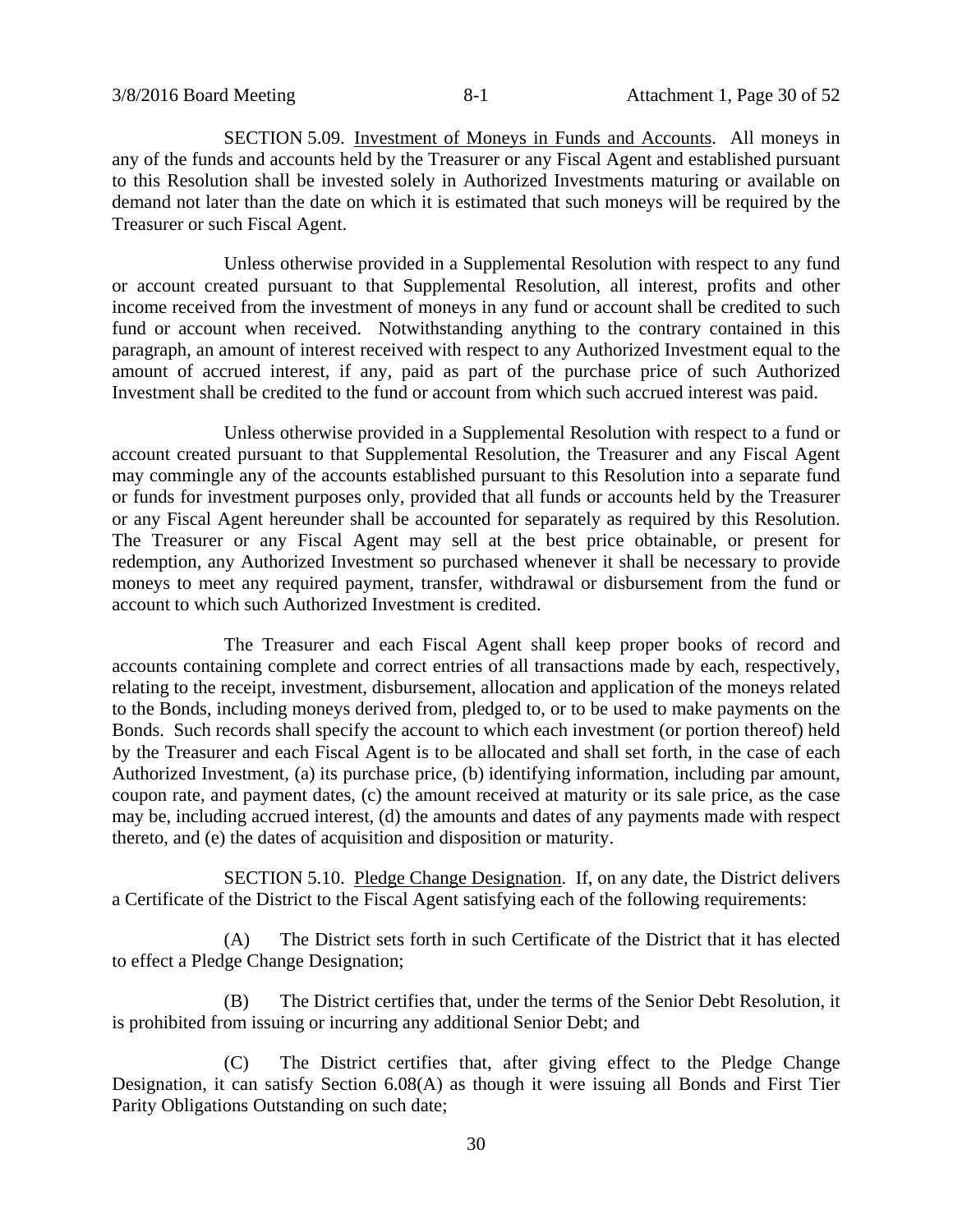Then, from and after the date on which such Certificate of the District is delivered, the definition of Net Operating Revenues shall be automatically amended and modified to read as set forth in paragraph (b) of the definition thereof.

### **ARTICLE VI**

### **COVENANTS OF THE DISTRICT**

SECTION 6.01. Covenants. The District makes the following covenants with the Owners (to be performed by the District or its proper officers, agents or employees) which covenants are necessary and desirable for the protection and security of the Owners; provided, however, that said covenants do not require or obligate the District to use any of its moneys other than the Operating Revenues. Said covenants shall be in effect so long as any of the Bonds issued hereunder are Outstanding.

SECTION 6.02. Compliance with Senior Debt Resolution. The District shall comply in all material respects with the Senior Debt Resolution.

SECTION 6.03. Punctual Payment. The District covenants that it shall duly and punctually pay or cause to be paid the principal and Accreted Value of and interest on every Bond issued hereunder, together with the premium thereon, if any, on the date, at the place and in the manner mentioned in the Bonds in accordance with this Resolution, and that the payments into the Subordinate Bond Service Fund and any reserve fund or account will be made, all in strict conformity with the terms of said Bonds and of this Resolution and any Supplemental Resolutions, and that it will faithfully observe and perform all of the conditions, covenants and requirements of this Resolution and any Supplemental Resolutions and of the Bonds issued hereunder, and that time of such payment and performance is of the essence of the District's contract with the Owners of the Bonds. The District covenants that it will duly and punctually pay or cause to be paid all First Tier Parity Obligations and all Second Tier Subordinate Obligations all in strict conformity with the terms of said First Tier Parity Obligations and Second Tier Subordinate Obligations and of this Resolution and any Supplemental Resolutions.

SECTION 6.04. Maintenance and Operation of the Water System. The District will cause the Water System to be maintained in good repair, working order, and condition at all times and will continuously operate the Water System in an efficient and economical manner so that all lawful orders of any governmental agency or authority having jurisdiction in the premises shall be compiled with, but the District shall not be required to comply with any such orders so long as the validity or application thereof shall be contested in good faith or the failure to comply will not have a material adverse effect on the operation or financial condition of the Water System.

SECTION 6.05. Records and Accounts. The District shall keep proper books of records and accounts of the Water System separate from all other records and accounts in which complete and correct entries shall be made of all transactions relating to the Water System. Said books shall at all times be subject to the inspection of the Owners of not less than 25 percent of the Outstanding Bonds, or their representatives authorized in writing.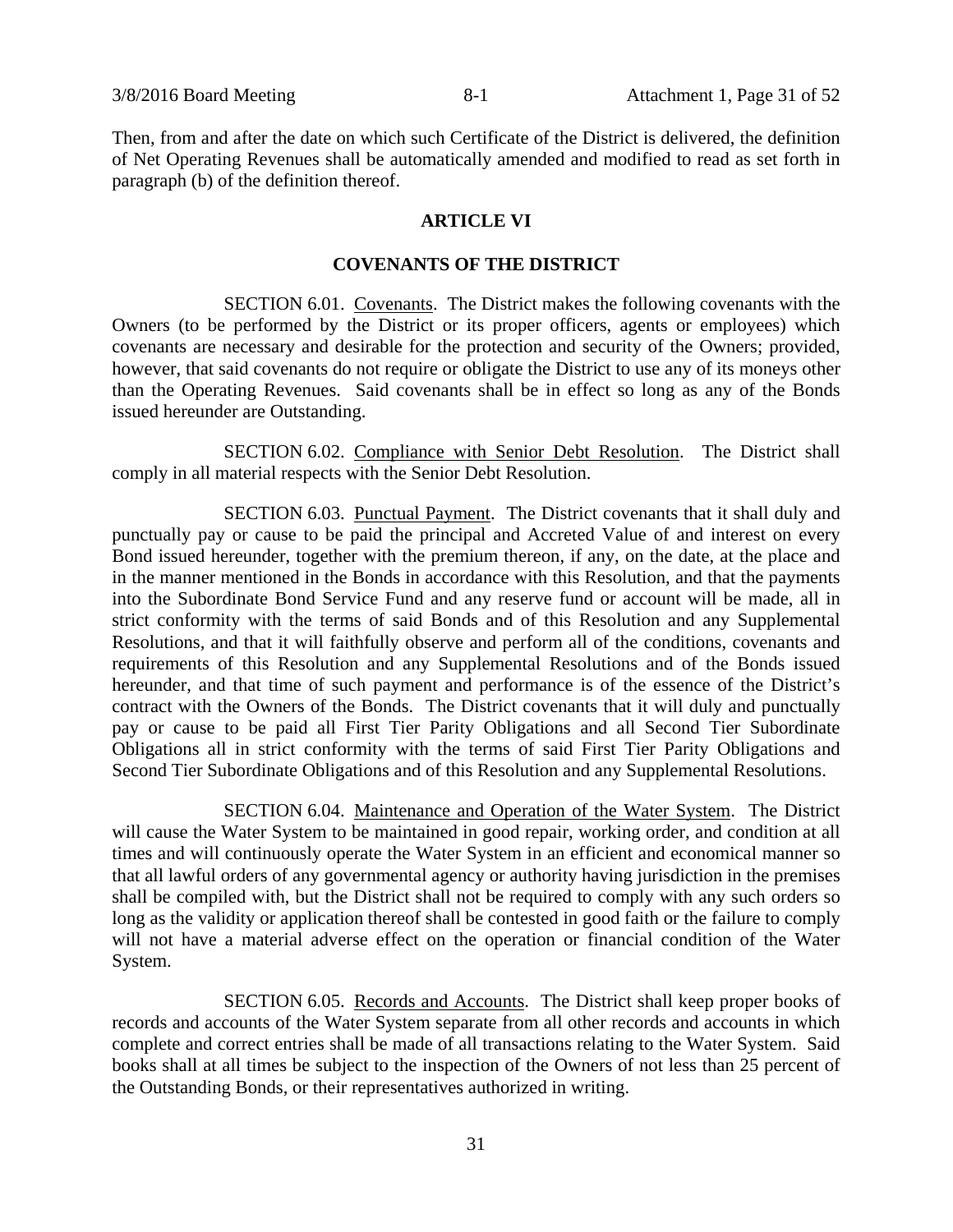The District shall cause the books and accounts of the Water System to be audited annually by an independent certified public accountant or firm of certified public accountants, and will make available for inspection by the Owners at the principal office of the District, and at the office of each Fiscal Agent, a copy of the report of such accountant or accountants.

SECTION 6.06. Rates and Charges. The District shall prescribe, revise and collect such rates and charges for the services, facilities, availability and water of the Water System which shall provide Operating Revenues, together with any other revenues of the District and any amounts available in any Unrestricted Reserves of the District, at least sufficient to pay the following amounts ("collectively, the "Rate Covenant Amounts"):

- (a) Operating Expenses;
- (b) From and after any Pledge Change Designation, SWC Capital Payments;

(c) The Bond Obligation (as such term is defined in the Senior Debt Resolution) and interest on Senior Debt as the same shall become due and payable; and

(d) The interest on and Bond Obligation (including Mandatory Sinking Account Payment) of the Outstanding Bonds (whether Serial or Term Bonds) and amounts payable on First Tier Parity Obligations and Second Tier Subordinate Obligations as they become due and payable;

provided, however, that, in determining the amounts payable with respect to any of the Rate Covenant Amounts and the amounts of rates and charges, the District may make such allowances for contingencies and error in estimates and may incorporate and use such reasonable assumptions as the District determines are appropriate and reasonable.

SECTION 6.07. No Priority for Additional Bonds. Except for Senior Debt, no additional bonds, notes or other evidences of indebtedness payable out of the Operating Revenues shall be issued having any priority in payment of principal, premium, if any, or interest over the Outstanding Bonds or First Tier Parity Obligations.

### SECTION 6.08. Additional Bonds and First Tier Parity Obligations.

(a) Except Bonds and First Tier Parity Obligations to the extent incurred to pay or discharge Outstanding Senior Debt, Bonds or First Tier Parity Obligations and which do not result in an increase in the Average Annual Debt Service on all Senior Debt, Bonds or First Tier Parity Obligations to be Outstanding after the issuance of such Bonds or First Tier Parity Obligations, and except for any Bonds or First Tier Parity Obligations issued or incurred in connection with any Commercial Paper Program or Revolving Credit Agreement (which are addressed in clauses (b) and (c) below), the District shall not issue or incur any additional Bonds or First Tier Parity Obligations unless it delivers a Certificate of the District to the Fiscal Agent to the effect that, as of the Calculation Date (which date shall not be any earlier than 60 days preceding the date of delivery of the Bonds or incurrence of First Tier Parity Obligations):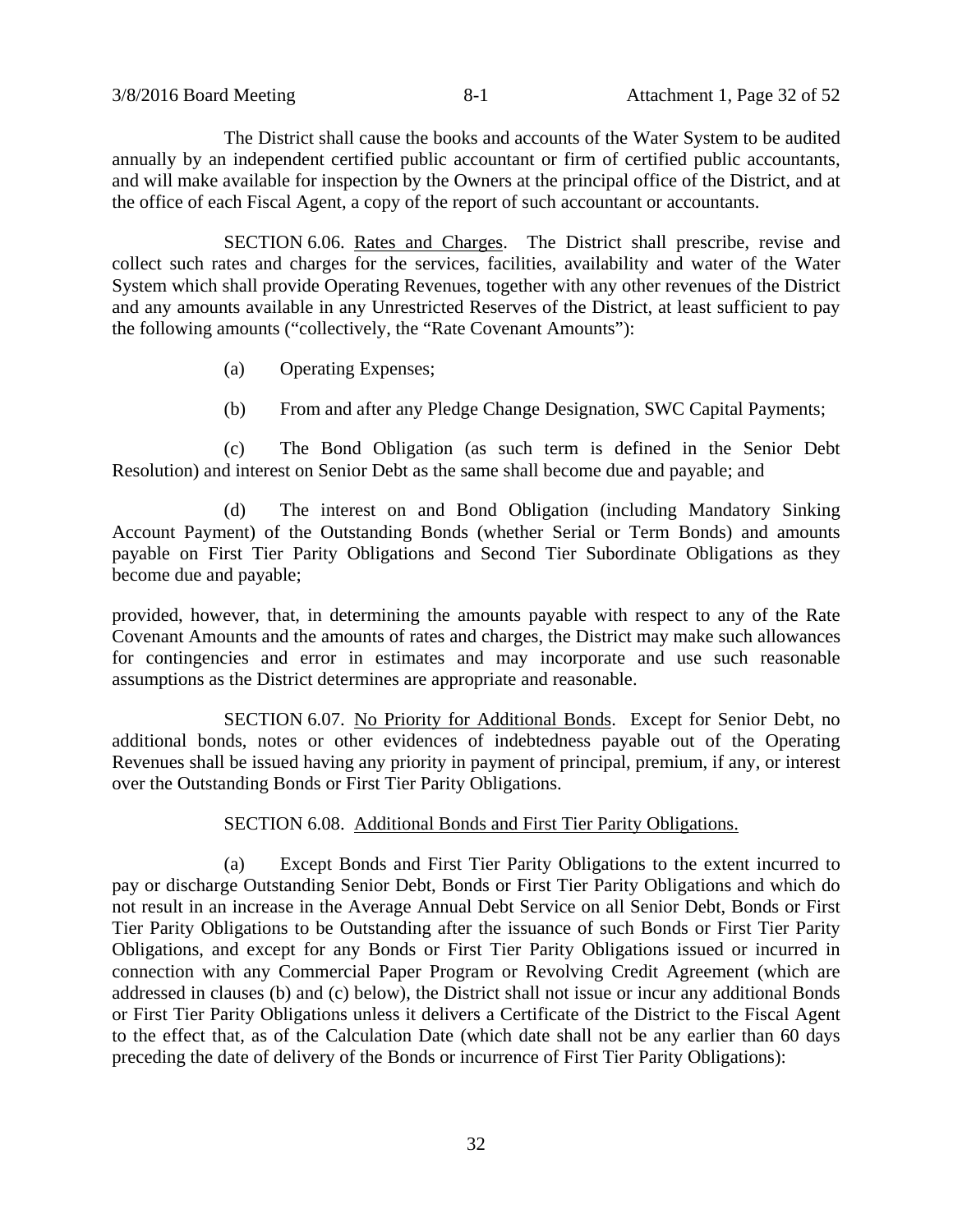(1) No Event of Default has occurred and is continuing under the terms of this Resolution; and

(2) The sum obtained from (A) at the option of the District, either the amount of (I) the Net Operating Revenues as shown by the books and records of the District for the applicable NOR Period, or (II) the estimated Net Operating Revenues for the first complete Fiscal Year when the improvements to the Water System financed with the proceeds of the additional Bonds or First Tier Parity Obligations shall be in operation, as estimated by and set forth in a Certificate of the District, plus (B) at the option of the District, any or all of the items hereinafter in this covenant designated in subsection (d) below, shall have amounted to not less than Average Annual Debt Service on all Covered Obligations to be Outstanding immediately after the issuance or incurrence of such additional Bonds or First Tier Parity Obligations.

(b) If the District delivers a Certificate of the District to the Fiscal Agent to the effect that, as of the Calculation Date (which date shall not be any earlier than 60 days preceding the effective date of any such Commercial Paper Program and no later than such effective date):

(1) No Event of Default has occurred and is continuing under the terms of this Resolution;

(2) The District is establishing a Commercial Paper Program and setting forth the maximum principal amount of Commercial Paper Notes issuable under such Commercial Paper Program; and

(3) The requirements set forth in clause (2) of Section 6.08(a) are satisfied on the Calculation Date assuming that the amount included in the definition of Debt Service with respect to all Bonds and First Tier Parity Obligations issued or incurred in connection with the Commercial Paper Program (including the Commercial Paper Notes and any Commercial Paper Support) for each Fiscal Year is equal to the amount of Commercial Paper Debt Service based on the principal amount of Commercial Paper Notes that the District reasonably estimates on the Calculation Date will be Outstanding on the effective date of such Commercial Paper Program;

then, for all purposes of this Section 6.08, any Bonds and First Tier Parity Obligations issued in connection with a Commercial Paper Program including any Bonds or First Tier Parity Obligations issued under any Commercial Paper Support shall be deemed to be issued and incurred on the effective date of establishing the Commercial Paper Program and the District shall not be required to satisfy any of the requirements set forth in Section 6.08(a) the time of the issuance of any Commercial Paper Notes or the incurrence of any First Tier Parity Obligations in connection with any Commercial Paper Support under such Commercial Paper Program.

If the District delivers a Certificate of the District to the Fiscal Agent to the effect that any Commercial Paper Program has been terminated, the Commercial Paper Program shall be deemed terminated for purposes of this Resolution (including for purposes of calculating Debt Service). The District shall not deliver any such Certificate at any time at which there are Bonds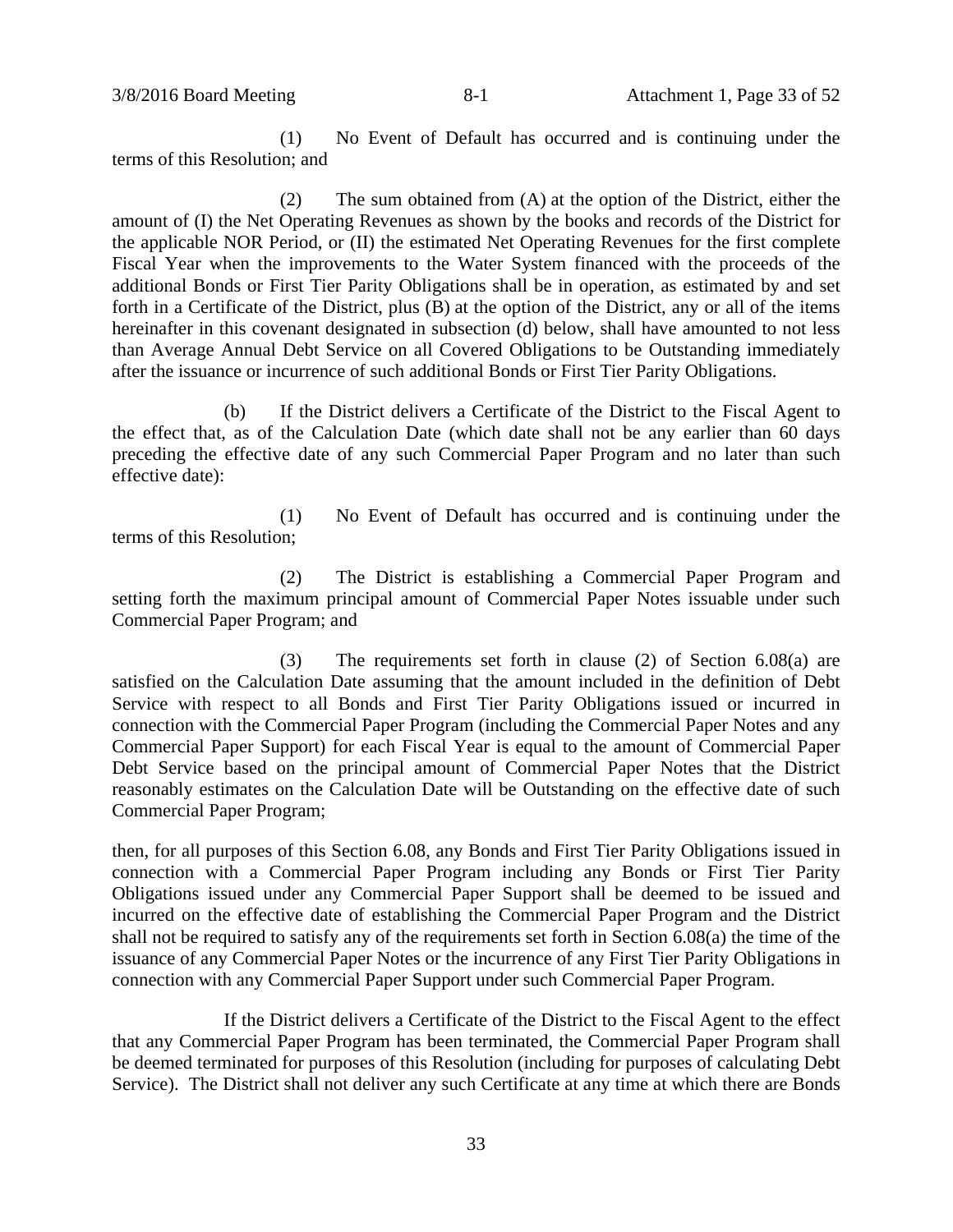or First Tier Parity Obligations Outstanding under such Commercial Paper Program, including under any Commercial Paper Support.

(c) If the District delivers a Certificate of the District to the Fiscal Agent to the effect that, as of the Calculation Date (which date shall not be any earlier than 60 days preceding the effective date of any such Revolving Credit Agreement and no later than such effective date):

(1) No Event of Default has occurred and is continuing under the terms of this Resolution; and

(2) The requirements set forth in clause (2) of Section 6.08(a) are satisfied assuming that the amount included in the definition of Debt Service with respect to all Bonds and First Tier Parity Obligations issued or incurred in connection with the Revolving Credit Agreement for each Fiscal Year is equal to the amount of Revolving Credit Agreement Debt Service based on the principal amount that the District reasonably estimates on the Calculation Date will be Outstanding on the effective date of the Revolving Credit Agreement;

then, for all purposes of this Section 6.08, any Bonds and First Tier Parity Obligations issued in connection with a Revolving Credit Agreement shall be deemed to be issued and incurred on the effective date of the execution of the Revolving Credit Agreement, and the District shall not be required to satisfy any of the requirements set forth in Section 6.08(a) the time of the issuance or incurrence of any Bond or First Tier Parity Obligations in connection with such Revolving Credit Agreement.

(d) The items any or all of which may be added to such Net Operating Revenues for the purpose of meeting the requirement set forth in this covenant are the following:

(1) An allowance for any increase in Net Operating Revenues (including, without limitation, a reduction in Operating Expenses) which may arise from any additions to and extensions and improvements of the Water System to be made or acquired with the proceeds of such additional Bonds or First Tier Parity Obligations or with the proceeds of Senior Debt, Bonds, First Tier Parity Obligations or Second Tier Subordinate Obligations previously issued, and also for net revenues from any such additions, extensions or improvements which have been made or acquired with moneys from any source but which, during all or any part of the applicable NOR Period, were not in service, all in an amount equal to the estimated additional average annual net revenues to be derived from such additions, extensions and improvements for the first 36-month period in which each addition, extension or improvement is respectively to be in operation, all as shown by the Certificate of the District.

(2) An allowance for earnings arising from any increase in the charges made for the use of the Water System which has been adopted by the Board before the issuance or incurrence of such additional Bonds or First Tier Parity Obligations but which, during all or any part of the applicable NOR Period, was not in effect, in an amount equal to the amount by which the Net Operating Revenues would have been increased if such increase in charges had been in effect during the whole of the applicable NOR Period, as shown by the Certificate of the District.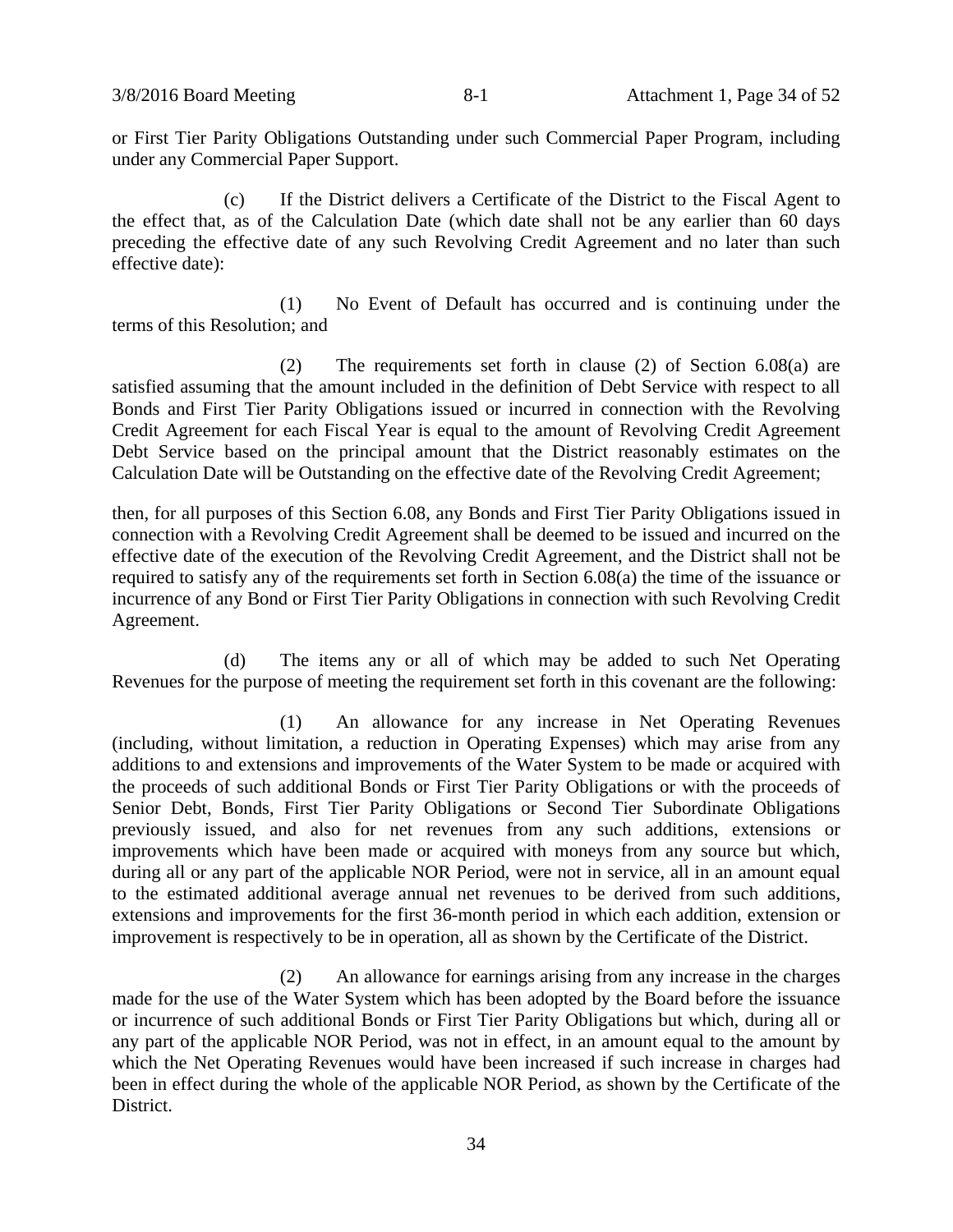(3) Any Additional Revenues for the NOR Period.

(4) Any other moneys of the District reasonably expected to be available (in any Fiscal Year during which Bonds or First Tier Parity Obligations is Outstanding for purposes of the definition of Debt Service) to pay principal and Accreted Value of and interest on Covered Obligations, as evidenced by a Certificate of the District.

(e) Any calculation required to be made under this Section 6.08 (including any of the terms used in this Section 6.08) shall be made by the District in its discretion and any calculation made by the District for these purposes shall be conclusive and binding on the Owners and any other affected Persons for all purposes, absent manifest error.

Nothing in this Resolution shall limit the ability of the District to issue or incur Second Tier Subordinate Obligations and obligations which are junior and subordinate to the payment of the principal, premium, interest and reserve fund requirements for the Bonds and all First Tier Parity Obligations and Second Tier Subordinate Obligations, and which subordinated obligations are payable as to principal, premium, interest and reserve fund requirements, if any, only out of Net Operating Revenues after the prior payment of all amounts then due required to be paid or set aside hereunder from Net Operating Revenues for principal, premium, interest and reserve fund requirements for the Bonds and all First Tier Parity Obligations and Second Tier Subordinate Obligations, as the same become due and payable and at the times and in the manner as required in this Resolution or the instruments creating any First Tier Parity Obligations and Second Tier Subordinate Obligations.

SECTION 6.09. Insurance.

(A) The District shall procure or provide and maintain, at all times while any of the Bonds remain Outstanding or any First Tier Parity Obligations or Second Tier Subordinate Obligations remain unpaid, insurance or self-insurance against such risks as are usually insured against by other providers of water services similar to those provided by the District through the Water System. Such insurance or self-insurance shall be in an adequate amount as to the risk insured against as determined by the District.

(B) Any self-insurance shall be established in accordance with applicable law and shall include reserves or reinsurance in amounts the District determines to be adequate to protect against risks assumed under such self-insurance including any potential retained liability in the event of the termination of such self-insurance.

# **ARTICLE VII**

# **THE FISCAL AGENT**

#### SECTION 7.01. Appointment: Duties of Fiscal Agent.

(A) The District may appoint a Fiscal Agent, who may be the Treasurer or the Controller, or a combination thereof, for a Series of Bonds in the Supplemental Resolution pursuant to which such Bonds are issued. Each Fiscal Agent shall act as the agent of the District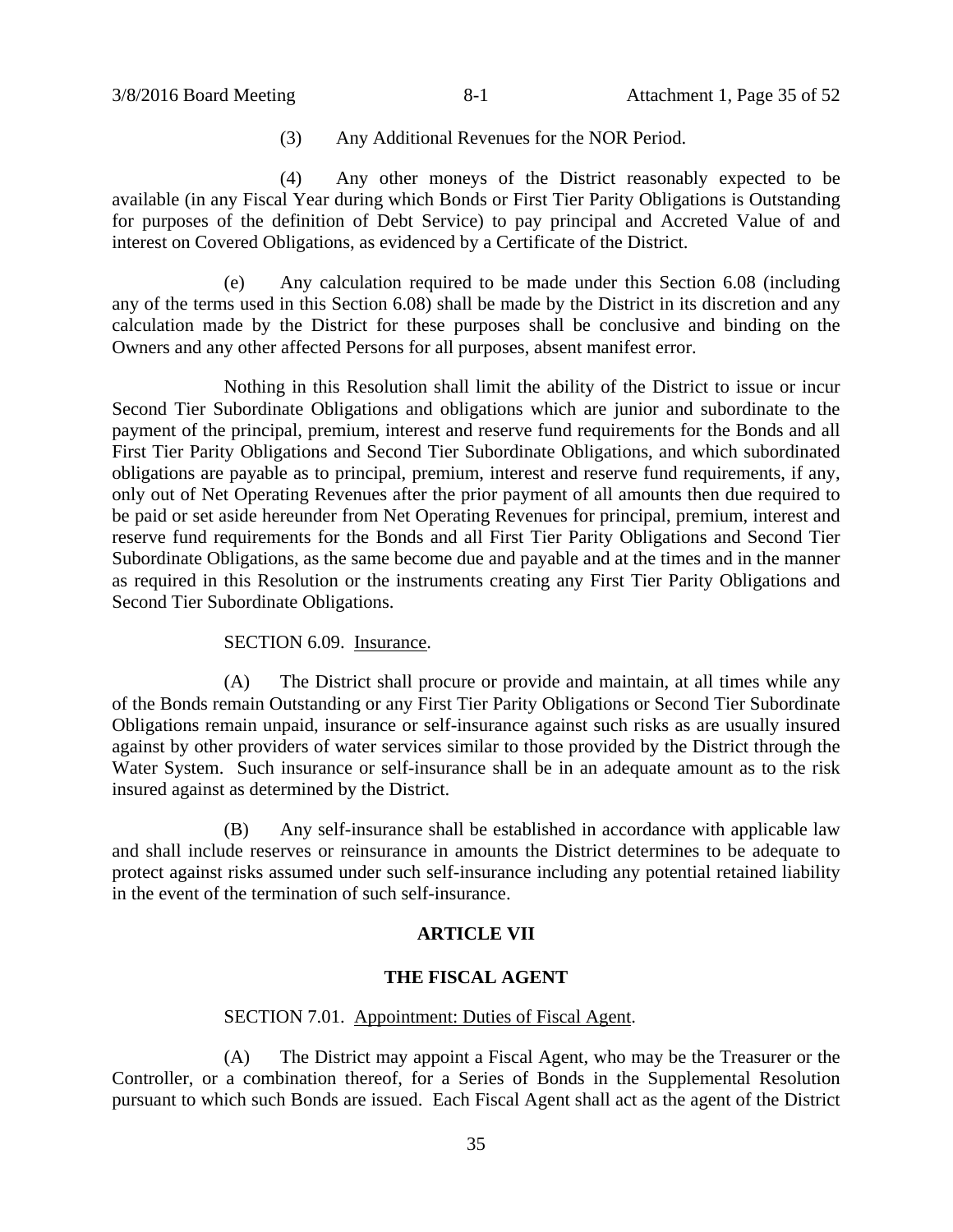and shall perform such duties and only such duties as are specifically set forth in this Resolution or the Supplemental Resolution pursuant to which it was appointed and no implied covenants shall be read into this Resolution or such Supplemental Resolution against the Fiscal Agent. Each Fiscal Agent shall exercise such of the rights and powers vested in it by this Resolution or the Supplemental Resolution pursuant to which it was appointed.

(B) The District may remove any Fiscal Agent at any time with or without cause and shall remove any Fiscal Agent if at any time such Fiscal Agent shall cease to be eligible in accordance with subsection (E) of this Section, or shall become incapable of acting, or shall be adjudged a bankrupt or insolvent, or a receiver of such Fiscal Agent or its property shall be appointed, or any public officer shall take control or charge of such Fiscal Agent or of its property or affairs for the purpose of rehabilitation, conservation or liquidation, in each case by giving written notice of such removal to such Fiscal Agent, and thereupon shall appoint a successor Fiscal Agent by an instrument in writing. Notwithstanding the foregoing, the Treasurer or the Controller may only be removed as a Fiscal Agent by a Resolution of the Board.

(C) Each Fiscal Agent may at any time resign by giving 90 days written notice of such resignation to the District and by giving the Owners notice of such resignation by mail at the addresses shown on the registration books maintained by such Fiscal Agent. Upon receiving such notice of resignation, the District shall promptly appoint a successor Fiscal Agent by an instrument in writing. Notwithstanding the foregoing, in no event may the Treasurer or the Controller resign as a Fiscal Agent unless so directed by a Resolution of the Board.

(D) Any removal or resignation of a Fiscal Agent and appointment of a successor Fiscal Agent shall become effective only upon acceptance of appointment by the successor Fiscal Agent. If no successor Fiscal Agent shall have been appointed and have accepted appointment within 45 days of giving notice of removal or notice of resignation as aforesaid, the resigning Fiscal Agent may petition any court of competent jurisdiction for the appointment of a successor Fiscal Agent, and such court may thereupon, after such notice (if any) as it may deem proper, appoint such successor Fiscal Agent. Any successor Fiscal Agent appointed under this Resolution, shall signify its acceptance of such appointment by executing and delivering to the District and to its predecessor Fiscal Agent a written acceptance thereof, and thereupon such successor Fiscal Agent, without any further act, deed or conveyance, shall become vested with all the rights, powers, duties and obligations of such predecessor Fiscal Agent, with like effect as if originally named Fiscal Agent herein. Upon request of the successor Fiscal Agent, the District and the predecessor Fiscal Agent shall execute and deliver any and all instruments as may be reasonably required for more fully and certainly vesting in and confirming to such successor Fiscal Agent all such rights, powers, duties and obligations.

(E) Unless otherwise provided in a Supplemental Resolution any Fiscal Agent appointed under the provisions of this Section in succession to a Fiscal Agent shall be either the Treasurer or the Controller or a trust company or bank having the powers of a trust company and having a corporate trust office in the State. Any such bank or trust company shall be subject to supervision or examination by federal or state authority. If such bank or trust company publishes a report of condition at least annually, pursuant to law or to the regulations of any supervising or examining authority above referred to, then for the purpose of this subsection the combined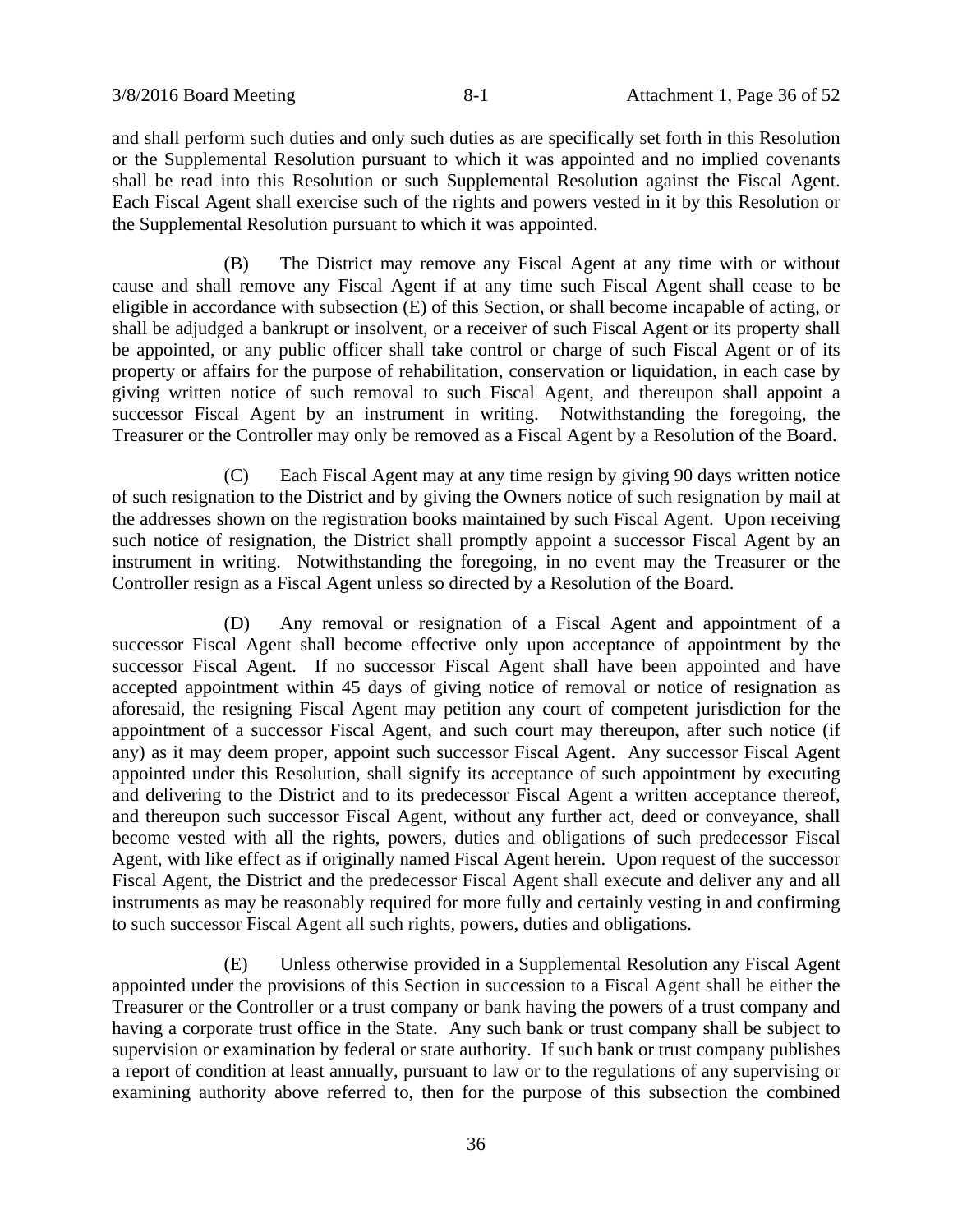capital and surplus of such bank or trust company shall be deemed to be its combined capital and surplus as set forth in its most recent report of condition so published. Each successor shall be a bank or a trust company doing business in and having an office in the city where the predecessor did business and had an office.

Upon merger, consolidation, or reorganization of a Fiscal Agent, the District will appoint a new Fiscal Agent, which may be the corporation resulting from such reorganization. In case at any time a Fiscal Agent shall cease to be eligible in accordance with the provisions of this subsection (E), such Fiscal Agent shall resign immediately in the manner and with the effect specified in this Section.

If, by reason of the judgment of any court, a Fiscal Agent for a Series of Bonds or any successor Fiscal Agent is rendered unable to perform its duties hereunder, and if no successor Fiscal Agent be then appointed, all such duties and all of the rights and powers of such Fiscal Agent shall be assumed by and vest in the Treasurer in trust for the benefit of the Bondholders of such Series.

#### SECTION 7.02. Liability of Fiscal Agent.

(A) The recitals of facts herein, in the Supplemental Resolution pursuant to which a Fiscal Agent is appointed and in the Bonds of such Series contained shall be taken as statements of the District, and the Fiscal Agent for such Series assumes no responsibility for the correctness of the same (other than the certificate of authentication of such Fiscal Agent on each Bond), and makes no representations as to the validity or sufficiency of this Resolution or of the Bonds, as to the sufficiency of the Net Operating Revenues or the priority of the lien of this Resolution thereon, or as to the financial or technical feasibility of any Project and shall not incur any responsibility in respect of any such matter, other than in connection with the duties or obligations expressly herein or in the Bonds assigned to or imposed upon it. Each Fiscal Agent shall, however, be responsible for its representations contained in its certificate of authentication on the Bonds. A Fiscal Agent shall not be liable in connection with the performance of its duties hereunder, except for its own negligence, willful misconduct or breach of the express terms and conditions hereof. A Fiscal Agent and its directors, officers, employees or Agents may in good faith buy, sell, own, hold and deal in any of the Bonds of a Series for which it has been appointed Fiscal Agent and may join in any action which any Owner of a Bond may be entitled to take, with like effect as if such Fiscal Agent was not the Fiscal Agent for such Series of Bonds. Each Fiscal Agent may in good faith hold any other form of indebtedness of the District, own, accept or negotiate any drafts, bills of exchange, acceptances or obligations of the District and make disbursements for the District and enter into any commercial or business arrangement therewith, without limitation.

(B) A Fiscal Agent shall not be liable for any error of judgment made in good faith by a responsible officer unless it shall be proved that such Fiscal Agent was negligent in ascertaining the pertinent facts. A Fiscal Agent may execute any of the rights or powers hereof and perform the duties required of it hereunder by or through attorneys, agents, or receivers, and shall be entitled to advice of counsel concerning all matters of trust and its duty hereunder, but such Fiscal Agent shall be answerable for the negligence or misconduct of any such attorney-in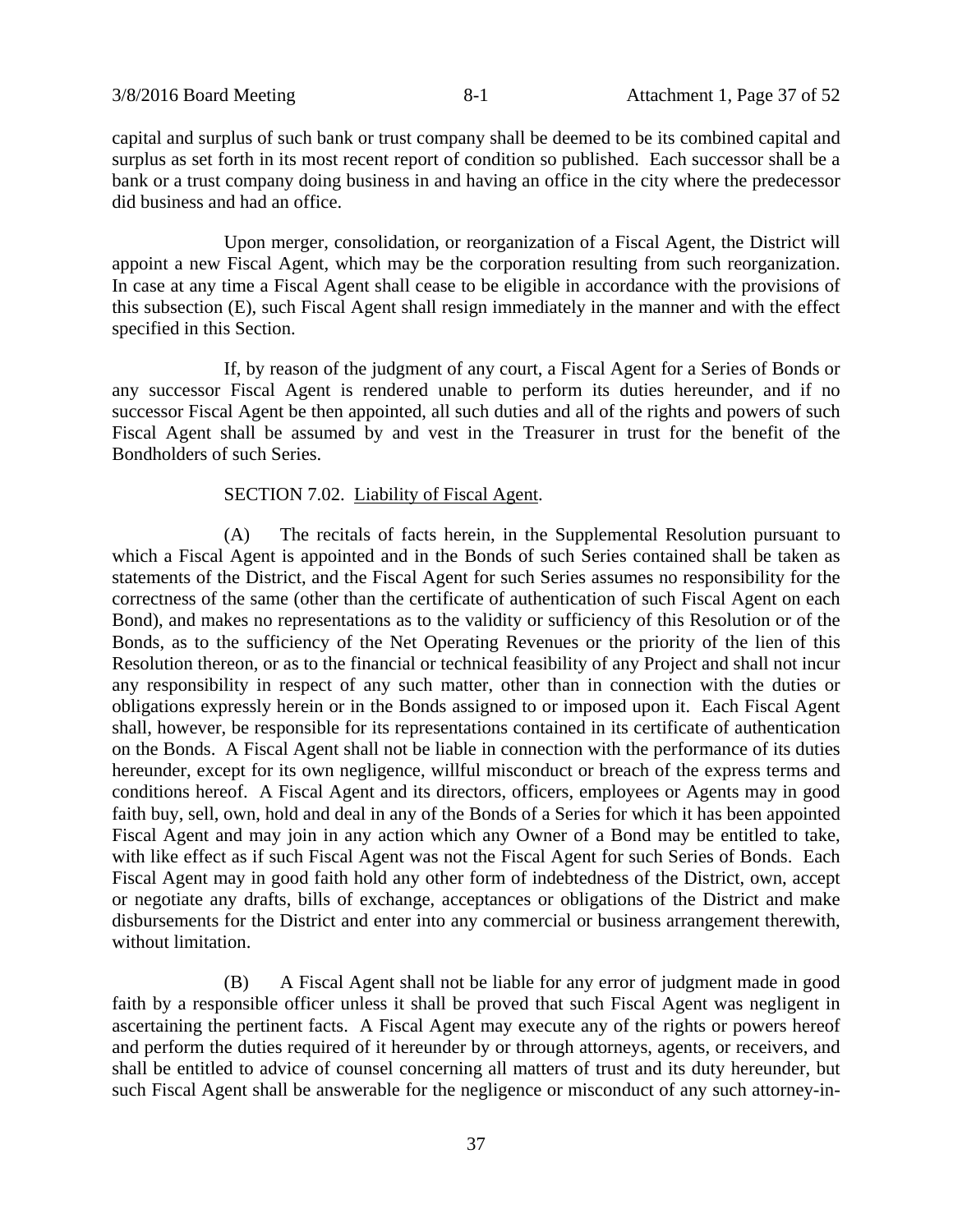fact, agent, or receiver selected by it; provided that such Fiscal Agent shall not be answerable for the negligence or misconduct of any attorney-in-law, agent or receiver selected by it with due care.

(C) No provision of this Resolution shall require a Fiscal Agent to expend or risk its own funds or otherwise incur any financial liability in the performance or exercise of any of its duties hereunder or under the Supplemental Resolution pursuant to which it was appointed, or in the exercise of its rights or powers.

(D) A Fiscal Agent shall not be required to ascertain, monitor or inquire as to the performance or observance by the District of the terms, conditions, covenants or agreements set forth in the Article VI hereof or in the Supplemental Resolution pursuant to which it was appointed, other than the covenants of the District to make payments with respect to the Bonds when due as set forth in Section 6.03 and to file with such Fiscal Agent when due, such reports and certifications as District is required to file with each Fiscal Agent hereunder.

(E) No permissive power, right or remedy (if any) conferred upon a Fiscal Agent hereunder shall be construed to impose a duty to exercise such power, right or remedy.

(F) A Fiscal Agent shall not be bound to make any investigation into the facts or matters stated in any resolution, certificate, statement, instrument, opinion, report, notice, request, direction, consent, order, bond, debenture, coupon or other paper or document but a Fiscal Agent, in its discretion, may make such further inquiry or investigation into such facts or matters as it may see fit, and, if a Fiscal Agent shall determine to make such further inquiry or investigation, it shall be entitled to examine the books, records and premises of the District, personally or by agent or attorney.

(G) Whether or not therein expressly so provided, every provision of this Resolution relating to the conduct or affecting the liability of or affording protection to any Fiscal Agent shall be subject to the provisions of this Article VII.

SECTION 7.03. Right of Fiscal Agent to Rely on Documents. A Fiscal Agent shall be protected in acting upon any notice, resolution, request, consent, order, certificate, report, opinion, note or other paper or document believed by it to be genuine and to have been signed or presented by the proper party or parties. A Fiscal Agent may consult with counsel, including, without limitation, counsel of or to the District, with regard to legal questions, and the written opinion of such counsel addressed to the particular Fiscal Agent shall be full and complete authorization and protection in respect of any action taken or suffered by it hereunder in good faith and in accordance therewith unless it shall be proved that a Fiscal Agent was negligent in ascertaining the pertinent facts.

Whenever in the administration of the duties imposed upon it by this Resolution a Fiscal Agent shall deem it necessary or desirable that a matter be proved or established prior to taking or suffering any action hereunder, such matter (unless other evidence in respect thereof be herein specifically prescribed) may be deemed to be conclusively proved and established by a Certificate of the District, and such Certificate shall be full warrant to a Fiscal Agent for any action taken or suffered in good faith under the provisions of this Resolution in reliance upon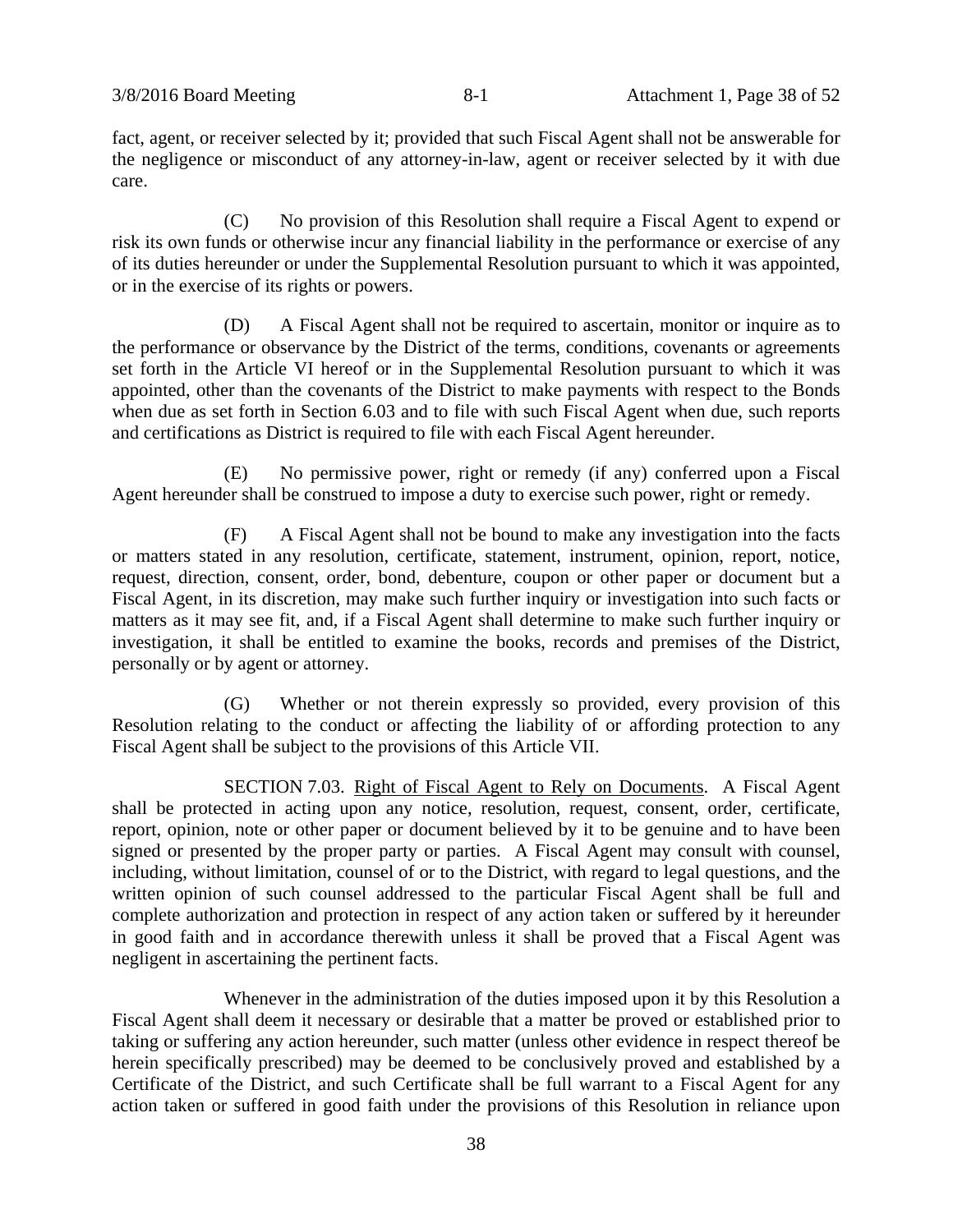such Certificate. A Fiscal Agent may also rely conclusively on any report or certification of any certified public accountant, investment banker, financial consultant, or other expert selected by the District or selected by such Fiscal Agent with due care in connection with matters required to be proven or ascertained in connection with its administration of the duties created hereby.

# **ARTICLE VIII**

# **MODIFICATION OR AMENDMENT OF THIS RESOLUTION**

#### SECTION 8.01. Amendments Permitted.

(A) (1) This Resolution and the rights and obligations of the District, the Owners of the Bonds and any Fiscal Agent may be modified or amended from time to time and at any time by filing with each Fiscal Agent (or if such modification or amendment is only applicable to a Series of Bonds, to such Fiscal Agent) a Supplemental Resolution, adopted by the Board with the written consent of the Owners of a majority in aggregate amount of Bond Obligation of the Bonds (or, if such Supplemental Resolution is only applicable to a Series of Bonds, the Bonds of that Series) then Outstanding; provided that if such modification or amendment will, by its terms, not take effect so long as any Bonds of any particular maturity remain Outstanding, the consent of the Owners of such Bonds shall not be required and such Bonds shall not be deemed to be Outstanding for the purpose of any calculation of Bonds Outstanding under this Section.

(2) No such modification or amendment shall (a) extend the fixed maturity of any Bond, or reduce the amount of Bond Obligation thereof, or extend the time of payment or reduce the amount of any Mandatory Sinking Account Payment provided for the payment of any Bond, or reduce the rate of interest thereon, or extend the time of payment of interest thereon, or reduce any premium payable upon the redemption thereof, without the consent of the Owner of each Bond so affected, (b) reduce the aforesaid percentage of Bond Obligation the consent of the Owners of which is required to effect any such modification or amendment, or permit the creation of any lien on the Net Operating Revenues and other assets pledged under this Resolution prior to or on a parity with the lien created by this Resolution, or deprive the Owners of the Bonds of the lien created by this Resolution on such Net Operating Revenues and other assets (in each case, except as expressly provided in this Resolution), without the consent of the Owners of all of the Bonds then Outstanding, or (c) modify any rights or duties of the Fiscal Agent without its consent.

It shall not be necessary for the consent of the Bondholders to approve the particular form of any Supplemental Resolution, but it shall be sufficient if such consent shall approve the substance thereof. It shall not be necessary for all Bondholders consenting to any amendments or modifications of this Resolution to consent on one date and the District may obtain consents from Owners of different Bonds and different Series of Bonds at different times. Promptly after the adoption by the Board of any Supplemental Resolution pursuant to this subsection (A), the Fiscal Agent for each Series of Bonds that may be affected by any such modification or amendment shall mail a notice provided by the District, setting forth in general terms the substance of such Supplemental Resolution to the Owners of the Bonds at the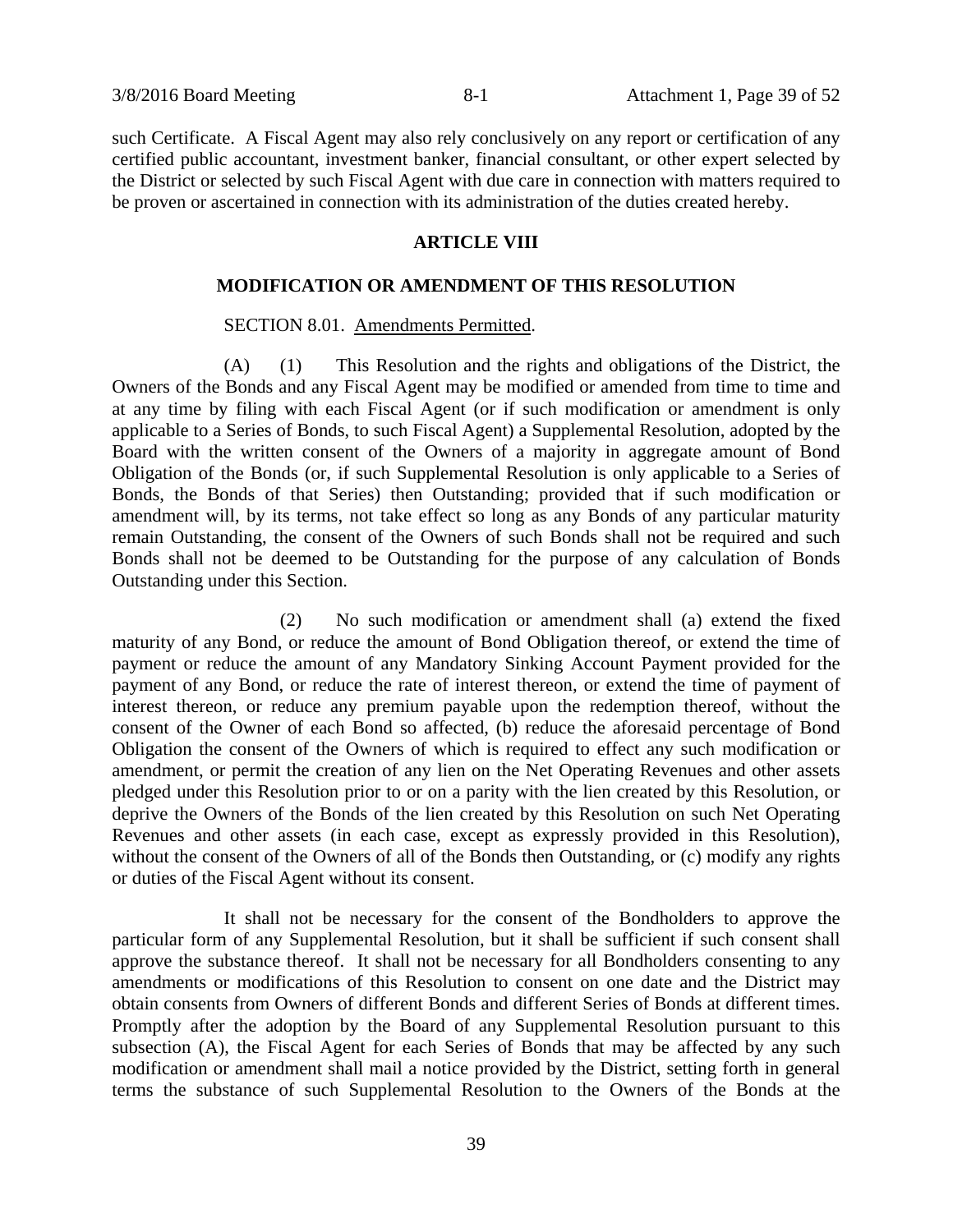addresses shown on the registration books of the Fiscal Agent. Any failure to give such notice, or any defect therein, shall not, however, in any way impair or affect the validity of any such Supplemental Resolution.

(B) This Resolution and the rights and obligations of the District, of each Fiscal Agent and of the Owners of the Bonds may also be modified or amended from time to time and at any time by a Supplemental Resolution, which the Board may adopt without the consent of any Bondholders but only to the extent permitted by law and only for any one or more of the following purposes:

(1) to add to the covenants and agreements of the District in this Resolution thereafter to be observed, to pledge or assign additional security for the Bonds (or any portion thereof), or to surrender any right or power herein reserved to or conferred upon the District, in each case which shall not materially and adversely affect the interests of the Owners of any of the Bonds;

(2) to make such provisions for the purpose of curing any ambiguity, inconsistency or omission, or of curing or correcting any defective provision, contained in this Resolution, or in regard to matters or questions arising under this Resolution, as the Board may deem necessary or desirable, and which shall not materially and adversely affect the interests of the Owners of any of the Bonds;

(3) to modify, amend or supplement this Resolution in such manner as to permit the qualification hereof under the Trust Indenture Act of 1939, as amended, or any similar federal statute hereafter in effect, and to add such other terms, conditions and provisions as may be permitted by said act or similar federal statute, and which shall not materially and adversely affect the interests of the Owners of any of the Bonds;

(4) to provide for the issuance of a Series of Bonds with such interest rate, payment, maturity and other terms as the District may deem desirable; subject to the provisions of Article III and Section 6.08;

(5) to provide for the issuance of Bonds in book-entry form or bearer form, provided that no such provision shall materially and adversely affect the interests of the Owners of any of the Bonds;

(6) if the District has covenanted in a Supplemental Resolution to maintain the exclusion of interest on a Series of Bonds from gross income for purposes of federal income taxation, to make such provisions as are necessary or appropriate to ensure such exclusion; and

(7) for any other purpose that does not materially and adversely affect the interests of the Owners of any of the Bonds.

SECTION 8.02. Underwriter Consent. The underwriter (as such term is defined in Section 2(a)(11) of the Securities Act of 1933, as amended) of the Bonds of any Series may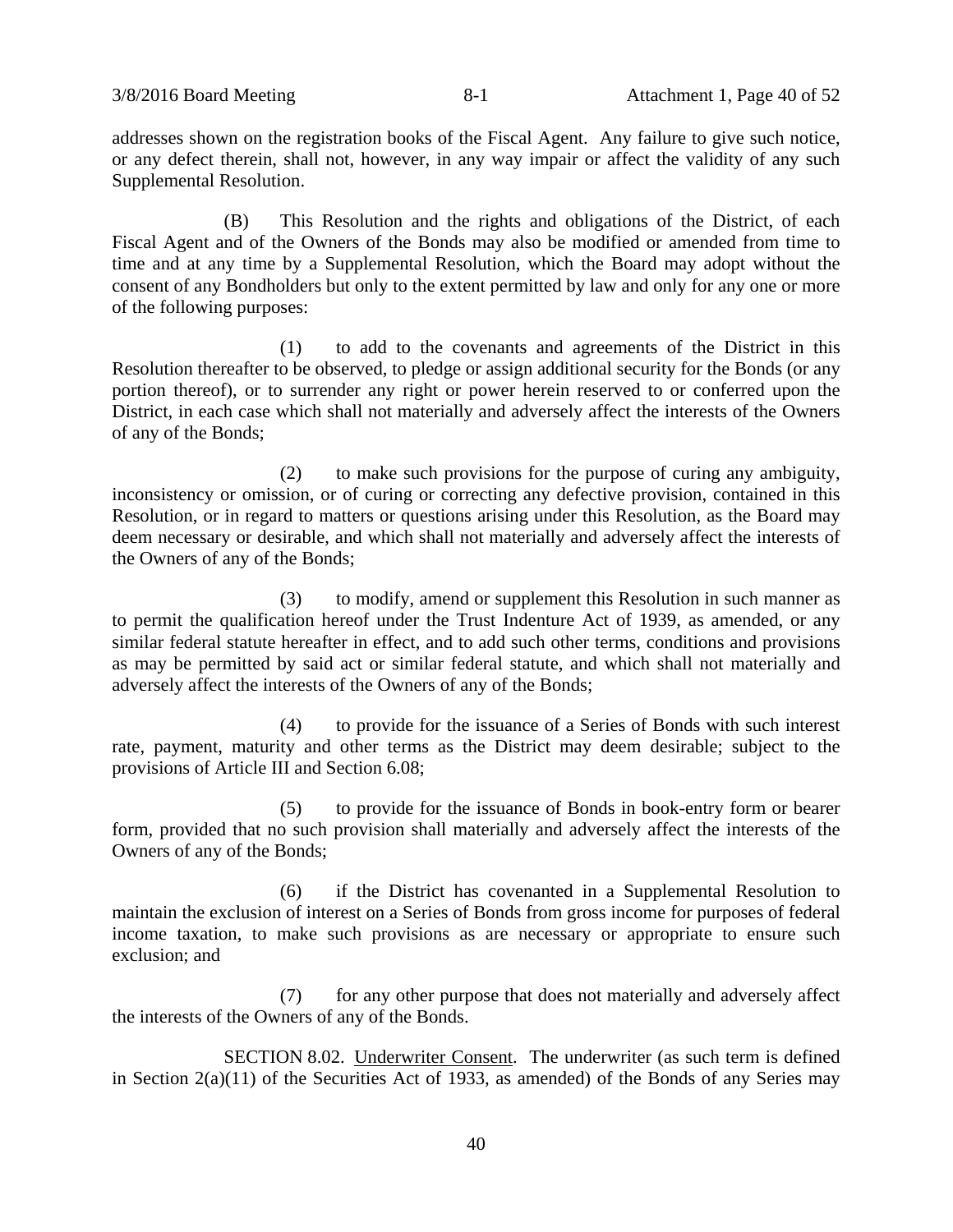consent to any amendment on behalf of the Owners of the Bonds of the Series for which it is serving as underwriter with the full force and effect as any other Owner of Bonds.

SECTION 8.03. Consents Effective on Tender. . Notwithstanding any provision of this Article VIII to the contrary, the Owners of any Series of Bonds shall be deemed to consent to any modification or amendment of this Resolution and for any other purposes if (a) such amendment becomes effective upon or after the date on which, under the terms and conditions of the Supplemental Resolution under which the Bonds of such Series were issued, the Owners of all Bonds of such Series are required to tender their Bonds for purchase, (b) such amendment does not affect the right of the tendering Owners to receive the payment of the purchase price payable upon such mandatory tender for purchase of the Bonds of such Series, and (c) the content to the amendment is included in a notice of mandatory tender delivered to the Owners.

SECTION 8.04. Amendment to Name of the Bonds and Resolution. Notwithstanding any provision of this Article VIII to the contrary, the District may modify or amend the name of the Bonds and the name of this Resolution without the consent of the Owners of the Bonds from time to time and at any time by filing with each Fiscal Agent a Supplemental Resolution and a Certificate of the District certifying that, under the terms of the Senior Debt Resolution, it is prohibited from issuing or incurring any additional Senior Debt.

SECTION 8.05. Effect of Supplemental Resolution. From and after the time any Supplemental Resolution becomes effective pursuant to this Article, this Resolution shall be deemed to be modified and amended in accordance therewith, and the respective rights, duties and obligations under this Resolution of the District, each Fiscal Agent and all Owners of Bonds, First Tier Parity Obligations and Second Tier Subordinate Obligations Outstanding shall thereafter be determined, exercised and enforced hereunder subject in all respects to such modification and amendment, and all the terms and conditions of any such Supplemental Resolution shall be deemed to be part of the terms and conditions of this Resolution for any and all purposes.

SECTION 8.06. Endorsement of Bonds: Preparation of New Bonds. Bonds delivered after any Supplemental Resolution becomes effective pursuant to this Article may, and if a Fiscal Agent so determines shall, bear a notation by endorsement or otherwise in form approved by the Board and such Fiscal Agent as to any modification or amendment provided for in such Supplemental Resolution, and, in that case, upon demand of the Owner of any Bond Outstanding at the time of such execution and presentation of his Bond for such purpose at the Corporate Trust Office of such Fiscal Agent or at such additional offices as such Fiscal Agent may select and designate for that purpose, a suitable notation shall be made on such Bond. If a Supplemental Resolution shall so provide, new Bonds so modified as to conform, in the opinion of the Board and the Fiscal Agent for such Series, to any modification or amendment contained in such Supplemental Resolution, shall be prepared and executed by the District and authenticated by such Fiscal Agent, and upon demand of the Owners of any Bonds then Outstanding shall be exchanged at the Corporate Trust office of such Fiscal Agent, without cost to any Bondholder, for Bonds then Outstanding, upon surrender for cancellation of such Bonds, in equal aggregate principal amounts of the same Series, tenor and maturity.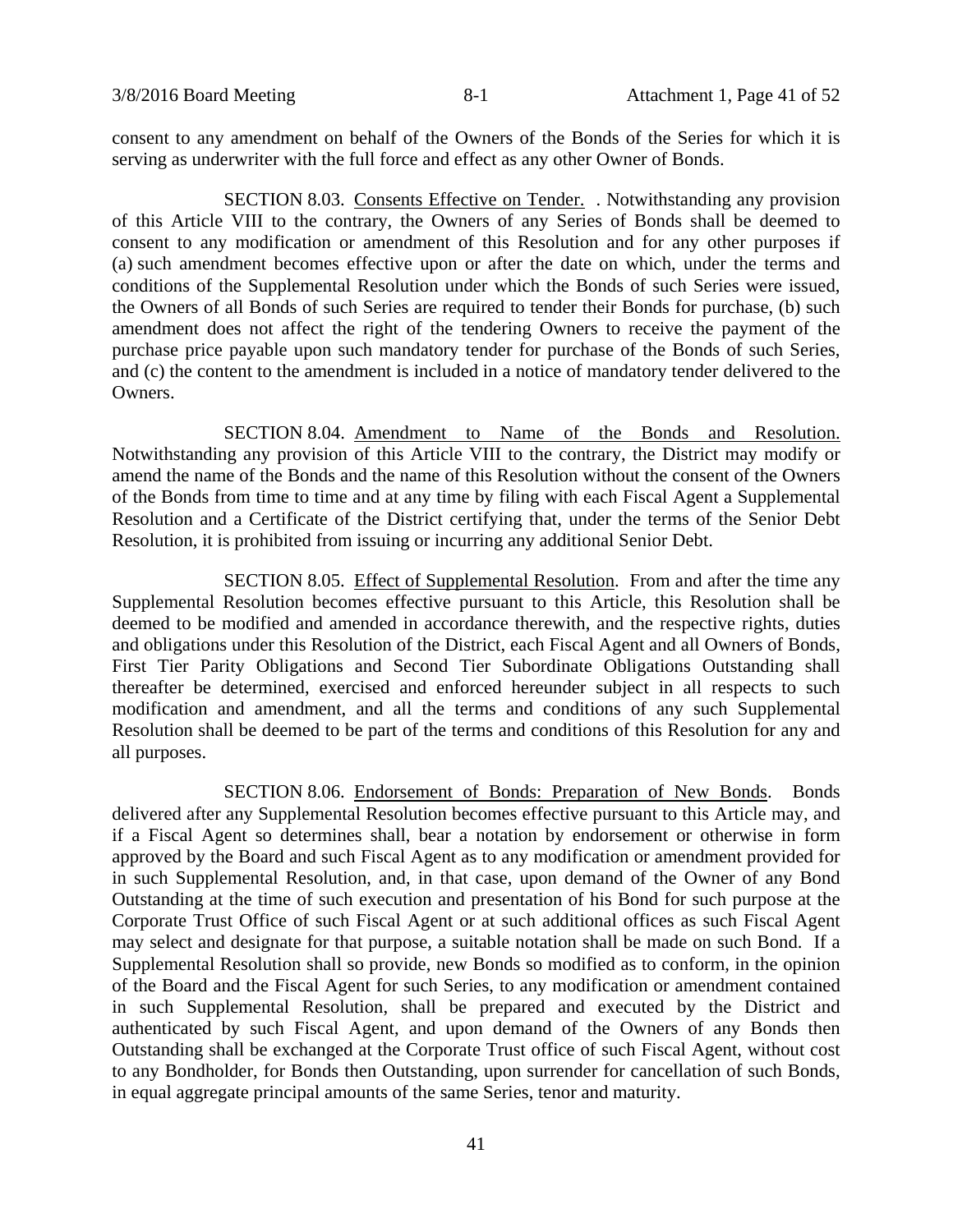SECTION 8.07. Amendment of Particular Bonds. The provisions of this Article shall not prevent any Bondholder from accepting any amendment as to the particular Bonds held by him (even if the effect of the amendment is to increase the amount of debt service on Bonds), provided that due notation thereof is made on such Bonds.

# **ARTICLE IX**

#### **DEFEASANCE**

SECTION 9.01. Discharge of Resolution. Except as may be provided in any Supplemental Resolution creating a Series of Bonds, Bonds of any Series may be paid by the District in any of the following ways:

(a) by paying or causing to be paid the Bond Obligation of and interest on all Bonds Outstanding of the Series, as and when the same become due and payable;

(b) by depositing with the Treasurer, the Fiscal Agent for such Series, an escrow agent or other fiduciary, in trust, at or before maturity, money or securities in the necessary amount (as provided in Section 9.03) to pay or redeem all Bonds Outstanding of the Series; or

(c) by delivering to the Fiscal Agent for such Series, for cancellation by it, all Bonds then Outstanding of the Series.

If the District shall pay all Series for which any Bonds are Outstanding and also pay or cause to be paid all other sums payable to any provider of a Credit Facility hereunder by the District, then and in that case, at the election of the District (evidenced by a Certificate of the District, filed with each Fiscal Agent, signifying the intention of the District to discharge all such indebtedness and this Resolution), and notwithstanding that any Bonds shall not have been surrendered for payment, this Resolution and the pledge of Net Operating Revenues and other assets made under this Resolution and all covenants, agreements and other obligations of the District under this Resolution shall cease, terminate, become void and be completely discharged and satisfied. In such event, upon Request of the District, the Treasurer shall cause an accounting for such period or periods as the District may request to be prepared and filed with the District and shall cause to be executed and delivered to the District all such instruments as may be necessary or desirable to evidence such discharge and satisfaction.

SECTION 9.02. Discharge of Liability on Bonds. Upon the deposit with the Treasurer or the Fiscal Agent for a Series, an escrow agent or another fiduciary, in trust, at or before maturity, of money or securities in the necessary amount (as provided in Section 9.03) to pay or redeem any Outstanding Bond (whether upon or prior to its maturity or the redemption date of such Bond), provided that, if such Bond is to be redeemed prior to maturity, irrevocable notice of such redemption shall have been given as provided in Article IV or provision satisfactory to such Fiscal Agent shall have been made for the giving of such notice, then all liability of this District in respect of such Bond shall cease, terminate and be completely discharged; provided that the Owner thereof shall thereafter be entitled to the payment of the principal of and premium, if any, and interest on such Bond, and the District shall remain liable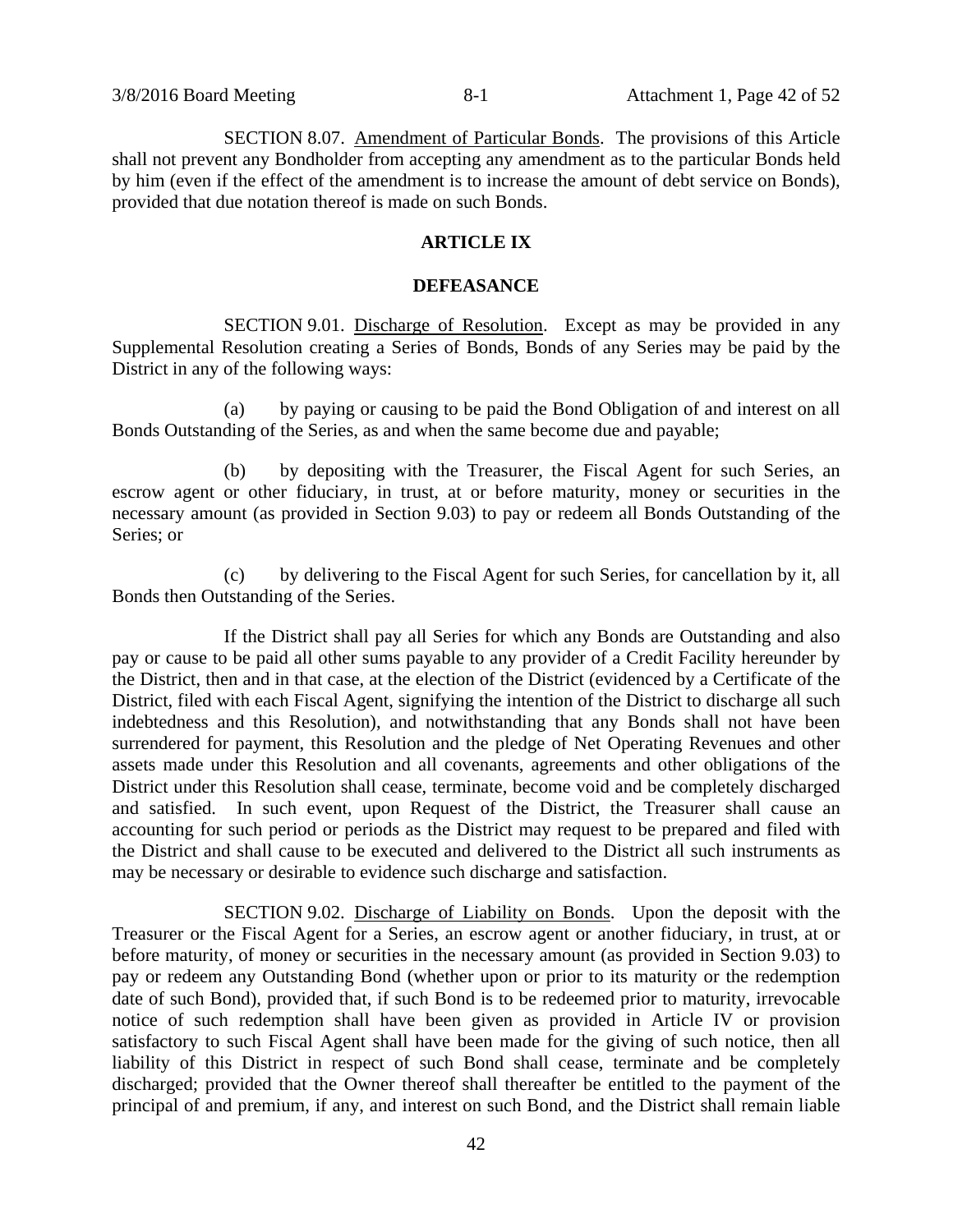for such payment, but only out of such money or securities deposited as aforesaid for their payment, subject, however, to the provisions of Section 9.04 and the continuing duties of the Fiscal Agent for such Series hereunder including, without limitation, the provisions of Section 2.05 and Section 2.06. Upon defeasance and discharge of any Bond as provided in this Section 9.02, the Fiscal Agent shall provide notice thereof to the Owner of such Bond.

The District may at any time surrender to the Fiscal Agent for a Series for cancellation by it any Bonds previously issued and delivered, which the District may have acquired in any manner whatsoever, and such Bonds, upon such surrender and cancellation, shall be deemed to be paid and retired.

SECTION 9.03. Deposit of Money or Securities with Treasurer. Unless otherwise provided in a Supplemental Resolution (and then only with respect to the Bonds of the Series authorized thereby), whenever in this Resolution it is provided or permitted that there be deposited with or held in trust by the Treasurer or the Fiscal Agent for a Series, an escrow agent or other fiduciary, money or securities in the necessary amount to pay or redeem any Bonds, the money or securities so to be deposited or held may include money or securities held by the Treasurer in the funds and accounts established pursuant to this Resolution for such Bonds and shall be one or more of the following:

(a) lawful money of the United States of America in an amount equal to the Bond Obligation of such Bonds and all unpaid interest thereon to maturity, except that, in the case of Bonds which are to be redeemed prior to maturity and in respect of which notice of such redemption shall have been given as provided in Article IV or provision satisfactory to the Fiscal Agent for such Series shall have been made for the giving of such notice, the amount to be deposited or held shall be the Bond Obligation or Redemption Price of such Bonds and all unpaid interest thereon to the redemption date; or

(b) non-callable Federal Securities or Municipal Obligations, the principal of and interest on which when due will, in the opinion of an independent certified public accountant delivered to the Fiscal Agent of such Series for which payment is being made (upon which opinion such Fiscal Agent may conclusively rely), provide money sufficient to pay the Bond Obligation or Redemption Price of and all unpaid interest to maturity, or to the redemption date, as the case may be, on the Bonds to be paid or redeemed, as such Bond Obligation or Redemption Price and interest become due; provided that, in the case of Bonds which are to be redeemed prior to the maturity thereof, notice of such redemption shall have been given as provided in Article IV of this Resolution or provision satisfactory to the Fiscal Agent for such Series shall have been made for the giving of such notice;

provided, in each case, that the Fiscal Agent for such Series shall have been irrevocably instructed (by the terms of this Resolution or by Request of the District) to apply such money to the payment of such Bond Obligation or Redemption Price and interest with respect to such Bonds.

SECTION 9.04. Payment of Bonds After Discharge of Resolution. Any moneys held by the Fiscal Agent of a Series, an escrow agent or other fiduciary in trust for the payment of the principal or Accreted Value of, premium, if any, or interest on, any Bond of such Series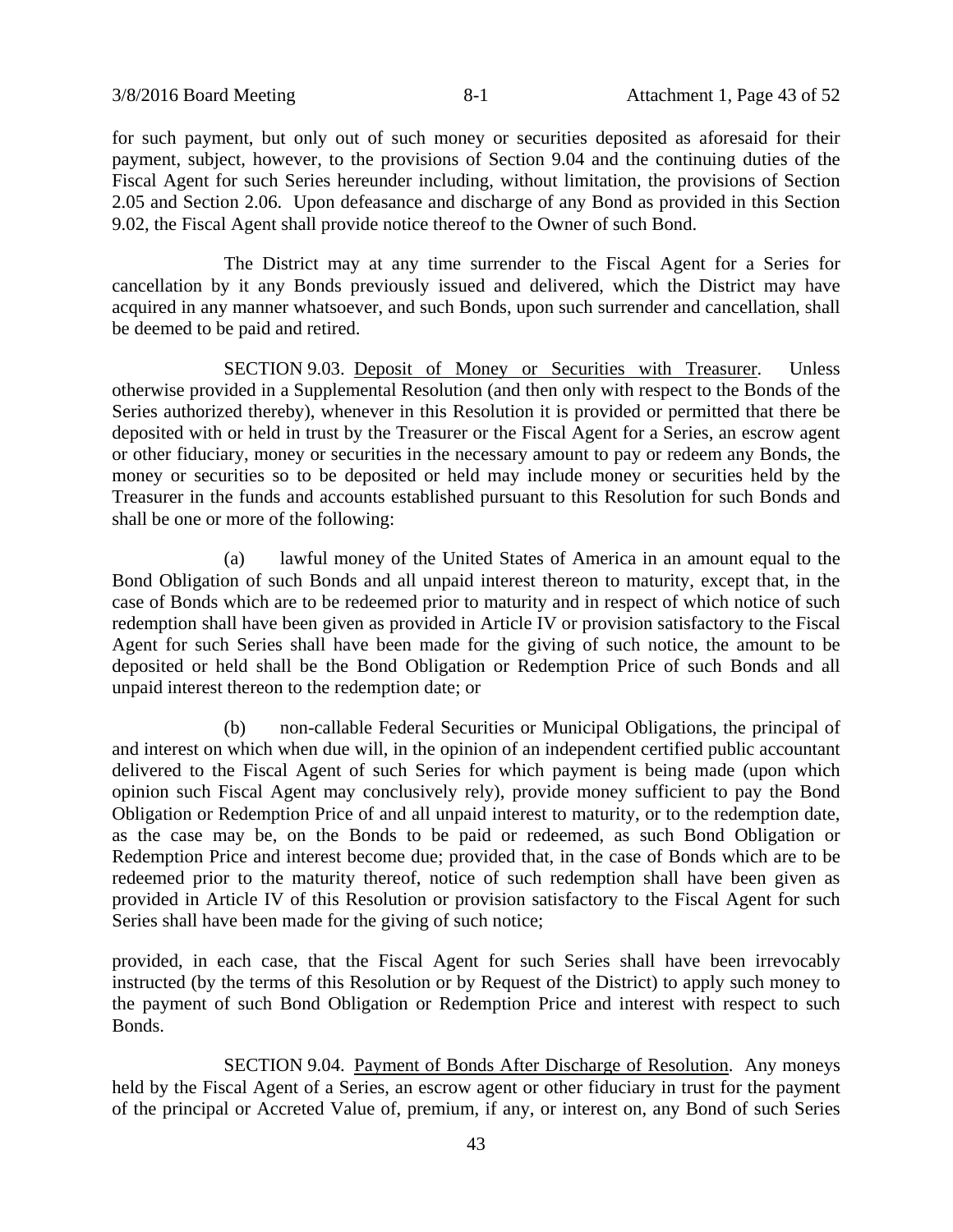and remaining unclaimed for two years after such principal or Accreted Value of, premium, if any, or interest on such Bond of such Series has become due and payable (whether at maturity or upon call for redemption as provided in this Resolution), if such moneys were so held at such date, or two years after the date of deposit of such moneys if deposited after said date when such Bond became so due and payable, shall, upon Request of the District, be released from the trusts created by this Resolution and transferred to the Treasurer, and all liability of the Fiscal Agent for such Series, an escrow agent or other fiduciary with respect to such moneys shall thereupon cease; provided, however, that before the release of such trust as aforesaid, such Fiscal Agent may (at the cost of the District) first mail to the Owners of any Bonds of such Series remaining unpaid at the addresses shown on the registration books maintained by such Fiscal Agent a notice, in such form as may be deemed appropriate by such Fiscal Agent, with respect to the Bonds of such Series so payable and not presented and with respect to the provisions relating to the repayment to the Treasurer of the moneys held for the payment thereof. All moneys held by or on behalf of the Treasurer, the Fiscal Agent for such Series, an escrow agent or other fiduciary for the payment of Bond Obligation of or interest or premium on Bonds of such Series, whether at redemption or maturity, shall be held in trust for the account of the Owners thereof and the Treasurer, the Fiscal Agent for such Series, an escrow agent or other fiduciary shall not be required to pay Owners any interest on, or be liable to the Owners or any other Person (other than the District) for any interest earned on, moneys so held. Any interest earned thereon and not needed to pay principal or Accreted Value of or interest on the Bonds shall be promptly released to the District and shall be promptly deposited into the Water Revenue Fund.

# **ARTICLE X**

#### **DEFAULTS AND REMEDIES**

SECTION 10.01. Events of Default. Each of the following events shall be an "Event of Default":

(a) Default by the District in the due and punctual payment of the principal of, premium, if any, or Accreted Value on any Bond (whether at maturity, by acceleration, call for redemption or otherwise);

(b) Default by the District in the due and punctual payment of the interest on any Bond;

(c) Failure of the District to pay any First Tier Parity Obligation when due and payable and such failure continues for a period of 5 Business Days following written notice by any Owner of such First Tier Parity Obligation;

(d) Failure of the District to pay any Second Tier Subordinate Obligations when due and payable and such failure continues for a period of 30 Business Days following written notice by any Owner of such Second Tier Subordinate Obligations;

(e) Failure of the District to observe and perform any of its other covenants, conditions or agreements under this Resolution or in the Bonds for a period of 90 days after written notice from the Owners of 25 percent in aggregate amount of Bond Obligation of the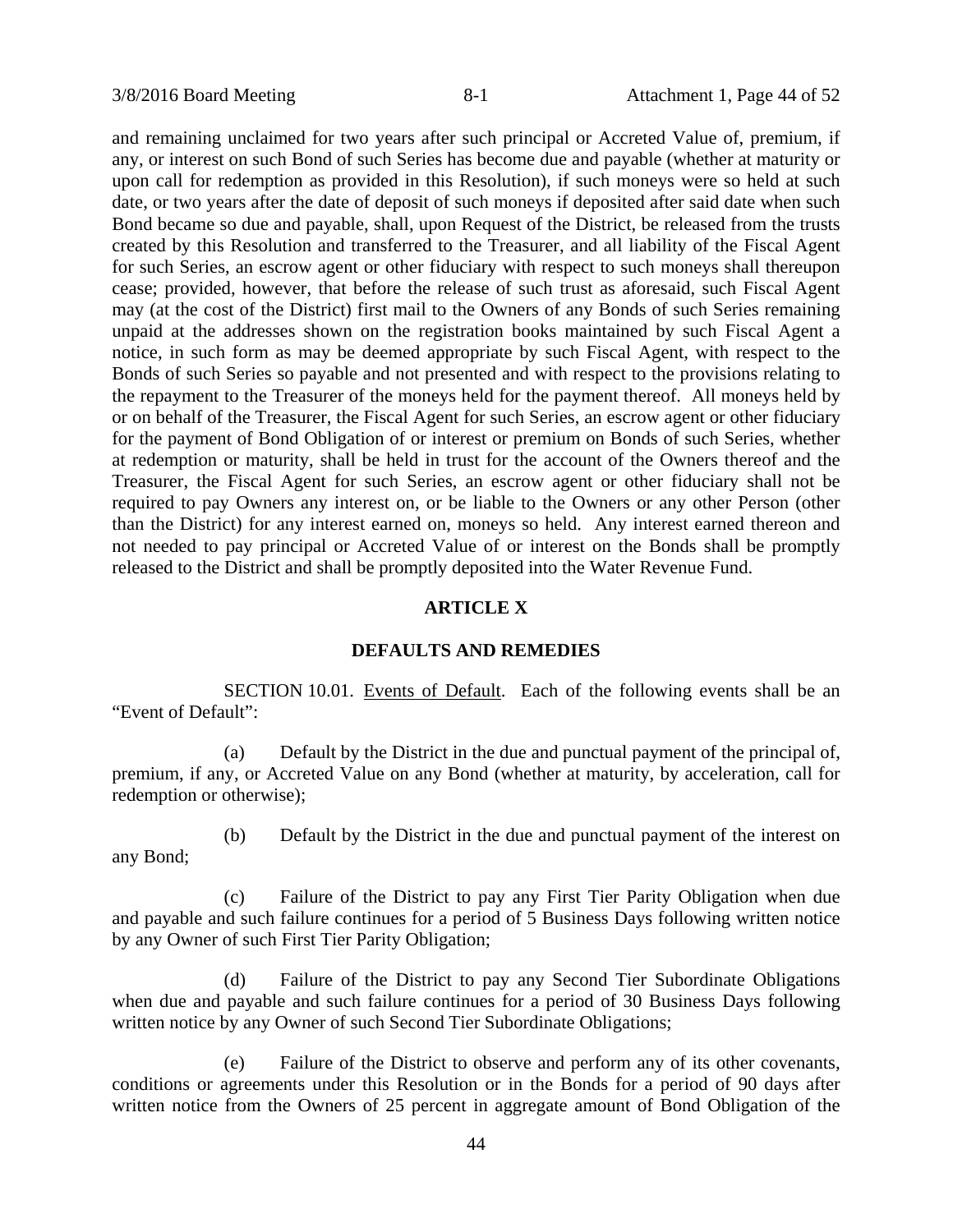Bonds then Outstanding, specifying such failure and requesting that it be remedied, or in the case of any such default that cannot with due diligence be cured within such 90 day period, failure of the District to proceed promptly to cure the same and thereafter prosecute the curing of such default with due diligence;

(f) The occurrence of an "event of default" under the Senior Debt Resolution;

(g) (1) Failure of the District generally to pay its debts as the same become due, (2) commencement by the District of a voluntary case under the Federal bankruptcy laws, as now or hereafter constituted, or any other applicable Federal or state bankruptcy, insolvency or other similar law, (3) consent by the District to the appointment of a receiver, liquidator, assignee, trustee, custodian, sequestrator or other similar official for the District, the Water System or any substantial part of the District's property, or to the taking possession by any such official of the Water System or any substantial part of the District's property, (4) making by the District of any assignment for the benefit of creditors, or (5) taking of corporate action by the District in furtherance of any of the foregoing;

(h) The entry of any (1) decree or order for relief by a court having jurisdiction over the District or its property in an involuntary case under the Federal bankruptcy laws, as now or hereafter constituted, or any other applicable Federal or state bankruptcy, insolvency or other similar law, (2) appointment of a receiver, liquidator, assignee, trustee, custodian, sequestrator or similar official for the District, the Water System or any substantial part of the District's property, or (3) order for the termination or liquidation of the District or its affairs; or

(i) Failure of the District within 90 days after the commencement of any proceedings against it under the Federal bankruptcy laws prior any other applicable Federal or state bankruptcy, insolvency or similar law, to have such proceedings dismissed or stayed.

The provisions of subsection (e) of this Section are subject to the limitation that if by reason of force majeure the District is unable in whole or in part to observe and perform any of its covenants, conditions or agreements hereunder, the District shall not be deemed in default during the continuance of such disability. The term "force majeure" as used herein shall include without limitation acts of God, strikes, lockouts or other industrial disturbances; acts of public enemies; orders of any kind of the government of the United States of America or of the State of California or any of their departments, agencies, political subdivisions or officials, or any civil or military authority; insurrections; riots; epidemics; landslides; lightning; earthquakes; fires; hurricanes; storms; floods; washouts; droughts; arrests; restraint of government and people, civil disturbances; explosions; breakage or accident to machinery, transmission pipes or canals; partial or entire failure of utilities; or any other cause or event not reasonably within the control of the District. The District shall, however, remedy with all reasonable dispatch the cause or causes preventing it from carrying out its agreements, provided that the settlement of strikes, lockouts and other industrial disturbances shall be entirely within the discretion of the District, and the District shall not be required to make settlement of strikes, lockouts and other industrial disturbances by acceding to the demands of the opposing party or parties.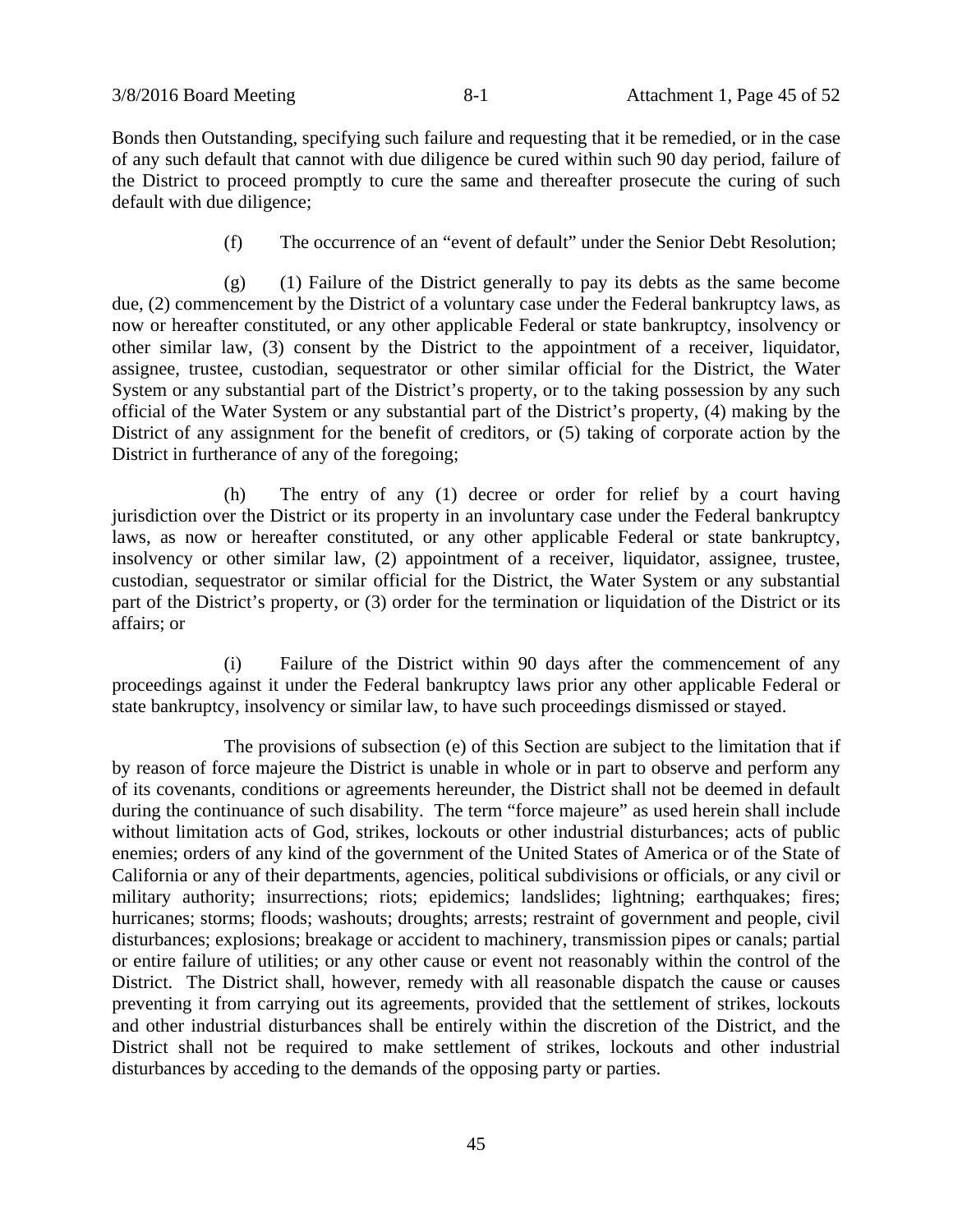SECTION 10.02. Bondholders' Committee. If an Event of Default shall have occurred and be continuing, the Owners of 25 percent in aggregate amount of Bond Obligation of the Bonds then Outstanding may call a meeting of the Owners for the purpose of electing a Bondholders' committee (a "Bondholders' Committee"). At such meeting the Owners of not less than a majority in aggregate amount of Bond Obligation must be present in person or by proxy in order to constitute a quorum for the transaction of business, less than a quorum, however, having power to adjourn from time to time without any other notice than the announcement thereof at the meeting. A quorum being present at such meeting, the Owners present in person or by proxy may, by a majority of the votes cast, elect one or more persons, who may or may not be Owners, to the Bondholders' Committee. The Owners present in person or by proxy at such meeting, or at any adjourned meeting thereof (a) shall prescribe the manner in which the successors of the persons elected to the Bondholders' Committee shall be elected or appointed, (b) may prescribe rules and regulations governing the exercise by the Bondholders' Committee of the power conferred upon it herein, and (c) may provide for the termination of the existence of the Bondholders' Committee. The Bondholders' Committee is hereby declared to be trustee for the Owners of all Bonds then Outstanding, and are empowered to exercise in the name of the Bondholders' Committee as trustee all the rights and powers conferred in the Resolution on any Owner, provided, however, that whenever any provision hereof requires the consent, approval or concurrence of the Owners of a specified percentage of Bond Obligation, in order to exercise the right or power conferred in this Resolution on the Owners to which such percentage obtains, the Bondholders' Committee either shall have been elected by or their election shall have been approved by or concurred in, and such committee shall then represent, the Owners of such specified percentage of the Bond Obligation. A certificate of the election of the Bondholders' Committee, including the names and addresses of its chairman and other members, shall be filed with the Authorized Representative.

# SECTION 10.03. Acceleration.

(A) Upon the occurrence and continuation of an Event of Default specified in subsections (g), (h) or (i) of Section 10.01, the Bondholders' Committee or, if there is none, the Owners of 25 percent in aggregate amount of Bond Obligation of the Bonds then Outstanding may, by written notice to the District, declare the entire unpaid principal and Accreted Value of the Bonds due and payable and, thereupon, the entire unpaid principal and Accreted Value of the Bonds shall forthwith become due and payable. Upon any such declaration the District shall forthwith pay to the Owners of the Bonds the entire unpaid principal and Accreted Value of, premium, if any, and accrued interest on the Bonds, but only from Net Operating Revenues and other moneys herein specifically pledged for such purpose. If at any time after such a declaration and before the entry of a final judgment or decree in any suit, action or proceeding instituted on account of such default or before the completion of the enforcement of any other remedy under this Resolution, the principal and Accreted Value of all Bonds that have matured or been called for redemption pursuant to any sinking fund provision and all arrears of interest have been paid and any other Events of Default which may have occurred have been remedied, then the Bondholders' Committee or, if there is none, the Owners of 25 percent in aggregate amount of Bond Obligation of the Bonds then Outstanding may, by written notice to the District, rescind or annul such declaration and its consequence. No such rescission or annulment shall extend to or affect any subsequent default or impair any right consequent thereon.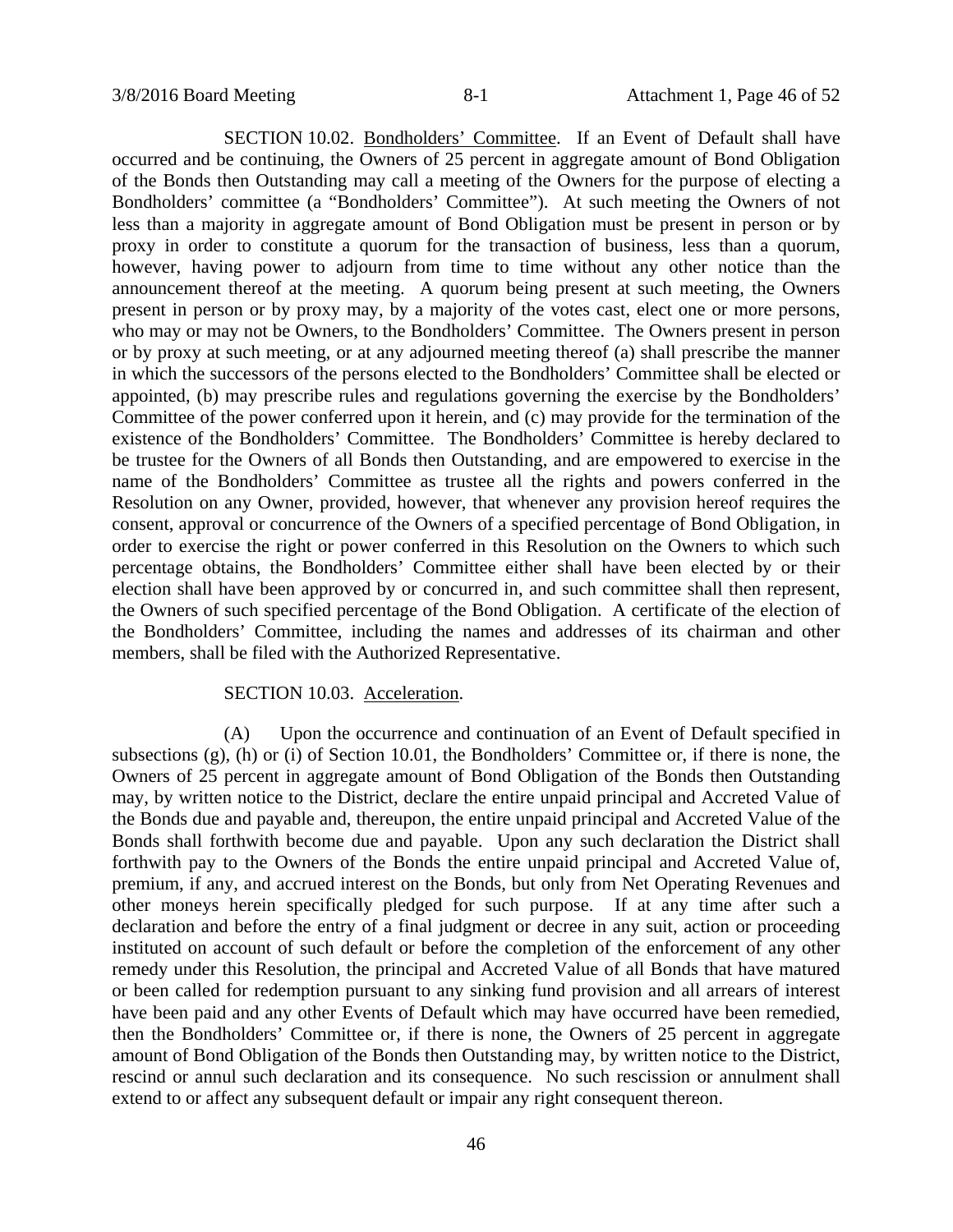(B) Any Bank Obligations may be subject to acceleration on the terms and conditions set forth in the Supplemental Resolution authorizing such Bonds or the instrument creating such First Tier Parity Obligations. Except for Bank Obligations and except as provided in Section 10.03(A), no principal due and payable on any Bonds or First Tier Parity Obligations may be accelerated as a result of an Event of Default under this Resolution or default or event of default under the terms of such Bonds or First Tier Parity Obligations. Any Second Tier Subordinate Obligations may be subject to acceleration on the terms and conditions set forth in the instrument creating such Second Tier Subordinate Obligations.

SECTION 10.04. Receiver. Upon the occurrence and continuation of an Event of Default for a period of 60 days, the Bondholders' Committee or, if there is none, the Owners of 25 percent in aggregate amount of Bond Obligation of the Bonds then Outstanding shall be entitled to the appointment of a receiver upon application to any court of competent jurisdiction in the State of California. Any receiver so appointed may enter and take possession of the Water System, operate, maintain and repair the same, to the extent permitted by law impose and prescribe rates fees and other charges, and receive and apply all Net Operating Revenues thereafter arising therefrom in the same manner as the District itself might do. No bond shall be required of such receiver.

SECTION 10.05. Other Remedies, Rights of Bondholders. Upon the occurrence and continuation of an Event of Default the Owners may proceed to protect and enforce their rights by mandamus or other suit, action or proceeding at law or in equity, including an action for specific performance of any agreement herein contained.

No remedy conferred by this Resolution upon or reserved to the Owners is intended to be exclusive of any other remedy, but each such remedy shall be cumulative and shall be in addition to any other remedy given to the Bondholders hereunder or now or hereafter existing at law or in equity or by statute.

No delay or omission to exercise any right or power accruing upon any default or Event of Default shall impair any such right or power or shall be construed to be a waiver of any such default or Event of Default or acquiescence herein, and every such right and power may be exercised from time to time and as often as may be deemed expedient.

No waiver of any default or Event of Default hereunder by the Owners shall extend to or shall affect any subsequent default or Event of Default or shall impair any rights or remedies consequent thereon.

SECTION 10.06. Unconditional Rights To Receive Principal, Accreted Value, Premium and Interest. Nothing in this Resolution shall, however, affect or impair the right of any Owner to enforce, by action at law, payment of the principal and Accreted Value of, premium, if any, or interest on any Bond at and after the maturity thereof, or on the date fixed for redemption or upon the same being declared due prior to maturity as herein provided, or the obligation of the District to pay the principal and Accreted Value of, premium, if any, and interest on each of the Bonds issued hereunder to the respective holders thereof at the time and place, from the source and m the manner herein and in the Bonds expressed.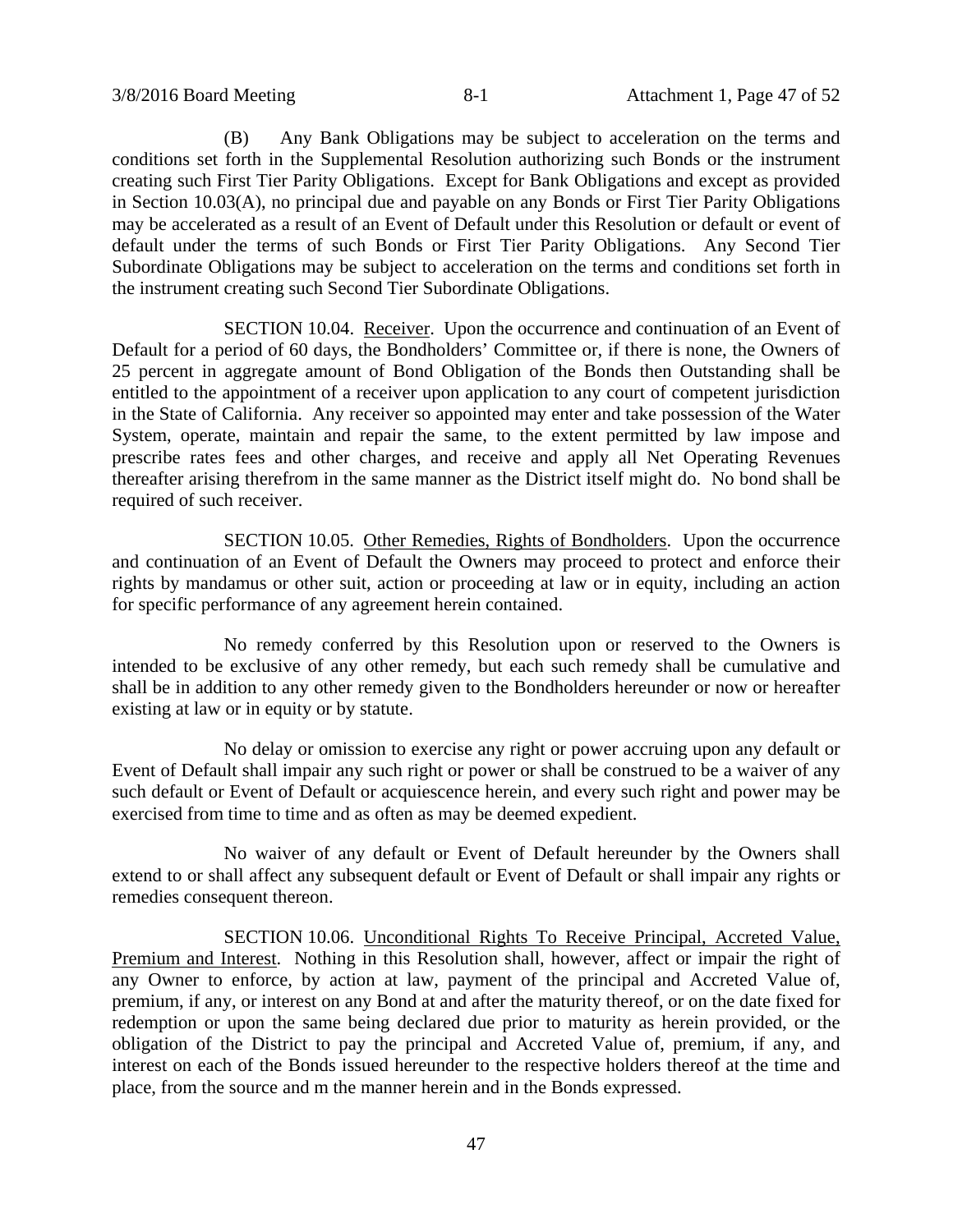# **ARTICLE XI**

#### **MISCELLANEOUS**

SECTION 11.01. Liability of District Limited to Net Operating Revenues. Notwithstanding anything in this Resolution or in the Bonds contained, the District shall not be required to advance any moneys derived from any source other than the Net Operating Revenues and other money, assets and security pledged hereunder for any of the purposes in this Resolution mentioned, whether for the payment of the principal, Accreted Value or Redemption Price of or interest on the Bonds or for any other purpose of this Resolution.

The general fund of the District is not liable for the payment of any Bonds, any premium thereon upon redemption prior to maturity or their interest, nor is the credit or taxing power of the District pledged for the payment of any Bonds, any premium thereon upon redemption prior to maturity or their interest. The Owner of any Bond shall not compel the exercise of the taxing power by the District or the forfeiture of any of its property. The principal and Accreted Value of and interest on any Bonds and any premiums upon the redemption of any thereof prior to maturity are not a debt of the District nor a legal or equitable pledge, charge, lien or encumbrance upon any of its property or upon any of its income, receipts or revenues, except the Net Operating Revenues and other funds, security or assets which are pledged to the payment of the Bonds, interest thereon and any premiums upon redemption.

SECTION 11.02. Successor Is Deemed Included in All References to Predecessor. Whenever in this Resolution either the District, the Treasurer or any Fiscal Agent is named or referred to, such reference shall be deemed to include the successors or assigns thereof, and all the covenants and agreements in this Resolution contained by or on behalf of the District or any Fiscal Agent shall bind and inure to the benefit of the respective successors and assigns thereof whether so expressed or not.

SECTION 11.03. Limitation of Rights to District Fiscal Agents and Bondholders. Nothing in this Resolution or in the Bonds expressed or implied is intended or shall be construed to give to any Person other than the District, each Fiscal Agent, and the Owners of the Bonds, any legal or equitable right, remedy or claim under or in respect of this Resolution or any covenant, condition or provision therein or herein contained; and all such covenants, conditions and provisions are and shall be held to be for the sole and exclusive benefit of the District, each Fiscal Agent, and the Owners of the Bonds.

SECTION 11.04. Waiver of Notice. Whenever in this Resolution the giving of notice by mail or otherwise is required, the giving of such notice may be waived in writing by the Person entitled to receive such notice and in any such case the giving or receipt of such notice shall not be a condition precedent to the validity of any action taken in reliance upon such waiver.

SECTION 11.05. Destruction or Delivery of Canceled Bonds. Whenever in this Resolution provision is made for the cancellation by a Fiscal Agent and the delivery to the Treasurer of any Bonds, such Fiscal Agent may, in its sole discretion, in lieu of such cancellation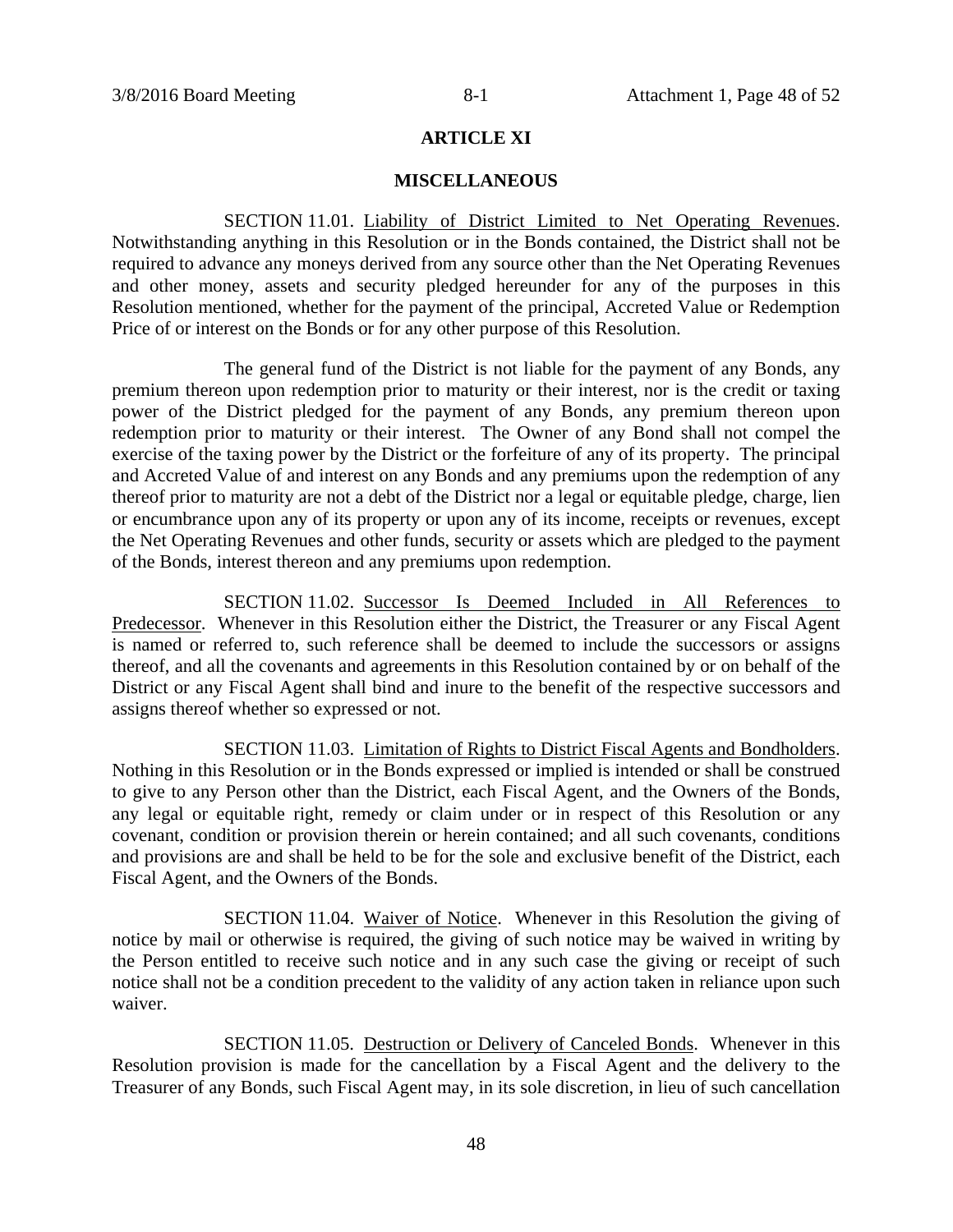and delivery, destroy such Bonds (in the presence of a representative of the Treasurer, if the Treasurer shall so require), and deliver a certificate of such destruction to the Treasurer.

SECTION 11.06. Severability of Invalid Provisions. If any one or more of the provisions contained in this Resolution or in the Bonds shall for any reason be held to be invalid, illegal or unenforceable in any respect, then such provision or provisions shall be deemed severable from the remaining provisions contained in this Resolution and such invalidity, illegality or unenforceability shall not affect any other provision of this Resolution, and this Resolution shall be construed as if such invalid or illegal or unenforceable provision had never been contained herein. The Board hereby declares that it would have adopted this Resolution and each and every other Section, paragraph, sentence, clause or phrase hereof and authorized the issuance of the Bonds pursuant thereto irrespective of the fact that any one or more Sections, paragraphs, sentences, clauses or phrases of this Resolution may be held illegal, invalid or unenforceable.

SECTION 11.07. Notices. Any notice to or demand upon any Fiscal Agent may be served or presented, and such demand may be made, at the corporate trust office of any such Fiscal Agent. Any notice to or demand upon the District shall be deemed to have been sufficiently given or served for all purposes by being deposited, first-class mail postage prepaid, in a post office letter box, addressed, as the case may be, to the District at 700 North Alameda Street Los Angeles, CA 90012-2944, Attention: Chief Financial Officer (or such other addresses as may have been filed in writing by the District with each Fiscal Agent).

SECTION 11.08. Evidence of Rights of Bondholders. Any request, consent or other instrument required or permitted by this Resolution to be signed and executed by Bondholders may be in any number of concurrent instruments of substantially similar tenor and shall be signed or executed by such Bondholders in Person or by an agent or agents duly appointed in writing. Proof of the execution of any such request, consent or other instrument or of a writing appointing any such agent, or of the holding by any Person of Bonds transferable by delivery, shall be sufficient for any purpose of this Resolution and shall be conclusive in favor of the Fiscal Agent for such Series and of the District if made in the manner provided in this Section.

The fact and date of the execution by any Person of any such request, consent or other instrument or writing may be proved by the certificate of any notary public or other officer of any jurisdiction, authorized by the laws thereof to take acknowledgments of deeds, certifying that the Person signing such request, consent or other instrument acknowledged to him the execution thereof, or by an affidavit of a witness of such execution duly sworn to before such notary public or other officer.

The ownership of Bonds shall be proved by the bond registration books held by the Fiscal Agent for such Series. The Fiscal Agent of a Series may establish a record date as of which to measure consent of the Bondholders of such Series in order to determine whether the requisite consents are received.

Except as may be provided in the Supplemental Resolution authorizing a Series of Bonds, any request, consent, or other instrument or writing of the Owner of any Bond shall bind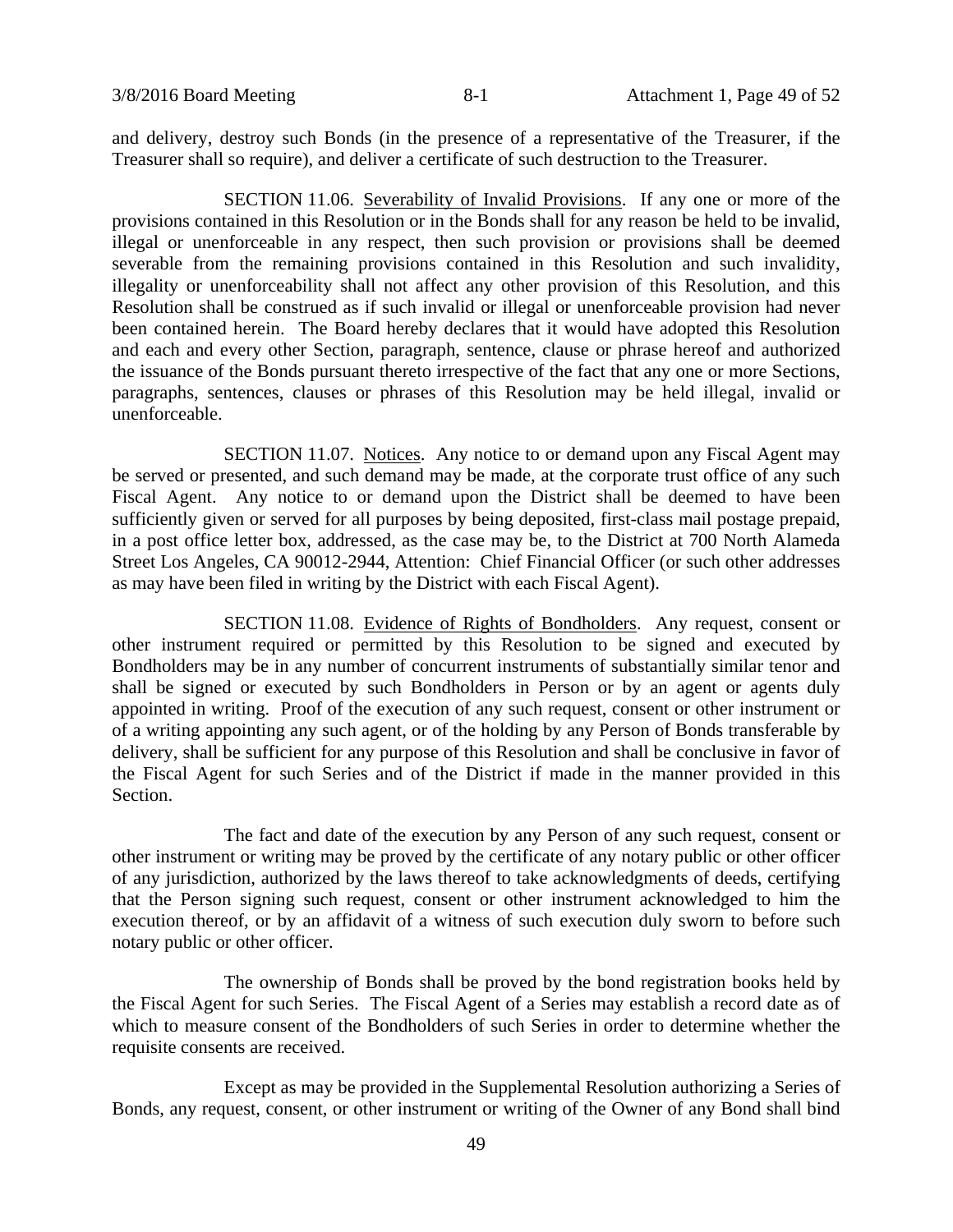every future Owner of the same Bond and the Owner of every Bond issued in exchange therefor or in lieu thereof, in respect of anything done or suffered to be done by the Fiscal Agent for such Series or the District in accordance therewith or reliance thereon.

SECTION 11.09. Disqualified Bonds. In determining whether the Owners of the requisite aggregate principal amount of Bonds have concurred in any demand, request, direction, consent or waiver under this Resolution, Bonds which are owned or held by or for the account of the District, or by any other obligor on the Bonds, or by any Person directly or indirectly controlling or controlled by, or under direct or indirect common control with, the District or any other obligor on the Bonds (except for any remarketing or other underwriting agent), shall be disregarded and deemed not to be Outstanding for the purpose of any such determination. Bonds so owned which have been pledged in good faith may be regarded as Outstanding for the purposes of this Section if the pledgee shall establish to the satisfaction of the Fiscal Agent for such Series the pledgee's right to vote such Bonds and that the pledgee is not a Person directly or indirectly controlling or controlled by, or under direct or indirect common control with, the District or any other obligor on the Bonds. In case of a dispute as to such right, any decision by such Fiscal Agent taken upon the advice of counsel shall be full protection to such Fiscal Agent.

SECTION 11.10. Money Held for Particular Bonds. The money held by the Treasurer or a Fiscal Agent for the payment of the interest, principal, Accreted Value or Redemption Price due on any date with respect to particular Bonds (or portions of Bonds in the case of registered Bonds redeemed in part only) shall, on and after such date and pending such payment, be set aside on the District's books and held in trust by the Treasurer for the Owners of the Bonds entitled thereto, subject, however, to the provisions of Section 9.04.

SECTION 11.11. Funds and Accounts. Any fund required by this Resolution to be established and maintained by the District or a Fiscal Agent may be established and maintained in the accounting records of the District or a Fiscal Agent, either as a fund or an account, and may, for the purposes of such records, any audits thereof and any reports or statements with respect thereto, be treated either as a fund or an account; but all such records with respect to all such funds shall at all times be maintained in accordance with customary standards of the industry, to the extent practicable, and with due regard for the protection of the security of the Bonds and the rights of every holder thereof.

SECTION 11.12. Proceedings Constitute Contract. The provisions of this Resolution shall constitute a contract between the District and the Bondholders of such Bonds, and the provisions hereof and thereof shall be enforceable by any Bondholder for the equal benefit and protection of all Bondholders similarly situated by mandamus, accounting, mandatory injunction or any other suit, action or proceeding at law or in equity that is now or may hereafter be authorized under the laws of the State in any court of competent jurisdiction.

No remedy conferred hereby upon any Bondholder is intended to be exclusive of any other remedy, but each such remedy is cumulative and in addition to every other remedy and may be exercised without exhausting and without regard to any other remedy conferred by any law of the State. No waiver of any default or breach of duty or contract by any Bondholder shall affect any subsequent default or breach of duty or contract or shall impair any rights or remedies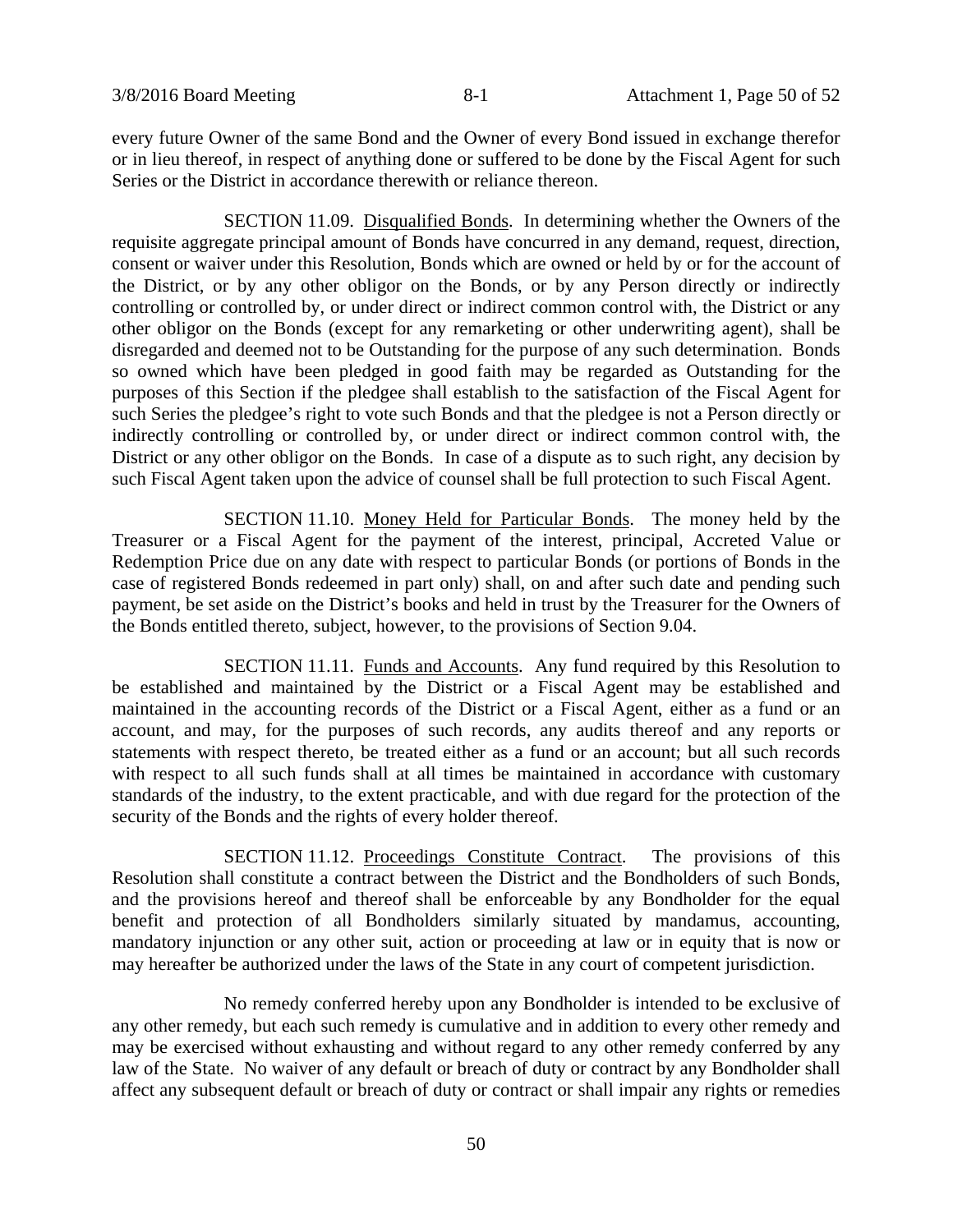on said subsequent default or breach. No delay or omission of any Bondholder to exercise any right or power accruing upon any default shall impair any such right or power or shall be construed as a waiver of any such default or acquiescence therein. Every substantive right and every remedy conferred upon the Bondholders may be enforced and exercised as often as may be deemed expedient. In case any suit, action or proceeding to reinforce any right or exercise any remedy shall be brought or taken and the Bondholder shall prevail, said Bondholder shall be entitled to receive from the Water Revenue Fund reimbursement for reasonable costs, expenses, outlays and attorney's fees and should said suit, action or proceeding be abandoned, or be determined adversely to the Bondholder then, and in every such case, the District and the Bondholder shall be restored to their former positions, rights and remedies as if such Suit, action or proceeding had not been brought or taken.

After the issuance and delivery of the Bonds of any Series, this Resolution shall be irrepealable, but shall be subject to modification to the extent and in the manner provided in this Resolution, but to no greater extent and in no other manner.

SECTION 11.13. Future Contracts. Nothing herein contained shall be deemed to restrict or prohibit the District from making contracts or creating bonded or other indebtedness payable from the general fund of the District, as the case may be, or from taxes or any source other than the Net Operating Revenues, and from and after the sale of the Bonds of any Series, the general fund of the District shall not include the Net Operating Revenues and no contract or other obligation payable from the general fund of the District shall be payable from the Net Operating Revenues, except as provided herein.

SECTION 11.14. Article and Section Heading and References: Interpretation. The headings or titles of the several Articles and Sections hereof, and any table of contents appended to copies hereof, shall be solely for convenience of reference and shall not affect the meaning, construction or effect of this Resolution.

All references herein to "Articles," "Sections" and other subdivisions are to the corresponding Articles, Sections or subdivisions of this Resolution; the words "herein," "hereof," "hereby," "hereunder" and other words of similar import refer to this Resolution as a whole and not to any particular Article, Section or subdivision hereof, and words of the masculine gender shall mean and include words of the feminine and neuter genders.

SECTION 11.15. Waiver of Personal Liability. No Board member, officer, agent or employee of the District or any Fiscal Agent shall be individually or personally liable for the payment of the principal, Accreted Value or Redemption Price of or interest on the Bonds or be subject to any personal liability or accountability by reason of the issuance thereof, but nothing herein contained shall relieve any such Board member, officer, agent or employee of the District or any Fiscal Agent from the performance of any official duty provided by law or by this Resolution.

SECTION 11.16. Governing Law. This Resolution shall be construed and governed in accordance with the laws of the State of California.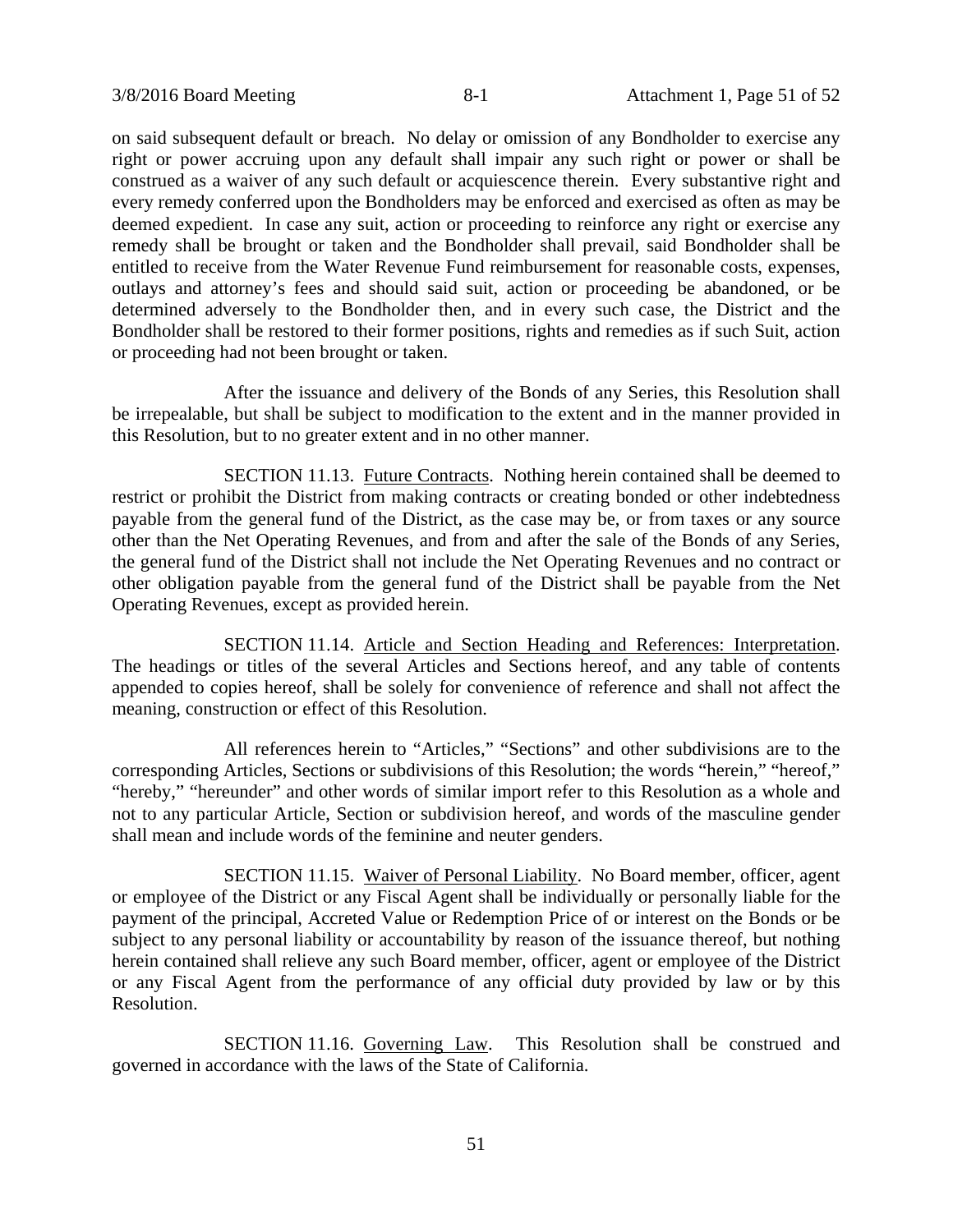SECTION 11.17. Payment and Performance on a Business Day. Except as specifically set forth in a Supplemental Resolution, any payments or transfers which would otherwise become due on any day which is not a Business Day shall become due or shall be made on the next succeeding Business Day and no interest shall accrue for such period.

I HEREBY CERTIFY that the foregoing is a full, true and correct copy of a Resolution adopted by the affirmative votes of members representing more than 50 percent of the total number of votes of all members of the Board of Directors of The Metropolitan Water District of Southern California at its meeting held on March 8, 2016.

l

Secretary of the Board of Directors of The Metropolitan Water District of Southern California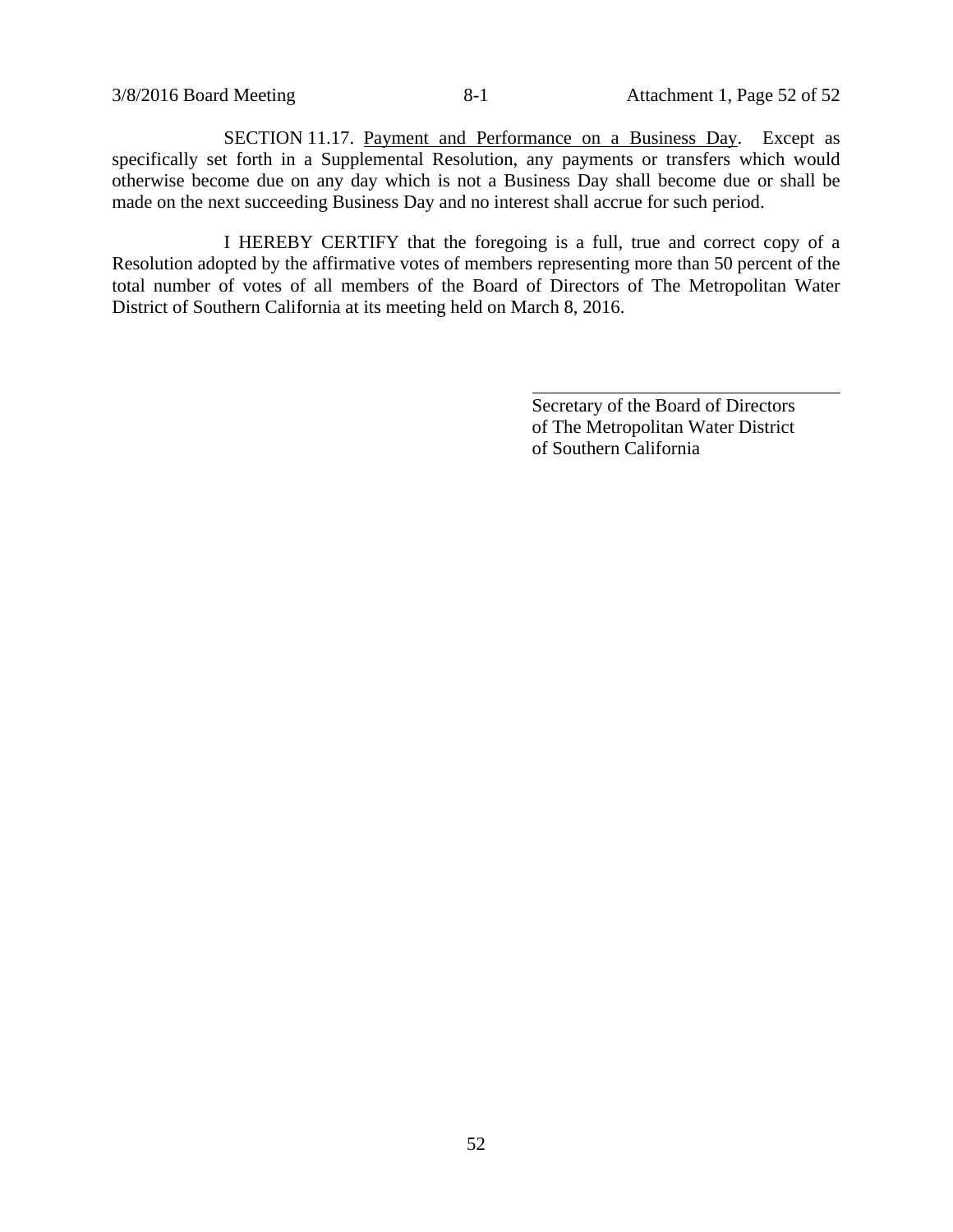# **THE METROPOLITAN WATER DISTRICT OF SOUTHERN CALIFORNIA**

# **RESOLUTION \_\_\_\_\_**

# **RESOLUTION OF THE BOARD OF DIRECTORS OF THE METROPOLITAN WATER DISTRICT OF SOUTHERN CALIFORNIA AUTHORIZING THE ISSUANCE OF SUBORDINATE WATER REVENUE REFUNDING BONDS, PROVIDING THE TERMS AND CONDITIONS OF SUCH BONDS AND AUTHORIZING THE APPROVAL OF OTHER RELATED DOCUMENTS (FIRST SUPPLEMENTAL SUBORDINATE RESOLUTION)**

**(ADOPTED MARCH \_\_, 2016)**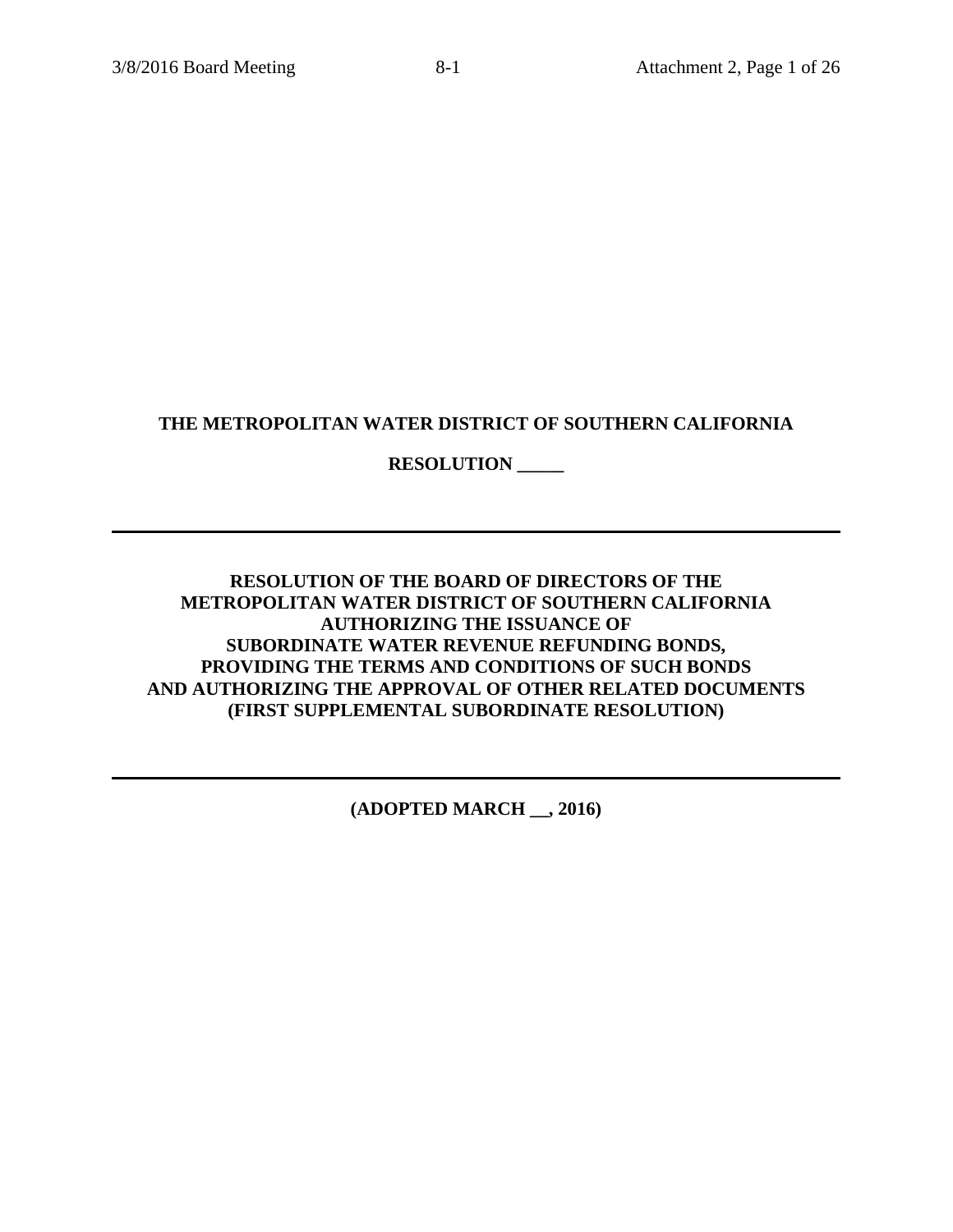# **TABLE OF CONTENTS<sup>1</sup>**

# **Page**

| <b>SECTION 1.01.</b>                                         |                                                                    |  |
|--------------------------------------------------------------|--------------------------------------------------------------------|--|
|                                                              |                                                                    |  |
| <b>SECTION 2.01.</b>                                         |                                                                    |  |
| <b>SECTION 2.02.</b>                                         |                                                                    |  |
| <b>SECTION 2.03.</b>                                         |                                                                    |  |
| <b>SECTION 2.04.</b>                                         |                                                                    |  |
| <b>SECTION 2.05.</b>                                         |                                                                    |  |
| <b>SECTION 2.06.</b>                                         |                                                                    |  |
| SECTION 2.07.                                                |                                                                    |  |
| <b>SECTION 2.08.</b>                                         |                                                                    |  |
| <b>SECTION 2.09.</b>                                         |                                                                    |  |
| <b>SECTION 2.10.</b>                                         |                                                                    |  |
| <b>SECTION 2.11.</b>                                         |                                                                    |  |
| <b>SECTION 2.12.</b>                                         |                                                                    |  |
|                                                              |                                                                    |  |
| <b>SECTION 3.01.</b>                                         |                                                                    |  |
| <b>SECTION 3.02.</b>                                         | Approval of each Series of Subordinate Refunding Bonds  12         |  |
| <b>SECTION 3.03.</b>                                         | Approval of Trust Agreements and Bond Purchase Contracts 12        |  |
| <b>SECTION 3.04.</b>                                         |                                                                    |  |
| <b>SECTION 3.05.</b>                                         | Approval of Remarketing Agreement and other Documents  12          |  |
| <b>SECTION 3.06.</b>                                         |                                                                    |  |
| SECTION 3.07.                                                | Approval of Credit/Liquidity Support Arrangements 13               |  |
| <b>SECTION 3.08.</b>                                         |                                                                    |  |
| <b>SECTION 3.09.</b>                                         |                                                                    |  |
| <b>SECTION 3.10.</b>                                         |                                                                    |  |
| <b>SECTION 3.11.</b>                                         |                                                                    |  |
| ARTICLE IV SALE OF SUBORDINATE REFUNDING BONDS; APPLICATION; |                                                                    |  |
|                                                              |                                                                    |  |
| <b>SECTION 4.01.</b>                                         | Application of the Proceeds of the Subordinate Refunding Bonds  13 |  |
| SECTION 4.02.                                                | Establishment and Application of Costs of Issuance Funds 14        |  |
| SECTION 4.03.                                                | Establishment and Application of Escrow Funds  14                  |  |
| SECTION 4.04.                                                | Establishment, Pledge, Funding and Application of Reserve Funds 16 |  |
|                                                              |                                                                    |  |

 $\frac{1}{1}$  This Table of Contents is not part of the Nineteenth Supplemental Resolution as adopted but is provided for reference only.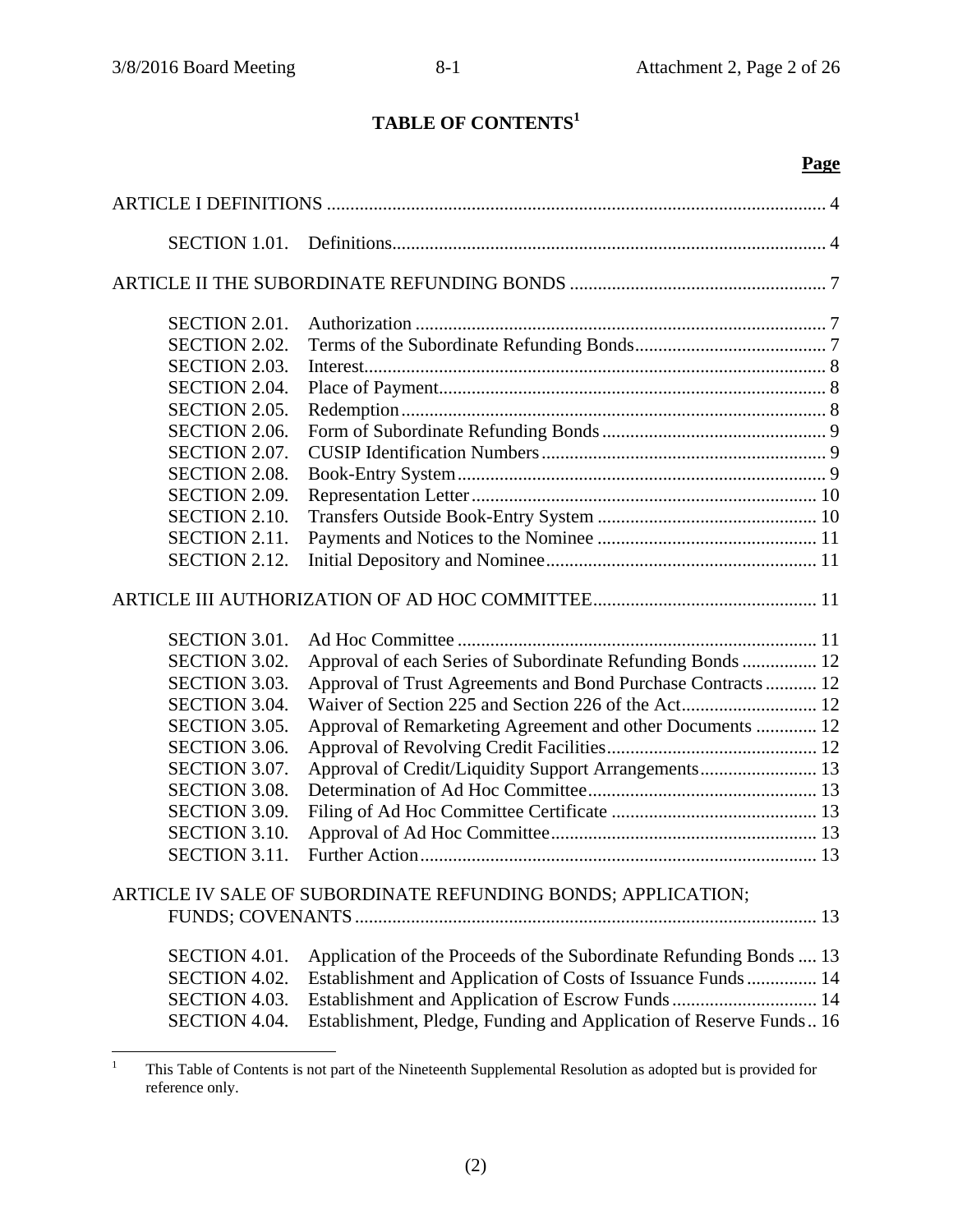| SECTION 4.05.        | Establishment and Application of Excess Earnings Funds 17       |  |
|----------------------|-----------------------------------------------------------------|--|
| SECTION 4.06.        |                                                                 |  |
|                      |                                                                 |  |
|                      |                                                                 |  |
|                      |                                                                 |  |
| <b>SECTION 6.01.</b> |                                                                 |  |
| <b>SECTION 6.02.</b> |                                                                 |  |
| SECTION 6.03.        |                                                                 |  |
|                      |                                                                 |  |
| <b>SECTION 7.01.</b> | Subordinate Refunding Bonds Subject to the Master Subordinate   |  |
|                      |                                                                 |  |
| <b>SECTION 7.02.</b> | Terms Specified in Trust Agreement or Bond Purchase Contract 19 |  |
| SECTION 7.03.        |                                                                 |  |
| SECTION 7.04.        | Article and Section Headings and References; Interpretation  19 |  |
| SECTION 7.05.        |                                                                 |  |
|                      |                                                                 |  |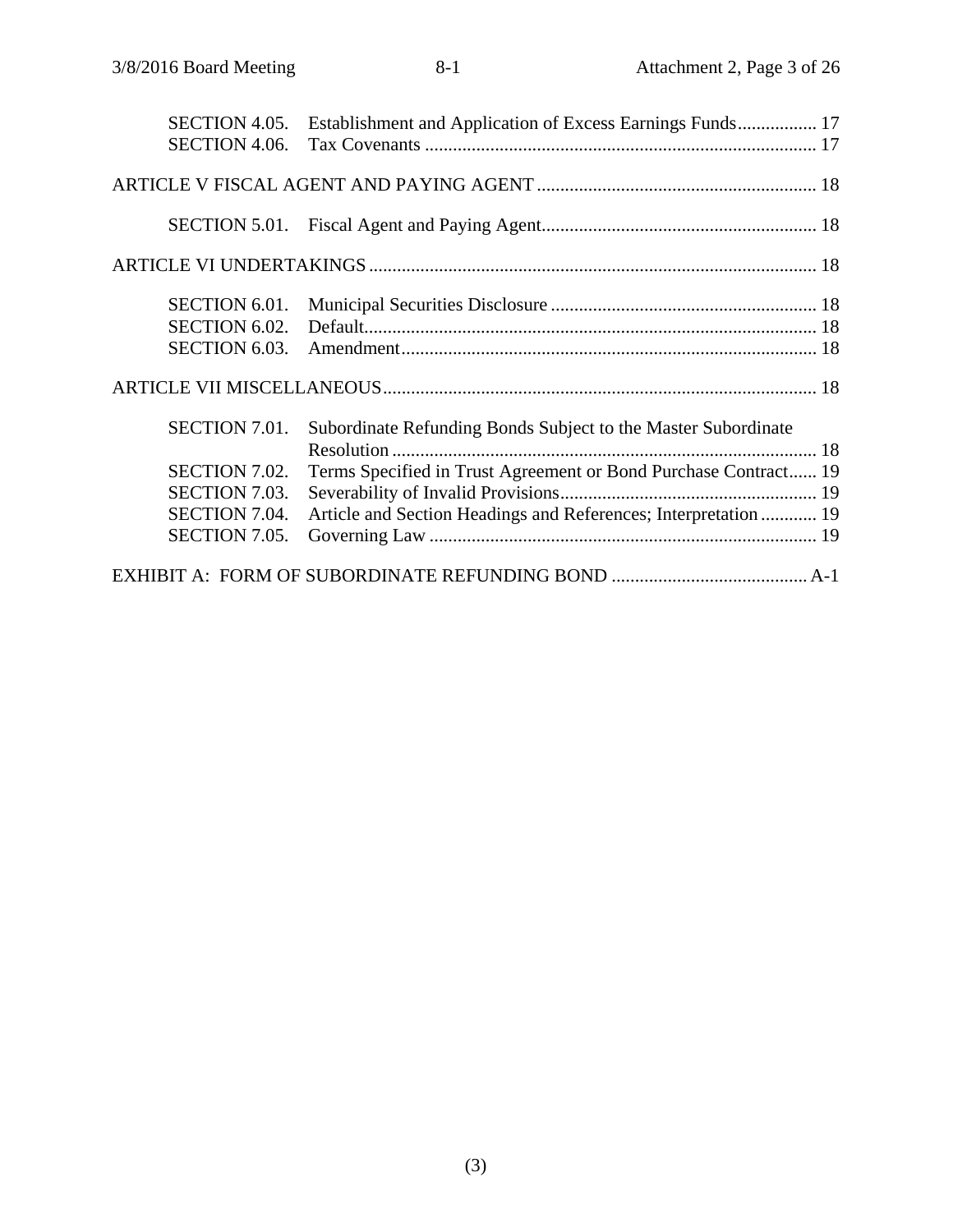# **THE METROPOLITAN WATER DISTRICT OF SOUTHERN CALIFORNIA**

#### **RESOLUTION \_\_\_\_\_\_**

**\_\_\_\_\_\_\_\_\_\_\_\_\_\_\_\_\_\_\_\_\_\_\_\_\_\_\_\_\_\_\_\_\_\_\_\_\_\_\_\_\_\_\_** 

# **RESOLUTION OF THE BOARD OF DIRECTORS OF THE METROPOLITAN WATER DISTRICT OF SOUTHERN CALIFORNIA AUTHORIZING THE ISSUANCE OF SUBORDINATE WATER REVENUE REFUNDING BONDS PROVIDING THE TERMS AND CONDITIONS OF SUCH BONDS AND AUTHORIZING THE APPROVAL OF OTHER RELATED DOCUMENTS (FIRST SUPPLEMENTAL SUBORDINATE RESOLUTION)**

#### **(ADOPTED MARCH \_\_, 2016)**

**\_\_\_\_\_\_\_\_\_\_\_\_\_\_\_\_\_\_\_\_\_\_\_\_\_\_\_\_\_\_\_\_\_\_\_\_\_\_\_\_\_\_\_** 

WHEREAS, pursuant to the Act, the Board of Directors of The Metropolitan Water District of Southern California (the "District") may authorize the issuance of revenue bonds for any purpose permitted under the Act;

WHEREAS, pursuant to Resolution \_\_\_\_ adopted by the District on March \_\_, 2016 (as amended and supplemented from time to time, the "Master Subordinate Resolution"), the Board of Directors of the District authorized the issuance of Subordinate Water Revenue Bonds by the District by adoption of supplemental resolutions from time to time;

WHEREAS, the District proposes to issue and sell from time to time Subordinate Water Revenue Refunding Bonds (the "Subordinate Refunding Bonds") in one or more Series for the purpose of refunding Covered Obligations and any other indebtedness or obligation for borrowed money of the District;

NOW, THEREFORE, the Board of Directors of The Metropolitan Water District of Southern California, DOES HEREBY RESOLVE, DETERMINE AND ORDER as follows:

#### **ARTICLE I**

#### **DEFINITIONS**

**SECTION 1.01. Definitions**. All terms which are defined in Section 1.01 of the Master Subordinate Resolution shall, unless otherwise defined herein, have the same meanings, respectively, in this First Supplemental Subordinate Resolution. Unless the context otherwise requires, the terms defined in this Section shall, for all purposes of this First Supplemental Subordinate Resolution and of any certificate, opinion or other document herein mentioned, have

4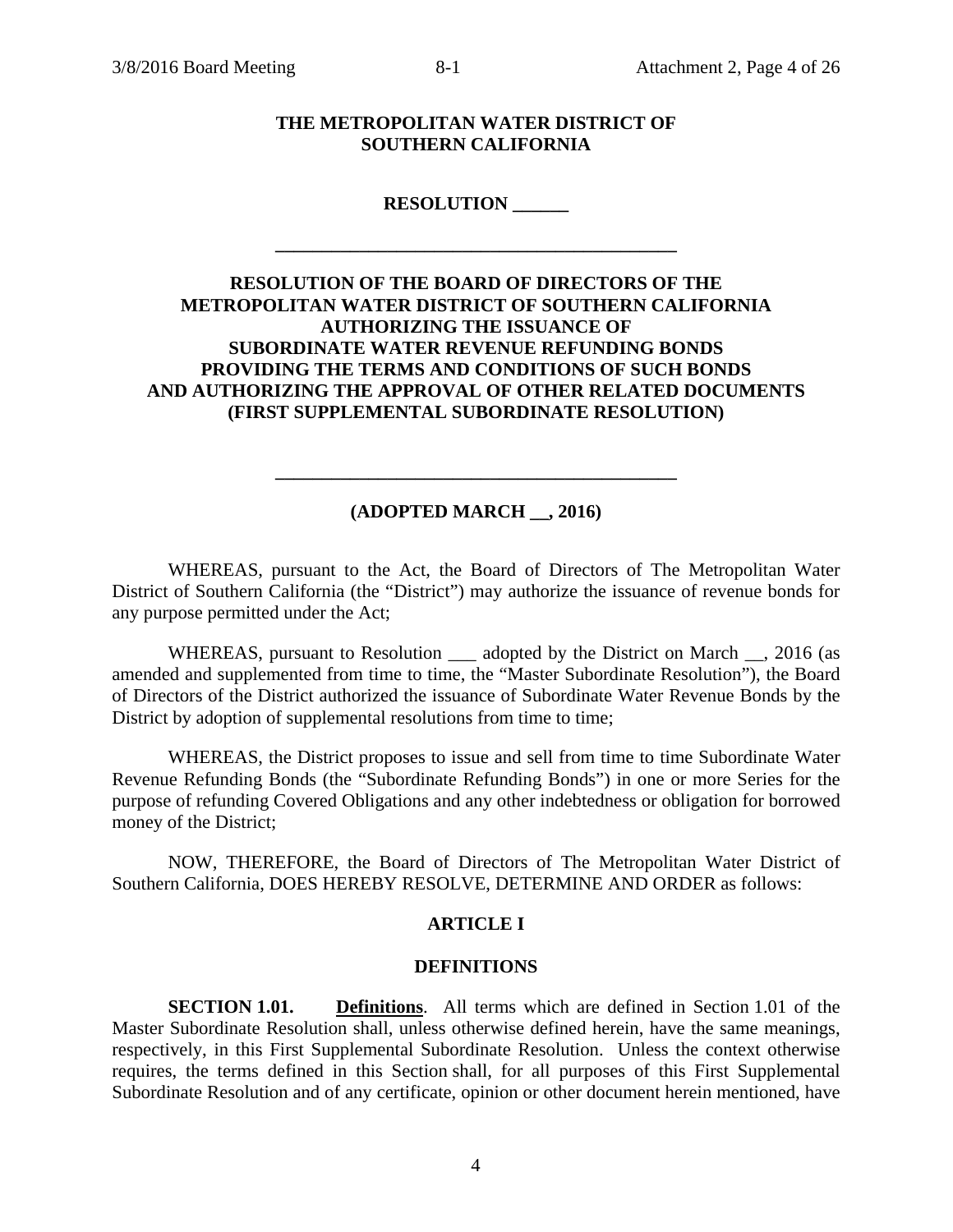the meanings herein specified, to be equally applicable to both the singular and the plural forms of any of the terms herein defined.

"Ad Hoc Committee" has the meaning ascribed to such term in Section 3.01 hereof.

"Bond Purchase Contract" means a contract for the purchase of one or more Series of Subordinate Refunding Bonds between the District and the Underwriters for such Series.

"Bond Reserve Requirement" means the amount, if any, to be deposited in a Reserve Fund established for a Series of Subordinate Refunding Bonds, which shall be set forth in the terms of the Bond Purchase Contract for such Series pursuant to the terms of Section 4.04 hereof, subject to the provisions of this First Supplemental Subordinate Resolution permitting deposit of a Reserve Fund Credit Policy.

"Code" means the Internal Revenue Code of 1986, as amended.

"Continuing Disclosure Certificate" means the continuing disclosure certificate of the District, if any, delivered by the District in connection with the issuance of a Series of Subordinate Refunding Bonds.

"Costs of Issuance" means all items of expense directly or indirectly payable by or reimbursable to the District and related to the authorization, execution, sale and delivery of a Series of Subordinate Refunding Bonds, including but not limited to advertising and printing costs, costs of preparation and reproduction of documents, filing and recording fees, initial fees and charges of any agent including any Fiscal Agent, Paying Agent, Remarketing Agent, legal fees and charges, fees and disbursements of consultants and professionals, financial advisor fees and expenses, rating agency fees, fees and charges for preparation, execution, transportation and safekeeping of the Subordinate Refunding Bonds of such Series, and any other cost, charge or fee in connection with the delivery of the Subordinate Refunding Bonds of such Series.

"Costs of Issuance Fund" means the Subordinate Water Revenue Refunding Bonds Costs of Issuance Fund established for a Series of Subordinate Refunding Bonds pursuant to Section 4.02 hereof.

"Credit/Liquidity Support Arrangement" means one or more letters of credit, lines of credit, credit agreements, standby bond purchase agreements or insurance policies pursuant to which one or more banks, insurers or any other financial institutions agree to pay the purchase price of, or to purchase, any tendered Subordinate Refunding Bonds or pursuant to which one or more banks, insurers or any other financial institutions guarantee timely payment of or otherwise agree to pay the principal of and interest on any Subordinate Refunding Bonds.

"DTC" means The Depository Trust Company, New York, New York, and its successors and assigns.

"Escrow Agent" means the escrow agent selected and appointed by an Authorized Representative in accordance with Section 4.03 hereof to act in accordance with and to carry out the Escrow Instructions relating to a Series of Subordinate Refunding Bonds.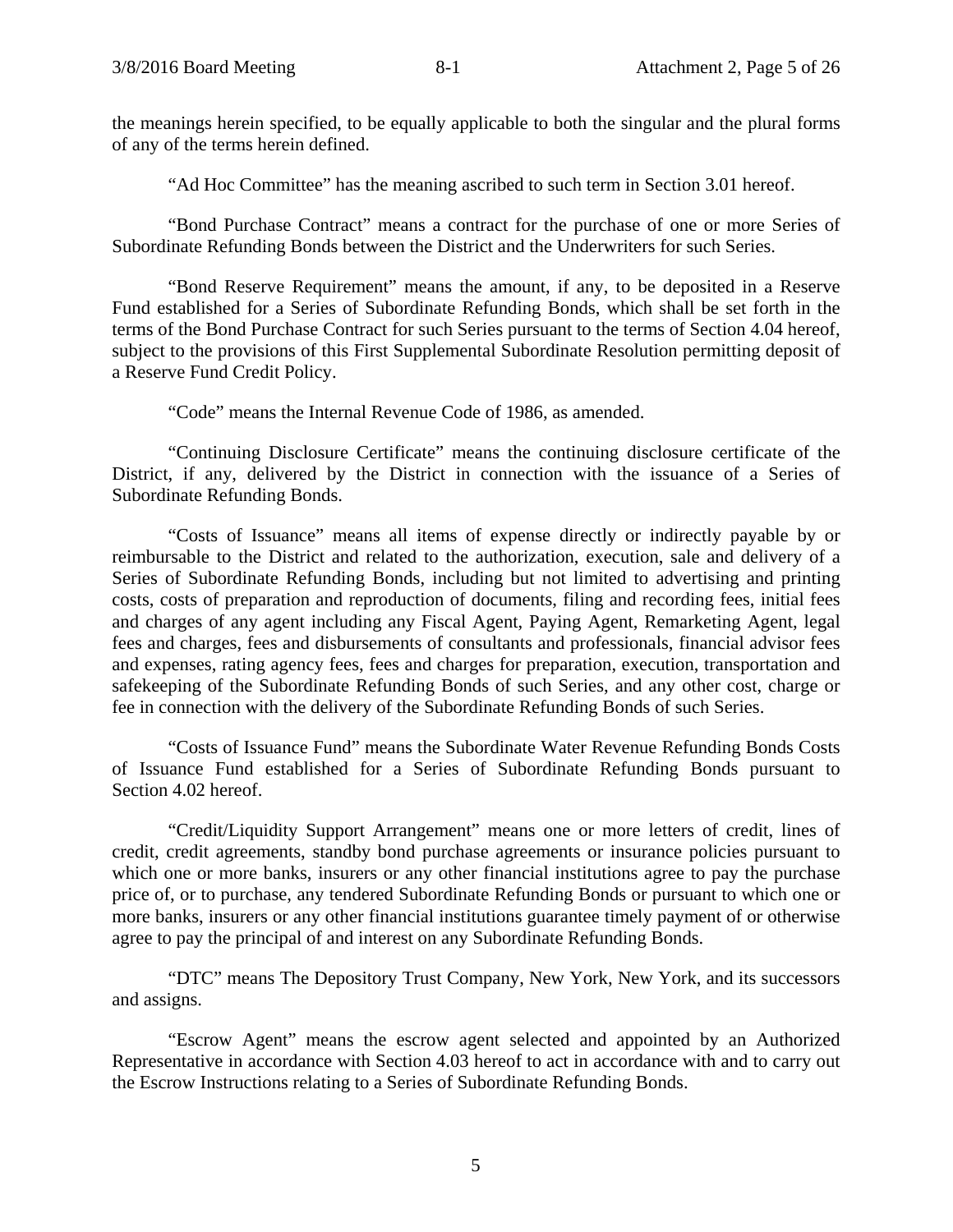"Escrow Fund" means the Subordinate Water Revenue Refunding Bonds Escrow Fund established for a Series of Subordinate Refunding Bonds pursuant to Section 4.03 hereof.

"Escrow Instructions" means the escrow instructions relating to any Series of Subordinate Refunding Bonds authorized or required by Section 4.03 hereof.

"Escrow Requirements" means those amounts necessary from time to time to pay when due the redemption price of Refunded Bonds on the redemption date or other date specified in the applicable Escrow Instructions, and the principal, if any, and the interest to become due on the Refunded Bonds on or before such redemption date.

"Excess Earnings Fund" means the Subordinate Water Revenue Refunding Bonds Excess Earnings Fund established for such Series pursuant to Section 4.05 hereof.

"First Supplemental Subordinate Resolution" means this resolution of the District.

"Fiscal Agent" means the Treasurer.

"Nominee" means the nominee of the Securities Depository, which may be the Securities Depository, as determined from time to time pursuant hereto.

"Participants" means those broker-dealers, banks and other financial institutions for which the Securities Depository holds certificates as securities depository.

"Paying Agent" means any paying agent appointed pursuant to the Trust Agreement relating to a Series of Subordinate Refunding Bonds.

"Refunded Bonds" has the meaning ascribed thereto in Section 4.03(B) hereof.

"Remarketing Agent" means a remarketing agent appointed by the District from time to time pursuant to the applicable Trust Agreement.

"Remarketing Agreement" means a remarketing agreement between the District and a Remarketing Agent pursuant to which, among other terms and conditions, the Remarketing Agent agrees to remarket Subordinate Refunding Bonds of a Series and, if applicable, to determine the daily, weekly or other periodically determined interest rate of Subordinate Refunding Bonds of such Series.

"Representation Letter" means each representation letter from the District to the Securities Depository as described in Section 2.09 hereof.

"Reserve Fund" means a Subordinate Water Revenue Refunding Bonds Reserve Fund established for a Series of Subordinate Refunding Bonds pursuant to Section 4.04 hereof.

"Reserve Fund Credit Policy" means an insurance policy, surety bond, letter of credit or other credit facility deposited with the Fiscal Agent pursuant to Section 4.04 hereof.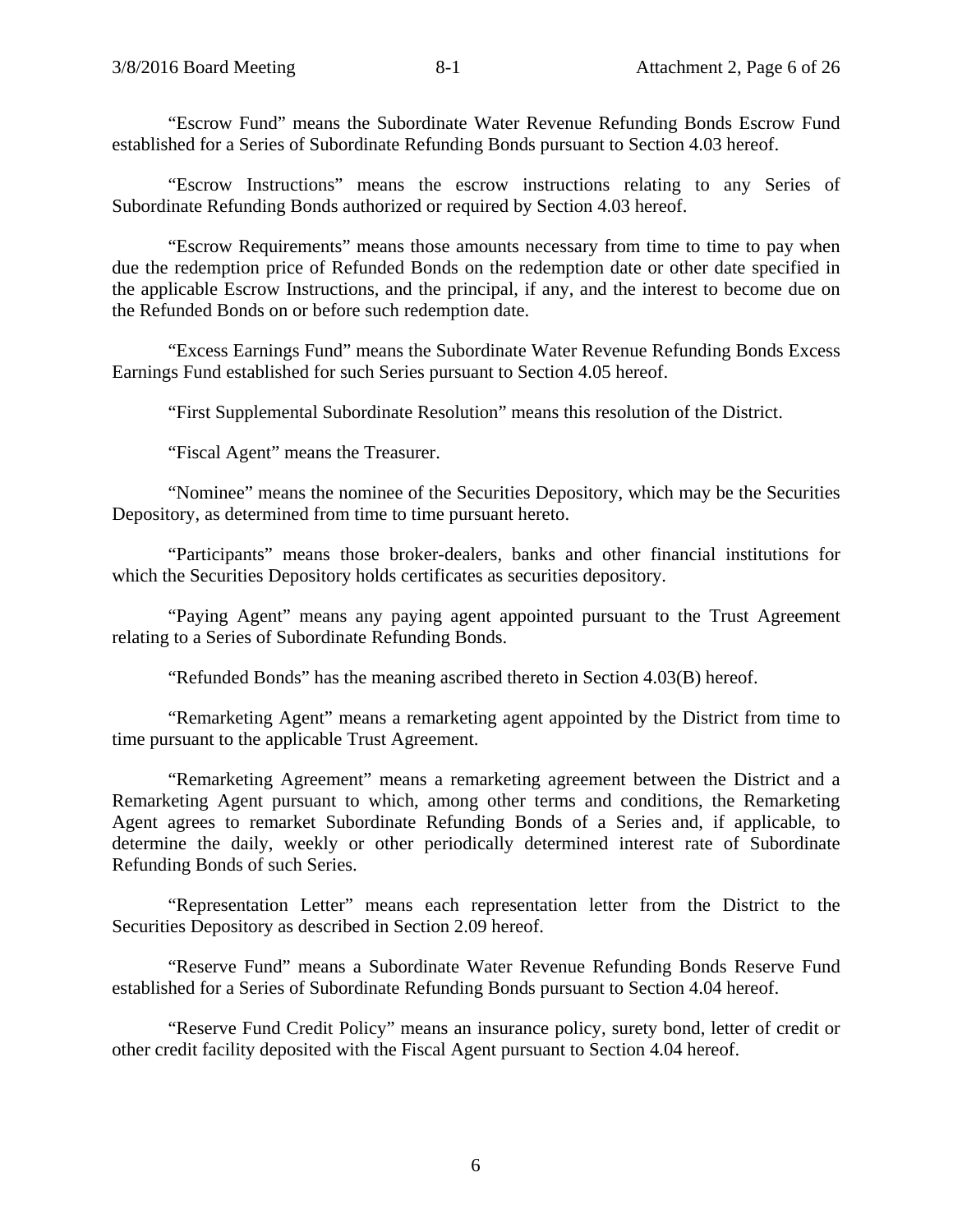"Revolving Credit Facilities" means one or more credit facilities or credit agreements with one or more banks or other financial institutions pursuant to which such banks or financial institutions commit to lend a maximum amount that the District may borrow from time to time for the purpose of providing the District funds to pay the purchase price of (a) any tendered Subordinate Refunding Bonds of one or more Series or (b) any other tendered Bonds of one or more Series authorized by any Supplemental Resolution.

"Securities Depository" means the Securities Depository (initially DTC) acting as such hereunder and which may be the District.

"Tax and Nonarbitrage Certificate" means the tax and nonarbitrage certificate delivered by the District in connection with the issuance of a Series of Subordinate Refunding Bonds.

"Trust Agreement" means such trust agreement, paying agent agreement or such other instrument or instrument executed and delivered in connection with the issuance of any Series of Subordinate Refunding Bonds which sets forth the terms and conditions of the Subordinate Refunding Bonds of such Series and which appoints a Paying Agent in respect of such Series.

"Underwriters" means the original purchaser or purchasers of a Series of Subordinate Refunding Bonds, as selected by the General Manager or his or her designee.

"Subordinate Refunding Bonds" has the meaning ascribed thereto in Section 2.01 hereof.

# **ARTICLE II**

# **THE SUBORDINATE REFUNDING BONDS**

**SECTION 2.01. Authorization**. Bonds are hereby authorized to be issued pursuant to the Act and the Master Subordinate Resolution to refund, refinance or otherwise provide payment for any Covered Obligation and any other indebtedness or obligation for borrowed money of the District, which Bonds are designated as "The Metropolitan Water District of Southern California Subordinate Water Revenue Refunding Bonds" (the "Subordinate Refunding Bonds"). Subordinate Refunding Bonds may be issued in one or more Series from time to time in accordance with the terms hereof, and each Series of Subordinate Refunding Bonds shall bear such additional designation as may be set forth in the Trust Agreement or Bond Purchase Contract for such Series. Each Series of Subordinate Refunding Bonds shall consist of Current Interest Bonds under the Master Subordinate Resolution. A Series of Subordinate Refunding Bonds shall be issued in the aggregate principal amount specified in the Trust Agreement or Bond Purchase Contract for such Series.

# **SECTION 2.02. Terms of the Subordinate Refunding Bonds**.

(A) Subordinate Refunding Bonds. Subordinate Refunding Bonds of each Series shall be issued in the aggregate principal amount set forth in the Trust Agreement or Bond Purchase Contract for such Series, shall be delivered in fully registered form in the minimum denominations for the Subordinate Refunding Bonds of such Series set forth in the Trust Agreement or Bond Purchase Contract for such Series, and shall be numbered in such manner as the Fiscal Agent determines. The Subordinate Refunding Bonds of any Series shall be dated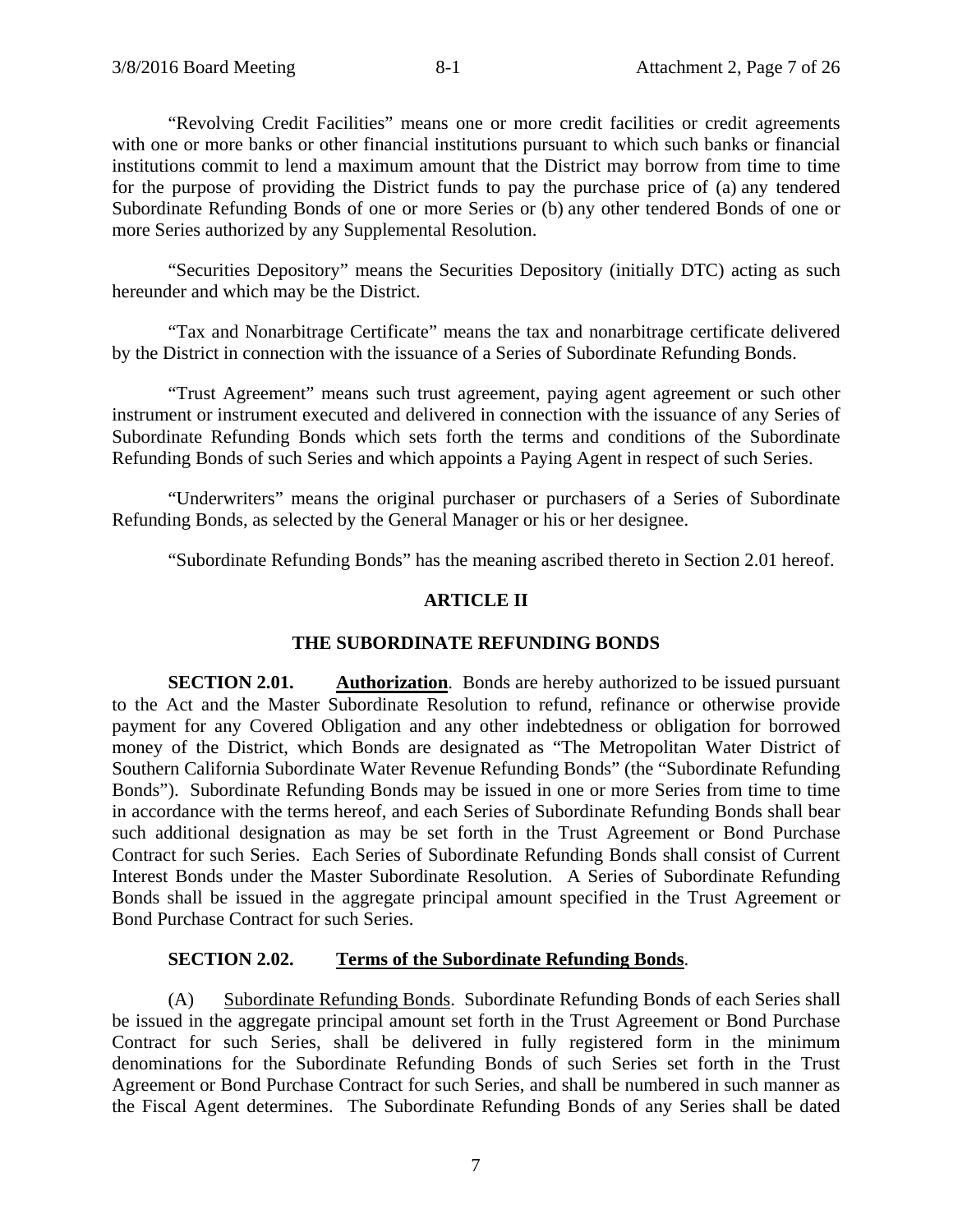such date and shall mature on the dates and in the principal amounts set forth in the Trust Agreement or Bond Purchase Contract for such Series.

The Bond Purchase Contract for any Series of Subordinate Refunding Bonds shall designate which, if any, of the Subordinate Refunding Bonds of such Series shall be Term Bonds.

(B) Sources of Payment. The payment of the principal of, interest on, and any redemption premiums on the Subordinate Refunding Bonds of any Series shall be secured by and payable solely from Net Operating Revenues and such other moneys, assets or security as may be provided for in this First Supplemental Subordinate Resolution, the Trust Agreement or Bond Purchase Contract for such Series.

**SECTION 2.03. Interest**. The Subordinate Refunding Bonds of any Series shall bear interest at the rates specified in or determined pursuant to the Trust Agreement or Bond Purchase Contract for such Series (calculated on the basis of a set forth in such Trust Agreement or Bond Purchase Contract), and shall be payable on the dates set forth in such Trust Agreement or Bond Purchase Contract. Each Subordinate Refunding Bond of a Series shall bear interest from date specified in the Trust Agreement or Bond Purchase Contract for such Series.

Each Subordinate Refunding Bond shall bear interest until the principal thereof has been paid; provided, however, that if at the maturity date of any Subordinate Refunding Bond or if on the redemption date thereof if the same has been fully called for redemption, in each case, funds are available for the payment thereof in full in accordance with the terms of Article IX of the Master Subordinate Resolution, such Subordinate Refunding Bond shall then cease to bear interest.

**SECTION 2.04.** Place of Payment. The principal of each Series of Subordinate Refunding Bonds shall be payable in lawful money of the United States of America upon presentation and surrender of such Subordinate Refunding Bonds at the location or locations specified in the Trust Agreement or Bond Purchase Contract with respect to such Series. Interest on the Subordinate Refunding Bonds of any Series shall be paid in the manner as, and to the persons, specified in the Trust Agreement or Bond Purchase Contract for such Series.

# **SECTION 2.05. Redemption**.

(A) Optional Redemption. The Subordinate Refunding Bonds of any Series shall be subject to call and redemption before maturity, at the option of the District, in the amounts, at the redemption prices and on the dates as set forth in the Trust Agreement or Bond Purchase Contract for such Series.

(B) Mandatory Sinking Account Payments. The Subordinate Refunding Bonds of any Series which are Term Bonds shall be called before maturity and redeemed at a redemption price equal to the par amount thereof plus accrued interest from Mandatory Sinking Account Payments which shall have been deposited in the Subordinate Bond Service Fund, in the amounts and upon the dates established for each such maturity, as set forth in the Trust Agreement or Bond Purchase Contract for such Series.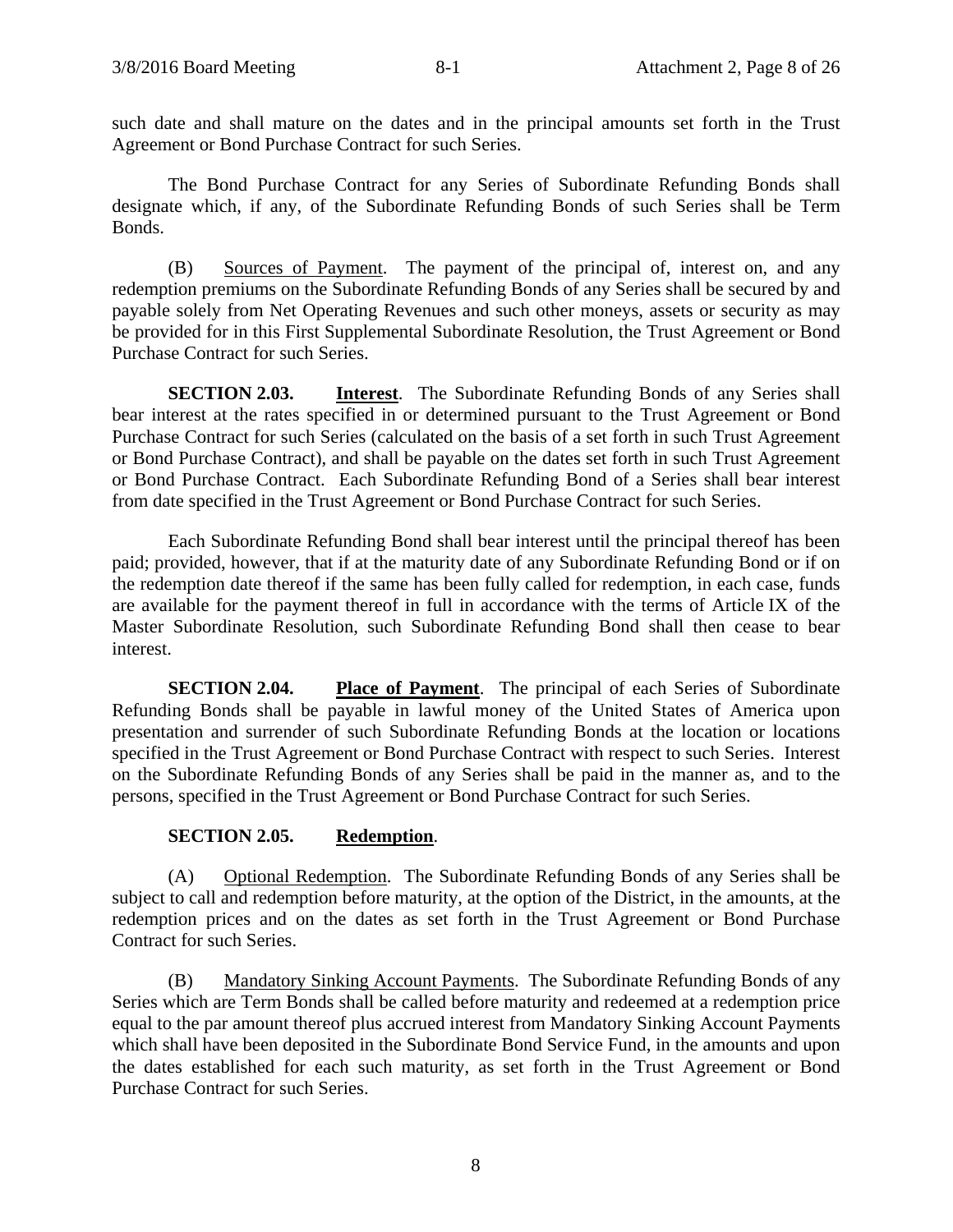(C) Special Mandatory Redemption. The Subordinate Refunding Bonds of any Series may be subject to call and redemption before maturity, in the amounts, upon such events and on such terms and conditions as set forth in the Trust Agreement or Bond Purchase Contract for such Series.

(D) Conditional Notice of Redemption. In addition to the notice requirements for redemption included in the Master Subordinate Resolution, each such notice may also state that the proposed redemption is conditioned on there being on deposit in the applicable fund or account on the Redemption Date sufficient money to pay the full Redemption Price of the Subordinate Refunding Bonds to be redeemed. Upon deposit of sufficient money to pay the full Redemption Price and provision of irrevocable instructions to the Fiscal Agent or Paying Agent to apply such money to the payment of the Redemption Price and interest with respect to the Subordinate Refunding Bonds to be redeemed, all liability of the District in respect of such Subordinate Refunding Bonds shall be discharged as provided in Section 9.02 of the Master Subordinate Resolution.

**SECTION 2.06. Form of Subordinate Refunding Bonds**. Except as otherwise provided in the Trust Agreement or Bond Purchase Contract for a Series, the Subordinate Refunding Bonds of any Series shall be issued in substantially the form set forth in Exhibit A hereto.

**SECTION 2.07. CUSIP Identification Numbers**. The Underwriters shall order, and the District shall cause to be printed on the Subordinate Refunding Bonds, CUSIP identification numbers. However, CUSIP identification numbers shall be deemed to not be part of the Subordinate Refunding Bonds or a part of the contract evidenced thereby and no liability shall attach to the District or its officers, employees or agents because of or on account of such CUSIP identification numbers.

**SECTION 2.08. Book-Entry System**. Except as otherwise provided in the Trust Agreement or Bond Purchase Contract with respect to Subordinate Refunding Bonds of any Series, the Subordinate Refunding Bonds of each Series shall be initially issued in the form of a single (unless more than a single Subordinate Refunding Bond is required by the Securities Depository), separate, fully registered Subordinate Refunding Bond (which may be typewritten) for each maturity of the Subordinate Refunding Bonds of such Series. Upon initial issuance, the ownership of each Subordinate Refunding Bond of a Series shall be registered in the Bond Register of the Fiscal Agent in the name of Cede & Co., as nominee of the Securities Depository. Except as provided in Section 2.10 hereof, the ownership of each Outstanding Subordinate Refunding Bond of any Series shall be registered in the Bond Register of the Fiscal Agent in the name of the Nominee.

With respect to the Subordinate Refunding Bonds of any Series registered in the Bond Register of the Fiscal Agent in the name of the Nominee, the District and the Fiscal Agent shall have no responsibility or obligation to any Participant or to any person on behalf of which a Participant holds an interest in the Subordinate Refunding Bonds of such Series. Without limiting the immediately preceding sentence, the District and the Fiscal Agent shall have no responsibility or obligation (unless the Fiscal Agent is at such time the Securities Depository) with respect to (a) the accuracy of the records of the Securities Depository, the Nominee or any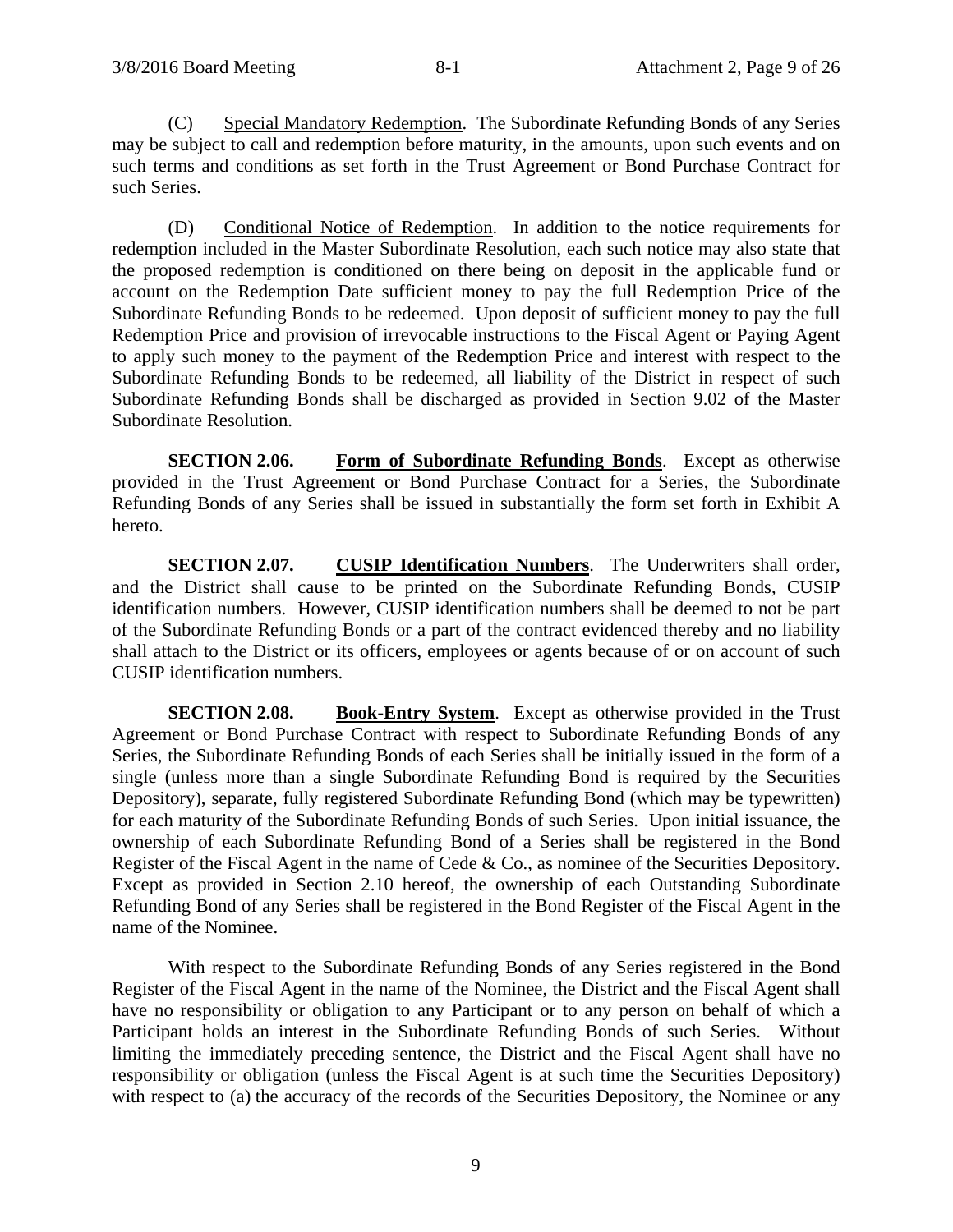Participant with respect to any ownership interest in the Subordinate Refunding Bonds of any Series, (b) the delivery to any Participant or any other person, other than an Owner as shown in the Bond Register of the Fiscal Agent, of any notice with respect to the Subordinate Refunding Bonds of any Series, or (c) the payment to any Participant or any other person, other than an Owner as shown in the Bond Register of the Fiscal Agent, of any amount with respect to principal of or interest and premium, if any, on the Subordinate Refunding Bonds of any Series. The District and the Fiscal Agent may treat and consider the person in whose name each Subordinate Refunding Bond of any Series is registered in the Bond Register of the Fiscal Agent as the holder and absolute Owner of such Subordinate Refunding Bond for the purpose of payment of principal of, and interest on, such Subordinate Refunding Bond, for the purpose of giving notices and other matters with respect to such Subordinate Refunding Bond, and for all other purposes whatsoever.

The Fiscal Agent shall pay all principal of and interest on the Subordinate Refunding Bonds of any Series only to or upon the order of the respective Owners, as shown in the Bond Register of the Fiscal Agent, or their respective attorneys, duly authorized in writing, and all such payments shall be valid and effective to fully satisfy and discharge the obligations hereunder with respect to the payment of principal of, and interest on, the Subordinate Refunding Bonds of such Series to the extent of the sum or sums so paid. No person other than an Owner, as shown in the Bond Register of the Fiscal Agent, shall receive a Subordinate Refunding Bond of any Series evidencing the obligation to make payments of principal and interest and premium, if any, pursuant to this First Supplemental Subordinate Resolution. Upon delivery by the Securities Depository to the Fiscal Agent and the District of written notice to the effect that the Securities Depository has determined to substitute a new nominee in place of the Nominee, and subject to the provisions herein with respect to record dates, the word Nominee in this First Supplemental Subordinate Resolution shall refer to such new nominee of the Securities Depository.

**SECTION 2.09. Representation Letter**. To qualify the Subordinate Refunding Bonds of any Series for the Securities Depository's book-entry system, each Authorized Representative is hereby authorized to execute and deliver on behalf of the District to such Securities Depository a letter, if necessary, from the District representing such matters as shall be necessary to so qualify the Subordinate Refunding Bonds of such Series (the "Representation Letter"). The execution and delivery of the Representation Letter shall not in any way limit the provisions of Section 2.08 hereof or in any other way impose upon the District any obligation whatsoever with respect to persons having interests in the Subordinate Refunding Bonds other than the Owners, as shown on the Bond Register of the Fiscal Agent. In the Representation Letter, the Fiscal Agent shall agree to take all actions necessary to comply with all representations of the District in the Representation Letter. In addition to the execution and delivery of the Representation Letter, each Authorized Representative of the District is hereby authorized to take any other actions, not inconsistent with this First Supplemental Subordinate Resolution, to qualify the Subordinate Refunding Bonds of any Series for the Securities Depository's book-entry program.

**SECTION 2.10. Transfers Outside Book-Entry System**. In the event (a) the Securities Depository determines not to continue to act as securities depository for the Subordinate Refunding Bonds of any Series, or (b) the District determines that the Securities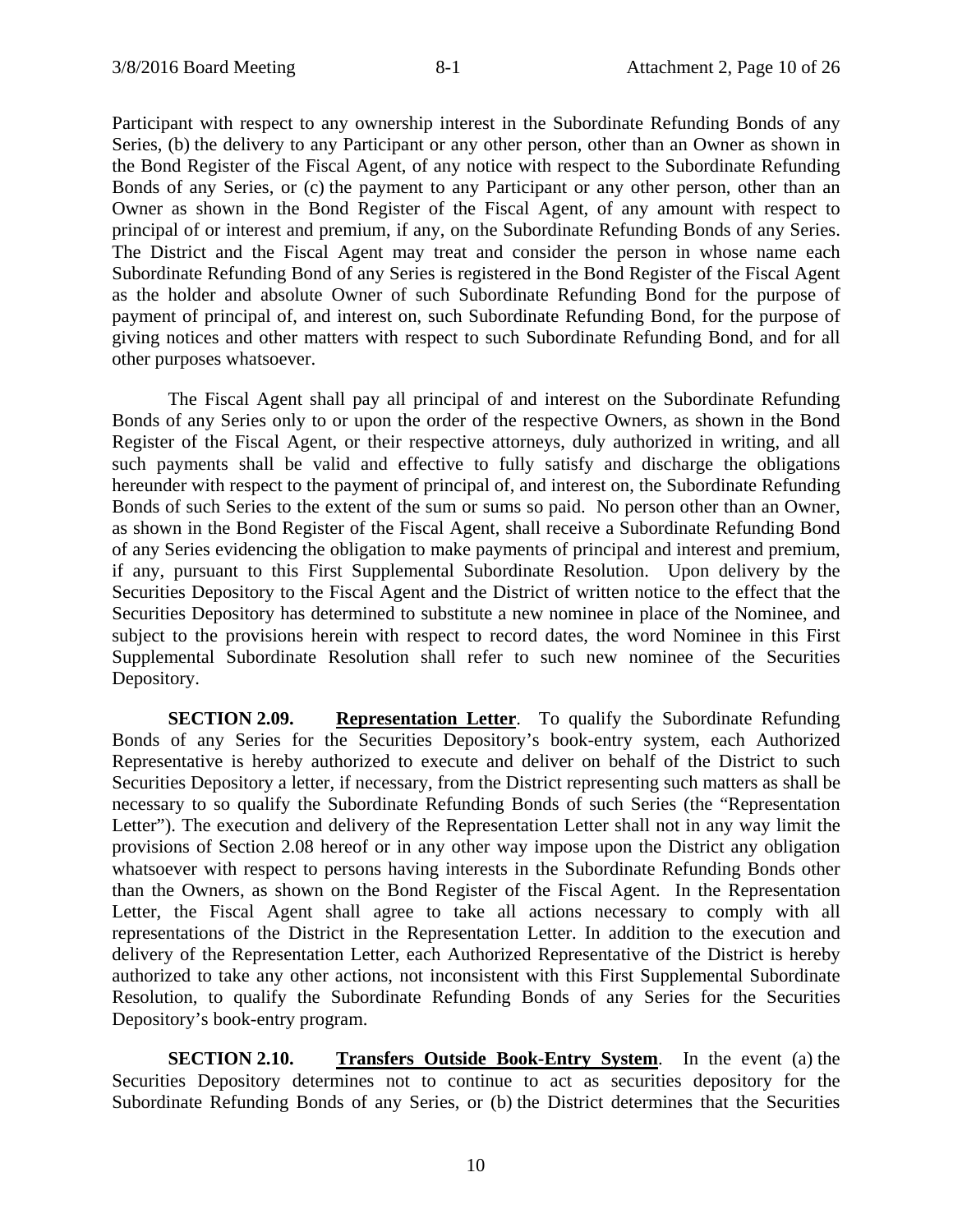Depository shall, subject to the provisions of the Trust Agreement for the Subordinate Refunding Bonds of such Series, no longer so act and delivers a written certificate to the Fiscal Agent to that effect, then the District will discontinue the book-entry system with the Securities Depository. Subject to the provisions of the related Trust Agreement for the Subordinate Refunding Bonds of any Series, if the District determines to replace the Securities Depository with another qualified securities depository, the District shall prepare or direct the preparation of a new, single, separate, fully registered Subordinate Refunding Bond for each maturity of the Subordinate Refunding Bonds of such Series, registered in the name of such successor or substitute qualified securities depository or its nominee, or make such other arrangement acceptable to the District and the Securities Depository as are not inconsistent with the terms of this First Supplemental Subordinate Resolution. If the District fails to identify another qualified securities depository to replace the Securities Depository, then the Subordinate Refunding Bonds of such Series shall no longer be restricted to being registered in the Bond Register of the Fiscal Agent in the name of the Nominee, but shall be registered in whatever name or names the Participants transferring or exchanging Subordinate Refunding Bonds shall designate, in accordance with the provisions of Article II of the Master Subordinate Resolution and the provisions of the Trust Agreement for such Series.

**SECTION 2.11. Payments and Notices to the Nominee**. Notwithstanding any other provision of this First Supplemental Subordinate Resolution or the Master Subordinate Resolution to the contrary, so long as any Subordinate Refunding Bond is registered in the name of the Nominee, all payments with respect to principal of, and interest and premium, if any, on, such Subordinate Refunding Bond and all notices with respect to such Subordinate Refunding Bond shall be made and given, respectively, as provided in the Representation Letter or as otherwise instructed by the Securities Depository.

**SECTION 2.12. Initial Depository and Nominee**. The initial Securities Depository under this First Supplemental Subordinate Resolution shall be DTC. The initial Nominee shall be Cede & Co., as Nominee of DTC.

# **ARTICLE III**

#### **AUTHORIZATION OF AD HOC COMMITTEE**

**SECTION 3.01. Ad Hoc Committee**. The Chairman of the Board, or in the event of a vacancy, the Acting Chairman of the Board; the Chairman of the Business and Finance Committee of the Board (or if the Business and Finance Committee is renamed, dissolved, or reorganized, such other committee of the Board which shall have substantially all of the duties of the Business and Finance Committee before such renaming, dissolution, or reorganization), or in the event of a vacancy, the Vice Chairman or Acting Chairman of the Business and Finance Committee of the Board (or if the Business and Finance Committee is renamed, dissolved, or reorganized, such other committee of the Board which shall have substantially all of the duties of the Business and Finance Committee before such renaming, dissolution, or reorganization); and the General Manager or his or her designee, or in the event of a vacancy, the Acting General Manager or his or her designee, acting jointly, are hereby constituted an ad hoc committee (the "Ad Hoc Committee").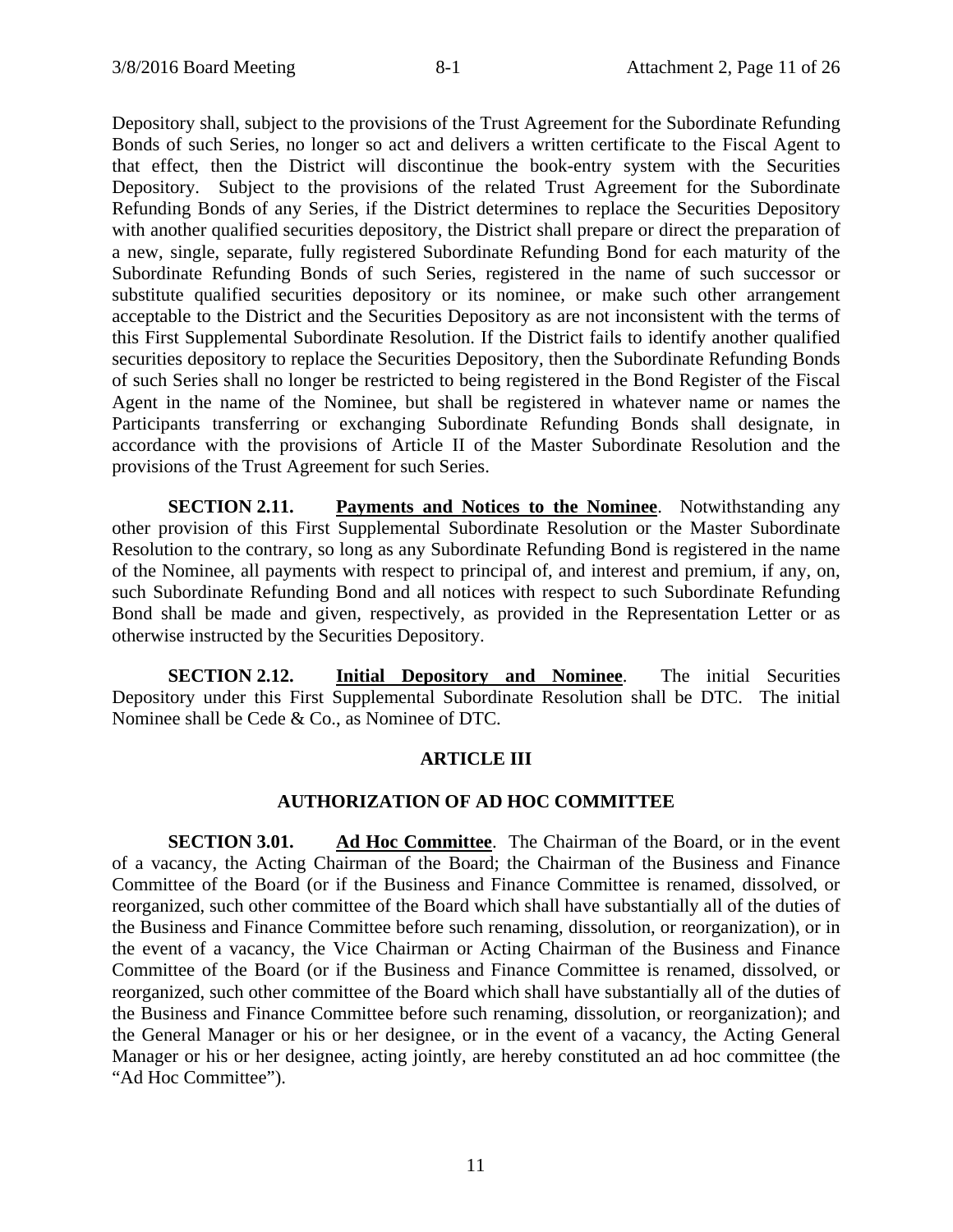**SECTION 3.02. Approval of each Series of Subordinate Refunding Bonds**. The Ad Hoc Committee or its designee is authorized and directed to determine, establish and approve on behalf of the District the aggregate principal amount of each Series of Subordinate Refunding Bonds, the terms and conditions of, and the execution and delivery of, each Series of Subordinate Refunding Bonds, and the terms and conditions of the sale of each Series of Subordinate Refunding Bonds, which may be a private, negotiated sale to one or more purchasers or Underwriters. If required or advisable, the Ad Hoc Committee is authorized and directed to deem the preliminary official statement relating to each Series of Subordinate Refunding Bonds as being final within the meaning of Rule 15c2-12 promulgated under the Securities Exchange Act of 1934, as amended. The Ad Hoc Committee or its designee is authorized and directed to authorize and approve on behalf of the District the payment of any Costs of Issuance related the issuance of any Series of Subordinate Refunding Bonds.

**SECTION 3.03. Approval of Trust Agreements and Bond Purchase Contracts**. The Ad Hoc Committee or its designee is authorized and directed to determine, establish and approve on behalf of the District the terms and conditions of, and the execution and delivery of, one or more Trust Agreements and Bond Purchase Contracts for each Series of Subordinate Refunding Bonds.

The provisions of each Trust Agreement and Bond Purchase Contract for each Series of Subordinate Refunding Bonds are hereby incorporated by reference into this First Supplemental Subordinate Resolution with the same force and effect as if set forth herein.

**SECTION 3.04. Waiver of Section 225 and Section 226 of the Act**. The Board hereby finds and determines that the interests of the District and the public interest and necessity require that the provisions of Section 225 and of Section 226 of the Act be waived.

**SECTION 3.05. Approval of Remarketing Agreement and other Documents**. In connection with the sale of Subordinate Refunding Bonds of any Series, the Ad Hoc Committee or its designee is authorized and directed to determine, establish and approve on behalf of the District the terms and conditions of, and the execution and delivery of (a) one or more Remarketing Agreements and (b) such other documents, agreements and certificates related to or necessary or advisable to the issuance of any Series of Subordinate Refunding Bonds or the execution and delivery of any Trust Agreement or Bond Purchase Contract.

**SECTION 3.06. Approval of Revolving Credit Facilities**. The Ad Hoc Committee or its designee is authorized and directed to determine, establish and approve on behalf of the District the terms and conditions of, and the execution and delivery of, one or more Revolving Credit Facilities from time to time in an aggregate principal amount not to exceed the aggregate principal amount of the District's then-outstanding Subordinate Refunding Bonds. The Ad Hoc Committee or its designee is authorized and directed to determine, establish and approve on behalf of the District any terms and conditions of each Revolving Credit Facility, including, but not limited to, any fees and charges, interest rates, covenants, events of default and events of termination. The Ad Hoc Committee or its designee may approve and the District may execute and deliver any Revolving Credit Facility separately and independently from the issuance of any Series of Subordinate Refunding Bonds or any Series of other Bonds authorized by any Supplemental Resolution.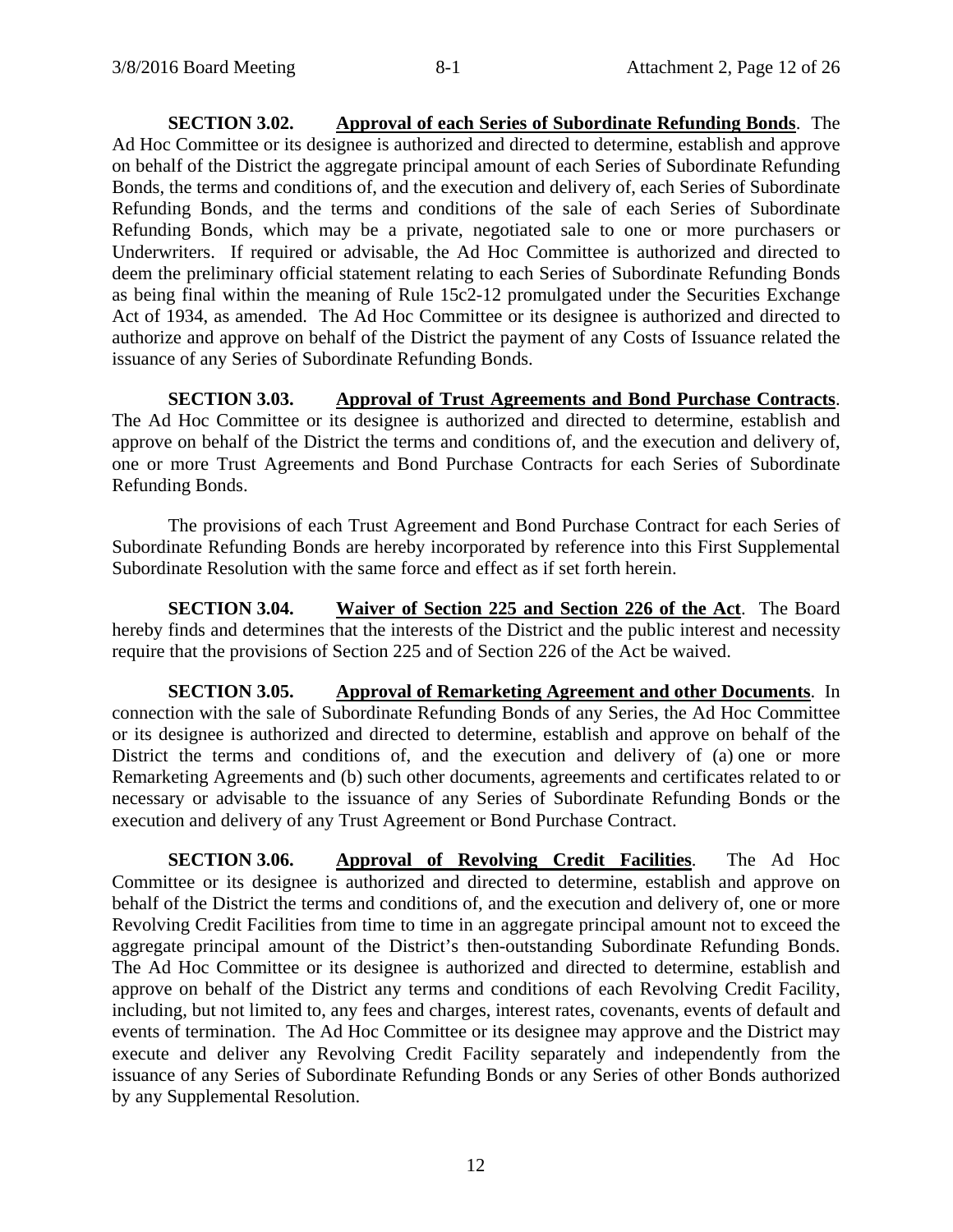**SECTION 3.07. Approval of Credit/Liquidity Support Arrangements**. In connection with the issuance of any Series of Subordinate Refunding Bonds, the Ad Hoc Committee or its designee is authorized and directed to determine, establish and approve on behalf of the District the terms and conditions of, and the execution and delivery of, one or more Credit/Liquidity Support Arrangements for such Series. The Ad Hoc Committee or its designee is authorized and directed to determine, establish and approve on behalf of the District any terms and conditions of any Credit/Liquidity Support Arrangements, including, but not limited to, any fees and charges, interest rates, covenants, events of default and events of termination.

**SECTION 3.08. Determination of Ad Hoc Committee**. Any determination, establishment or approval of any terms and conditions of, or the execution and delivery of, any Series of Subordinate Refunding Bonds, any Trust Agreement, any Bond Purchase Contract, any Remarketing Agreement, any Revolving Credit Facility, any Credit/Liquidity Support Arrangement or any other document, agreement or certificate, or any other action or approval by the Ad Hoc Committee pursuant to this Article III, shall be determined, established or approved by the Ad Hoc Committee as being in the best interests of the District, subject only to the provisions of the Act and of this First Supplemental Subordinate Resolution, and the Ad Hoc Committee shall be empowered as provided in this Article III to implement the fundamental policies established by this First Supplemental Subordinate Resolution in a manner that is most advantageous to the District.

**SECTION 3.09. Filing of Ad Hoc Committee Certificate**. The Ad Hoc Committee shall file a certificate concerning its actions pursuant to this First Supplemental Subordinate Resolution with the District together with a copy of any Trust Agreement and any Bond Purchase Contract for each Series of Subordinate Refunding Bonds and a copy of any Revolving Credit Facility and Credit/Liquidity Support Arrangement approved by the Ad Hoc Committee or its designee pursuant to this Article III. The Controller of the District shall maintain true and correct copies of such documents in the files of the District.

**SECTION 3.10. Approval of Ad Hoc Committee**. The determination, establishment or approval by the majority of members of the Ad Hoc Committee shall constitute the determination, establishment and approval of the Ad Hoc Committee pursuant to this Article III.

**SECTION 3.11. Further Action**. The Chairman of the Board, the General Manager and Chief Financial Officer of the District be and each of them is hereby authorized, empowered and directed to execute such other documents in addition to those enumerated herein and take such other actions as they deem necessary or advisable in order to carry out and perform the purposes of this First Supplemental Subordinate Resolution.

# **ARTICLE IV**

# **SALE OF SUBORDINATE REFUNDING BONDS; APPLICATION; FUNDS; COVENANTS**

**SECTION 4.01. Application of the Proceeds of the Subordinate Refunding Bonds**. The proceeds of the sale of any Series of Subordinate Refunding Bonds and such other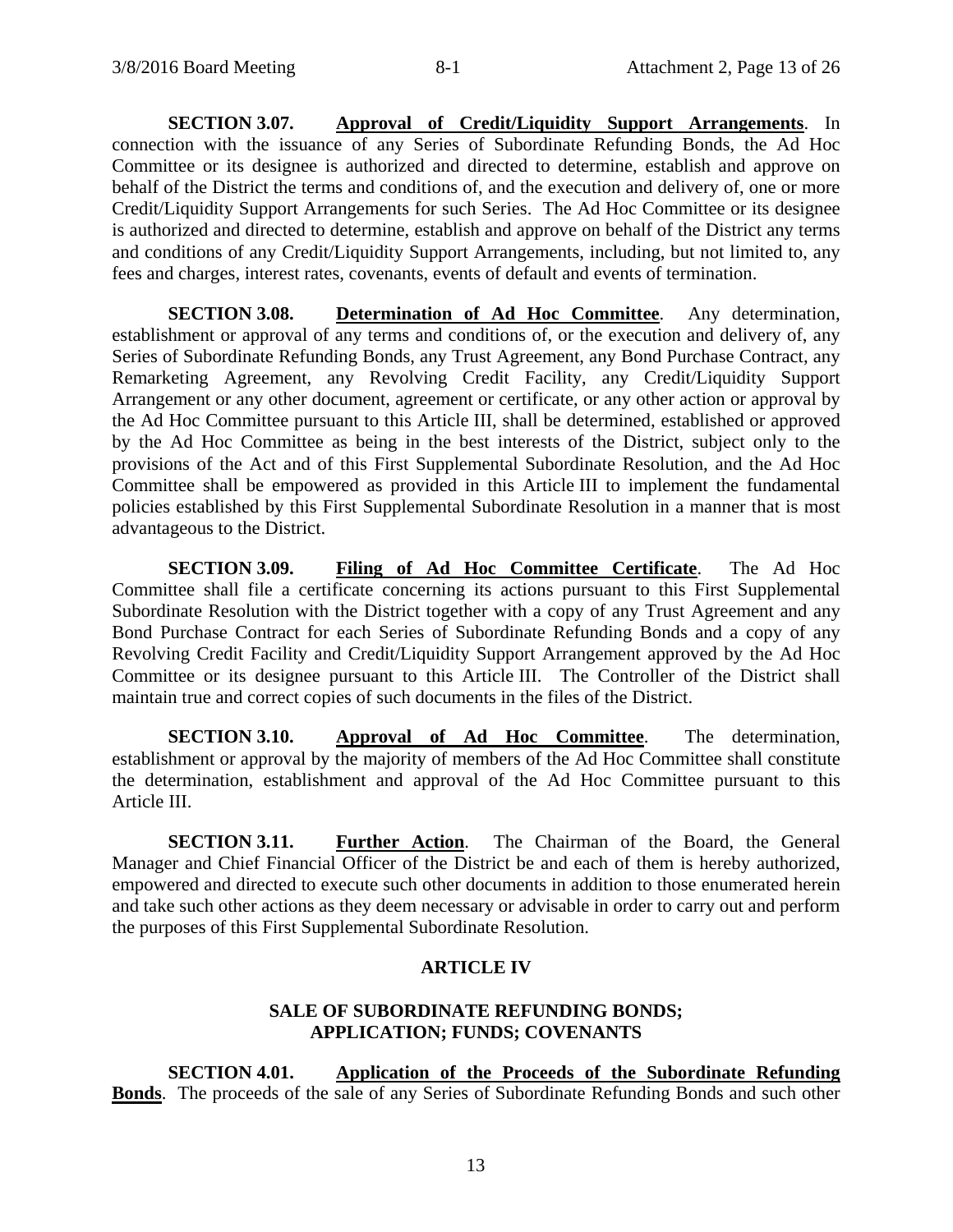moneys as are available and necessary to accomplish the purposes of this First Supplemental Subordinate Resolution from time to time shall be deposited with the Treasurer and shall be held in trust and, unless otherwise specified in a certificate of an Authorized Representative, be set aside by the Treasurer in the following accounts and funds, as applicable:

(A) The Treasurer shall deposit in the Subordinate Bond Service Fund the amount of such proceeds representing interest accrued, if any, on such Series of the Subordinate Refunding Bonds to the date of delivery thereof.

(C) The Treasurer shall deposit in the Escrow Fund established with respect to such Series of Subordinate Refunding Bonds an amount which, together with other amounts transferred to such account, will be sufficient to satisfy the Escrow Requirements for such Refunded Bonds when due, as set forth in the Escrow Instructions for such Series of Subordinate Refunding Bonds.

(D) Subject to the provisions of this First Supplemental Subordinate Resolution permitting deposit of a Reserve Fund Credit Policy, the Treasurer shall deposit in the Reserve Fund for such Series of Subordinate Refunding Bonds an amount, if any, equal to the Bond Reserve Requirement for such Series of Subordinate Refunding Bonds.

(E) The remaining proceeds shall be deposited in the Costs of Issuance Fund for such Series of Subordinate Refunding Bonds.

# **SECTION 4.02. Establishment and Application of Costs of Issuance Funds**.

(A) The District shall establish, and the Treasurer shall maintain and hold in trust a separate fund with respect to each Series of the Subordinate Refunding Bonds, which shall be designated as the "Subordinate Water Revenue Refunding Bonds Costs of Issuance Fund" and shall bear such additional designation as shall be determined by an Authorized Representative. The moneys in each such Costs of Issuance Fund shall be used and withdrawn by the Treasurer to pay Costs of Issuance incurred in connection with the issuance of the related Series of Subordinate Refunding Bonds. The Treasurer shall hold moneys in each such Costs of Issuance Fund uninvested until expended unless directed otherwise by a certificate of an Authorized Representative.

(B) The Treasurer shall keep a record of all payments from each Costs of Issuance Fund, which record shall state: (i) the item number of such payment; (ii) the name and address of the person to whom each such payment is due, which may be the District in the case of reimbursement for costs theretofore paid by the District; and (iii) the purpose by general classification for which each obligation to be paid was incurred.

# **SECTION 4.03. Establishment and Application of Escrow Funds**.

(A) Establishment of Escrow Funds. In connection with the issuance of any Series of Subordinate Refunding Bonds, the District shall establish a special trust fund with respect to the Refunded Bonds. Such special fund shall be designated as the "Subordinate Water Revenue Refunding Bonds Escrow Fund" and shall bear such additional designation as shall be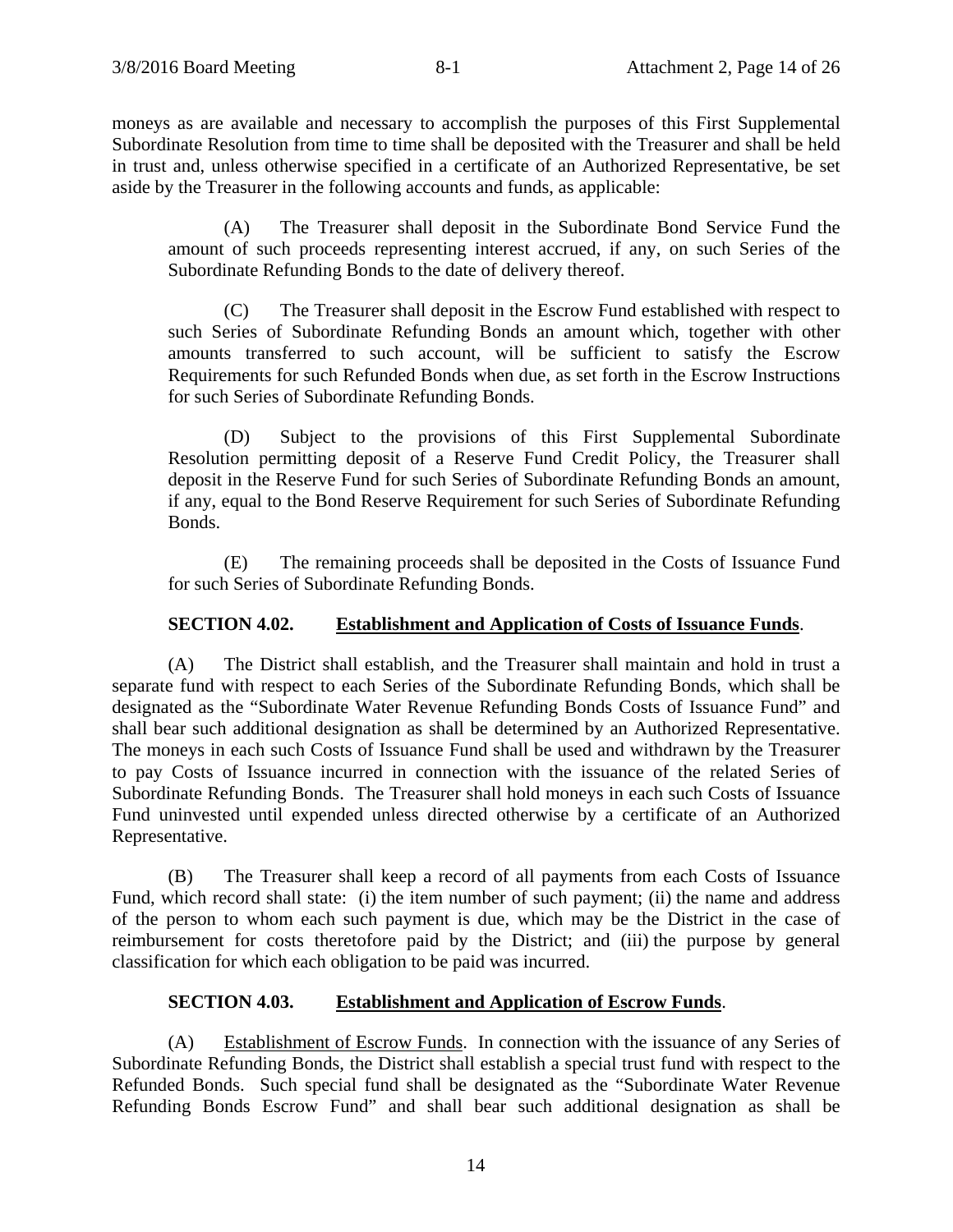determined by an Authorized Representative. Each Escrow Fund established pursuant to the terms of this Section 4.03(A) shall be held by the Escrow Agent for such Series of Subordinate Refunding Bonds pursuant to the Escrow Instructions for such Series of Subordinate Refunding Bonds. Moneys in the Escrow Fund for such Series of Subordinate Refunding Bonds shall be applied solely as provided in the Escrow Instructions for such Series of Subordinate Refunding Bonds.

(B) Establishment of Escrow Instructions and Appointment of Escrow Agent. Each Authorized Representative is hereby severally authorized and directed to execute and deliver one or more Escrow Instructions for each Series of Subordinate Refunding Bonds, and to select and appoint the Escrow Agent for each such Series. The Escrow Agent may be any bank or trust company within or without the State of California, or both within and without said State, except as otherwise required by the documentation pursuant to which the Refunded Bonds were issued or incurred. The selection and appointment of the Escrow Agent shall be subject to such terms and conditions, and the Escrow Instructions shall contain such terms, conditions and provisions, as such Authorized Representative, acting in his or her sole discretion, shall deem to be in the best interests of the District in providing for the refunding of all or a portion of the Refunded Bonds from time to time, subject to the documentation pursuant to which the Refunded Bonds were issued or incurred. An Authorized Representative may direct that the Escrow Instructions with respect to a Series of Subordinate Refunding Bonds provide for the refunding of such Refunded Bonds, as such Authorized Representative shall, in his or her sole discretion, deem to be the best interests of the District, by depositing in the Escrow Fund established for such Refunded Bonds that amount of moneys necessary to purchase Federal Securities or Municipal Obligations or such other investments as are permitted or required by the documentation pursuant to which the Refunded Bonds were issued or incurred, the principal of and the interest on which when due will provide moneys which will be sufficient to pay when due the Escrow Requirements with respect to the related Refunded Bonds.

The Escrow Instructions for each Series of Subordinate Refunding Bonds shall specify which Covered Obligations or other indebtedness or obligations for borrowed money are to be refunded by such Series. The Covered Obligations or other indebtedness or obligations which are specified by the Escrow Instructions for such Series of Subordinate Refunding Bonds as the obligations to be refunded by a Series of Subordinate Refunding Bonds are referred to herein as the "Refunded Bonds."

The Escrow Instructions for each Series of Subordinate Refunding Bonds may provide that upon receipt of certificate from an Authorized Representative directing the Escrow Agent with respect to such Series to do so, the Escrow Agent may substitute other Federal Securities or Municipal Obligations for those initially purchased for the Escrow Fund with respect to such Series only if (i) a nationally recognized firm of independent certified public accountants shall certify that the Federal Securities or Municipal Obligations to be substituted, together with the Federal Securities or Municipal Obligations and uninvested amounts which will continue to be held in such funds will mature at such times and in such amounts to satisfy the applicable Escrow Requirements when due, and (ii) with respect to Refunded Bonds issued on the basis that the interest thereon would not be included in gross income for purposes of federal income taxation, the District shall have received an Opinion of Bond Counsel to the effect that the sale, transfer, redemption or other disposition and substitution of such Federal Securities or Municipal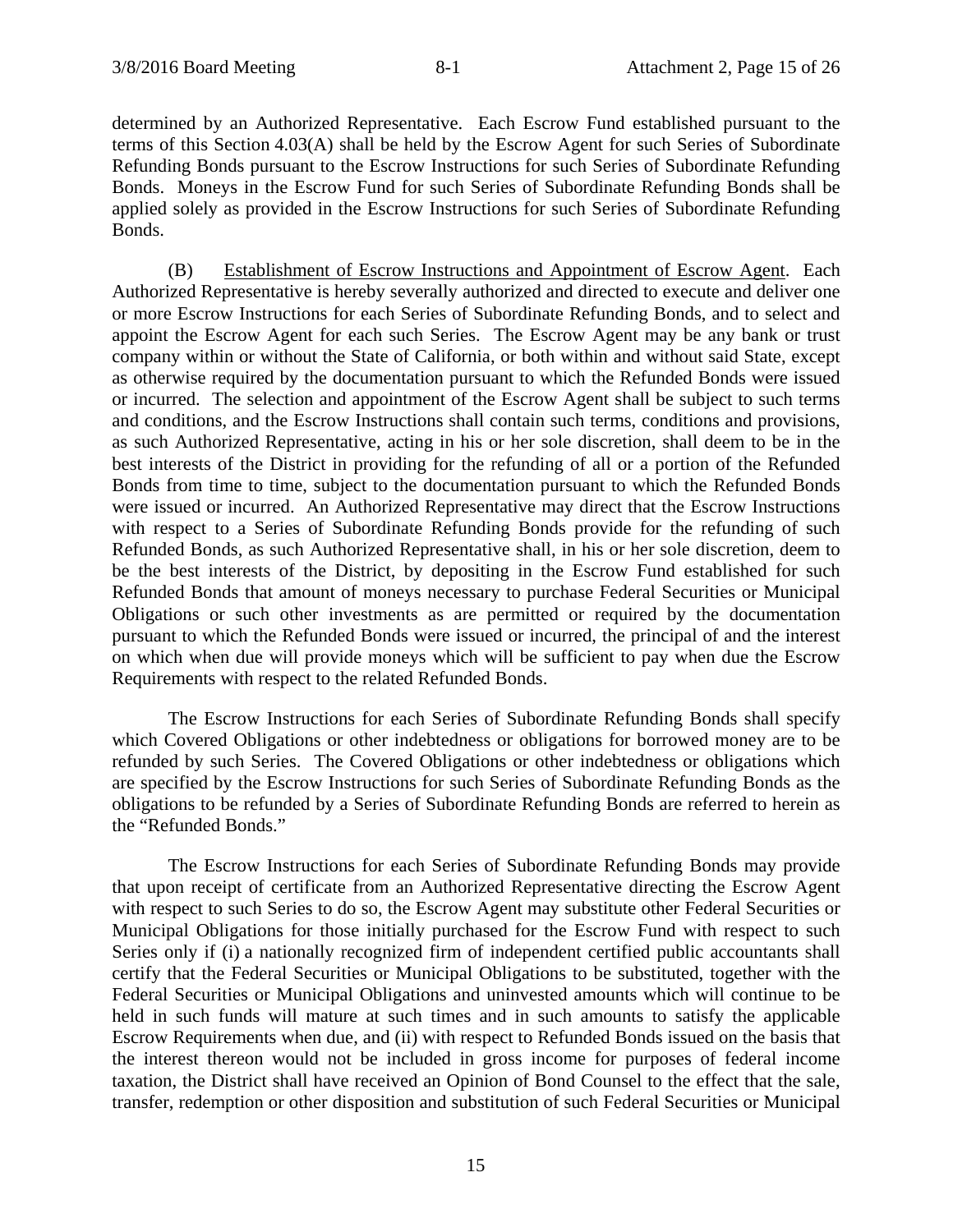Obligations does not cause interest on either the related Refunded Bonds or the Subordinate Refunding Bonds of the related Series to be included in gross income for purposes of federal income taxation under relevant provisions of the Code.

**SECTION 4.04. Establishment, Pledge, Funding and Application of Reserve Funds**. (A) In connection with the issuance of a Series of Subordinate Refunding Bonds pursuant to this First Supplemental Subordinate Resolution, if required by the Trust Agreement or Bond Purchase Contract for such Series, the District shall establish and the Treasurer shall maintain and hold in trust a separate fund which shall be designated as the "Subordinate Water Revenue Refunding Bonds Reserve Fund" and shall bear such additional designation as shall be determined by an Authorized Representative. Each Reserve Fund shall be funded as set forth in this Section 4.04. All amounts held by the Treasurer in the Reserve Fund established with respect to such Series of Subordinate Refunding Bonds shall be pledged to secure the payment of the principal of and interest on such Series of Subordinate Refunding Bonds.

(B) The District shall at all times maintain an amount equal to the applicable Bond Reserve Requirement in the Reserve Fund established with respect to any Series of Subordinate Refunding Bonds until such Series is discharged in accordance with the provisions of Article IX of the Master Subordinate Resolution. The amount of the Bond Reserve Requirement applicable to any Series of Subordinate Refunding Bonds shall be set forth in the Bond Purchase Contract for such Series. In the event of any deficiency in a Reserve Fund, the Treasurer shall replenish such deficiency in accordance with the provisions of Section 5.05 of the Master Subordinate Resolution.

(C) All amounts in the Reserve Fund established with respect to any Series of Subordinate Refunding Bonds shall be used and withdrawn by the Treasurer solely for the purpose of (i) paying principal of and interest on such Series of Subordinate Refunding Bonds in the event moneys in the Subordinate Bond Service Fund established for such Series are insufficient, or (ii) for the payment of the final principal and interest payment on such Series of Subordinate Refunding Bonds. Any amounts in the Reserve Fund established with respect to a Series of Subordinate Refunding Bonds in excess of the Bond Reserve Requirement for such Series shall be transferred to the Subordinate Bond Service Fund established for such Series unless otherwise specified in a Certificate of an Authorized Representative.

All Authorized Investments credited to a Reserve Fund shall be valued as of June 30 of each year (or the next preceding or succeeding Business Day, as determined by the District, if such day is not a Business Day) at their fair market value determined to the extent practicable by reference to the closing bid price thereof published in The Wall Street Journal or any other financial publication or quotation service selected by the Treasurer in his or her discretion.

(D) Notwithstanding anything in this Section 4.04 or in Section 4.01(D) to the contrary, at the option of the District amounts required to be held in a Reserve Fund may be substituted, in whole or in part, by the deposit with the Fiscal Agent of a Reserve Fund Credit Policy in a stated amount equal to the amounts so substituted, provided that before the substitution of such Reserve Fund Credit Policy the Rating Agencies shall have been notified of such proposed substitution and the substitution shall not result in a downgrading or withdrawal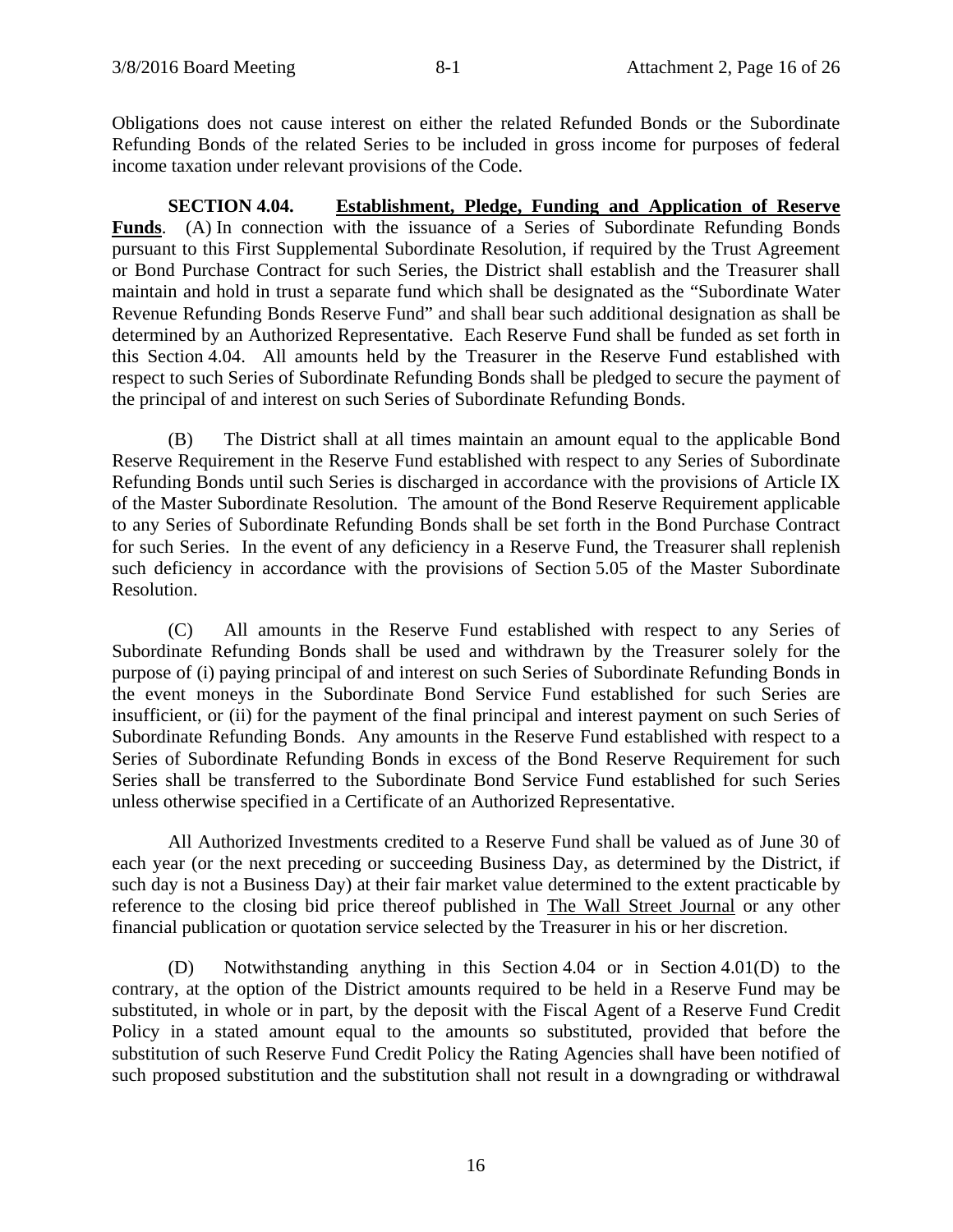of any rating of such Reserve Fund then in effect by the Rating Agencies. Any such substituted moneys shall be applied as provided in a Certificate of an Authorized Representative.

So long as a Reserve Fund Credit Policy shall be in force and effect, any deposits required to be made with respect to the applicable Reserve Fund pursuant to Section 5.05 of the Master Subordinate Resolution shall include any amounts due to the provider of such Reserve Fund Credit Policy resulting from a draw on such Reserve Fund Credit Policy (which amounts shall constitute a "deficiency" from the applicable Reserve Fund within the meaning of Section 5.05 of the Master Subordinate Resolution). Any such amounts shall be paid to the provider of such Reserve Fund Credit Policy as provided in such Reserve Fund Credit Policy or any related agreement.

**SECTION 4.05. Establishment and Application of Excess Earnings Funds**. To ensure proper compliance with the tax covenants contained in Section 4.06 hereof, if required by the related Tax and Nonarbitrage Certificate, the District shall establish and the Treasurer shall maintain a fund for each Series of Subordinate Refunding Bonds issued hereunder, which fund shall be separate from any other fund or account established and maintained hereunder or under the Master Subordinate Resolution and shall be designated as the "Subordinate Water Revenue Refunding Bonds Excess Earnings Fund" and shall bear such additional designation as shall be determined by an Authorized Representative. All money at any time deposited in the Excess Earnings Fund for such Series of Subordinate Refunding Bonds in accordance with the provisions of the Tax and Nonarbitrage Certificate applicable to such Series shall be held by the Treasurer for the account of the District in trust for payment to the federal government of the United States of America, and neither the District nor any Owner of Subordinate Refunding Bonds of such Series shall have any rights in or claim to such money. All amounts deposited into or on deposit in any such Excess Earnings Fund shall be governed by this First Supplemental Subordinate Resolution and by the Tax and Nonarbitrage Certificate with respect to such Series. The Treasurer shall invest all amounts held in any such Excess Earnings Fund in accordance with the applicable Tax and Nonarbitrage Certificate. Money shall not be transferred from the Excess Earnings Fund established for a Series of Subordinate Refunding Bonds except in accordance with the Tax and Nonarbitrage Certificate with respect to such Series.

**SECTION 4.06. Tax Covenants**. Except with respect to Subordinate Refunding Bonds the interest of which is included in the gross income of the Owners thereof, to maintain the exclusion from gross income of the interest on the Subordinate Refunding Bonds for federal income tax purposes, the District covenants to comply with each applicable requirement of Section 103 and Sections 141 through 150 of the Code and the District agrees to comply with the covenants contained in, and the instructions given pursuant to, the Tax and Nonarbitrage Certificate which by this reference is incorporated herein, as a source of guidance for compliance with such provisions.

Notwithstanding any other provisions of the Master Subordinate Resolution or this First Supplemental Subordinate Resolution to the contrary, upon the District's failure to observe, or refusal to comply with, the foregoing covenant, no Person other than the Owners of the Subordinate Refunding Bonds of the related Series shall be entitled to exercise any right or remedy provided to the Owners under the Master Subordinate Resolution or this First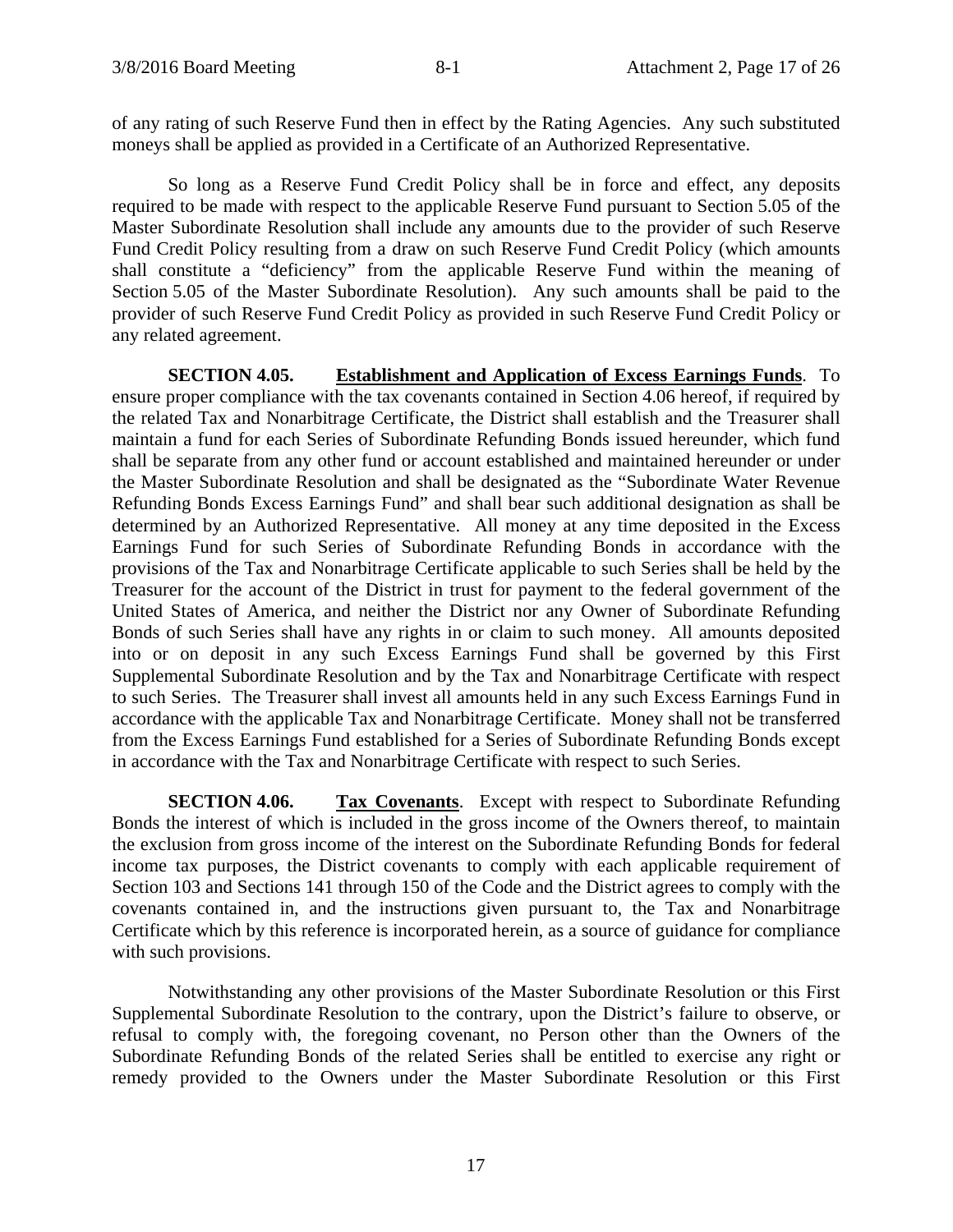Supplemental Subordinate Resolution on the basis of the District's failure to observe, or refusal to comply with, such covenant.

#### **ARTICLE V FISCAL AGENT AND PAYING AGENT**

**SECTION 5.01. Fiscal Agent and Paying Agent**. The Treasurer is hereby appointed as Fiscal Agent with respect to each Series of Subordinate Refunding Bonds. In addition, with respect to the Subordinate Refunding Bonds of a Series, an Authorized Representative may appoint a Paying Agent which shall have such duties and obligations as shall be set forth in the related Trust Agreement.

## **ARTICLE VI**

#### **UNDERTAKINGS**

**SECTION 6.01. Municipal Securities Disclosure.** The District is authorized to enter into a Continuing Disclosure Certificate with respect to a Series of Subordinate Refunding Bonds if necessary or appropriate in order for the Underwriters to comply with Rule 15c2-12 promulgated under the Securities Exchange Act of 1934, as amended, or if the Ad Hoc Committee otherwise determines that it is appropriate that the District do so. The District hereby agrees to provide or cause to be provided certain annual financial information and notices of certain material events with respect to each Series of Subordinate Refunding Bonds in accordance with the terms of a related Continuing Disclosure Certificate, if any, delivered by the District in connection with such Series of Subordinate Refunding Bonds.

**SECTION 6.02. Default**. Failure to comply with the provisions of Section 6.01 hereof shall not be deemed an Event of Default under the Master Subordinate Resolution. The sole remedy under this Article VI in the event of any failure of the District to comply with this Article VI shall be an action to compel performance, and no person or entity shall be entitled to recover monetary damages hereunder under any circumstances.

**SECTION 6.03. Amendment**. This Article VI may be amended, supplemented, modified or deleted, from time to time and at any time, as the District may determine without the consent of any Owner of the Subordinate Refunding Bonds.

### **ARTICLE VII**

## **MISCELLANEOUS**

**SECTION 7.01. Subordinate Refunding Bonds Subject to the Master Subordinate Resolution.** Except as expressly provided in this First Supplemental Subordinate Resolution, every term and condition contained in the Master Subordinate Resolution shall apply to this First Supplemental Subordinate Resolution and to the Subordinate Refunding Bonds with the same force and effect as if it were herein set forth at length, with such omissions, variations and modifications thereof as may be appropriate to make the same conform to this First Supplemental Subordinate Resolution. The Master Subordinate Resolution, as amended and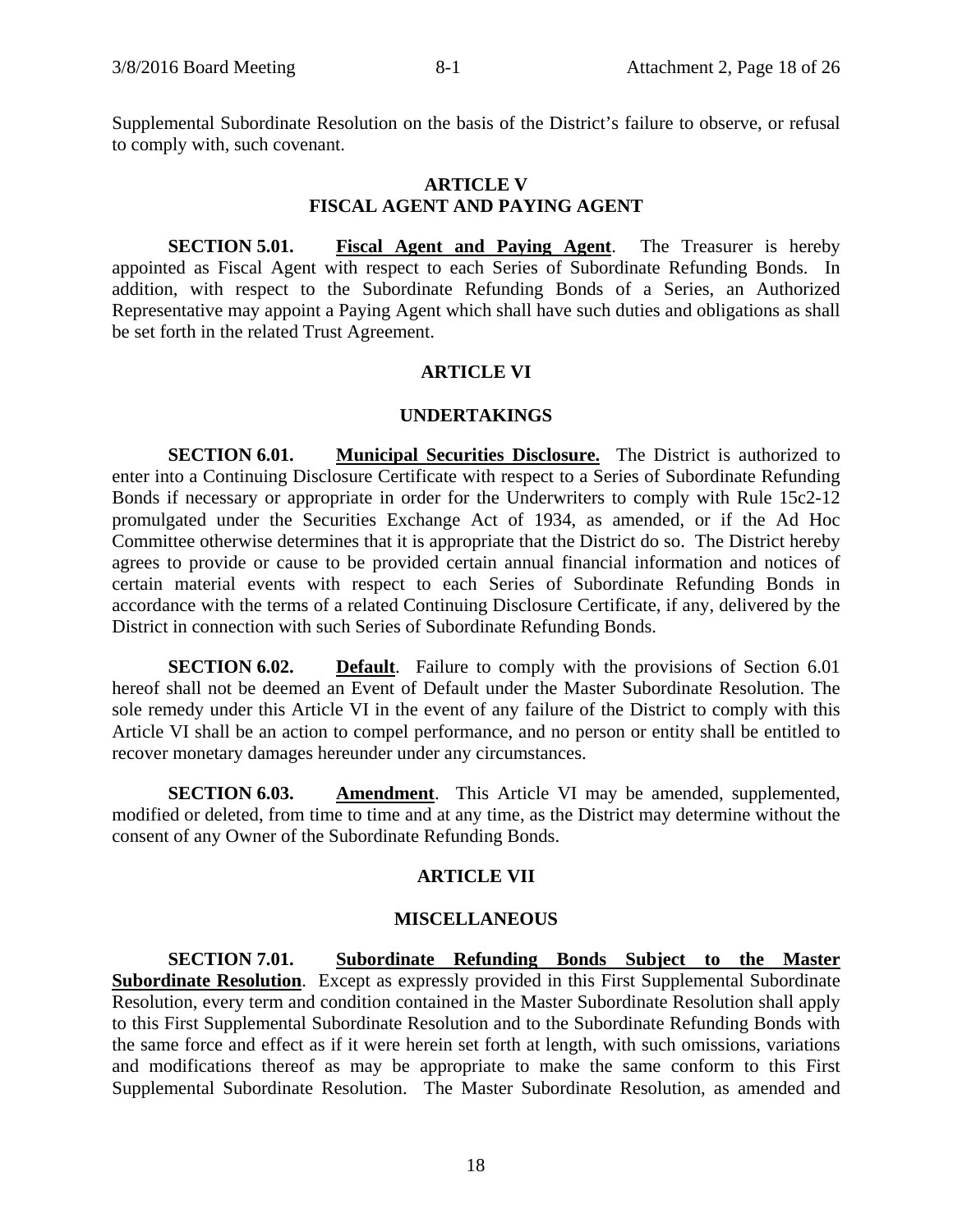supplemented by this First Supplemental Subordinate Resolution, is in all respects ratified and approved.

**SECTION 7.02. Terms Specified in Trust Agreement or Bond Purchase Contract**. Any terms and conditions of the Subordinate Refunding Bonds of a Series required or permitted by this First Supplemental Subordinate Resolution to be specified in, set forth in or determined pursuant to a Bond Purchase Contract for a Series or a Trust Agreement for a Series may be specified in, set forth in or determined in either a Trust Agreement or a Bond Purchase Contract for such Series.

**SECTION 7.03. Severability of Invalid Provisions**. If any one or more of the provisions contained in this First Supplemental Subordinate Resolution or in the Subordinate Refunding Bonds shall for any reason be held to be invalid, illegal or unenforceable in any respect, then such provision or provisions shall be deemed severable from the remaining provisions contained in this First Supplemental Subordinate Resolution and such invalidity, illegality or unenforceability shall not affect any other provision of this First Supplemental Subordinate Resolution, and this First Supplemental Subordinate Resolution shall be construed as if such invalid or illegal or unenforceable provision had never been contained herein. The District hereby declares that it would have adopted this First Supplemental Subordinate Resolution and each and every other Section, paragraph, sentence, clause or phrase hereof and authorized the issuance of the Subordinate Refunding Bonds pursuant thereto irrespective of the fact that any one or more Sections, paragraphs, sentences, clauses or phrases of this First Supplemental Subordinate Resolution may be held illegal, invalid or unenforceable.

**SECTION 7.04. Article and Section Headings and References; Interpretation**. The headings or titles of the several Articles and Sections hereof shall be solely for convenience of reference and shall not affect the meaning, construction or effect of this First Supplemental Subordinate Resolution.

All references herein to "Article," "Sections" and other subdivisions are to the corresponding Articles, Sections or subdivisions of this First Supplemental Subordinate Resolution; the words "herein," "hereof," "hereby," "hereunder" and other words of similar import refer to this First Supplemental Subordinate Resolution as a whole and not to any particular Article, section or subdivision hereof; and words of the masculine gender shall mean and include words of the feminine and neuter genders.

**SECTION 7.05. Governing Law**. This First Supplemental Subordinate Resolution shall be construed and governed in accordance with the laws of the State of California.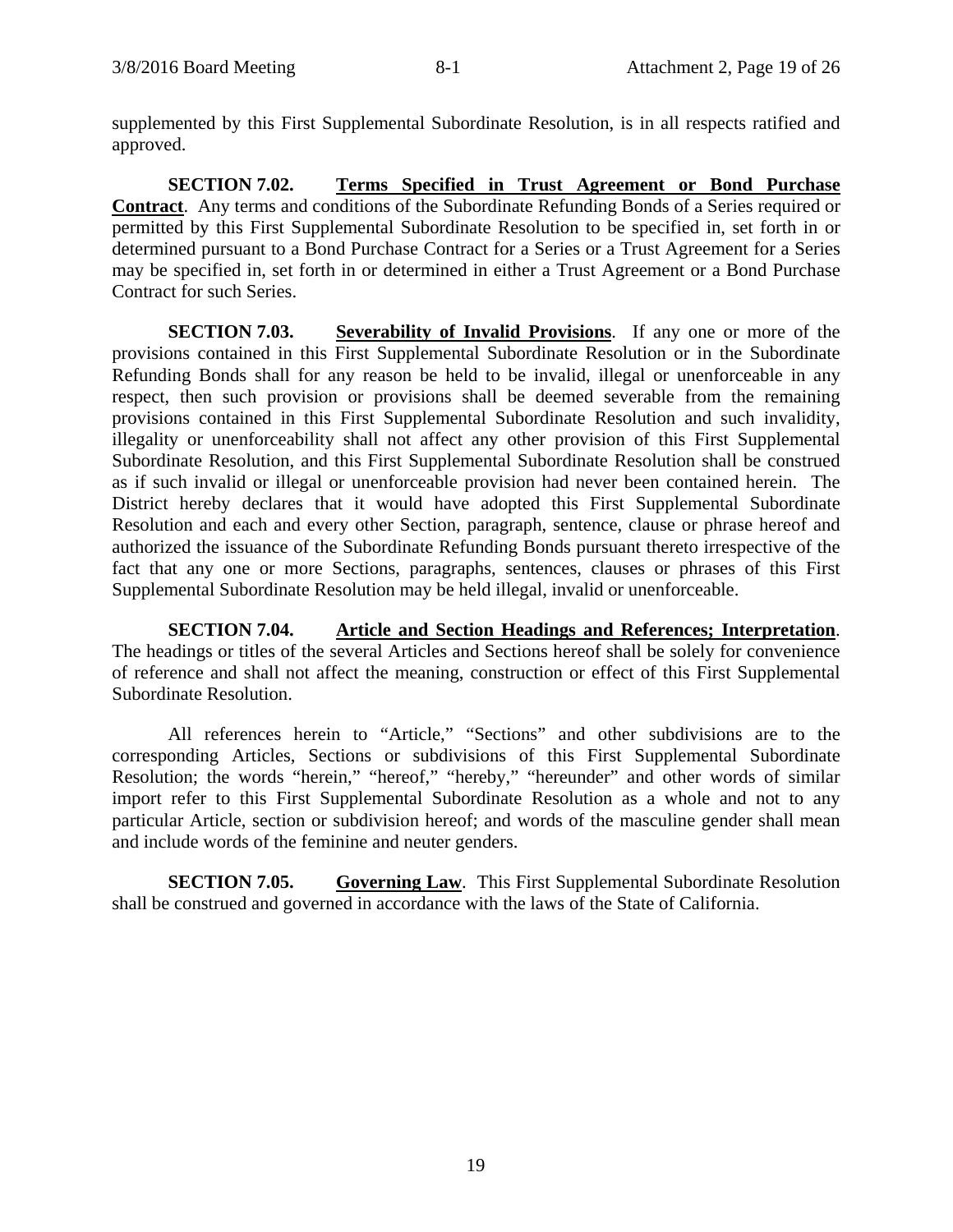**I HEREBY CERTIFY** that the foregoing is a full, true and correct copy of a Resolution adopted by the affirmative votes of members representing more than 50 percent of the total number of votes of all members of the Board of Directors of The Metropolitan Water District of Southern California at its meeting held on March 8, 2016.

 $\overline{a}$ 

Secretary of the Board of Directors of The Metropolitan Water District of Southern California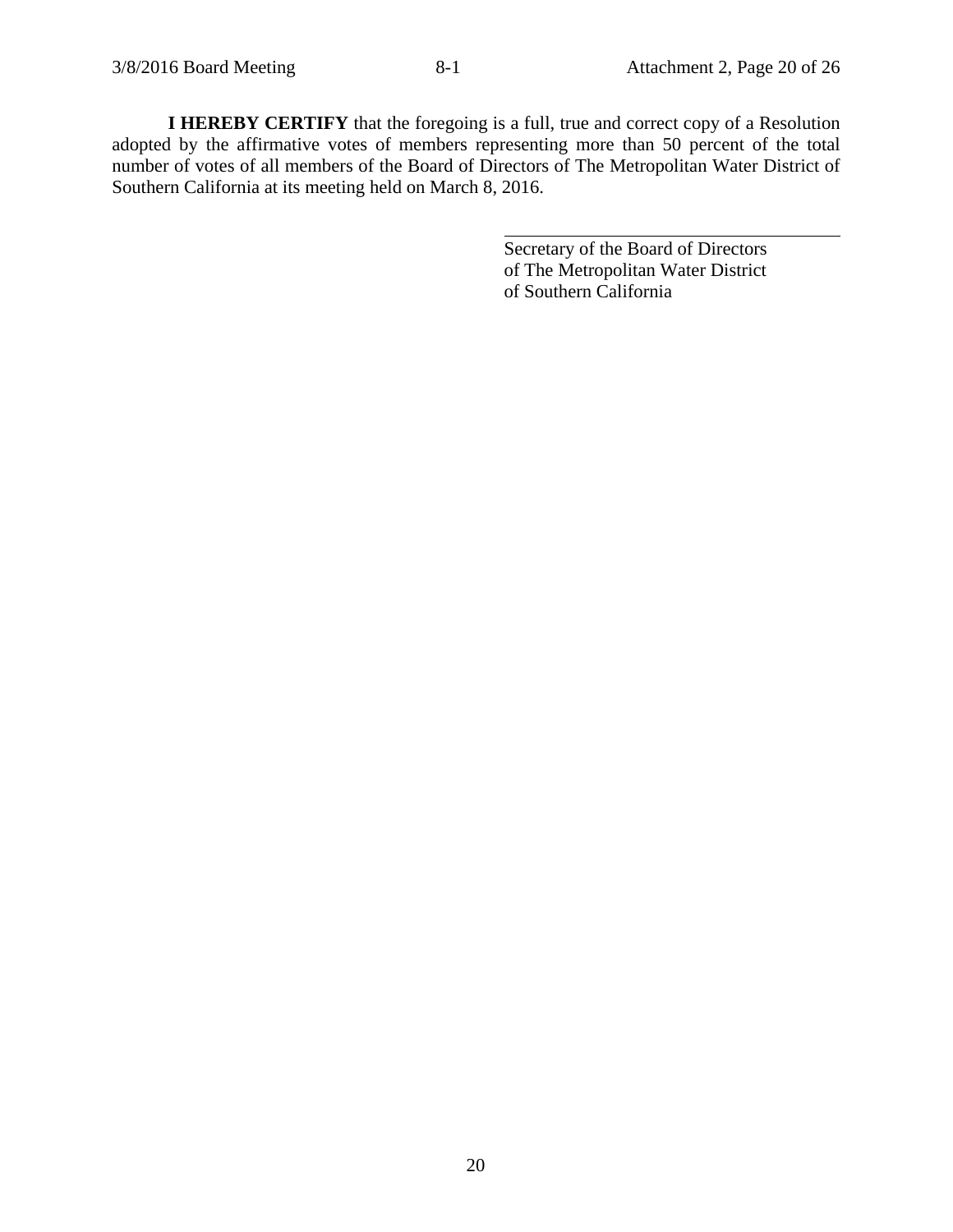### **EXHIBIT A**

### **[FORM OF SUBORDINATE REFUNDING BOND]**

 $\infty$ . 1

# THE METROPOLITAN WATER DISTRICT OF SOUTHERN CALIFORNIA SUBORDINATE WATER REVENUE REFUNDING BOND SERIES \_\_\_\_\_

UNLESS THIS SUBORDINATE REFUNDING BOND IS PRESENTED BY AN AUTHORIZED REPRESENTATIVE OF THE SECURITIES DEPOSITORY (AS DEFINED IN THE FIRST SUPPLEMENTAL SUBORDINATE RESOLUTION) TO THE FISCAL AGENT FOR REGISTRATION OF TRANSFER, EXCHANGE, OR PAYMENT, AND ANY SUBORDINATE REFUNDING BOND ISSUED IS REGISTERED IN THE NAME OF CEDE & CO. OR IN SUCH OTHER NAME AS IS REQUESTED BY AN AUTHORIZED REPRESENTATIVE OF THE SECURITIES DEPOSITORY (AND ANY PAYMENT IS MADE TO CEDE & CO. OR TO SUCH OTHER ENTITY AS IS REQUESTED BY AN AUTHORIZED REPRESENTATIVE OF THE SECURITIES DEPOSITORY), ANY TRANSFER, PLEDGE, OR OTHER USE HEREOF FOR VALUE OR OTHERWISE BY OR TO ANY PERSON IS WRONGFUL INASMUCH AS THE REGISTERED OWNER HEREOF, CEDE & CO., HAS AN INTEREST HEREIN.

| <b>INTEREST RATE</b> | <b>MATURITY DATE</b> | ORIGINAL ISSUE DATE | $CI$ SIP $#$ |
|----------------------|----------------------|---------------------|--------------|
| As described herein  |                      |                     |              |
|                      |                      |                     |              |
| REGISTERED OWNER ·   |                      |                     |              |
|                      |                      |                     |              |

PRINCIPAL AMOUNT: DOLLARS (\$

THE METROPOLITAN WATER DISTRICT OF SOUTHERN CALIFORNIA, FOR VALUE RECEIVED, hereby promises to pay, solely from Net Operating Revenues, as hereinafter provided, to the registered owner named above, or registered assigns, on the maturity date set forth above, unless redeemed prior thereto as hereinafter provided, the principal amount set forth above, and to pay interest on such principal amount from the Interest Payment Date before the date of authentication hereof (unless this Series Subordinate Refunding Bond is authenticated during the period after a record date but on or before the next Interest Payment Date, in which event this Series \_\_\_\_\_\_\_ Subordinate Refunding Bond shall bear interest from that Interest Payment Date, or unless this Series \_\_\_\_\_ Subordinate Refunding Bond is authenticated prior to the first record date, in which event this Series \_\_\_\_\_ Subordinate Refunding Bond shall bear interest from the original issuance date or unless at the time of authentication interest is in default, in which event it shall bear interest from the Interest Payment Date to which interest has been paid or provided for), until the principal amount hereof is paid or made available for payment.

[*Insert provisions related to interest rate method and determination relating to such Series*]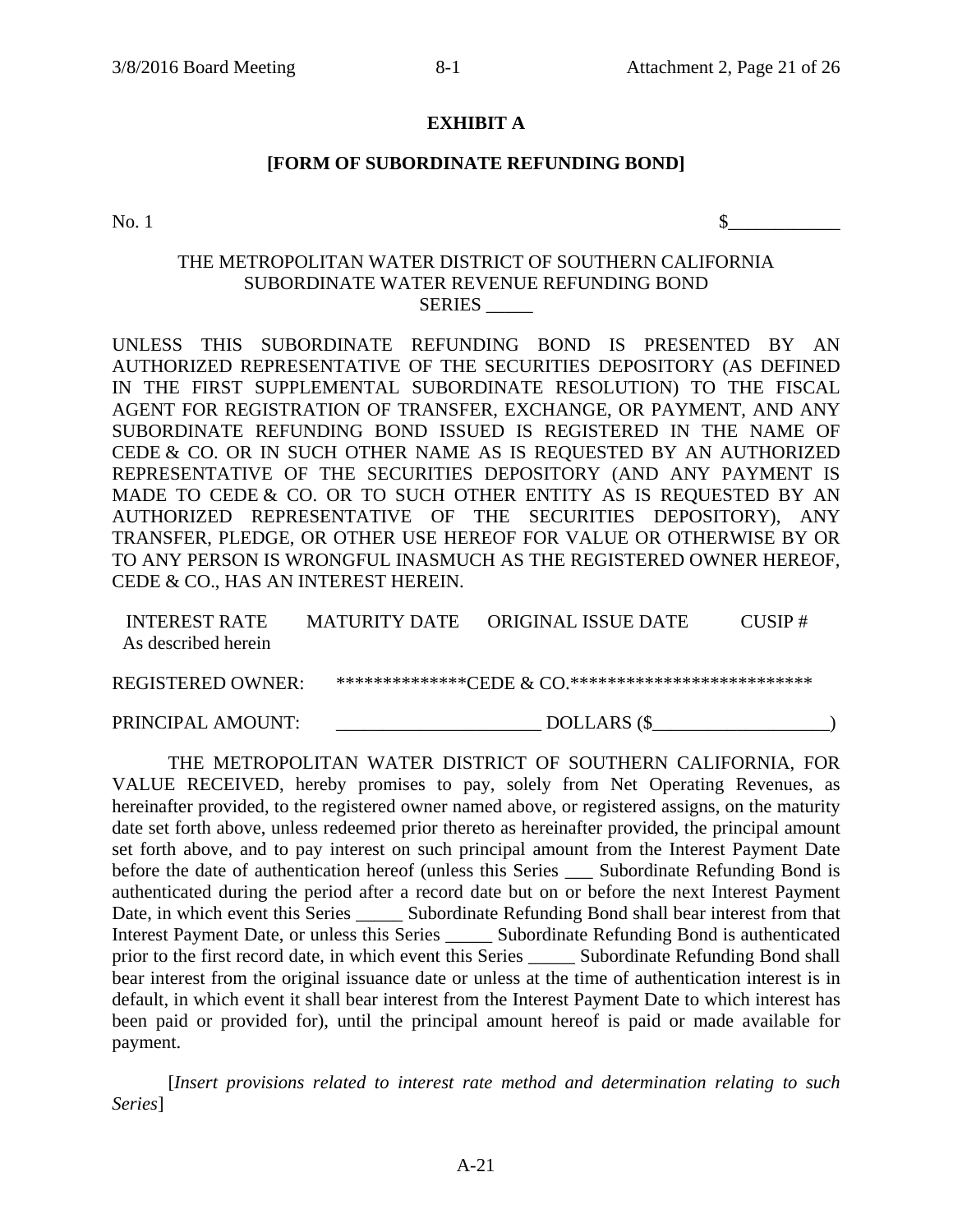This Series \_\_\_\_\_ Subordinate Refunding Bond is one of a duly authorized issue of "The Metropolitan Water District of Southern California Subordinate Water Revenue Refunding Bonds, Series \_\_\_\_\_" (the "Series \_\_\_\_\_ Subordinate Refunding Bonds") issued in the aggregate principal amount of \$\_\_\_\_\_\_\_ pursuant to the Metropolitan Water District Act, California Statutes 1969, Chapter 209, as amended and supplemented (the "Act"), Resolution of the District adopted on March 8, 2016 (as amended and supplemented, the "Master Subordinate Resolution"), Resolution \_\_\_\_ adopted by the District on March 8, 2016 (the "First Supplemental Subordinate Resolution," and the Master Subordinate Resolution as supplemented by the First Supplemental Subordinate Resolution is referred to herein as the "Resolutions"). Reference is hereby made to the Master Subordinate Resolution, the First Supplemental Subordinate Resolution and the Act for a description of the terms on which the Series  $\Box$ Subordinate Refunding Bonds are issued and to be issued, the provisions with regard to the nature and extent of the Net Operating Revenues (as defined in the Resolutions), and all of the terms of the Resolutions and the Act are hereby incorporated herein and constitute a contract between the District and the registered owner from time to time of this Series Subordinate Refunding Bond, and by acceptance hereof the registered holder of this Series Subordinate Refunding Bond assents to said terms and conditions. The Resolutions are adopted under, and this Series \_\_\_\_\_ Subordinate Refunding Bond is issued under, and all are to be construed in accordance with, the laws of the State of California. Capitalized terms used but not defined herein shall have the meanings given to such terms in the Resolutions, as applicable.

This Series \_\_\_\_\_ Subordinate Refunding Bond is a "Bond" under the Master Resolution and as such is a special limited obligation of the District payable from and secured by a pledge of and a lien and charge upon the Net Operating Revenues on a parity with all Bonds (as defined in the Master Subordinate Resolution) and all other debt issued or incurred and payable from Net Operating Revenues on a parity with the Bonds. The principal of, premium (if any) and interest on this Series \_\_\_\_\_ Subordinate Refunding Bond is not a debt of the District, nor a legal or equitable pledge, charge, lien or encumbrance upon any of its property or upon any of its income, receipts or revenues, except the Net Operating Revenues. The general fund of the District is not liable for the payment of the Series \_\_\_\_\_ Subordinate Refunding Bonds or their interest, nor is the credit or the taxing power of the District or the forfeiture of any of its property for the payment of this Series \_\_\_\_\_\_\_ Subordinate Refunding Bond or any interest hereon.

The Series Subordinate Refunding Bonds are payable as to both principal and interest exclusively from the Net Operating Revenues and other funds pledged under the Master Subordinate Resolution and the First Supplemental Subordinate Resolution.

### [*Insert provisions related to redemption and tender relating to such Series*]

This Series \_\_\_\_\_ Subordinate Refunding Bond is one of the issue of Current Interest Bonds described in the Resolutions.

The rights and obligations of the District, the Fiscal Agent and of the owners of the Series Subordinate Refunding Bonds may be modified or amended from time to time in the manner, to the extent and upon the terms provided in the Resolutions.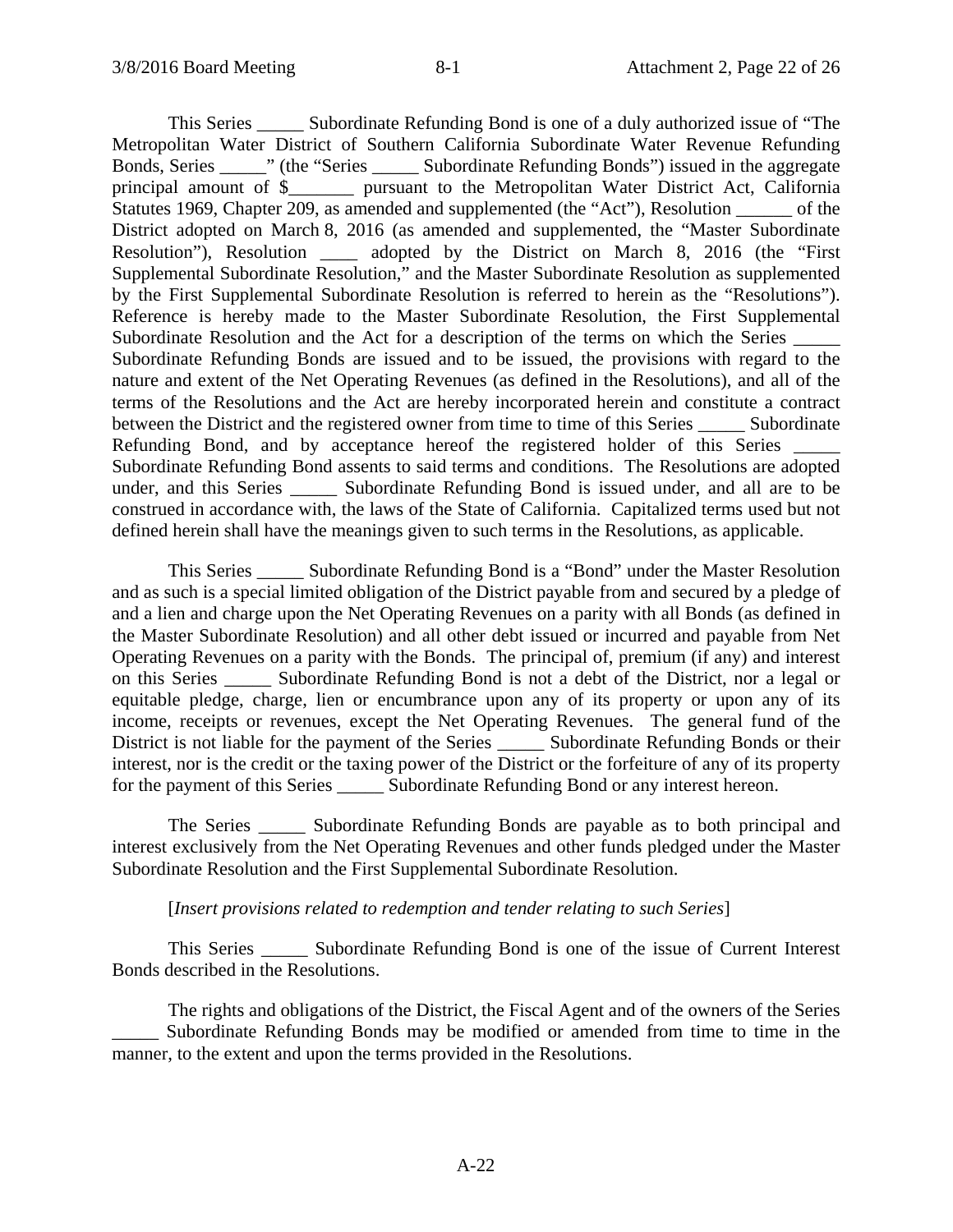This Series \_\_\_\_\_ Subordinate Refunding Bond shall not be entitled to any benefit under the Resolutions, or become valid or obligatory for any purpose, until the certificate of authentication and registration hereon endorsed shall have been executed and dated by the Fiscal Agent. It is hereby certified and recited that any and all acts, conditions and things required to exist, to have happened and to have been performed precedent to and in the issuance of this Series \_\_\_\_\_\_ Subordinate Refunding Bond to exist, have happened, and have been performed in due time, form and manner as required by the Constitution and laws of the State of California and that this Series \_\_\_\_\_ Subordinate Refunding Bond, together with all other indebtedness of the District, does not exceed any limit prescribed by the Constitution and laws of the State of California and the Act and is not in excess of the amount of Series \_\_\_\_\_ Subordinate Refunding Bonds permitted to be issued under the Resolutions.

It is hereby certified and recited that any and all acts, conditions and things required to exist, to have happened and to have been performed precedent to and in the issuance of this Series Subordinate Refunding Bond to exist, have happened, and have been performed in due time, form and manner as required by the Constitution and laws of the State of California and that this Series \_\_\_\_\_ Subordinate Refunding Bond, together with all other indebtedness of the District, does not exceed any limit prescribed by the Constitution and laws of the State of California and the Act and is not in excess of the amount of Series \_\_\_\_\_ Subordinate Refunding Bonds permitted to be issued under the Resolutions.

[Remainder of Page Intentionally Left Blank]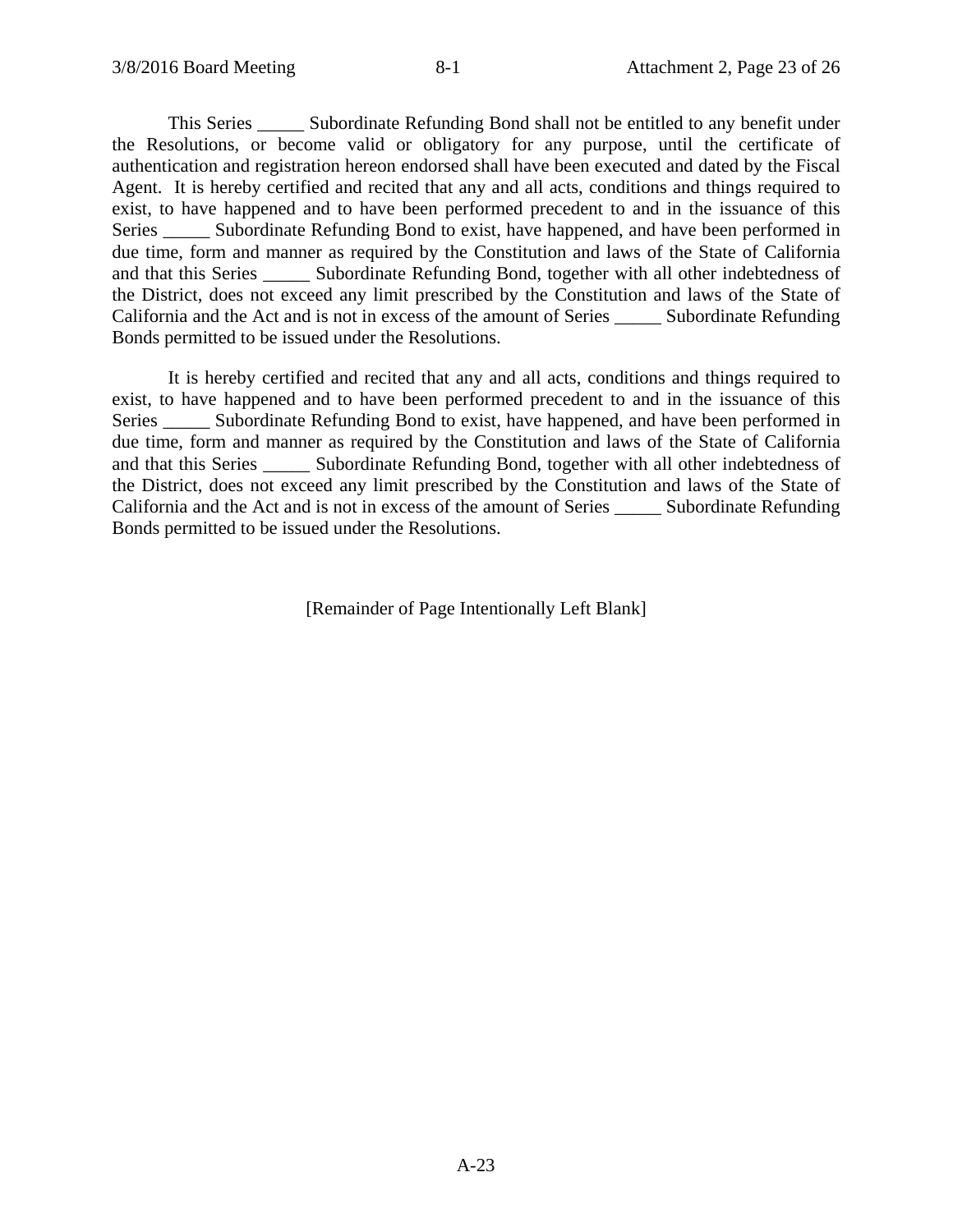IN WITNESS WHEREOF, the District has caused this Series \_\_\_\_\_ Subordinate Refunding Bond to be signed by the Chairman of the Board of Directors and the Controller of the District, and countersigned by the Secretary of the Board of Directors, each by their printed, lithographed, engraved, electronic or manual signatures, and sealed with the corporate seal of said District as of the Original Issue Date specified above.

 $\overline{a}$ 

 $\overline{a}$ 

[SEAL]

 $\overline{a}$ 

Chairman of the Board of Directors, The Metropolitan Water District of Southern California

Controller of The Metropolitan Water District of Southern California

COUNTERSIGNED:

Secretary of the Board of Directors, The Metropolitan Water District of Southern California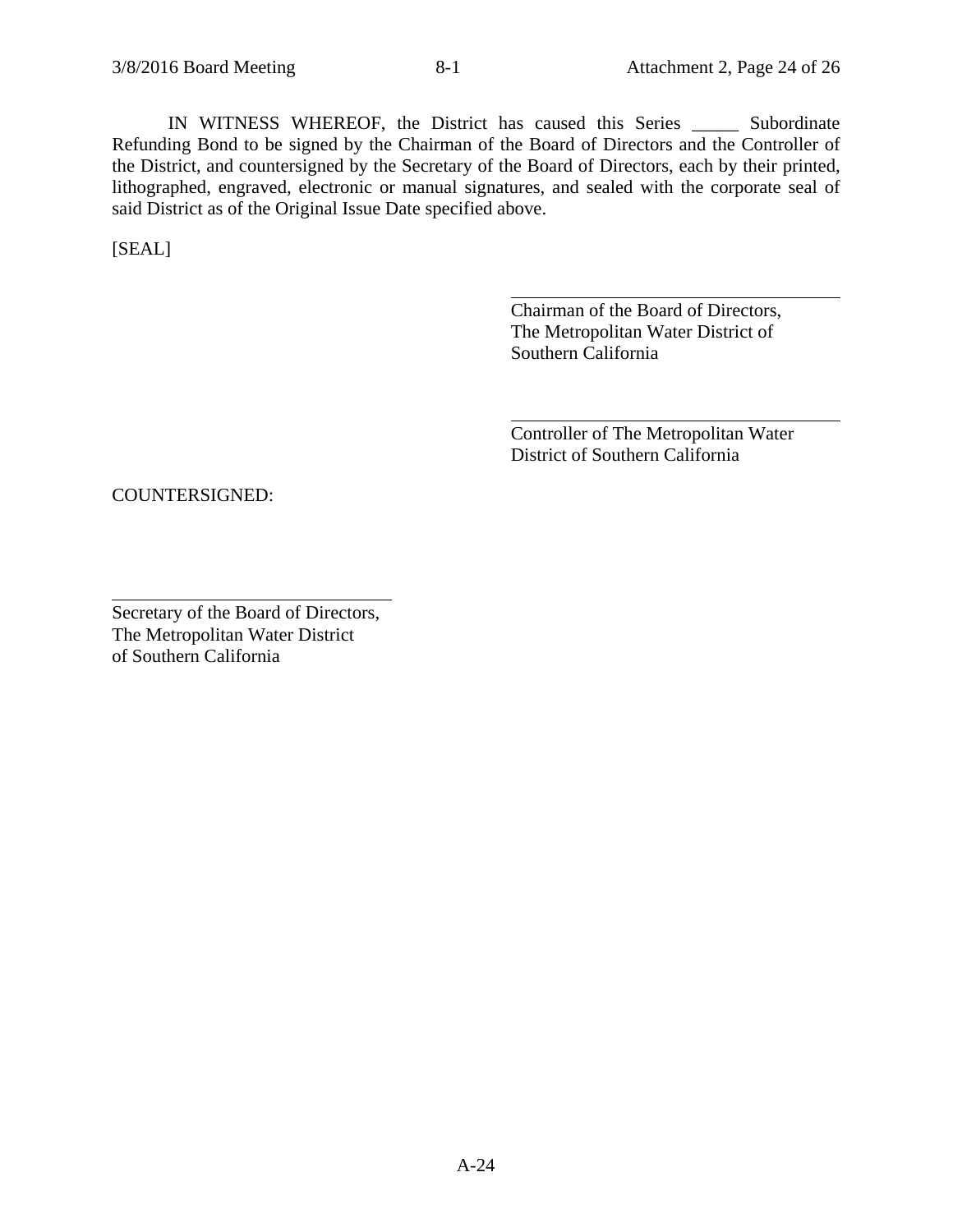\_\_\_\_\_\_\_\_\_\_\_\_\_\_\_\_\_\_\_\_\_\_\_\_\_\_\_\_\_\_\_\_\_\_\_,

# FISCAL AGENT'S CERTIFICATE OF AUTHENTICATION AND REGISTRATION

This Series \_\_\_\_\_ Subordinate Refunding Bond is one of The Metropolitan Water District of Southern California Subordinate Water Revenue Refunding Bonds delivered pursuant to the Master Subordinate Resolution and the First Supplemental Subordinate Resolution.

Date: \_\_\_\_\_\_\_\_\_\_, 20\_\_\_

as Fiscal Agent

By \_\_\_\_\_\_\_\_\_\_\_\_\_\_\_\_\_\_\_\_\_\_\_\_\_\_\_\_\_\_\_\_

Authorized Signatory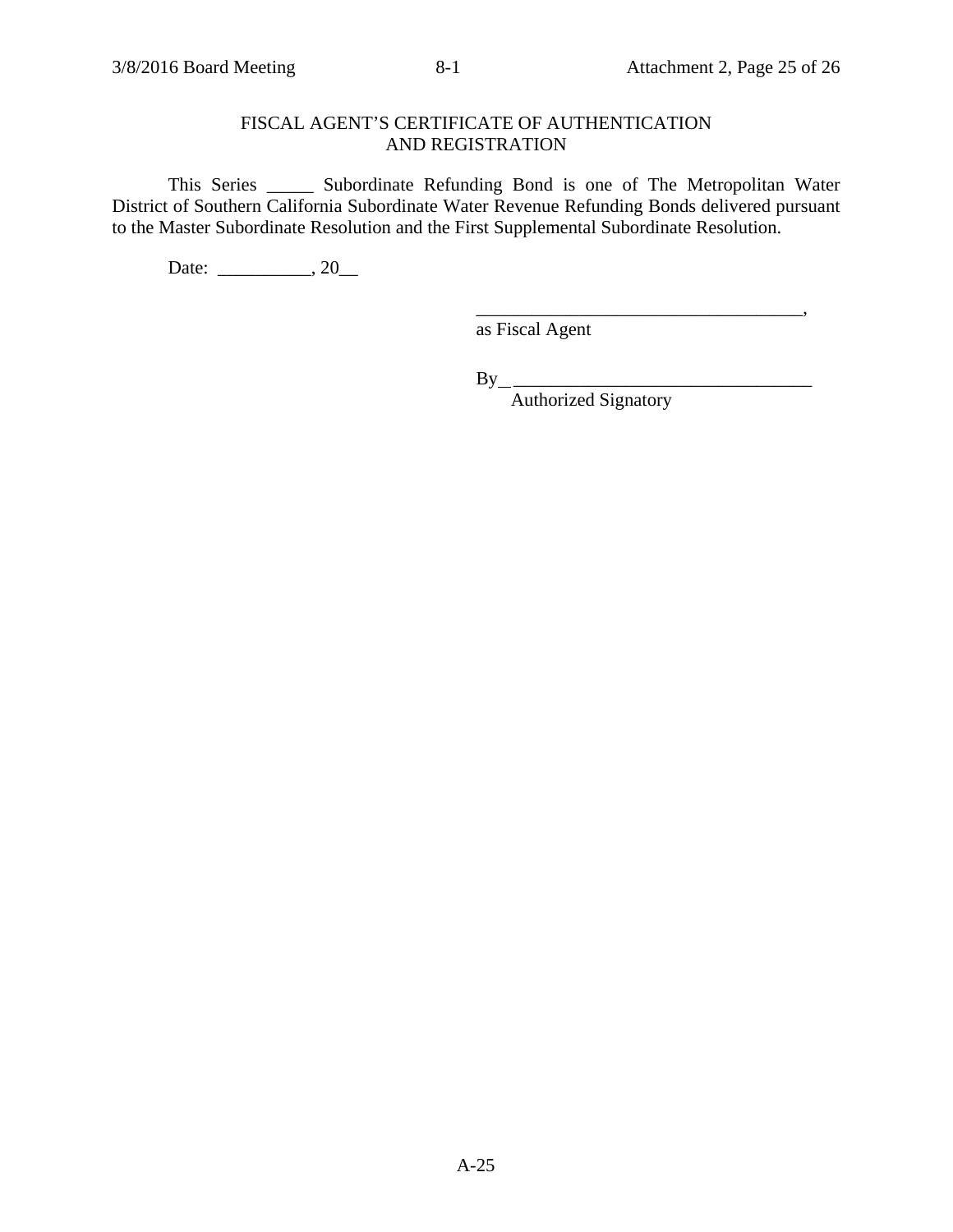## ASSIGNMENT

The following abbreviations, when used in the inscription on the face of the withinmentioned Series \_\_\_\_\_ Subordinate Refunding Bond and in the assignment below, shall be construed as though they were written out in full according to applicable laws or regulations.

|                   | TEN COM: as tenants in common                                                  |           |  |         |
|-------------------|--------------------------------------------------------------------------------|-----------|--|---------|
| TEN ENT:          | as tenants by the entireties                                                   |           |  |         |
| <b>JT TEN:</b>    | as joint tenants with right<br>of survivorship and not as<br>tenants in common |           |  |         |
| UNIF GIFT MIN ACT |                                                                                | Custodian |  |         |
|                   |                                                                                | Cust)     |  | (Minor) |

Additional abbreviations may also be used though not in the above list.

FOR VALUE RECEIVED, the undersigned do(es) hereby sell, assign and transfer unto

| the within-mentioned registered Series                                         |  |               | Subordinate Refunding Bond and hereby |                                   |  |            |
|--------------------------------------------------------------------------------|--|---------------|---------------------------------------|-----------------------------------|--|------------|
| irrevocably                                                                    |  | constitute(s) |                                       | and                               |  | appoint(s) |
|                                                                                |  |               |                                       | attorney, to transfer the same on |  |            |
| the books of the Fiscal Agent with full power of substitution in the premises. |  |               |                                       |                                   |  |            |

Dated: \_\_\_\_\_\_\_\_\_\_\_\_\_\_\_\_\_\_\_\_\_\_\_\_\_\_\_ SIGNATURE GUARANTEED:

Note: The signature(s) to this Assignment must correspond with the name(s) as written on the face of the within Series \_\_\_\_\_\_\_ Subordinate Refunding Bond in every particular, without alteration or enlargement or any change whatsoever.

NOTICE: Signature(s) must be guaranteed by an eligible guarantor institution or a qualified guarantor in the STAMP program.